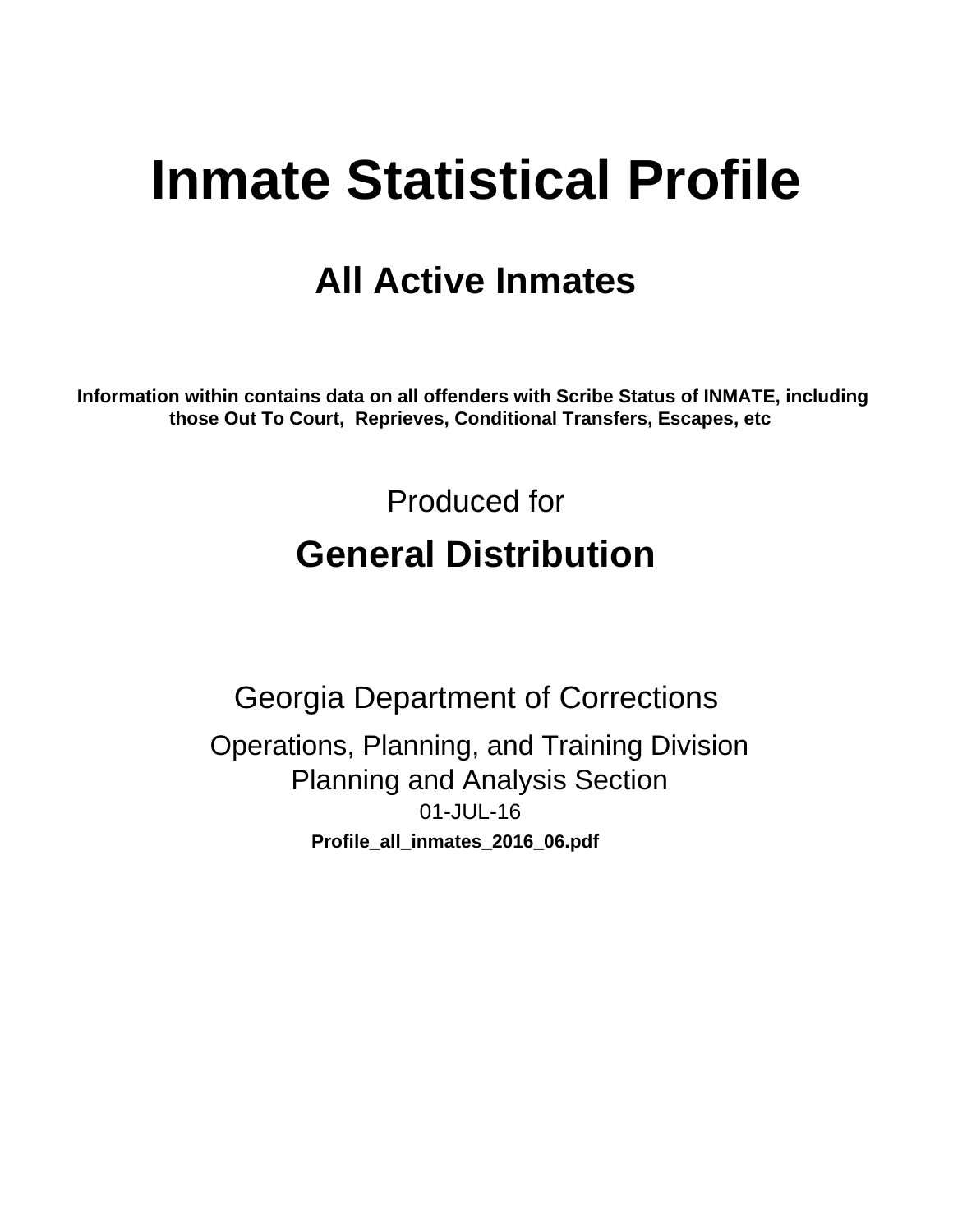# Inmate Statistical Profile 01-JUL-16

Contents

**All Active Inmates** 

Produced for General Distribution

# **Table of Contents**

| <b>Demographic information</b>                                       |
|----------------------------------------------------------------------|
| 4 Current age, broken out in ten year age groups                     |
| 5 Race group                                                         |
| 6 Marital status, self-reported at entry to prison                   |
| 7 Number of children, self-reported at entry to prison               |
| 8 Religious affiliation, self-reported at entry to prison            |
| 9 Home county - self-reported at entry to prison                     |
| 14 Employment status before prison, self-reported at entry to prison |
| 15 Age at admission                                                  |
| 17 Age at admission                                                  |
| 20 Height, measured at entry to prison                               |
| 22 Weight, measured at entry to prison                               |
| 23 Military service                                                  |
| <b>Correctional information</b>                                      |
| 24 Type of admission to prison                                       |
| 25 Current / last supervision level                                  |
| 26 Current / last institution type                                   |
| 27 Institution type - transitional centers                           |
| 28 Institution type - county prisons                                 |
| 30 Institution type - state prisons                                  |
| 32 Institution type - private prisons                                |
| 33 Institution type - inmate boot camp                               |
| 34 Number of disciplinary reports                                    |
| 35 Number of transfers                                               |
| 36 Number of escapes                                                 |
| 37 Split sentence - Probation to follow                              |
| 38 Probable future release type of still active inmates              |
| 39 Time served in current (or last) institution                      |
| Educational, psychological and physical information                  |
| 40 Highest grade level attained                                      |
| 41 Culture fair IQ scores                                            |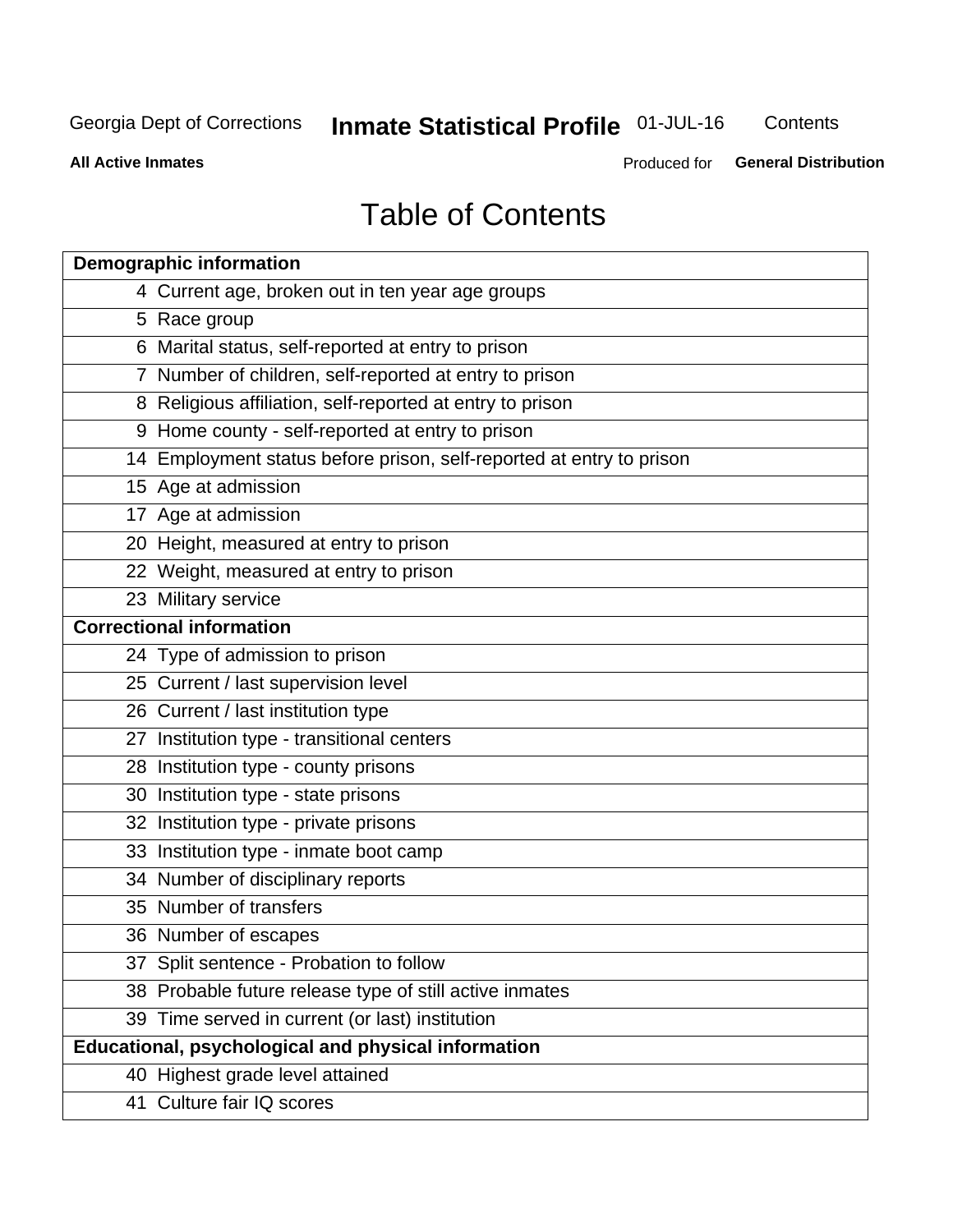# **Inmate Statistical Profile 01-JUL-16**

Contents

**All Active Inmates** 

Produced for **General Distribution** 

# **Table of Contents**

| Educational, psychological and physical information              |
|------------------------------------------------------------------|
| 42 Wide Range Achievement Test (WRAT) reading score              |
| 43 Wide Range Achievement Test (WRAT) math score                 |
| 44 Wide Range Achievement Test (WRAT) spelling score             |
| 45 Current / last mental health treatment level                  |
| 46 PULHESDWIT medical scale - 'P' overall condition ('P'hysical) |
| 47 PULHESDWIT medical scale - 'U' upper body                     |
| 48 PULHESDWIT medical scale - 'L' lower body                     |
| 49 PULHESDWIT medical scale - 'H' hearing                        |
| 50 PULHESDWIT medical scale - 'E' vision                         |
| 51 PULHESDWIT medical scale -'S' psychiatric                     |
| 52 PULHESDWIT medical scale - 'D' dental                         |
| 53 PULHESDWIT medical scale - 'W' work ability                   |
| 54 PULHESDWIT medical scale - 'I' impairment                     |
| 55 PULHESDWIT medical scale - 'T' transportability               |
| <b>Crimes and criminal history information</b>                   |
| 56 Number of prior Georgia incarcerations                        |
| 57 Prison sentence in years                                      |
| 58 Primary offense, broken out into felonies vs misdemeanors     |
| 59 Primary offense, broken out into six broad crime categories   |
| 60 Primary offense, detailed offense code                        |
| 68 County of conviction of primary offense                       |
| 73 Circuit of conviction of primary offense                      |
| 75 Years served (jail + prison) in this incarceration            |
| <b>Medical information</b>                                       |
| 76 Results of most recent HIV test                               |
| 77 Results of most recent tuberculosis test                      |
| 78 Results of most recent syphilis test                          |
| 79 Results of most recent Hepatitis-C test                       |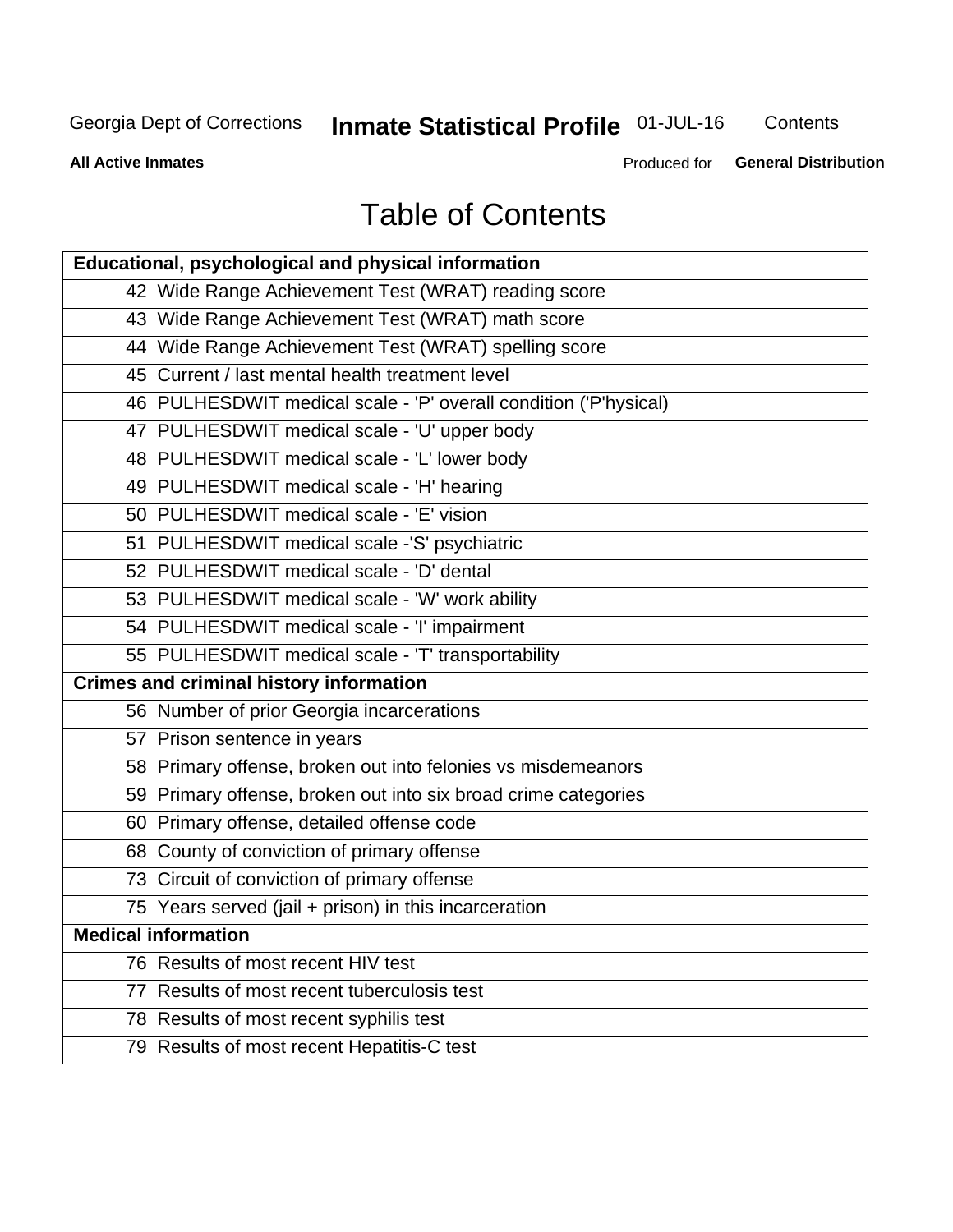### **All Active Inmates**

### Produced for General Distribution

# Current age, broken out in ten-year age groups

COL % - percent each COUNT is of its particular column

|                          |              | <b>Male</b> |        |              | <b>Female</b> | <b>Total</b> |              |        |
|--------------------------|--------------|-------------|--------|--------------|---------------|--------------|--------------|--------|
| <b>Current Age</b>       | <b>Count</b> | Col %       | Row %  | <b>Count</b> | Col %         | Row %        | <b>Total</b> | Col %  |
| <b>Teens (1-19)</b>      | 750          | $1.50\%$    | 96.90% | 24           | 0.64%         | 3.10%        | 774          | 1.44%  |
| <b>Twenties (20-29)</b>  | 14,703       | 29.36%      | 93.47% | 1,027        | 27.22%        | 6.53%        | 15,730       | 29.21% |
| <b>Thirties (30-39)</b>  | 15,003       | 29.96%      | 91.98% | 1,309        | 34.69%        | 8.02%        | 16,312       | 30.29% |
| <b>Forties (40-49)</b>   | 10,140       | 20.25%      | 92.18% | 860          | 22.79%        | 7.82%        | 11,000       | 20.43% |
| <b>Fifties (50-59)</b>   | 6,735        | 13.45%      | 93.87% | 440          | 11.66%        | 6.13%        | 7,175        | 13.32% |
| <b>Sixties (60-69)</b>   | 2,193        | 4.38%       | 95.68% | 99           | 2.62%         | 4.32%        | 2,292        | 4.26%  |
| Seventy + (70 and above) | 555          | $1.11\%$    | 97.54% | 14           | 0.37%         | $2.46\%$     | 569          | 1.06%  |
| <b>Total Reported</b>    | 50,079       | 100%        | 92.99% | 3,773        | 100%          | $7.01\%$     | 53,852       | 100.0% |

| <b>Not</b><br>.<br>τeα | ---<br>.         |               |        |
|------------------------|------------------|---------------|--------|
| $T \cap f \cap f$      | 50 252<br>ວບ,∠ວ∠ | $\rightarrow$ | 54,026 |

| <b>Mean</b><br>(average)       | 37.76     | 37.22 | ヘラ ラヘ<br>31.13 |
|--------------------------------|-----------|-------|----------------|
| <b>Median (middle)</b>         | 36        | 36    | 36             |
| <b>Mode</b><br>(most frequent) | ^-<br>. . |       | ^7<br>. .      |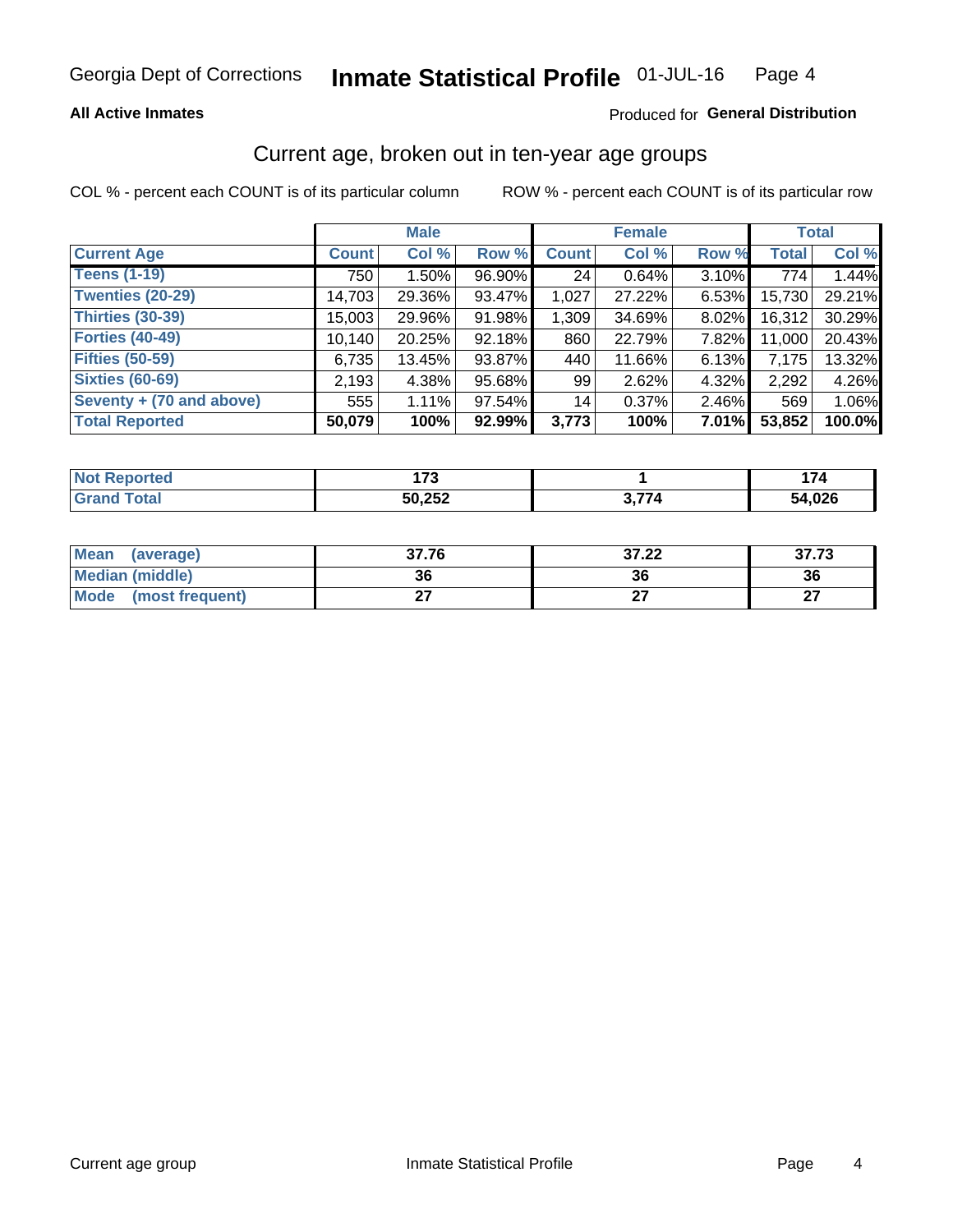#### Inmate Statistical Profile 01-JUL-16 Page 5

### **All Active Inmates**

### **Produced for General Distribution**

# Race group

COL % - percent each COUNT is of its particular column

|                                   |              | <b>Male</b> |        |              | <b>Female</b> |        |              | <b>Total</b> |  |
|-----------------------------------|--------------|-------------|--------|--------------|---------------|--------|--------------|--------------|--|
| <b>Race Group</b>                 | <b>Count</b> | Col %       | Row %  | <b>Count</b> | Col %         | Row %  | <b>Total</b> | Col %        |  |
| <b>White</b>                      | 16,730       | 33.29%      | 88.60% | 2,152        | 57.02%        | 11.40% | 18,882       | 34.95%       |  |
| <b>Black</b><br>2                 | 31,327       | 62.34%      | 95.27% | ,556         | 41.23%        | 4.73%  | 32,883       | 60.87%       |  |
| <b>Other</b><br>5.                | 53           | .11%        | 91.38% | 5            | .13%          | 8.62%  | 58           | .11%         |  |
| <b>Asian</b><br>6                 | 161          | $.32\%$     | 94.71% | 9            | .24%          | 5.29%  | 170          | .31%         |  |
| <b>Unknown</b><br>9               | 8            | $.02\%$     | 88.89% |              | .03%          | 11.11% | 9            | .02%         |  |
| <b>Hispanic</b><br>10             | 1,949        | 3.88%       | 97.50% | 50           | 1.32%         | 2.50%  | 1,999        | 3.70%        |  |
| <b>Native American</b><br>$12 \,$ | 24           | $.05\%$     | 96.00% |              | .03%          | 4.00%  | 25           | .05%         |  |
| <b>Total Reported</b>             | 50,252       | 100%        | 93.01% | 3,774        | 100%          | 6.99%  | 54,026       | 100%         |  |

| <b>ported</b><br>NO. |        |              |        |
|----------------------|--------|--------------|--------|
| `otal<br>'Grano      | 50,252 | 、--<br>3.774 | 54,026 |

| m | <br>w |  |
|---|-------|--|
|   |       |  |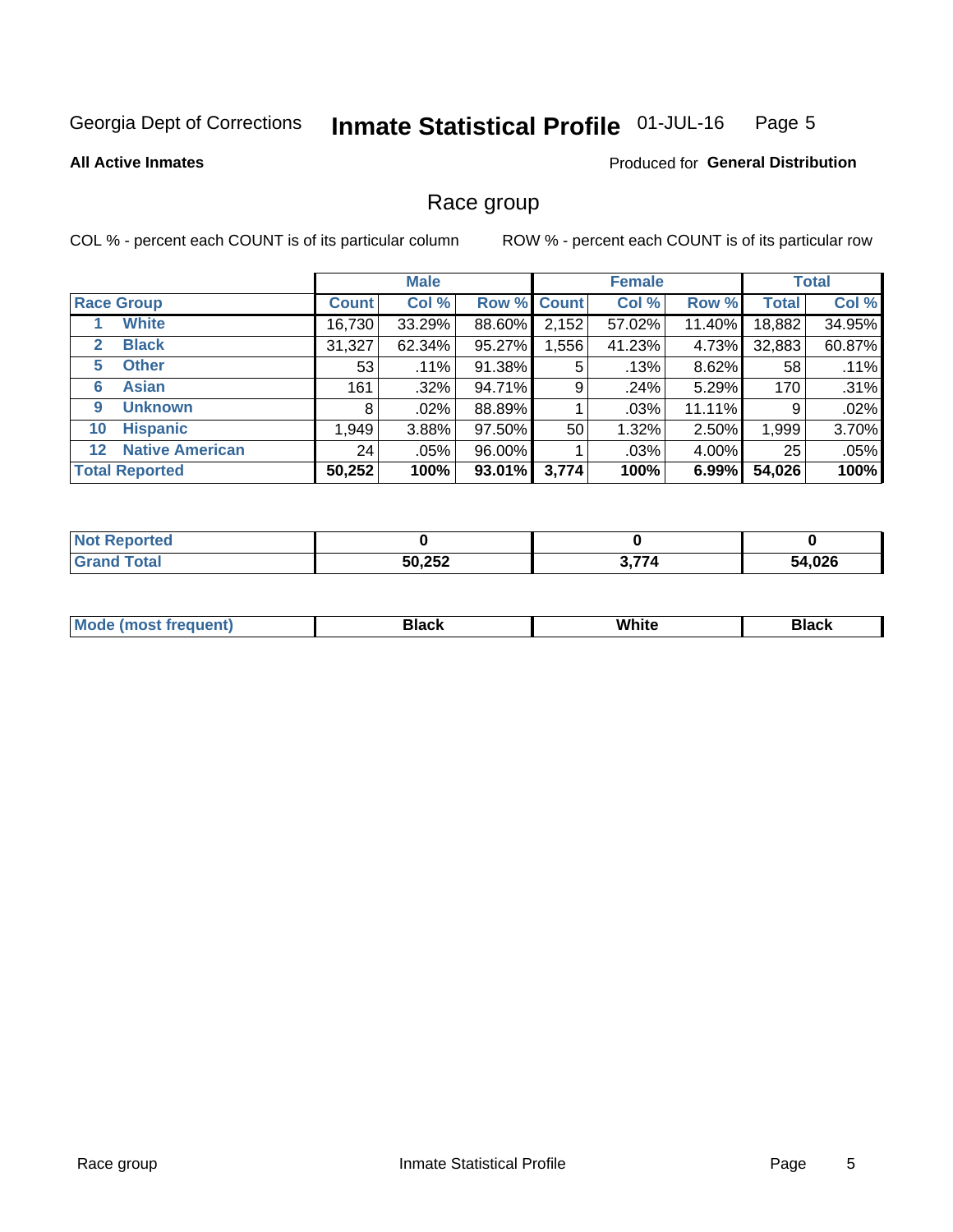#### Inmate Statistical Profile 01-JUL-16 Page 6

**All Active Inmates** 

### Produced for General Distribution

# Marital status, self-reported at entry to prison

COL % - percent each COUNT is of its particular column

|                            | <b>Male</b>  |        |        | <b>Female</b> |        |        | <b>Total</b> |        |
|----------------------------|--------------|--------|--------|---------------|--------|--------|--------------|--------|
| <b>Marital Status</b>      | <b>Count</b> | Col %  | Row %  | <b>Count</b>  | Col %  | Row %  | <b>Total</b> | Col %  |
| <b>Unknown</b><br>$\bf{0}$ | 628          | 1.25%  | 91.15% | 61            | 1.62%  | 8.85%  | 689          | 1.28%  |
| <b>Divorced</b><br>D       | 4,757        | 9.47%  | 88.55% | 615           | 16.30% | 11.45% | 5,372        | 9.94%  |
| <b>Married</b><br>М        | 6,540        | 13.01% | 91.43% | 613           | 16.24% | 8.57%  | 7,153        | 13.24% |
| <b>Separated</b><br>S      | 1,794        | 3.57%  | 83.64% | 351           | 9.30%  | 16.36% | 2,145        | 3.97%  |
| <b>Unmarried</b><br>U      | 36,030       | 71.70% | 94.74% | 2,000         | 52.99% | 5.26%  | 38,030       | 70.39% |
| <b>Widow</b><br>W          | 503          | 1.00%  | 78.96% | 134           | 3.55%  | 21.04% | 637          | 1.18%  |
| <b>Total Reported</b>      | 50,252       | 100%   | 93.01% | 3,774         | 100%   | 6.99%  | 54,026       | 100%   |

| NO<br>Tet. |                   |                                                  |        |
|------------|-------------------|--------------------------------------------------|--------|
|            | EN OED.<br>ວບ,∠ວ∠ | $\sim$ $\rightarrow$ $\rightarrow$ $\rightarrow$ | 54,026 |

|--|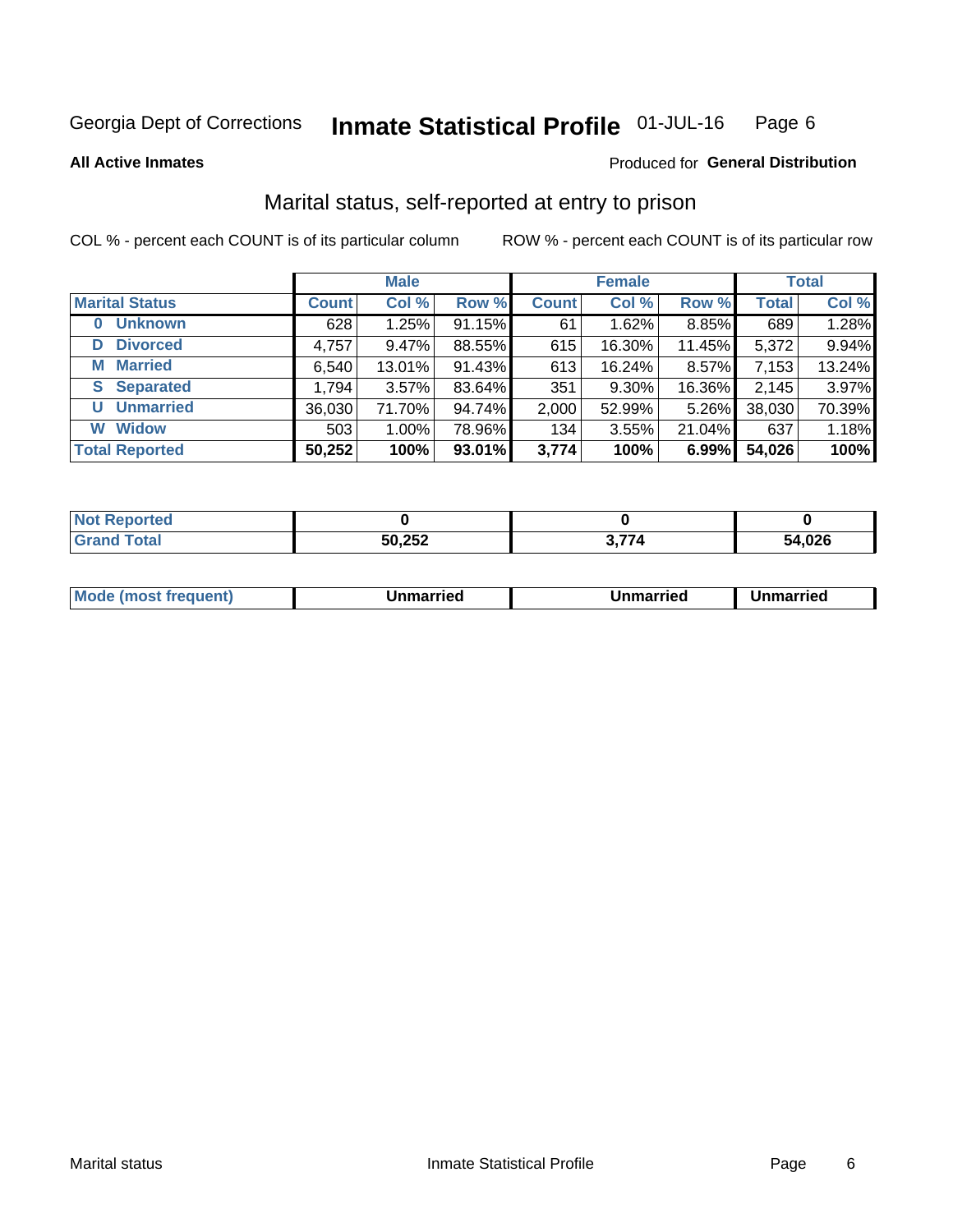#### **Inmate Statistical Profile 01-JUL-16** Page 7

**All Active Inmates** 

### **Produced for General Distribution**

# Number of children, self reported at entry to prison

COL % - percent each COUNT is of its particular column

|                           |              | <b>Male</b> |        |              | <b>Female</b> |       |              | <b>Total</b> |
|---------------------------|--------------|-------------|--------|--------------|---------------|-------|--------------|--------------|
| <b>Number of Children</b> | <b>Count</b> | Col %       | Row %  | <b>Count</b> | Col %         | Row % | <b>Total</b> | Col %        |
| $\bf{0}$                  | 20,219       | 40.64%      | 93.49% | 1,409        | 37.37%        | 6.51% | 21,628       | 40.41%       |
|                           | 11,248       | 22.61%      | 94.09% | 706          | 18.73%        | 5.91% | 11,954       | 22.34%       |
| $\overline{2}$            | 8,169        | 16.42%      | 91.61% | 748          | 19.84%        | 8.39% | 8,917        | 16.66%       |
| 3                         | 4,901        | 9.85%       | 90.52% | 513          | 13.61%        | 9.48% | 5,414        | 10.12%       |
| 4                         | 2,530        | 5.09%       | 92.10% | 217          | 5.76%         | 7.90% | 2,747        | 5.13%        |
| 5                         | 1,264        | 2.54%       | 93.01% | 95           | 2.52%         | 6.99% | 1,359        | 2.54%        |
| 6                         | 656          | 1.32%       | 93.31% | 47           | 1.25%         | 6.69% | 703          | 1.31%        |
| 7                         | 316          | 0.64%       | 94.89% | 17           | 0.45%         | 5.11% | 333          | 0.62%        |
| 8                         | 166          | 0.33%       | 94.32% | 10           | 0.27%         | 5.68% | 176          | 0.33%        |
| 9                         | 92           | 0.18%       | 95.83% | 4            | 0.11%         | 4.17% | 96           | 0.18%        |
| 10                        | 93           | 0.19%       | 96.88% | 3            | 0.08%         | 3.13% | 96           | 0.18%        |
| Over 10                   | 94           | 0.19%       | 98.95% |              | 0.03%         | 1.05% | 95           | 0.18%        |
| <b>Total Reported</b>     | 49,748       | 100%        | 92.96% | 3,770        | 100%          | 7.04% | 53,518       | 100%         |

| EN 1            | 508          |
|-----------------|--------------|
| らい つらつ<br>1,2JZ | 4,026ر<br>54 |

| Mean<br>(average)       | 1.39 | 1.50 | 1.40 |
|-------------------------|------|------|------|
| Median (middle)         |      |      |      |
| Mode<br>(most frequent) |      |      |      |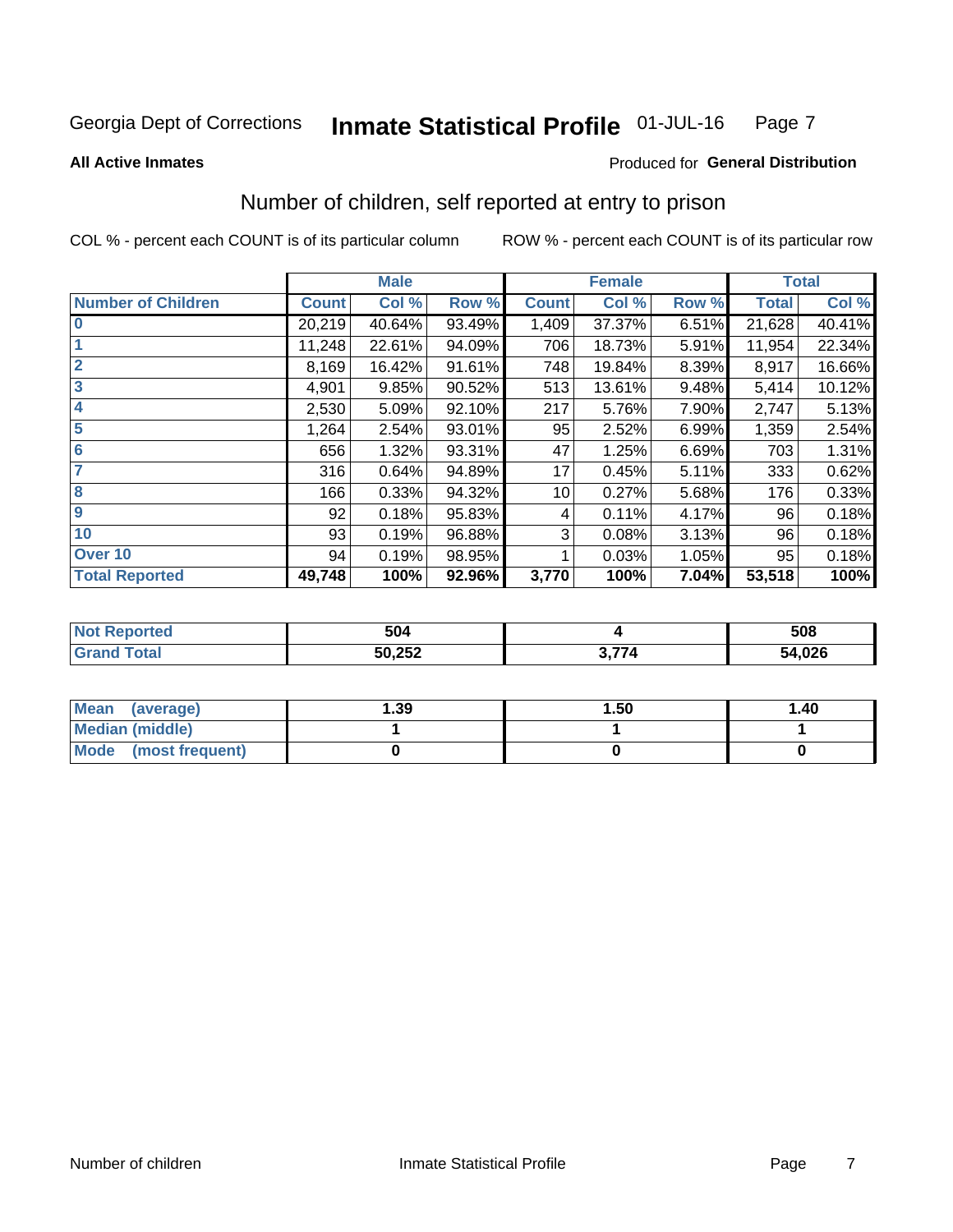#### **Inmate Statistical Profile 01-JUL-16** Page 8

### **All Active Inmates**

### Produced for General Distribution

# Religious affiliation, self-reported at entry to prison

COL % - percent each COUNT is of its particular column

|                |                              |              | <b>Male</b> |         |                  | <b>Female</b> |        |              | <b>Total</b> |
|----------------|------------------------------|--------------|-------------|---------|------------------|---------------|--------|--------------|--------------|
|                | <b>Religious Affiliation</b> | <b>Count</b> | Col %       | Row %   | <b>Count</b>     | Col %         | Row %  | <b>Total</b> | Col %        |
| 1              | <b>Islam</b>                 | 1,149        | 5.24%       | 96.96%  | 36               | 1.28%         | 3.04%  | 1,185        | 4.79%        |
| $\overline{2}$ | <b>Catholic</b>              | 1,105        | 5.04%       | 87.28%  | 161              | 5.74%         | 12.72% | 1,266        | 5.12%        |
| 3              | <b>Baptist</b>               | 13,165       | 60.09%      | 86.21%  | 2,105            | 75.02%        | 13.79% | 15,270       | 61.78%       |
| 4              | <b>Methodist</b>             | 415          | 1.89%       | 85.92%  | 68               | 2.42%         | 14.08% | 483          | 1.95%        |
| 5              | <b>EpiscopIn</b>             | 47           | .21%        | 92.16%  | 4                | .14%          | 7.84%  | 51           | .21%         |
| $6\phantom{a}$ | <b>Presbytrn</b>             | 63           | .29%        | 88.73%  | 8                | .29%          | 11.27% | 71           | .29%         |
| 7              | <b>Chc Of God</b>            | 354          | 1.62%       | 85.71%  | 59               | 2.10%         | 14.29% | 413          | 1.67%        |
| 8              | <b>Holiness</b>              | 611          | 2.79%       | 81.25%  | 141              | 5.02%         | 18.75% | 752          | 3.04%        |
| 9              | <b>Jewish</b>                | 48           | .22%        | 81.36%  | 11               | .39%          | 18.64% | 59           | .24%         |
| 10             | <b>Anglican</b>              | 22           | .10%        | 91.67%  | $\overline{2}$   | .07%          | 8.33%  | 24           | .10%         |
| 11             | <b>Grk Orthdx</b>            | 5            | .02%        | 71.43%  | $\overline{2}$   | .07%          | 28.57% | 7            | .03%         |
| 12             | <b>Hindu</b>                 | 9            | .04%        | 100.00% |                  |               |        | 9            | .04%         |
| 13             | <b>Buddhist</b>              | 48           | .22%        | 84.21%  | $\boldsymbol{9}$ | .32%          | 15.79% | 57           | .23%         |
| 14             | <b>Taoist</b>                | 3            | .01%        | 100.00% |                  |               |        | 3            | .01%         |
| 15             | <b>Shintoist</b>             | 6            | .03%        | 100.00% |                  |               |        | 6            | .02%         |
| 16             | <b>Seven D Ad</b>            | 65           | .30%        | 80.25%  | 16               | .57%          | 19.75% | 81           | .33%         |
| 17             | <b>Jehovah Wt</b>            | 263          | 1.20%       | 88.26%  | 35               | 1.25%         | 11.74% | 298          | 1.21%        |
| 18             | <b>Latr Day S</b>            | 23           | .10%        | 88.46%  | 3                | .11%          | 11.54% | 26           | .11%         |
| 19             | Quaker                       |              | .01%        | 100.00% |                  |               |        |              | .01%         |
| 20             | <b>Other Prot</b>            | 2,364        | 10.79%      | 94.83%  | 129              | 4.60%         | 5.17%  | 2,493        | 10.09%       |
| 96             | <b>None</b>                  | 2,144        | 9.79%       | 99.21%  | 17               | .61%          | .79%   | 2,161        | 8.74%        |
|                | <b>Total Reported</b>        | 21,910       | 100%        | 88.65%  | 2,806            | 100%          | 11.35% | 24,716       | 100%         |

| Reported<br>NO. | 28,342 | 968          | 29,310 |
|-----------------|--------|--------------|--------|
| <b>otal</b>     | 50,252 | י דד י<br>74 | 54,026 |

|  | $ $ Mod<br>de (most frequent) | aptist | <b>laptist</b> | 3aptist |
|--|-------------------------------|--------|----------------|---------|
|--|-------------------------------|--------|----------------|---------|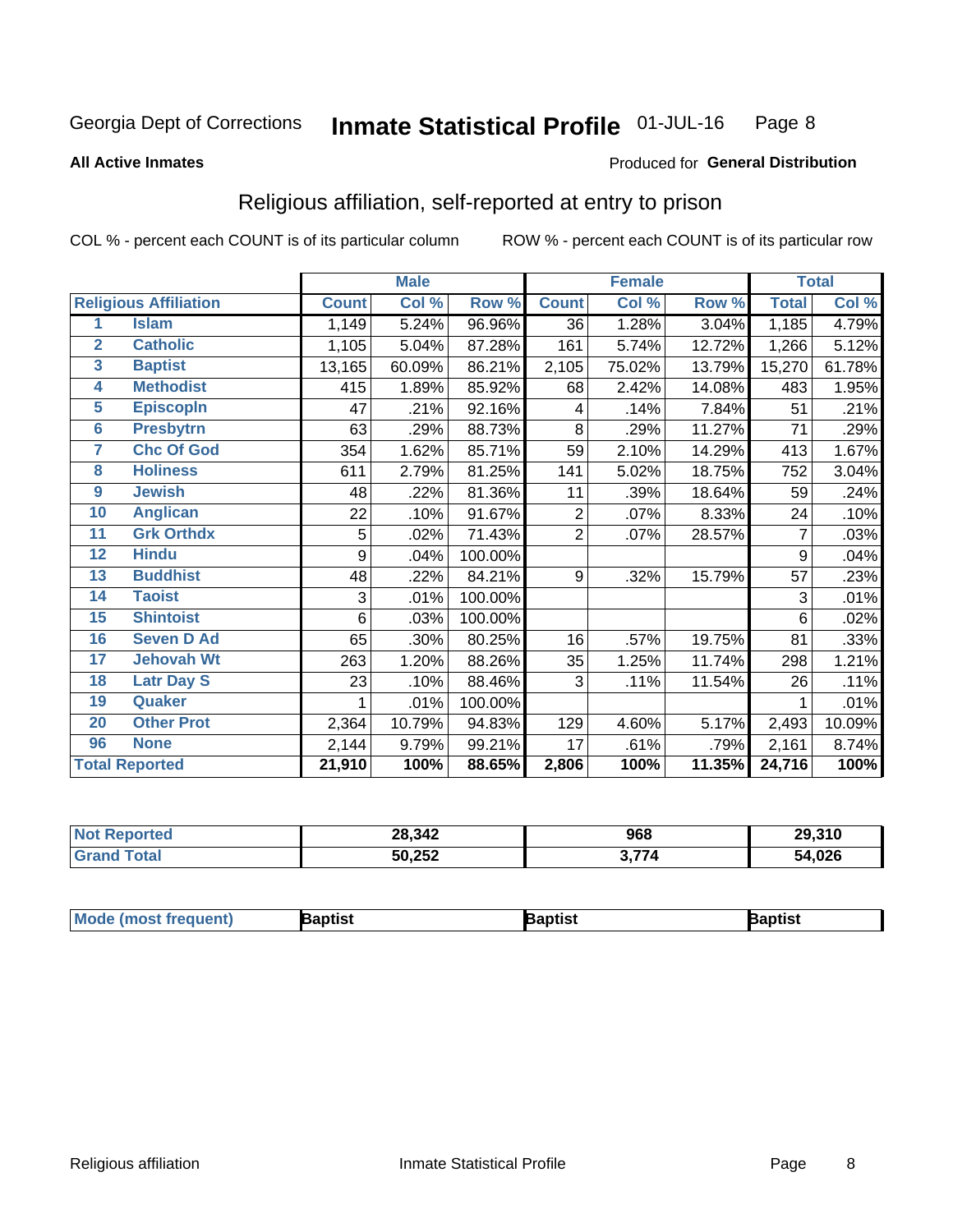#### Inmate Statistical Profile 01-JUL-16 Page 9

### **All Active Inmates**

### Produced for General Distribution

# Home county, self-reported at entry to prison

COL % - percent each COUNT is of its particular column

|     |                             |              | <b>Male</b> |        |                  | <b>Female</b> |        | <b>Total</b> |        |
|-----|-----------------------------|--------------|-------------|--------|------------------|---------------|--------|--------------|--------|
|     | <b>Home County</b>          | <b>Count</b> | Col %       | Row %  | <b>Count</b>     | Col %         | Row %  | <b>Total</b> | Col %  |
| 000 | <b>Unknown</b>              | 5,371        | 10.69%      | 92.92% | 409              | 10.84%        | 7.08%  | 5,780        | 10.70% |
| 001 | <b>Appling County</b>       | 128          | .25%        | 97.71% | 3                | .08%          | 2.29%  | 131          | .24%   |
| 002 | <b>Atkinson County</b>      | 43           | .09%        | 95.56% | $\overline{2}$   | .05%          | 4.44%  | 45           | .08%   |
| 003 | <b>Bacon County</b>         | 62           | .12%        | 88.57% | 8                | .21%          | 11.43% | 70           | .13%   |
| 004 | <b>Baker County</b>         | 21           | .04%        | 95.45% | $\mathbf 1$      | .03%          | 4.55%  | 22           | .04%   |
| 005 | <b>Baldwin County</b>       | 228          | .45%        | 93.44% | 16               | .42%          | 6.56%  | 244          | .45%   |
| 006 | <b>Banks County</b>         | 63           | .13%        | 90.00% | $\overline{7}$   | .19%          | 10.00% | 70           | .13%   |
| 007 | <b>Barrow County</b>        | 252          | .50%        | 88.42% | 33               | .87%          | 11.58% | 285          | .53%   |
| 008 | <b>Bartow County</b>        | 553          | 1.10%       | 88.20% | 74               | 1.96%         | 11.80% | 627          | 1.16%  |
| 009 | <b>Ben Hill County</b>      | 203          | .40%        | 96.21% | 8                | .21%          | 3.79%  | 211          | .39%   |
| 010 | <b>Berrien County</b>       | 76           | .15%        | 96.20% | 3                | .08%          | 3.80%  | 79           | .15%   |
| 011 | <b>Bibb County</b>          | 1,127        | 2.24%       | 95.43% | 54               | 1.43%         | 4.57%  | 1,181        | 2.19%  |
| 012 | <b>Bleckley County</b>      | 58           | .12%        | 90.63% | $\,6$            | .16%          | 9.38%  | 64           | .12%   |
| 013 | <b>Brantley County</b>      | 51           | .10%        | 85.00% | $\boldsymbol{9}$ | .24%          | 15.00% | 60           | .11%   |
| 014 | <b>Brooks County</b>        | 215          | .43%        | 99.08% | $\overline{2}$   | .05%          | .92%   | 217          | .40%   |
| 015 | <b>Bryan County</b>         | 95           | .19%        | 95.00% | 5                | .13%          | 5.00%  | 100          | .19%   |
| 016 | <b>Bulloch County</b>       | 375          | .75%        | 94.94% | 20               | .53%          | 5.06%  | 395          | .73%   |
| 017 | <b>Burke County</b>         | 234          | .47%        | 96.30% | 9                | .24%          | 3.70%  | 243          | .45%   |
| 018 | <b>Butts County</b>         | 117          | .23%        | 92.13% | 10               | .26%          | 7.87%  | 127          | .24%   |
| 019 | <b>Calhoun County</b>       | 62           | .12%        | 89.86% | $\overline{7}$   | .19%          | 10.14% | 69           | .13%   |
| 020 | <b>Camden County</b>        | 120          | .24%        | 90.91% | 12               | .32%          | 9.09%  | 132          | .24%   |
| 021 | <b>Candler County</b>       | 107          | .21%        | 88.43% | 14               | .37%          | 11.57% | 121          | .22%   |
| 022 | <b>Carroll County</b>       | 519          | 1.03%       | 92.51% | 42               | 1.11%         | 7.49%  | 561          | 1.04%  |
| 023 | <b>Catoosa County</b>       | 204          | .41%        | 91.07% | 20               | .53%          | 8.93%  | 224          | .41%   |
| 024 | <b>Charlton County</b>      | 43           | .09%        | 93.48% | 3                | .08%          | 6.52%  | 46           | .09%   |
| 025 | <b>Chatham County</b>       | 1,778        | 3.54%       | 95.95% | 75               | 1.99%         | 4.05%  | 1,853        | 3.43%  |
| 026 | <b>Chattahoochee County</b> | 36           | .07%        | 90.00% | 4                | .11%          | 10.00% | 40           | .07%   |
| 027 | <b>Chattooga County</b>     | 247          | .49%        | 88.85% | 31               | .82%          | 11.15% | 278          | .51%   |
| 028 | <b>Cherokee County</b>      | 406          | .81%        | 89.82% | 46               | 1.22%         | 10.18% | 452          | .84%   |
| 029 | <b>Clarke County</b>        | 474          | .94%        | 93.31% | 34               | .90%          | 6.69%  | 508          | .94%   |
| 030 | <b>Clay County</b>          | 35           | .07%        | 94.59% | $\overline{2}$   | .05%          | 5.41%  | 37           | .07%   |
| 031 | <b>Clayton County</b>       | 1,524        | 3.03%       | 93.15% | 112              | 2.97%         | 6.85%  | 1,636        | 3.03%  |
| 032 | <b>Clinch County</b>        | 41           | .08%        | 91.11% | 4                | .11%          | 8.89%  | 45           | .08%   |
| 033 | <b>Cobb County</b>          | 1,937        | 3.85%       | 91.02% | 191              | 5.06%         | 8.98%  | 2,128        | 3.94%  |
| 034 | <b>Coffee County</b>        | 260          | .52%        | 92.86% | 20               | .53%          | 7.14%  | 280          | .52%   |
| 035 | <b>Colquitt County</b>      | 210          | .42%        | 95.02% | 11               | .29%          | 4.98%  | 221          | .41%   |
| 036 | <b>Columbia County</b>      | 294          | .59%        | 92.16% | 25               | .66%          | 7.84%  | 319          | .59%   |
| 037 | <b>Cook County</b>          | 138          | .27%        | 93.88% | $\boldsymbol{9}$ | .24%          | 6.12%  | 147          | .27%   |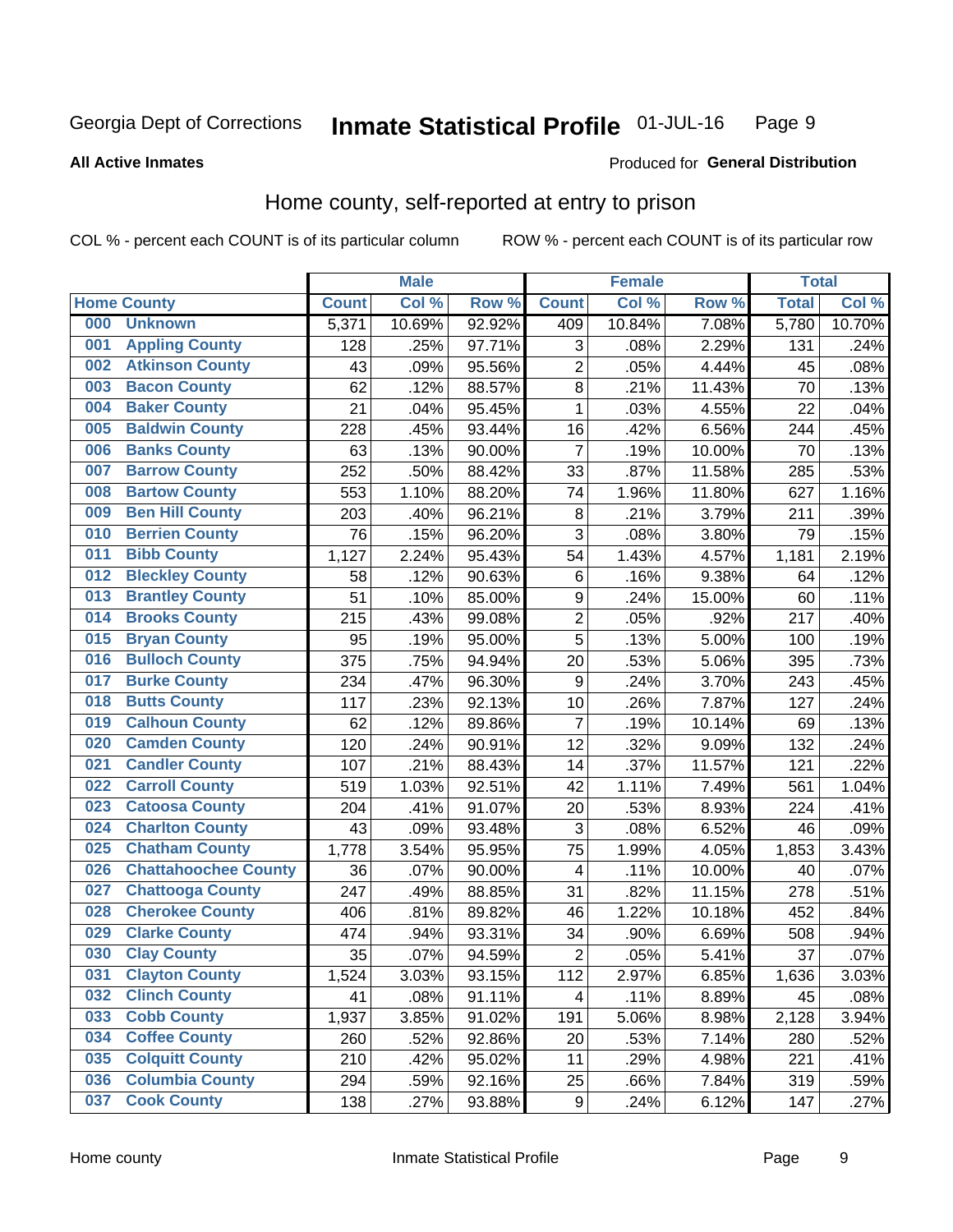#### Inmate Statistical Profile 01-JUL-16 Page 10

**All Active Inmates** 

### Produced for General Distribution

# Home county, self-reported at entry to prison

COL % - percent each COUNT is of its particular column

|     |                         |              | <b>Male</b> |                  |                         | <b>Female</b> |                  | <b>Total</b> |         |
|-----|-------------------------|--------------|-------------|------------------|-------------------------|---------------|------------------|--------------|---------|
|     | <b>Home County</b>      | <b>Count</b> | Col %       | Row <sup>%</sup> | <b>Count</b>            | Col %         | Row <sup>%</sup> | <b>Total</b> | Col %   |
| 038 | <b>Coweta County</b>    | 503          | 1.00%       | 93.67%           | 34                      | .90%          | 6.33%            | 537          | .99%    |
| 039 | <b>Crawford County</b>  | 40           | .08%        | 95.24%           | $\overline{2}$          | .05%          | 4.76%            | 42           | .08%    |
| 040 | <b>Crisp County</b>     | 222          | .44%        | 95.28%           | 11                      | .29%          | 4.72%            | 233          | .43%    |
| 041 | <b>Dade County</b>      | 64           | .13%        | 90.14%           | $\overline{7}$          | .19%          | 9.86%            | 71           | .13%    |
| 042 | <b>Dawson County</b>    | 83           | .17%        | 91.21%           | 8                       | .21%          | 8.79%            | 91           | .17%    |
| 043 | <b>Decatur County</b>   | 232          | .46%        | 93.93%           | 15                      | .40%          | 6.07%            | 247          | .46%    |
| 044 | <b>Dekalb County</b>    | 3,030        | 6.03%       | 94.54%           | 175                     | 4.64%         | 5.46%            | 3,205        | 5.93%   |
| 045 | <b>Dodge County</b>     | 136          | .27%        | 93.15%           | 10                      | .26%          | 6.85%            | 146          | .27%    |
| 046 | <b>Dooly County</b>     | 87           | .17%        | 94.57%           | 5                       | .13%          | 5.43%            | 92           | .17%    |
| 047 | <b>Dougherty County</b> | 833          | 1.66%       | 95.31%           | 41                      | 1.09%         | 4.69%            | 874          | 1.62%   |
| 048 | <b>Douglas County</b>   | 583          | 1.16%       | 91.52%           | 54                      | 1.43%         | 8.48%            | 637          | 1.18%   |
| 049 | <b>Early County</b>     | 83           | .17%        | 87.37%           | 12                      | .32%          | 12.63%           | 95           | .18%    |
| 050 | <b>Echols County</b>    | 11           | .02%        | 91.67%           | 1                       | .03%          | 8.33%            | 12           | .02%    |
| 051 | <b>Effingham County</b> | 218          | .43%        | 91.21%           | 21                      | .56%          | 8.79%            | 239          | .44%    |
| 052 | <b>Elbert County</b>    | 105          | .21%        | 89.74%           | 12                      | .32%          | 10.26%           | 117          | .22%    |
| 053 | <b>Emanuel County</b>   | 158          | .31%        | 92.40%           | 13                      | .34%          | 7.60%            | 171          | .32%    |
| 054 | <b>Evans County</b>     | 76           | .15%        | 89.41%           | 9                       | .24%          | 10.59%           | 85           | .16%    |
| 055 | <b>Fannin County</b>    | 82           | .16%        | 88.17%           | 11                      | .29%          | 11.83%           | 93           | .17%    |
| 056 | <b>Fayette County</b>   | 189          | .38%        | 91.75%           | 17                      | .45%          | 8.25%            | 206          | .38%    |
| 057 | <b>Floyd County</b>     | 771          | 1.53%       | 90.60%           | 80                      | 2.12%         | 9.40%            | 851          | 1.58%   |
| 058 | <b>Forsyth County</b>   | 264          | .53%        | 88.89%           | 33                      | .87%          | 11.11%           | 297          | .55%    |
| 059 | <b>Franklin County</b>  | 117          | .23%        | 92.13%           | 10                      | .26%          | 7.87%            | 127          | .24%    |
| 060 | <b>Fulton County</b>    | 5,090        | 10.13%      | 95.52%           | 239                     | 6.33%         | 4.48%            | 5,329        | 9.86%   |
| 061 | <b>Gilmer County</b>    | 95           | .19%        | 93.14%           | 7                       | .19%          | 6.86%            | 102          | .19%    |
| 062 | <b>Glascock County</b>  | 15           | .03%        | 88.24%           | $\overline{2}$          | .05%          | 11.76%           | 17           | .03%    |
| 063 | <b>Glynn County</b>     | 436          | .87%        | 92.18%           | 37                      | .98%          | 7.82%            | 473          | .88%    |
| 064 | <b>Gordon County</b>    | 309          | .61%        | 86.07%           | 50                      | 1.32%         | 13.93%           | 359          | .66%    |
| 065 | <b>Grady County</b>     | 122          | .24%        | 96.06%           | 5                       | .13%          | 3.94%            | 127          | .24%    |
| 066 | <b>Greene County</b>    | 112          | .22%        | 94.12%           | $\overline{7}$          | .19%          | 5.88%            | 119          | .22%    |
| 067 | <b>Gwinnett County</b>  | 1,718        | 3.42%       | 92.86%           | 132                     | 3.50%         | 7.14%            | 1,850        | 3.42%   |
| 068 | <b>Habersham County</b> | 101          | .20%        | 87.07%           | 15                      | .40%          | 12.93%           | 116          | .21%    |
| 069 | <b>Hall County</b>      | 621          | 1.24%       | 91.06%           | 61                      | 1.62%         | 8.94%            | 682          | 1.26%   |
| 070 | <b>Hancock County</b>   | 55           | .11%        | 93.22%           | 4                       | .11%          | 6.78%            | 59           | .11%    |
| 071 | <b>Haralson County</b>  | 150          | .30%        | 91.46%           | 14                      | .37%          | 8.54%            | 164          | $.30\%$ |
| 072 | <b>Harris County</b>    | 106          | .21%        | 89.83%           | 12                      | .32%          | 10.17%           | 118          | .22%    |
| 073 | <b>Hart County</b>      | 135          | .27%        | 95.74%           | 6                       | .16%          | 4.26%            | 141          | .26%    |
| 074 | <b>Heard County</b>     | 51           | .10%        | 92.73%           | $\overline{\mathbf{4}}$ | .11%          | 7.27%            | 55           | .10%    |
| 075 | <b>Henry County</b>     | 582          | 1.16%       | 91.08%           | 57                      | 1.51%         | 8.92%            | 639          | 1.18%   |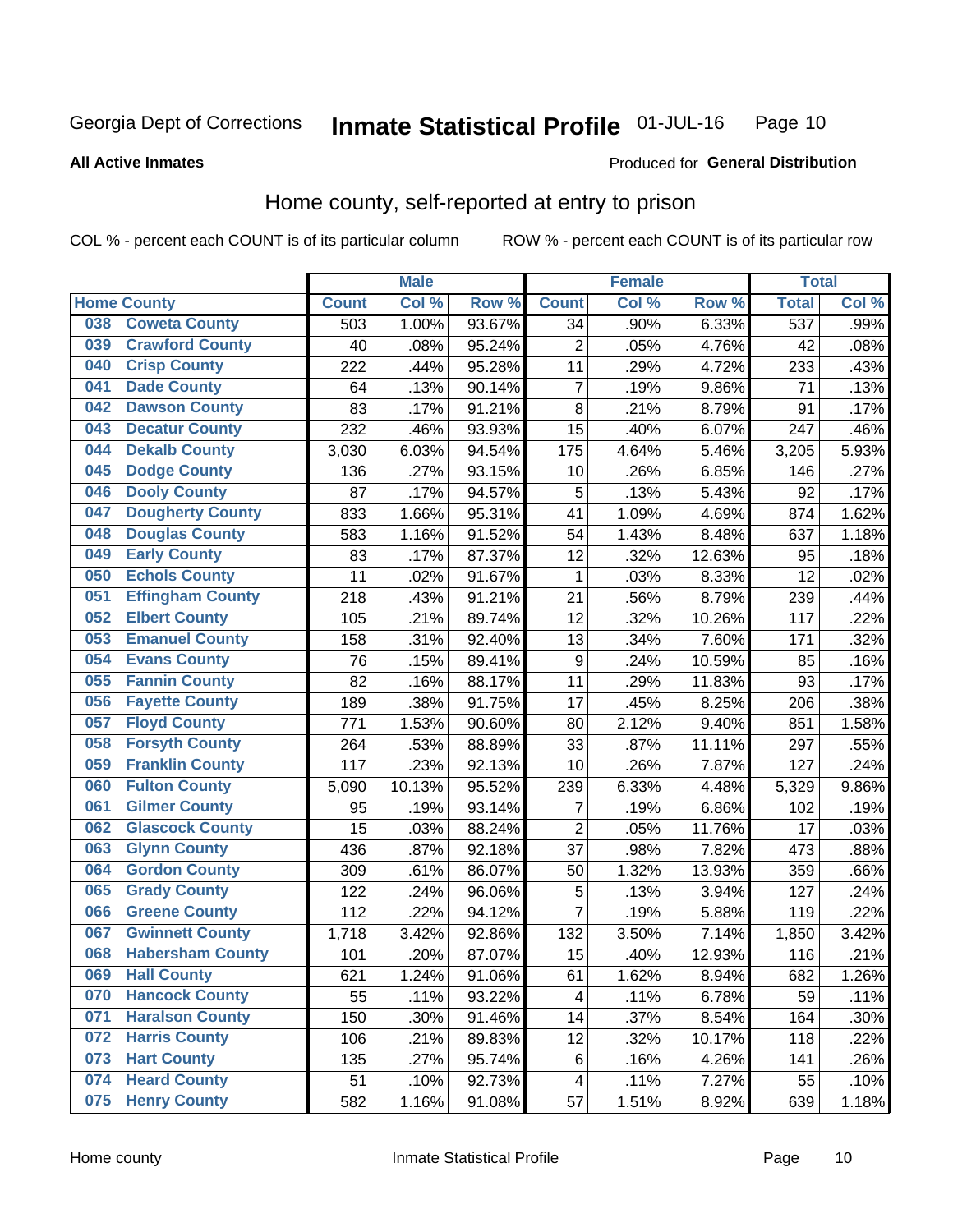#### Inmate Statistical Profile 01-JUL-16 Page 11

**All Active Inmates** 

### Produced for General Distribution

# Home county, self-reported at entry to prison

COL % - percent each COUNT is of its particular column

|                  |                          |              | <b>Male</b> |           |                  | <b>Female</b> |                  | <b>Total</b> |         |
|------------------|--------------------------|--------------|-------------|-----------|------------------|---------------|------------------|--------------|---------|
|                  | <b>Home County</b>       | <b>Count</b> | Col %       | Row %     | <b>Count</b>     | Col %         | Row <sup>%</sup> | <b>Total</b> | Col %   |
| 076              | <b>Houston County</b>    | 565          | 1.12%       | 91.87%    | 50               | 1.32%         | 8.13%            | 615          | 1.14%   |
| 077              | <b>Irwin County</b>      | 64           | .13%        | 94.12%    | 4                | .11%          | 5.88%            | 68           | .13%    |
| 078              | <b>Jackson County</b>    | 223          | .44%        | 90.65%    | 23               | .61%          | 9.35%            | 246          | .46%    |
| 079              | <b>Jasper County</b>     | 84           | .17%        | 93.33%    | 6                | .16%          | 6.67%            | 90           | .17%    |
| 080              | <b>Jeff Davis County</b> | 77           | .15%        | 95.06%    | 4                | .11%          | 4.94%            | 81           | .15%    |
| 081              | <b>Jefferson County</b>  | 178          | .35%        | 96.22%    | $\overline{7}$   | .19%          | 3.78%            | 185          | .34%    |
| 082              | <b>Jenkins County</b>    | 74           | .15%        | 92.50%    | $\,6$            | .16%          | 7.50%            | 80           | .15%    |
| 083              | <b>Johnson County</b>    | 45           | .09%        | 91.84%    | 4                | .11%          | 8.16%            | 49           | .09%    |
| 084              | <b>Jones County</b>      | 114          | .23%        | 90.48%    | 12               | .32%          | 9.52%            | 126          | .23%    |
| 085              | <b>Lamar County</b>      | 63           | .13%        | 90.00%    | $\overline{7}$   | .19%          | 10.00%           | 70           | .13%    |
| 086              | <b>Lanier County</b>     | 37           | .07%        | 94.87%    | $\overline{2}$   | .05%          | 5.13%            | 39           | .07%    |
| 087              | <b>Laurens County</b>    | 277          | .55%        | 93.27%    | 20               | .53%          | 6.73%            | 297          | .55%    |
| 088              | <b>Lee County</b>        | 101          | .20%        | 93.52%    | 7                | .19%          | 6.48%            | 108          | .20%    |
| 089              | <b>Liberty County</b>    | 219          | .44%        | 96.90%    | $\overline{7}$   | .19%          | 3.10%            | 226          | .42%    |
| 090              | <b>Lincoln County</b>    | 26           | .05%        | 96.30%    | $\mathbf 1$      | .03%          | 3.70%            | 27           | .05%    |
| 091              | <b>Long County</b>       | 46           | .09%        | 86.79%    | $\overline{7}$   | .19%          | 13.21%           | 53           | .10%    |
| 092              | <b>Lowndes County</b>    | 471          | .94%        | 97.52%    | 12               | .32%          | 2.48%            | 483          | .89%    |
| 093              | <b>Lumpkin County</b>    | 97           | .19%        | 91.51%    | $\boldsymbol{9}$ | .24%          | 8.49%            | 106          | .20%    |
| 094              | <b>Macon County</b>      | 77           | .15%        | 95.06%    | 4                | .11%          | 4.94%            | 81           | .15%    |
| 095              | <b>Madison County</b>    | 166          | .33%        | 94.32%    | 10               | .26%          | 5.68%            | 176          | .33%    |
| 096              | <b>Marion County</b>     | 52           | .10%        | 92.86%    | 4                | .11%          | 7.14%            | 56           | .10%    |
| 097              | <b>Mcduffie County</b>   | 163          | .32%        | 95.88%    | $\overline{7}$   | .19%          | 4.12%            | 170          | .31%    |
| 098              | <b>Mcintosh County</b>   | 55           | .11%        | 98.21%    | $\mathbf{1}$     | .03%          | 1.79%            | 56           | .10%    |
| 099              | <b>Meriwether County</b> | 170          | .34%        | 89.95%    | 19               | .50%          | 10.05%           | 189          | .35%    |
| 100              | <b>Miller County</b>     | 30           | .06%        | 85.71%    | 5                | .13%          | 14.29%           | 35           | .06%    |
| 101              | <b>Mitchell County</b>   | 147          | .29%        | 93.63%    | 10               | .26%          | 6.37%            | 157          | .29%    |
| 102              | <b>Monroe County</b>     | 114          | .23%        | 94.21%    | $\overline{7}$   | .19%          | 5.79%            | 121          | .22%    |
| 103              | <b>Montgomery County</b> | 71           | .14%        | 88.75%    | 9                | .24%          | 11.25%           | 80           | .15%    |
| 104              | <b>Morgan County</b>     | 97           | .19%        | 96.04%    | 4                | .11%          | 3.96%            | 101          | .19%    |
| 105              | <b>Murray County</b>     | 176          | .35%        | 87.13%    | 26               | .69%          | 12.87%           | 202          | .37%    |
| 106              | <b>Muscogee County</b>   | 1,030        | 2.05%       | 94.50%    | 60               | 1.59%         | 5.50%            | 1,090        | 2.02%   |
| 107              | <b>Newton County</b>     | 566          | 1.13%       | $91.44\%$ | 53               | 1.40%         | 8.56%            | 619          | 1.15%   |
| 108              | <b>Oconee County</b>     | 50           | .10%        | 84.75%    | 9                | .24%          | 15.25%           | 59           | .11%    |
| 109              | <b>Oglethorpe County</b> | 72           | .14%        | 90.00%    | 8                | .21%          | 10.00%           | 80           | .15%    |
| 110              | <b>Paulding County</b>   | 318          | .63%        | 89.08%    | 39               | 1.03%         | 10.92%           | 357          | .66%    |
| 111              | <b>Peach County</b>      | 126          | .25%        | 97.67%    | 3                | .08%          | 2.33%            | 129          | .24%    |
| $\overline{112}$ | <b>Pickens County</b>    | 126          | .25%        | 90.00%    | 14               | .37%          | 10.00%           | 140          | $.26\%$ |
| 113              | <b>Pierce County</b>     | 81           | .16%        | 90.00%    | $\boldsymbol{9}$ | .24%          | 10.00%           | 90           | .17%    |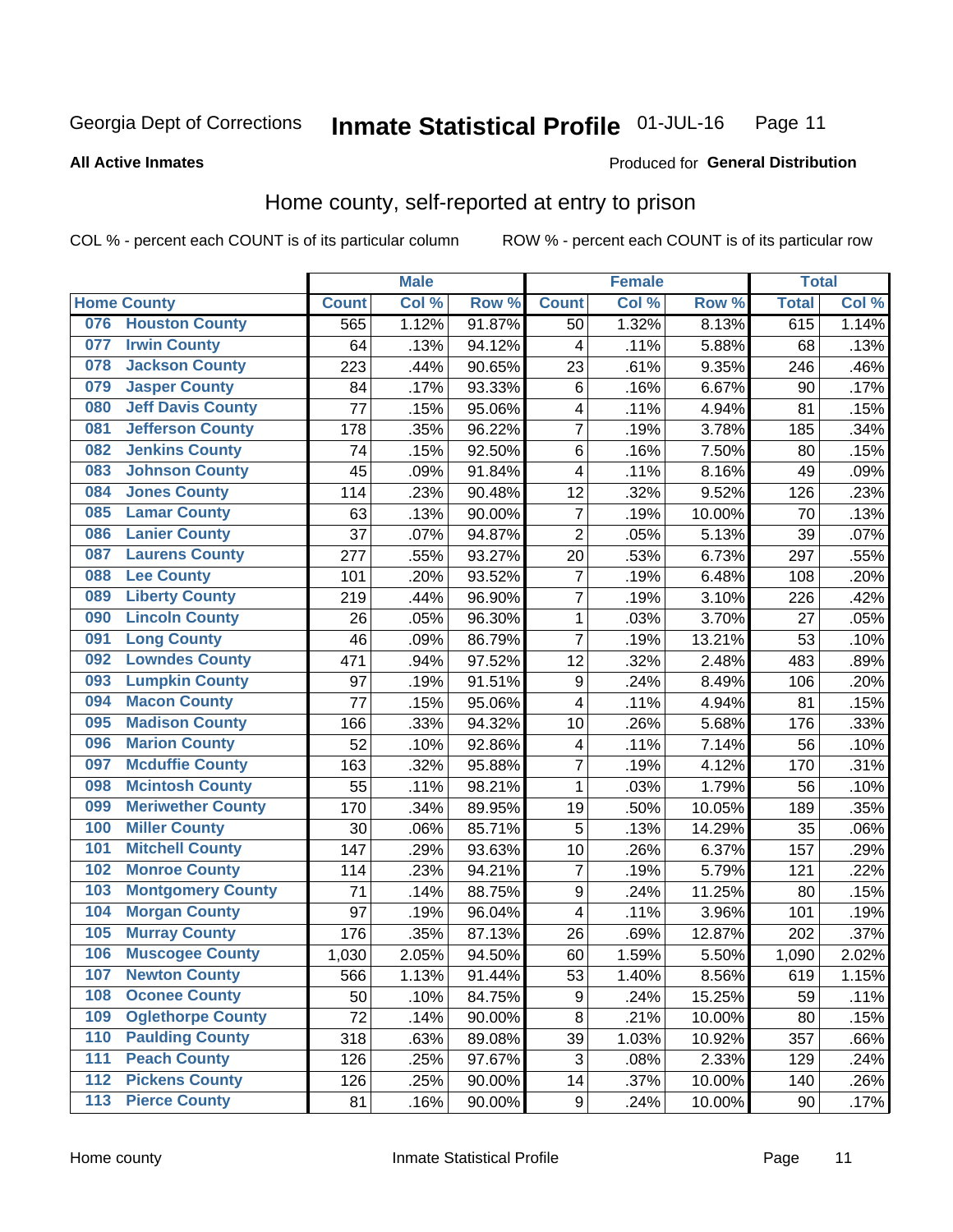#### Inmate Statistical Profile 01-JUL-16 Page 12

**All Active Inmates** 

### Produced for General Distribution

# Home county, self-reported at entry to prison

COL % - percent each COUNT is of its particular column

|                    |                          |              | <b>Male</b> |                  |                | <b>Female</b> |        | <b>Total</b> |       |
|--------------------|--------------------------|--------------|-------------|------------------|----------------|---------------|--------|--------------|-------|
| <b>Home County</b> |                          | <b>Count</b> | Col %       | Row <sup>%</sup> | <b>Count</b>   | Col %         | Row %  | <b>Total</b> | Col % |
| 114                | <b>Pike County</b>       | 40           | .08%        | 90.91%           | 4              | .11%          | 9.09%  | 44           | .08%  |
| 115                | <b>Polk County</b>       | 247          | .49%        | 89.49%           | 29             | .77%          | 10.51% | 276          | .51%  |
| 116                | <b>Pulaski County</b>    | 63           | .13%        | 94.03%           | 4              | .11%          | 5.97%  | 67           | .12%  |
| 117                | <b>Putnam County</b>     | 156          | .31%        | 91.76%           | 14             | .37%          | 8.24%  | 170          | .31%  |
| 118                | <b>Quitman County</b>    | 12           | .02%        | 100.00%          |                |               |        | 12           | .02%  |
| 119                | <b>Rabun County</b>      | 41           | .08%        | 87.23%           | $\,6$          | .16%          | 12.77% | 47           | .09%  |
| 120                | <b>Randolph County</b>   | 73           | .15%        | 94.81%           | 4              | .11%          | 5.19%  | 77           | .14%  |
| 121                | <b>Richmond County</b>   | 1,758        | 3.50%       | 94.31%           | 106            | 2.81%         | 5.69%  | 1,864        | 3.45% |
| 122                | <b>Rockdale County</b>   | 345          | .69%        | 91.51%           | 32             | .85%          | 8.49%  | 377          | .70%  |
| 123                | <b>Schley County</b>     | 21           | .04%        | 95.45%           | 1              | .03%          | 4.55%  | 22           | .04%  |
| 124                | <b>Screven County</b>    | 136          | .27%        | 95.10%           | $\overline{7}$ | .19%          | 4.90%  | 143          | .26%  |
| 125                | <b>Seminole County</b>   | 75           | .15%        | 89.29%           | 9              | .24%          | 10.71% | 84           | .16%  |
| 126                | <b>Spalding County</b>   | 481          | .96%        | 92.15%           | 41             | 1.09%         | 7.85%  | 522          | .97%  |
| 127                | <b>Stephens County</b>   | 141          | .28%        | 89.81%           | 16             | .42%          | 10.19% | 157          | .29%  |
| 128                | <b>Stewart County</b>    | 36           | .07%        | 100.00%          |                |               |        | 36           | .07%  |
| 129                | <b>Sumter County</b>     | 184          | .37%        | 95.34%           | 9              | .24%          | 4.66%  | 193          | .36%  |
| 130                | <b>Talbot County</b>     | 36           | .07%        | 90.00%           | 4              | .11%          | 10.00% | 40           | .07%  |
| 131                | <b>Taliaferro County</b> | 12           | .02%        | 100.00%          |                |               |        | 12           | .02%  |
| 132                | <b>Tattnall County</b>   | 153          | .30%        | 98.08%           | $\sqrt{3}$     | .08%          | 1.92%  | 156          | .29%  |
| 133                | <b>Taylor County</b>     | 55           | .11%        | 94.83%           | 3              | .08%          | 5.17%  | 58           | .11%  |
| 134                | <b>Telfair County</b>    | 105          | .21%        | 92.92%           | 8              | .21%          | 7.08%  | 113          | .21%  |
| 135                | <b>Terrell County</b>    | 91           | .18%        | 90.10%           | 10             | .26%          | 9.90%  | 101          | .19%  |
| 136                | <b>Thomas County</b>     | 213          | .42%        | 92.21%           | 18             | .48%          | 7.79%  | 231          | .43%  |
| 137                | <b>Tift County</b>       | 317          | .63%        | 96.94%           | 10             | .26%          | 3.06%  | 327          | .61%  |
| 138                | <b>Toombs County</b>     | 298          | .59%        | 91.69%           | 27             | .72%          | 8.31%  | 325          | .60%  |
| 139                | <b>Towns County</b>      | 20           | .04%        | 74.07%           | 7              | .19%          | 25.93% | 27           | .05%  |
| 140                | <b>Treutlen County</b>   | 57           | .11%        | 93.44%           | $\overline{4}$ | .11%          | 6.56%  | 61           | .11%  |
| 141                | <b>Troup County</b>      | 469          | .93%        | 92.32%           | 39             | 1.03%         | 7.68%  | 508          | .94%  |
| $\overline{142}$   | <b>Turner County</b>     | 67           | .13%        | 94.37%           | 4              | .11%          | 5.63%  | 71           | .13%  |
| 143                | <b>Twiggs County</b>     | 60           | .12%        | 93.75%           | 4              | .11%          | 6.25%  | 64           | .12%  |
| 144                | <b>Union County</b>      | 58           | .12%        | 81.69%           | 13             | .34%          | 18.31% | 71           | .13%  |
| 145                | <b>Upson County</b>      | 140          | .28%        | 92.11%           | 12             | .32%          | 7.89%  | 152          | .28%  |
| 146                | <b>Walker County</b>     | 377          | .75%        | 86.07%           | 61             | 1.62%         | 13.93% | 438          | .81%  |
| 147                | <b>Walton County</b>     | 445          | .89%        | 91.38%           | 42             | 1.11%         | 8.62%  | 487          | .90%  |
| 148                | <b>Ware County</b>       | 290          | .58%        | 93.25%           | 21             | .56%          | 6.75%  | 311          | .58%  |
| 149                | <b>Warren County</b>     | 27           | .05%        | 96.43%           | 1              | .03%          | 3.57%  | 28           | .05%  |
| 150                | <b>Washington County</b> | 190          | .38%        | 91.79%           | 17             | .45%          | 8.21%  | 207          | .38%  |
| 151                | <b>Wayne County</b>      | 176          | .35%        | 94.62%           | 10             | .26%          | 5.38%  | 186          | .34%  |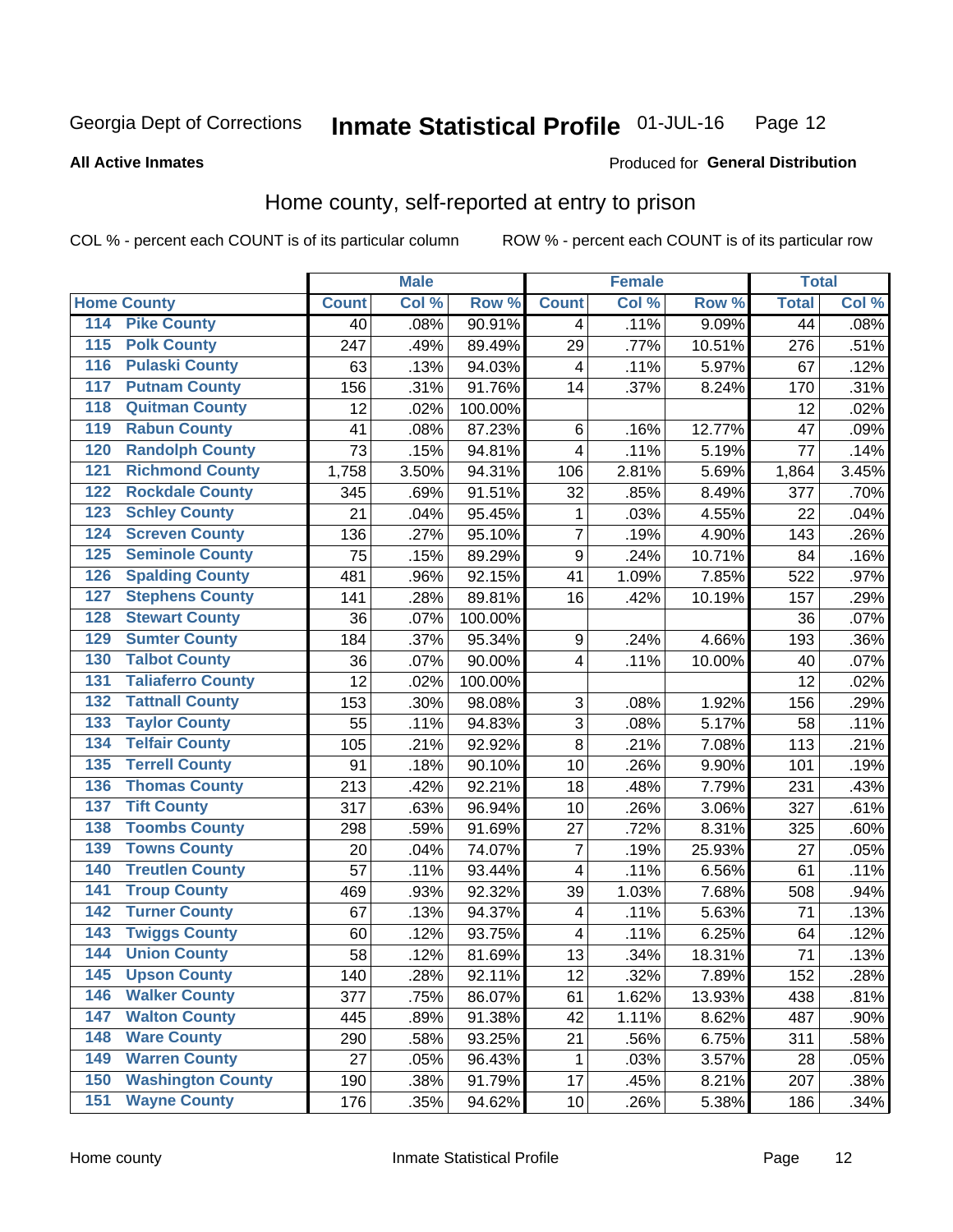#### Inmate Statistical Profile 01-JUL-16 Page 13

Produced for General Distribution

### **All Active Inmates**

# Home county, self-reported at entry to prison

COL % - percent each COUNT is of its particular column

|     |                             |              | <b>Male</b> |         |              | <b>Female</b> |        | <b>Total</b> |         |
|-----|-----------------------------|--------------|-------------|---------|--------------|---------------|--------|--------------|---------|
|     | <b>Home County</b>          | <b>Count</b> | Col %       | Row %   | <b>Count</b> | Col %         | Row %  | <b>Total</b> | Col %   |
| 152 | <b>Webster County</b>       | 9            | .02%        | 100.00% |              |               |        | 9            | .02%    |
| 153 | <b>Wheeler County</b>       | 25           | .05%        | 100.00% |              |               |        | 25           | .05%    |
| 154 | <b>White County</b>         | 91           | .18%        | 89.22%  | 11           | .29%          | 10.78% | 102          | .19%    |
| 155 | <b>Whitfield County</b>     | 479          | .95%        | 87.09%  | 71           | 1.88%         | 12.91% | 550          | 1.02%   |
| 156 | <b>Wilcox County</b>        | 56           | .11%        | 93.33%  | 4            | .11%          | 6.67%  | 60           | .11%    |
| 157 | <b>Wilkes County</b>        | 63           | .13%        | 92.65%  | 5            | .13%          | 7.35%  | 68           | .13%    |
| 158 | <b>Wilkinson County</b>     | 52           | .10%        | 98.11%  |              | .03%          | 1.89%  | 53           | .10%    |
| 159 | <b>Worth County</b>         | 118          | .23%        | 91.47%  | 11           | .29%          | 8.53%  | 129          | .24%    |
| 999 | <b>Other Custody/Out Of</b> | 154          | .31%        | 95.06%  | 8            | .21%          | 4.94%  | 162          | $.30\%$ |
|     | <b>State</b>                |              |             |         |              |               |        |              |         |
|     | <b>Total Rported</b>        | 50,252       | 100%        | 93.01%  | 3,774        | 100%          | 6.99%  | 54,026       | 100%    |

| τeα |        |        |
|-----|--------|--------|
|     | 50,252 | 54,026 |

| Mode (most frequent)<br><b>Fulton County</b><br><b>Fulton County</b><br><b>Fulton County</b> |
|----------------------------------------------------------------------------------------------|
|----------------------------------------------------------------------------------------------|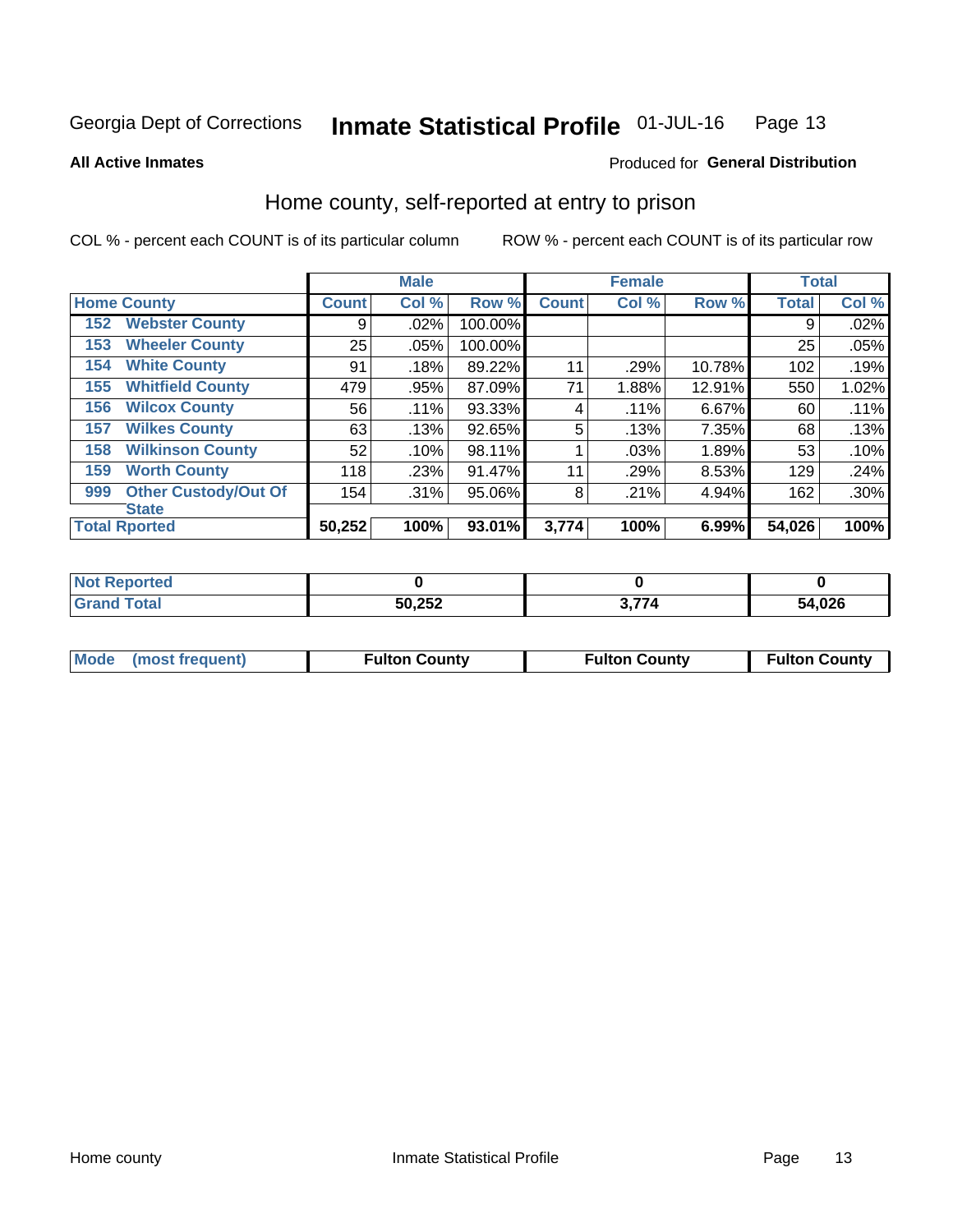#### Inmate Statistical Profile 01-JUL-16 Page 14

### **All Active Inmates**

### Produced for General Distribution

# Employment status before prison, self-reported at entry to prison

COL % - percent each COUNT is of its particular column

|                           | <b>Male</b>  |        |         | <b>Female</b> |        |        | <b>Total</b> |        |
|---------------------------|--------------|--------|---------|---------------|--------|--------|--------------|--------|
| <b>Employment Status</b>  | <b>Count</b> | Col %  | Row %   | <b>Count</b>  | Col %  | Row %  | Total        | Col %  |
| <b>Full Time</b><br>01    | 18,366       | 45.45% | 94.13%  | 1,146         | 33.83% | 5.87%  | 19,512       | 44.55% |
| <b>Part Time</b><br>02    | 2,989        | 7.40%  | 90.96%  | 297           | 8.77%  | 9.04%  | 3,286        | 7.50%  |
| Unempl $<$ 6M<br>03       | 2,467        | 6.11%  | 97.97%  | 51            | 1.51%  | 2.03%  | 2,518        | 5.75%  |
| Unempl > 6M<br>04         | 9,408        | 23.28% | 89.03%  | 1,159         | 34.21% | 10.97% | 10,567       | 24.13% |
| <b>Never Worked</b><br>05 | 4,156        | 10.28% | 94.35%  | 249           | 7.35%  | 5.65%  | 4,405        | 10.06% |
| <b>Student</b><br>06      | .175         | 2.91%  | 96.63%  | 41            | 1.21%  | 3.37%  | 1,216        | 2.78%  |
| <b>Incapable</b><br>07    | ,846         | 4.57%  | 80.58%  | 445           | 13.13% | 19.42% | 2,291        | 5.23%  |
| <b>UNKNOWN</b><br>20      | 2            | .01%   | 100.00% |               |        |        | 2            | .01%   |
| <b>Total Reported</b>     | 40,409       | 100%   | 92.26%  | 3,388         | 100%   | 7.74%  | 43,797       | 100%   |

| <b>Not Reported</b> | 9,845  | 386   | 10,231 |
|---------------------|--------|-------|--------|
| <b>Grand Total</b>  | 50,254 | 3,774 | 54,028 |

| <b>Mode (most frequent)</b> | Unempl > 6M | <b>Full Time</b> |
|-----------------------------|-------------|------------------|
|                             |             |                  |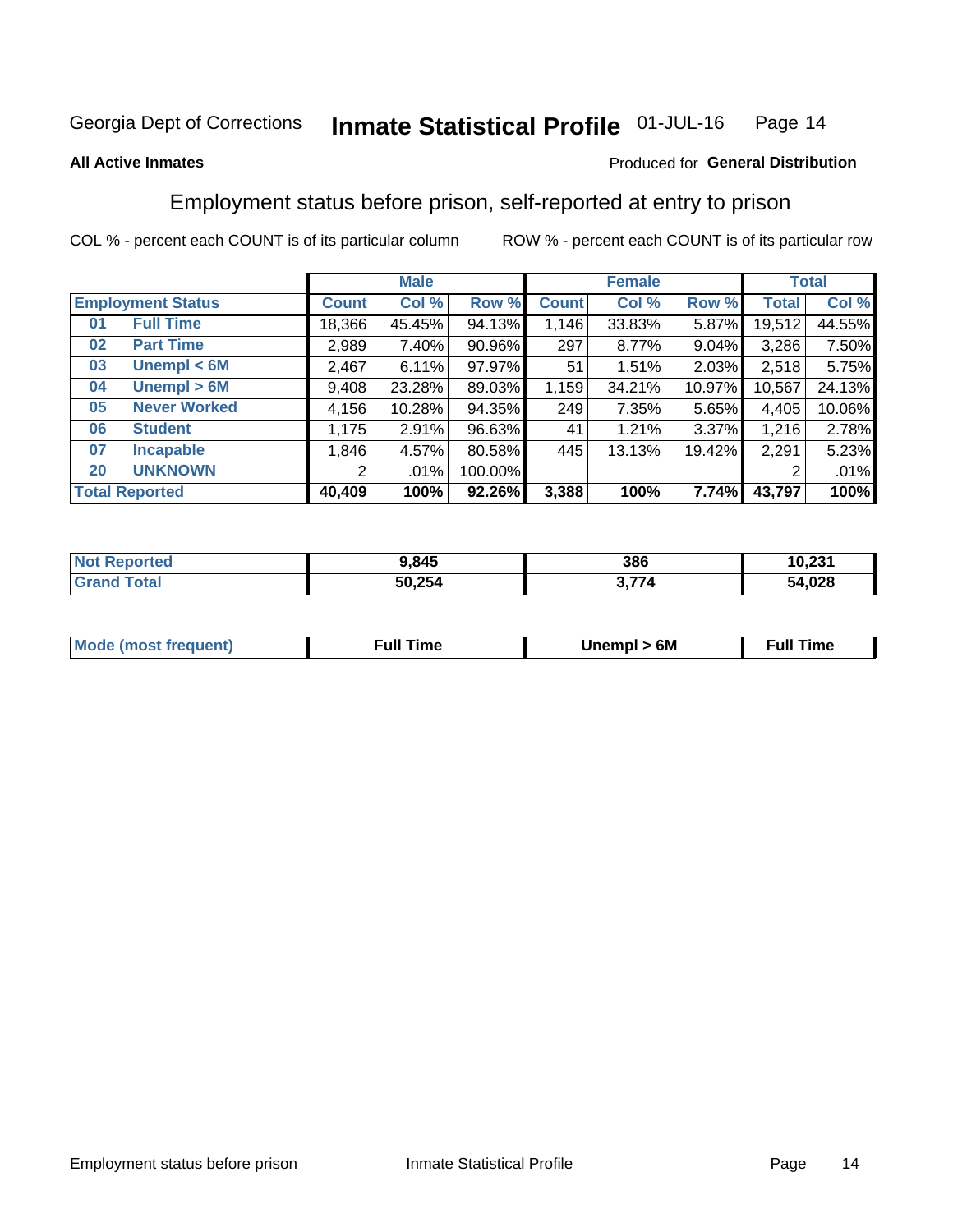### **All Active Inmates**

Produced for General Distribution

# Age at admission

COL % - percent each COUNT is of its particular column

|                         |              | <b>Male</b> |        |              | <b>Female</b> |        |              | <b>Total</b>        |
|-------------------------|--------------|-------------|--------|--------------|---------------|--------|--------------|---------------------|
| <b>Age At Admission</b> | <b>Count</b> | Col %       | Row %  | <b>Count</b> | Col %         | Row %  | <b>Total</b> | Col %               |
| 14                      | 14           | 0.03%       | 87.50% | 2            | 0.05%         | 12.50% | 16           | 0.03%               |
| 15                      | 55           | 0.11%       | 98.21% | 1            | 0.03%         | 1.79%  | 56           | 0.10%               |
| 16                      | 170          | 0.34%       | 98.27% | 3            | 0.08%         | 1.73%  | 173          | 0.32%               |
| $\overline{17}$         | 703          | 1.40%       | 95.91% | 30           | 0.80%         | 4.09%  | 733          | 1.36%               |
| $\overline{18}$         | 1,308        | 2.60%       | 97.32% | 36           | 0.95%         | 2.68%  | 1,344        | 2.49%               |
| 19                      | 1,928        | 3.84%       | 96.79% | 64           | 1.70%         | 3.21%  | 1,992        | 3.69%               |
| 20                      | 2,125        | 4.23%       | 95.72% | 95           | 2.52%         | 4.28%  | 2,220        | 4.11%               |
| $\overline{21}$         | 2,205        | 4.39%       | 95.50% | 104          | 2.76%         | 4.50%  | 2,309        | 4.27%               |
| $\overline{22}$         | 2,302        | 4.58%       | 95.20% | 116          | 3.07%         | 4.80%  | 2,418        | 4.48%               |
| 23                      | 2,051        | 4.08%       | 94.00% | 131          | 3.47%         | 6.00%  | 2,182        | 4.04%               |
| 24                      | 2,086        | 4.15%       | 92.88% | 160          | 4.24%         | 7.12%  | 2,246        | 4.16%               |
| $\overline{25}$         | 1,986        | 3.95%       | 93.59% | 136          | 3.60%         | 6.41%  | 2,122        | 3.93%               |
| $\overline{26}$         | 1,872        | 3.73%       | 92.90% | 143          | 3.79%         | 7.10%  | 2,015        | 3.73%               |
| $\overline{27}$         | 1,789        | 3.56%       | 92.45% | 146          | 3.87%         | 7.55%  | 1,935        | 3.58%               |
| 28                      | 1,725        | 3.43%       | 92.94% | 131          | 3.47%         | 7.06%  | 1,856        | 3.44%               |
| 29                      | 1,716        | 3.41%       | 92.36% | 142          | 3.76%         | 7.64%  | 1,858        | 3.44%               |
| 30                      | 1,718        | 3.42%       | 93.12% | 127          | 3.37%         | 6.88%  | 1,845        | 3.42%               |
| 31                      | 1,544        | 3.07%       | 92.51% | 125          | 3.31%         | 7.49%  | 1,669        | 3.09%               |
| 32                      | 1,413        | 2.81%       | 91.22% | 136          | 3.60%         | 8.78%  | 1,549        | 2.87%               |
| 33                      | 1,467        | 2.92%       | 90.56% | 153          | 4.06%         | 9.44%  | 1,620        | 3.00%               |
| 34                      | 1,386        | 2.76%       | 90.89% | 139          | 3.68%         | 9.11%  | 1,525        | 2.82%               |
| 35                      | 1,394        | 2.77%       | 92.07% | 120          | 3.18%         | 7.93%  | 1,514        | 2.80%               |
| 36                      | 1,335        | 2.66%       | 92.39% | 110          | 2.92%         | 7.61%  | 1,445        | 2.67%               |
| 37                      | 1,227        | 2.44%       | 91.43% | 115          | 3.05%         | 8.57%  | 1,342        | 2.48%               |
| 38                      | 1,079        | 2.15%       | 92.38% | 89           | 2.36%         | 7.62%  | 1,168        | 2.16%               |
| 39                      | 1,034        | 2.06%       | 89.91% | 116          | 3.07%         | 10.09% | 1,150        | 2.13%               |
| 40                      | 969          | 1.93%       | 91.07% | 95           | 2.52%         | 8.93%  | 1,064        | 1.97%               |
| 41                      | 964          | 1.92%       | 93.32% | 69           | 1.83%         | 6.68%  | 1,033        | 1.91%               |
| 42                      | 925          | 1.84%       | 93.15% | 68           | 1.80%         | 6.85%  | 993          | 1.84%               |
| 43                      | 892          | 1.78%       | 92.34% | 74           | 1.96%         | 7.66%  | 966          | 1.79%               |
| 44                      | 833          | 1.66%       | 90.05% | 92           | 2.44%         | 9.95%  | 925          | 1.71%               |
| 45                      | 747          | 1.49%       | 91.21% | 72           | 1.91%         | 8.79%  | 819          | 1.52%               |
| 46                      | 717          | 1.43%       | 89.63% | 83           | 2.20%         | 10.38% | 800          | $\overline{1.48\%}$ |
| 47                      | 687          | 1.37%       | 91.24% | 66           | 1.75%         | 8.76%  | 753          | 1.39%               |
| 48                      | 676          | 1.35%       | 90.13% | 74           | 1.96%         | 9.87%  | 750          | 1.39%               |
| 49                      | 622          | 1.24%       | 90.94% | 62           | 1.64%         | 9.06%  | 684          | 1.27%               |
| 50                      | 571          | 1.14%       | 91.80% | 51           | 1.35%         | 8.20%  | 622          | 1.15%               |
| 51                      | 463          | 0.92%       | 91.32% | 44           | 1.17%         | 8.68%  | 507          | 0.94%               |
| 52                      | 495          | 0.99%       | 91.50% | 46           | 1.22%         | 8.50%  | 541          | 1.00%               |
| 53                      | 447          | 0.89%       | 90.67% | 46           | 1.22%         | 9.33%  | 493          | 0.91%               |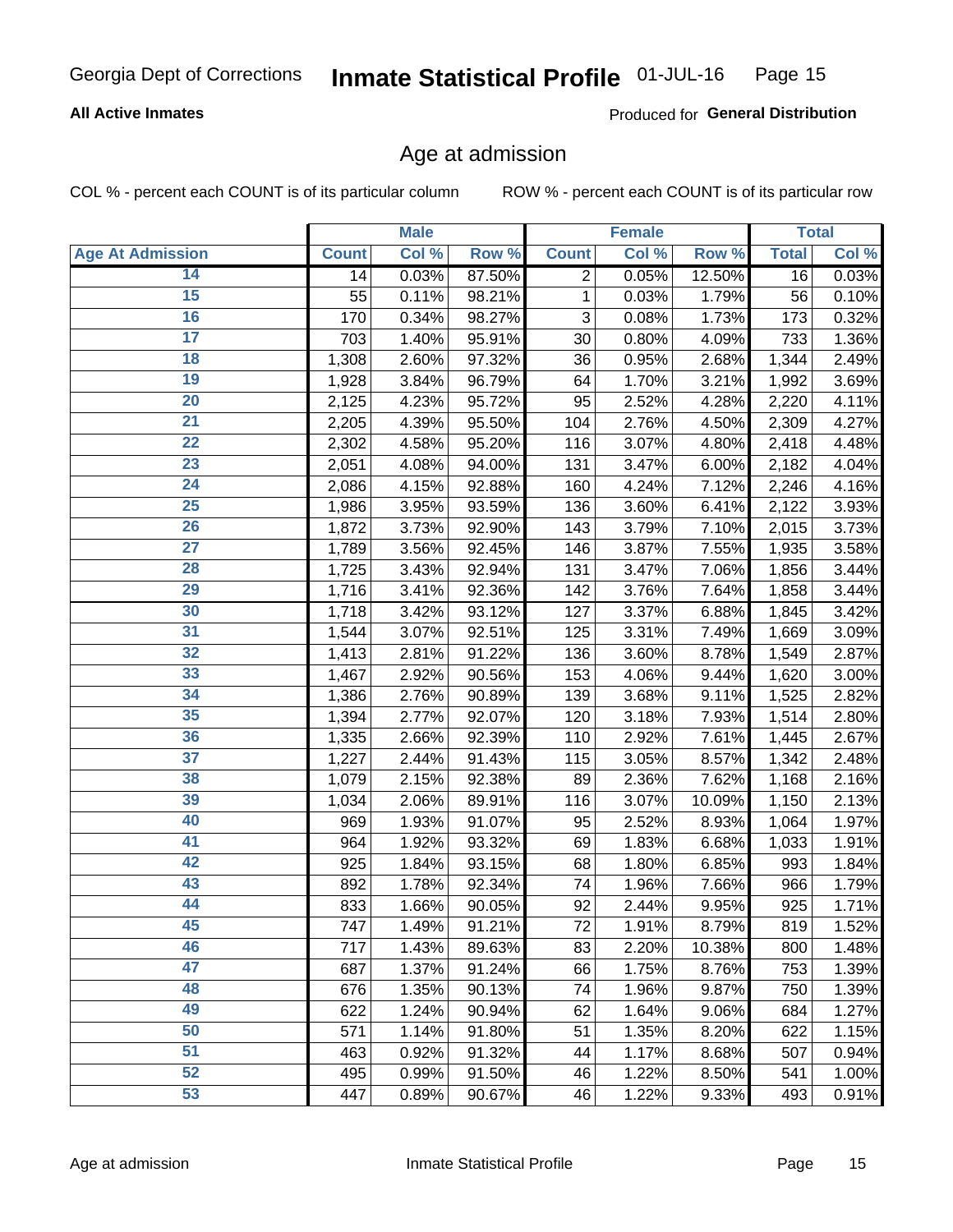### **All Active Inmates**

Produced for General Distribution

# Age at admission

COL % - percent each COUNT is of its particular column

|                         |                | <b>Male</b> |                  |                  | <b>Female</b> |        |                | <b>Total</b>        |
|-------------------------|----------------|-------------|------------------|------------------|---------------|--------|----------------|---------------------|
| <b>Age At Admission</b> | <b>Count</b>   | Col %       | Row <sup>%</sup> | <b>Count</b>     | Col %         | Row %  | <b>Total</b>   | Col %               |
| 54                      | 407            | 0.81%       | 91.87%           | 36               | 0.95%         | 8.13%  | 443            | 0.82%               |
| 55                      | 349            | 0.69%       | 95.62%           | 16               | 0.42%         | 4.38%  | 365            | 0.68%               |
| 56                      | 323            | 0.64%       | 93.90%           | 21               | 0.56%         | 6.10%  | 344            | 0.64%               |
| $\overline{57}$         | 242            | 0.48%       | 93.80%           | 16               | 0.42%         | 6.20%  | 258            | 0.48%               |
| 58                      | 213            | 0.42%       | 94.25%           | 13               | 0.34%         | 5.75%  | 226            | 0.42%               |
| 59                      | 184            | 0.37%       | 91.54%           | 17               | 0.45%         | 8.46%  | 201            | 0.37%               |
| 60                      | 144            | 0.29%       | 94.12%           | $\boldsymbol{9}$ | 0.24%         | 5.88%  | 153            | 0.28%               |
| 61                      | 129            | 0.26%       | 96.99%           | 4                | 0.11%         | 3.01%  | 133            | 0.25%               |
| 62                      | 115            | 0.23%       | 94.26%           | $\overline{7}$   | 0.19%         | 5.74%  | 122            | 0.23%               |
| 63                      | 80             | 0.16%       | 95.24%           | 4                | 0.11%         | 4.76%  | 84             | 0.16%               |
| 64                      | 93             | 0.19%       | 94.90%           | 5                | 0.13%         | 5.10%  | 98             | 0.18%               |
| 65                      | 55             | 0.11%       | 91.67%           | $\overline{5}$   | 0.13%         | 8.33%  | 60             | 0.11%               |
| 66                      | 46             | 0.09%       | 97.87%           | $\mathbf 1$      | 0.03%         | 2.13%  | 47             | 0.09%               |
| 67                      | 46             | 0.09%       | 100.00%          |                  |               |        | 46             | 0.09%               |
| 68                      | 37             | 0.07%       | 97.37%           | 1                | 0.03%         | 2.63%  | 38             | 0.07%               |
| 69                      | 30             | 0.06%       | 96.77%           | 1                | 0.03%         | 3.23%  | 31             | 0.06%               |
| 70                      | 24             | 0.05%       | 92.31%           | $\overline{2}$   | 0.05%         | 7.69%  | 26             | 0.05%               |
| $\overline{71}$         | 14             | 0.03%       | 100.00%          |                  |               |        | 14             | 0.03%               |
| $\overline{72}$         | 18             | 0.04%       | 94.74%           | 1                | 0.03%         | 5.26%  | 19             | 0.04%               |
| $\overline{73}$         | 11             | 0.02%       | 100.00%          |                  |               |        | 11             | 0.02%               |
| $\overline{74}$         | $\overline{7}$ | 0.01%       | 77.78%           | $\overline{2}$   | 0.05%         | 22.22% | 9              | 0.02%               |
| $\overline{75}$         | 8              | 0.02%       | 100.00%          |                  |               |        | 8              | 0.01%               |
| 76                      | 12             | 0.02%       | 100.00%          |                  |               |        | 12             | 0.02%               |
| $\overline{77}$         | 6              | 0.01%       | 100.00%          |                  |               |        | 6              | 0.01%               |
| 78                      | $\overline{2}$ | 0.01%       | 100.00%          |                  |               |        | $\overline{2}$ | 0.01%               |
| 79                      | $\overline{2}$ | 0.01%       | 100.00%          |                  |               |        | $\overline{2}$ | 0.01%               |
| 80                      | 1              | 0.01%       | 100.00%          |                  |               |        | $\mathbf{1}$   | 0.01%               |
| $\overline{81}$         | 3              | 0.01%       | 100.00%          |                  |               |        | $\overline{3}$ | 0.01%               |
| $\overline{82}$         | $\overline{3}$ | 0.01%       | 100.00%          |                  |               |        | $\overline{3}$ | 0.01%               |
| 83                      | $\mathbf{1}$   | 0.01%       | 100.00%          |                  |               |        | $\mathbf{1}$   | 0.01%               |
| 84                      | 3              | 0.01%       | 100.00%          |                  |               |        | 3              | 0.01%               |
| 85                      | $\mathbf{1}$   | 0.01%       | 100.00%          |                  |               |        | 1              | $\overline{0.01\%}$ |
| <b>Total Reported</b>   | 50,249         | 100%        | 93.02%           | 3,773            | 100%          | 6.98%  | 54,022         | 100%                |

| <b>Not Reported</b> |        |         |             |
|---------------------|--------|---------|-------------|
| Total'              | 50,252 | .<br>74 | 4,026<br>ΔД |

| <b>Mean</b><br>$\sim$ and the result | 32.44 | 34.29     | 34.J7 |
|--------------------------------------|-------|-----------|-------|
| tdle,<br>Me                          | 30    | . .<br>JJ | 30    |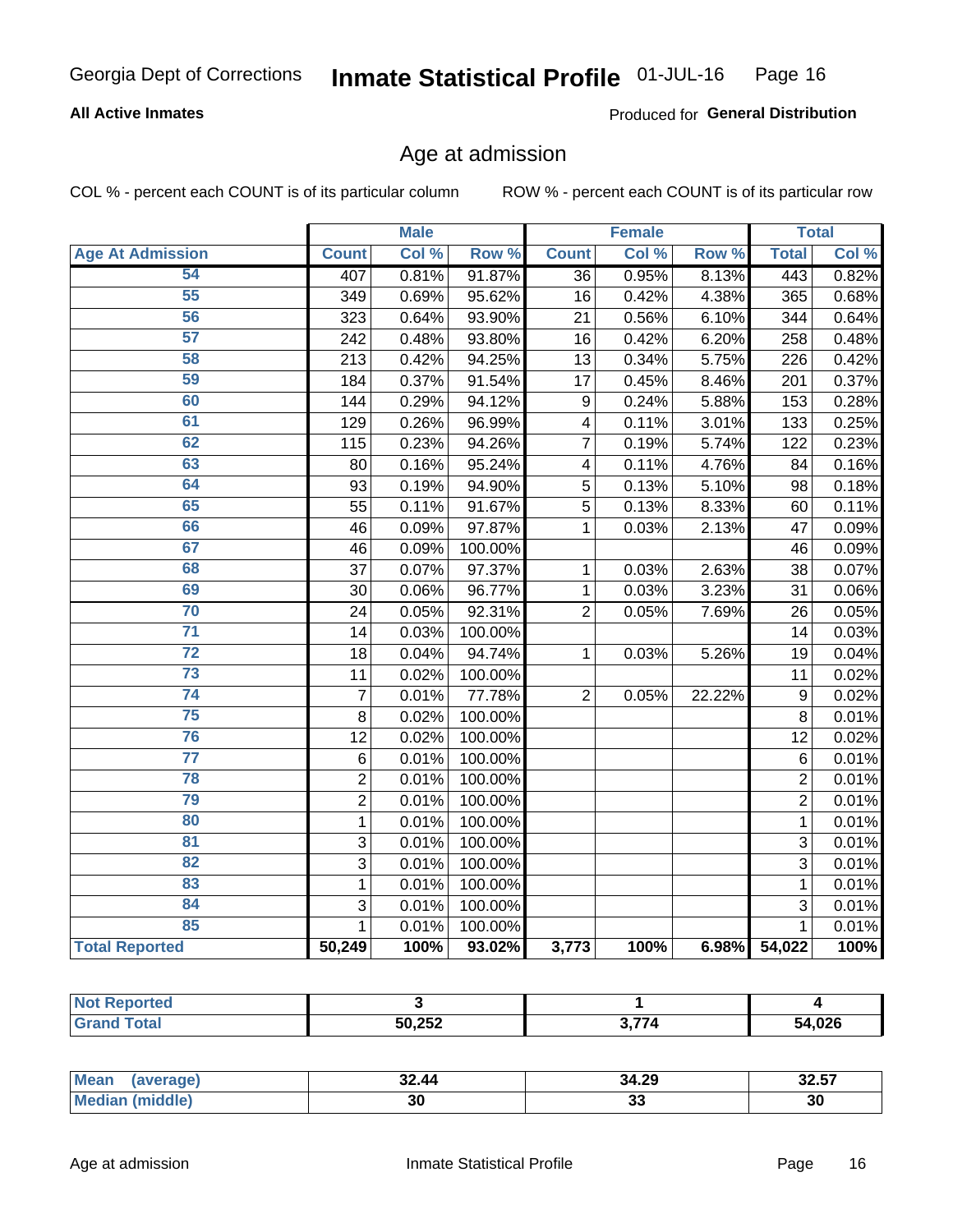# Georgia Dept of Corrections **All Active Inmates**

#### Inmate Statistical Profile 01-JUL-16 Page 17

Produced for General Distribution

# Age at admission

COL % - percent each COUNT is of its particular column

|                            | <b>Male</b> | <b>Female</b> | <b>Total</b> |
|----------------------------|-------------|---------------|--------------|
| Modiae 22 Mest2(4e) quent) | ົ           |               |              |
| <b>Grand Total</b>         |             |               |              |
|                            |             |               |              |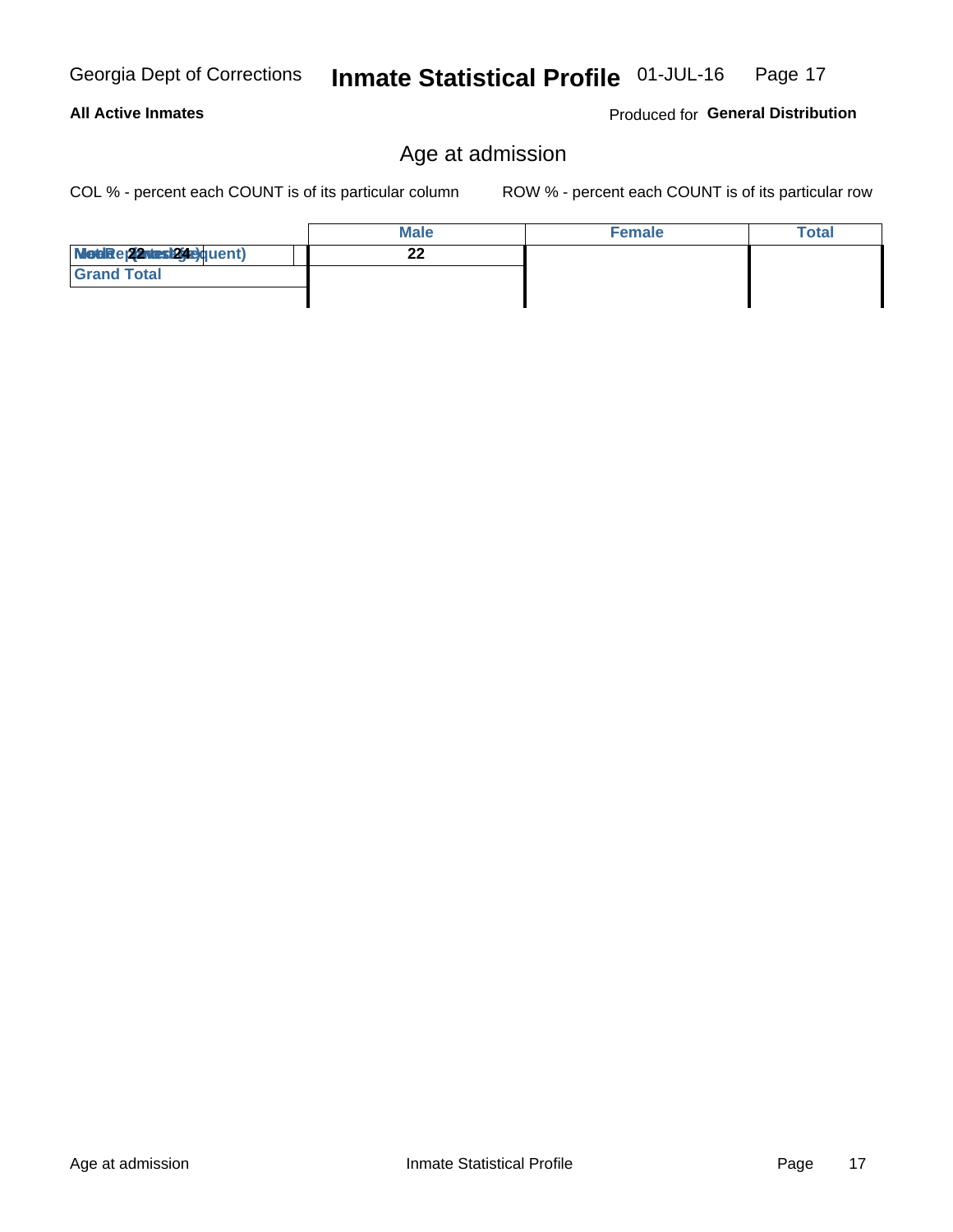### **All Active Inmates**

### **Produced for General Distribution**

# Height, measured at entry to prison

COL % - percent each COUNT is of its particular column

|                         |                  | <b>Male</b> |         |              | <b>Female</b> |        |                | <b>Total</b> |
|-------------------------|------------------|-------------|---------|--------------|---------------|--------|----------------|--------------|
| <b>Height</b>           | <b>Count</b>     | Col %       | Row %   | <b>Count</b> | Col %         | Row %  | <b>Total</b>   | Col %        |
| $\overline{\mathbf{0}}$ | $\overline{571}$ | 1.14%       | 98.45%  | 9            | 0.24%         | 1.55%  | 580            | 1.07%        |
| 4'00"                   | 3                | 0.01%       | 75.00%  | 1            | 0.03%         | 25.00% | 4              | 0.01%        |
| 4'02"                   | $\mathbf{1}$     | 0.01%       | 100.00% |              |               |        | 1              | 0.01%        |
| 4'03''                  | $\overline{c}$   | 0.01%       | 100.00% |              |               |        | 2              | 0.01%        |
| 4'04"                   | $\mathbf{1}$     | 0.01%       | 100.00% |              |               |        | 1              | 0.01%        |
| 4'05"                   | $\mathbf{1}$     | 0.01%       | 50.00%  | 1            | 0.03%         | 50.00% | $\overline{c}$ | 0.01%        |
| 4'06"                   | $\mathbf{1}$     | 0.01%       | 50.00%  | 1            | 0.03%         | 50.00% | $\overline{2}$ | 0.01%        |
| 4'07"                   | 1                | 0.01%       | 25.00%  | 3            | 0.08%         | 75.00% | 4              | 0.01%        |
| 4'08"                   | 9                | 0.02%       | 75.00%  | 3            | 0.08%         | 25.00% | 12             | 0.02%        |
| 4'09"                   | 3                | 0.01%       | 20.00%  | 12           | 0.32%         | 80.00% | 15             | 0.03%        |
| 4'10"                   | 5                | 0.01%       | 25.00%  | 15           | 0.40%         | 75.00% | 20             | 0.04%        |
| 4'11''                  | 11               | 0.02%       | 14.67%  | 64           | 1.70%         | 85.33% | 75             | 0.14%        |
| 5'00''                  | 103              | 0.20%       | 40.87%  | 149          | 3.95%         | 59.13% | 252            | 0.47%        |
| 5'01"                   | 97               | 0.19%       | 32.66%  | 200          | 5.30%         | 67.34% | 297            | 0.55%        |
| 5'02"                   | 261              | 0.52%       | 38.72%  | 413          | 10.94%        | 61.28% | 674            | 1.25%        |
| 5'03"                   | 384              | 0.76%       | 47.58%  | 423          | 11.21%        | 52.42% | 807            | 1.49%        |
| 5'04"                   | 998              | 1.99%       | 63.49%  | 574          | 15.21%        | 36.51% | 1,572          | 2.91%        |
| 5'05"                   | 1,661            | 3.31%       | 78.83%  | 446          | 11.82%        | 21.17% | 2,107          | 3.90%        |
| 5'06''                  | 3,404            | 6.77%       | 87.69%  | 478          | 12.67%        | 12.31% | 3,882          | 7.19%        |
| 5'07''                  | 4,030            | 8.02%       | 90.34%  | 431          | 11.42%        | 9.66%  | 4,461          | 8.26%        |
| 5'08''                  | 5,044            | 10.04%      | 96.24%  | 197          | 5.22%         | 3.76%  | 5,241          | 9.70%        |
| 5'09''                  | 6,456            | 12.85%      | 97.33%  | 177          | 4.69%         | 2.67%  | 6,633          | 12.28%       |
| 5'10''                  | 5,439            | 10.82%      | 98.44%  | 86           | 2.28%         | 1.56%  | 5,525          | 10.23%       |
| 5'11"                   | 5,962            | 11.86%      | 99.15%  | 51           | 1.35%         | 0.85%  | 6,013          | 11.13%       |
| 6'00''                  | 5,487            | 10.92%      | 99.62%  | 21           | 0.56%         | 0.38%  | 5,508          | 10.20%       |
| 6'01''                  | 4,104            | 8.17%       | 99.66%  | 14           | 0.37%         | 0.34%  | 4,118          | 7.62%        |
| 6'02"                   | 3,042            | 6.05%       | 99.93%  | 2            | 0.05%         | 0.07%  | 3,044          | 5.63%        |
| 6'03''                  | 1,635            | 3.25%       | 99.82%  | 3            | 0.08%         | 0.18%  | 1,638          | 3.03%        |
| 6'04"                   | 894              | 1.78%       | 100.00% |              |               |        | 894            | 1.65%        |
| 6'05"                   | 367              | 0.73%       | 100.00% |              |               |        | 367            | 0.68%        |
| 6'06"                   | 150              | 0.30%       | 100.00% |              |               |        | 150            | 0.28%        |
| 6'07"                   | 48               | 0.10%       | 100.00% |              |               |        | 48             | 0.09%        |
| 6'08''                  | 30               | 0.06%       | 100.00% |              |               |        | 30             | 0.06%        |
| 6'09''                  | 29               | 0.06%       | 100.00% |              |               |        | 29             | 0.05%        |
| 6'10''                  | 6                | 0.01%       | 100.00% |              |               |        | 6              | 0.01%        |
| 6'11''                  | 7                | 0.01%       | 100.00% |              |               |        | 7              | 0.01%        |
| 7'00''                  | 3                | 0.01%       | 100.00% |              |               |        | 3              | 0.01%        |
| 7'03''                  | 1                | 0.01%       | 100.00% |              |               |        | 1              | 0.01%        |
| 7'05''                  | 1                | 0.01%       | 100.00% |              |               |        | $\mathbf{1}$   | 0.01%        |
| <b>Total Reported</b>   | 50,252           | 100%        | 93.01%  | 3,774        | 100%          | 6.99%  | 54,026         | 100%         |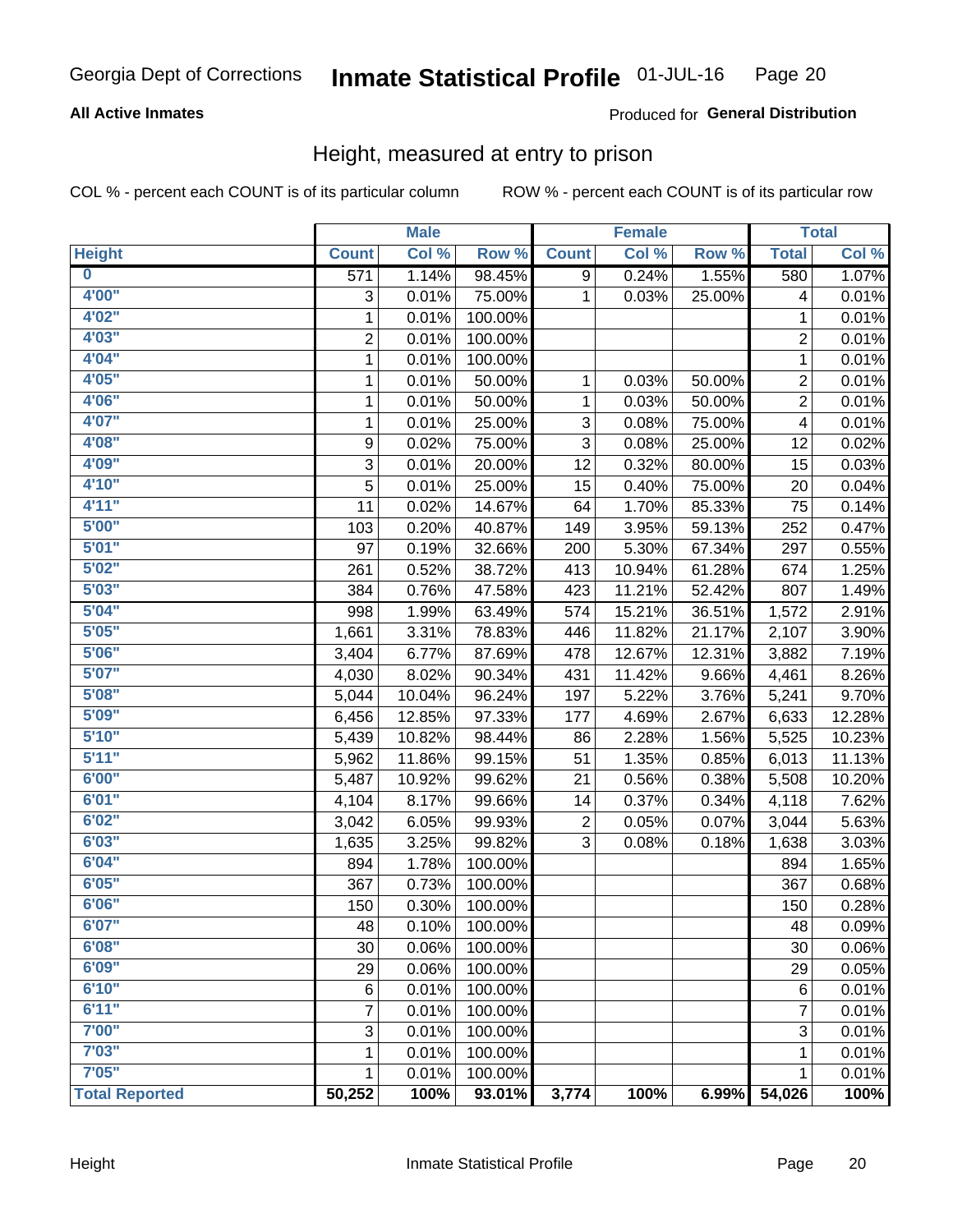### **All Active Inmates**

Produced for General Distribution

# Height, measured at entry to prison

COL % - percent each COUNT is of its particular column

|                     | <b>Male</b> | Female | $\tau$ otal |
|---------------------|-------------|--------|-------------|
| <b>Not Reported</b> |             |        |             |
| <b>Grand Total</b>  | 50,252      | 3,774  | 54,026      |

| <b>Mean</b> | erage) | 5'10" | 5'05" | <b>CIA AIL</b><br>. . |
|-------------|--------|-------|-------|-----------------------|
|             |        |       |       |                       |
| <b>Mode</b> |        | 5'09" | 5'04" | 5'09"                 |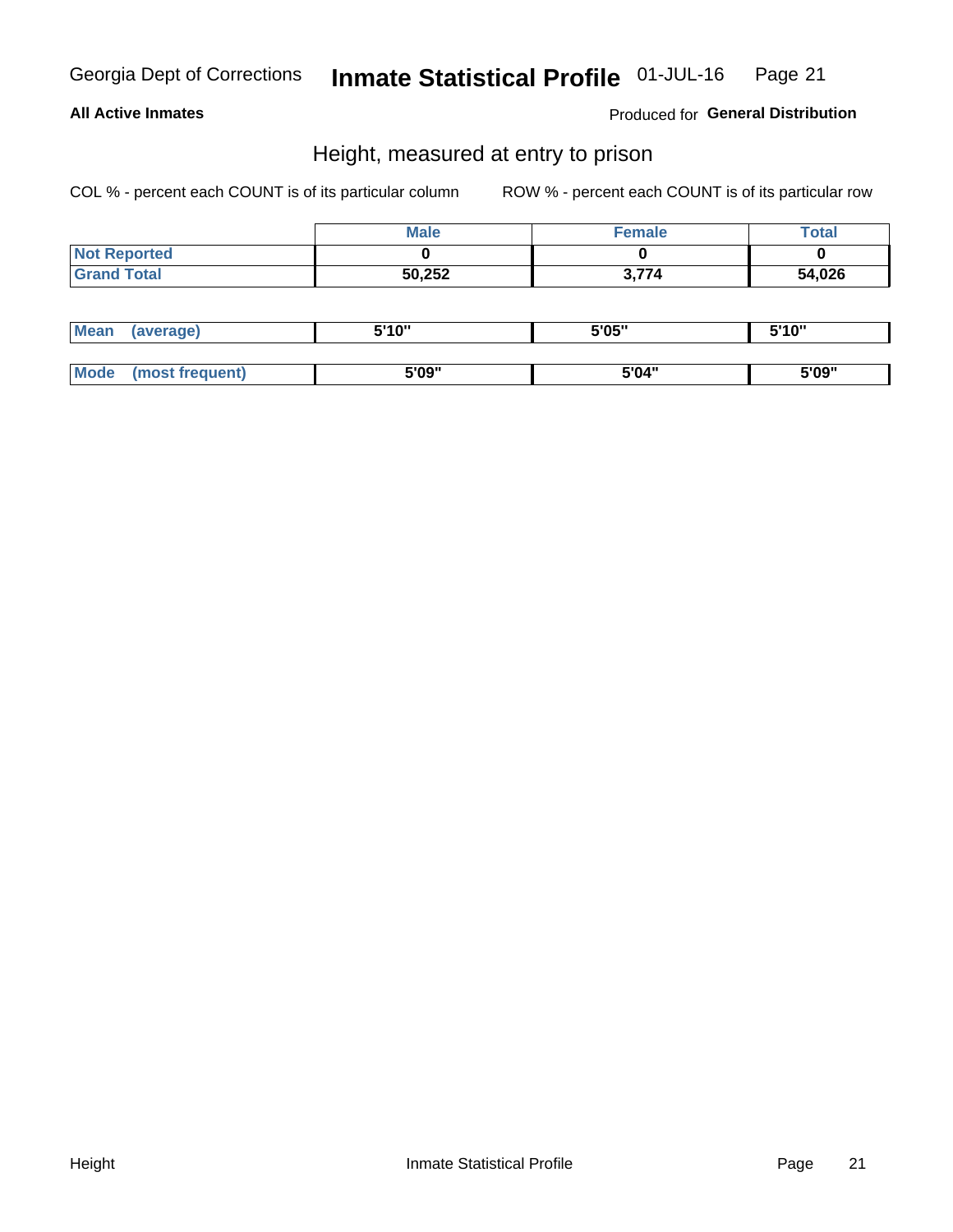**All Active Inmates** 

Produced for General Distribution

# Weight, measured at entry to prison

COL % - percent each COUNT is of its particular column

|                                                    |                | <b>Male</b> |         |                         | <b>Female</b> |        |                | <b>Total</b> |
|----------------------------------------------------|----------------|-------------|---------|-------------------------|---------------|--------|----------------|--------------|
| Weight                                             | <b>Count</b>   | Col %       | Row %   | <b>Count</b>            | Col %         | Row %  | <b>Total</b>   | Col %        |
| <b>Under 80 pounds</b>                             | 6              | 0.01%       | 85.71%  | 1                       | 0.03%         | 14.29% | $\overline{7}$ | 0.01%        |
| 80 - 89 pounds                                     | $\overline{c}$ | 0.01%       | 100.00% |                         |               |        | $\overline{2}$ | 0.01%        |
| 90 - 99 pounds                                     | 5              | 0.01%       | 45.45%  | 6                       | 0.16%         | 54.55% | 11             | 0.02%        |
| 100 - 109 pounds                                   | 34             | 0.07%       | 50.00%  | 34                      | 0.91%         | 50.00% | 68             | 0.13%        |
| 110 - 119 pounds                                   | 119            | 0.24%       | 54.09%  | 101                     | 2.69%         | 45.91% | 220            | 0.41%        |
| 120 - 129 pounds                                   | 532            | 1.07%       | 74.72%  | 180                     | 4.79%         | 25.28% | 712            | 1.33%        |
| 130 - 139 pounds                                   | 1,641          | 3.30%       | 81.76%  | 366                     | 9.75%         | 18.24% | 2,007          | 3.76%        |
| 140 - 149 pounds                                   | 3,432          | 6.91%       | 88.87%  | 430                     | 11.45%        | 11.13% | 3,862          | 7.23%        |
| 150 - 159 pounds                                   | 5,161          | 10.39%      | 92.01%  | 448                     | 11.93%        | 7.99%  | 5,609          | 10.50%       |
| 160 - 169 pounds                                   | 6,694          | 13.48%      | 94.26%  | 408                     | 10.87%        | 5.74%  | 7,102          | 13.29%       |
| 170 - 179 pounds                                   | 6,251          | 12.59%      | 94.24%  | 382                     | 10.17%        | 5.76%  | 6,633          | 12.42%       |
| 180 - 189 pounds                                   | 6,562          | 13.21%      | 95.10%  | 338                     | 9.00%         | 4.90%  | 6,900          | 12.92%       |
| 190 - 199 pounds                                   | 4,497          | 9.05%       | 95.07%  | 233                     | 6.21%         | 4.93%  | 4,730          | 8.85%        |
| 200 - 209 pounds                                   | 3,930          | 7.91%       | 94.38%  | 234                     | 6.23%         | 5.62%  | 4,164          | 7.79%        |
| 210 - 219 pounds                                   | 2,968          | 5.98%       | 95.90%  | 127                     | 3.38%         | 4.10%  | 3,095          | 5.79%        |
| 220 - 229 pounds                                   | 2,356          | 4.74%       | 95.73%  | 105                     | 2.80%         | 4.27%  | 2,461          | 4.61%        |
| 230 - 239 pounds                                   | 1,506          | 3.03%       | 94.07%  | 95                      | 2.53%         | 5.93%  | 1,601          | 3.00%        |
| 240 - 249 pounds                                   | 1,199          | 2.41%       | 94.93%  | 64                      | 1.70%         | 5.07%  | 1,263          | 2.36%        |
| 250 - 259 pounds                                   | 863            | 1.74%       | 93.80%  | 57                      | 1.52%         | 6.20%  | 920            | 1.72%        |
| 260 - 269 pounds                                   | 553            | 1.11%       | 93.41%  | 39                      | 1.04%         | 6.59%  | 592            | 1.11%        |
| 270 - 279 pounds                                   | 407            | 0.82%       | 95.99%  | 17                      | 0.45%         | 4.01%  | 424            | 0.79%        |
| 280 - 289 pounds                                   | 290            | 0.58%       | 90.34%  | 31                      | 0.83%         | 9.66%  | 321            | 0.60%        |
| 290 - 299 pounds                                   | 162            | 0.33%       | 92.57%  | 13                      | 0.35%         | 7.43%  | 175            | 0.33%        |
| 300 - 309 pounds                                   | 137            | 0.28%       | 85.63%  | 23                      | 0.61%         | 14.38% | 160            | 0.30%        |
| 310 - 319 pounds                                   | 85             | 0.17%       | 94.44%  | 5                       | 0.13%         | 5.56%  | 90             | 0.17%        |
| 320 - 329 pounds                                   | 81             | 0.16%       | 91.01%  | 8                       | 0.21%         | 8.99%  | 89             | 0.17%        |
| 330 - 339 pounds                                   | 52             | 0.10%       | 100.00% |                         |               |        | 52             | 0.10%        |
| 340 - 349 pounds                                   | 31             | 0.06%       | 93.94%  | $\overline{2}$          | 0.05%         | 6.06%  | 33             | 0.06%        |
| 350 - 359 pounds                                   | 38             | 0.08%       | 90.48%  | $\overline{\mathbf{4}}$ | 0.11%         | 9.52%  | 42             | 0.08%        |
| 360 - 369 pounds                                   | 17             | 0.03%       | 94.44%  | 1                       | 0.03%         | 5.56%  | 18             | 0.03%        |
| 370 - 379 pounds                                   | 12             | 0.02%       | 92.31%  | 1                       | 0.03%         | 7.69%  | 13             | 0.02%        |
| 380 - 389 pounds                                   | 13             | 0.03%       | 92.86%  | 1                       | 0.03%         | 7.14%  | 14             | 0.03%        |
| 390 - 399 pounds                                   | 4              | 0.01%       | 80.00%  | 1                       | 0.03%         | 20.00% | 5              | 0.01%        |
| 400 pounds and over                                | 29             | 0.06%       | 100.00% |                         |               |        | 29             | 0.05%        |
| <b>Total Reported</b>                              | 49,669         | 100%        | 92.97%  | 3,755                   | 100%          | 7.03%  | 53,424         | 100%         |
|                                                    |                |             |         |                         |               |        |                |              |
| <b>Not Reported</b>                                |                | 583         |         | 19                      |               |        |                | 602          |
| <b>Grand Total</b>                                 |                | 50,252      |         |                         | 3,774         |        |                | 54,026       |
|                                                    |                |             |         |                         |               |        |                |              |
| <b>Mean</b><br>(average)<br><b>Median (middle)</b> |                | 185<br>180  |         |                         | 172<br>165    |        |                | 184<br>180   |
| <b>Mode</b><br>(most frequent)                     |                | 180         |         |                         | 150           |        |                | 180          |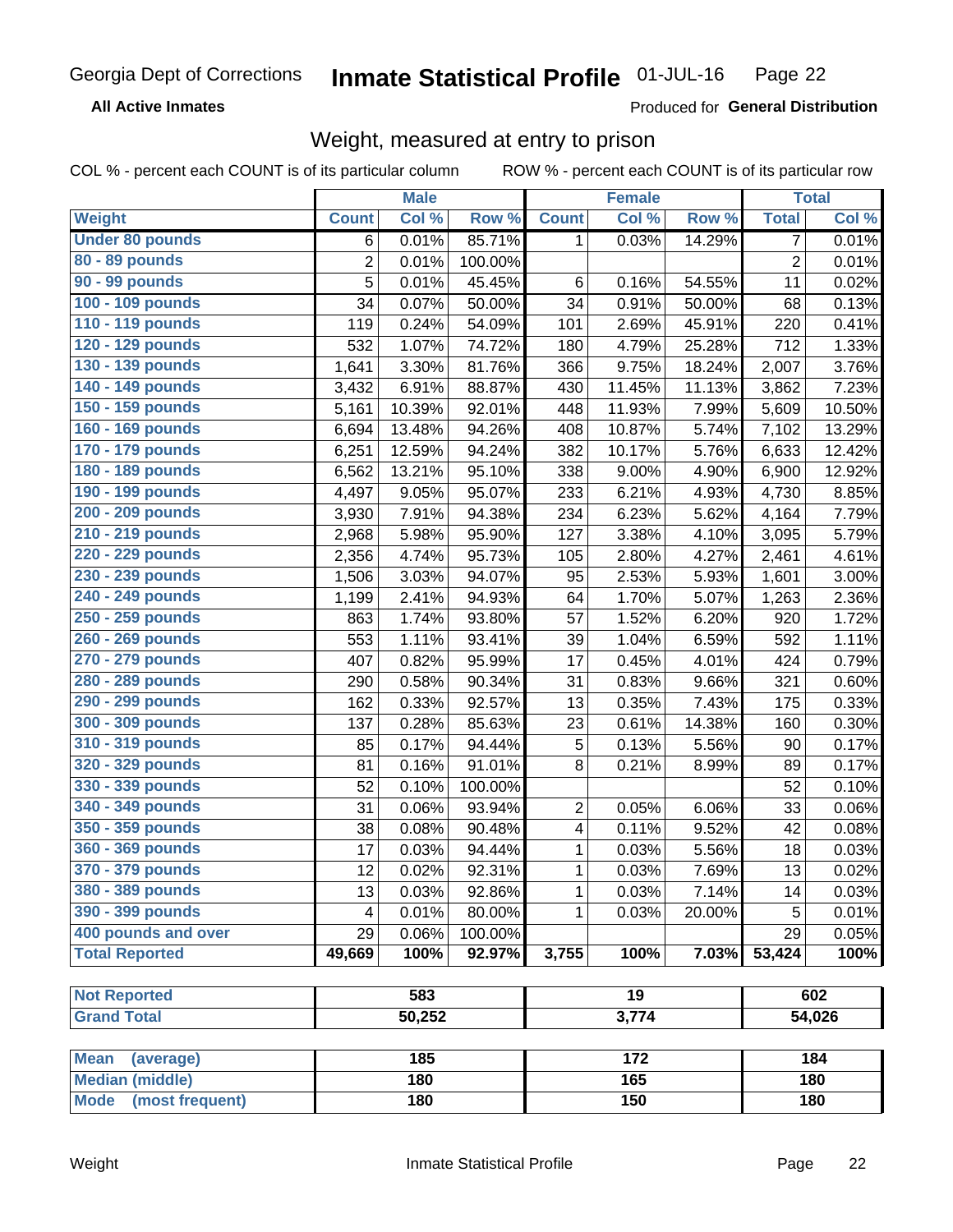#### Inmate Statistical Profile 01-JUL-16 Page 23

**All Active Inmates** 

### Produced for General Distribution

# Veterans validated by Veteran's Administration

COL % - percent each COUNT is of its particular column

|                             |                 | <b>Male</b> |                    |    | <b>Female</b> |       |              | <b>Total</b> |
|-----------------------------|-----------------|-------------|--------------------|----|---------------|-------|--------------|--------------|
| <b>Military service</b>     | <b>Count</b>    | Col %       | <b>Row % Count</b> |    | Col %         | Row % | <b>Total</b> | Col %        |
| <b>Others</b><br>0          | 966             | 32.71%      | 97.97%             | 20 | 46.51%        | 2.03% | 986          | 32.91%       |
| <b>Air Force</b>            | 1,173           | 39.72%      | 98.41%             | 19 | 44.19%        | 1.59% | 1,192        | 39.79%       |
| $\mathbf{2}$<br><b>Army</b> | 169             | 5.72%       | 98.83%             | 2  | 4.65%         | 1.17% | 171          | 5.71%        |
| <b>Navy</b><br>3            | 367             | 12.43%      | 99.73%             |    | 2.33%         | .27%  | 368          | 12.28%       |
| <b>Marines</b><br>4         | 13 <sub>1</sub> | $.44\%$     | 100.00%            |    |               |       | 13           | .43%         |
| <b>Coast Guard</b><br>5.    | 265             | 8.97%       | 99.62%             |    | 2.33%         | .38%  | 266          | 8.88%        |
| <b>Total Reported</b>       | 2,953           | 100%        | 98.56%             | 43 | 100%          | 1.44% | 2,996        | 100%         |

| rteo<br>N | 47,299 | 2721                                             | 51,030 |
|-----------|--------|--------------------------------------------------|--------|
|           | 50,252 | $\sim$ $\rightarrow$ $\rightarrow$ $\rightarrow$ | 1,026  |

|  |  | <b>Mode (most frequent)</b> | <b>Force</b><br>Aır | วthers | orce |
|--|--|-----------------------------|---------------------|--------|------|
|--|--|-----------------------------|---------------------|--------|------|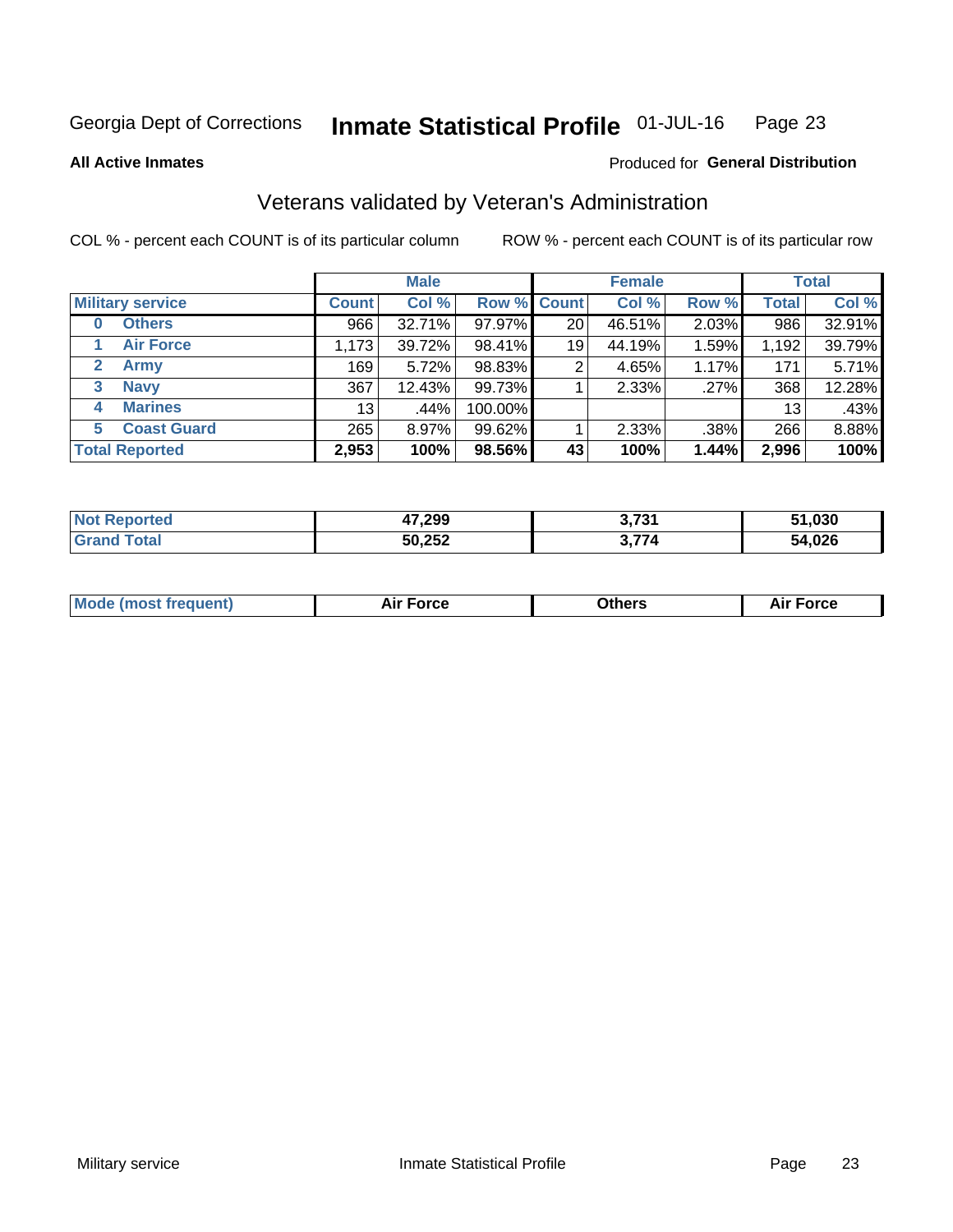#### Inmate Statistical Profile 01-JUL-16 Page 24

**All Active Inmates** 

### Produced for General Distribution

# Type of admission to prison

COL % - percent each COUNT is of its particular column

|    |                                  |                | <b>Male</b> |                    |     | <b>Female</b> |        |              | <b>Total</b> |
|----|----------------------------------|----------------|-------------|--------------------|-----|---------------|--------|--------------|--------------|
|    | <b>Type of Admission</b>         | <b>Count</b>   | Col %       | <b>Row % Count</b> |     | Col %         | Row %  | <b>Total</b> | Col %        |
| 16 | <b>Population Redistribution</b> | 8              | $.02\%$     | 100.00%            |     |               |        | 8            | .01%         |
| 27 | <b>Boot Camp Plus</b>            | 1              | .01%        | 100.00%            |     |               |        |              | .01%         |
| 28 | <b>Initial Assignment</b>        | 15             | .03%        | 100.00%            |     |               |        | 15           | .03%         |
| 52 | <b>New Sentence</b>              | 40,873         | 81.37%      | 93.18% 2,992       |     | 79.30%        | 6.82%  | 43,865       | 81.22%       |
| 53 | <b>Probation Rev Partial</b>     | 2,013          | 4.01%       | 89.07%             | 247 | 6.55%         | 10.93% | 2,260        | 4.18%        |
| 54 | <b>Probation Rev Remainder</b>   | 2,822          | 5.62%       | 89.64%             | 326 | 8.64%         | 10.36% | 3,148        | 5.83%        |
| 55 | <b>Parole Rev New Sentence</b>   | 2,253          | 4.49%       | 95.02%             | 118 | 3.13%         | 4.98%  | 2,371        | 4.39%        |
| 56 | <b>Parole Rev No New</b>         | 2,170          | 4.32%       | 96.02%             | 90  | 2.39%         | 3.98%  | 2,260        | 4.18%        |
|    | <b>Sentence</b>                  |                |             |                    |     |               |        |              |              |
| 57 | <b>Released In Error</b>         | 14             | .03%        | 100.00%            |     |               |        | 14           | .03%         |
| 65 | <b>Return Appeal/Bond</b>        | $\overline{c}$ | .01%        | 100.00%            |     |               |        | 2            | .01%         |
| 66 | <b>Prob Viol/Total Rev</b>       | 1              | .01%        | 100.00%            |     |               |        |              | .01%         |
| 67 | <b>Admit Fm Other Cust</b>       | 6              | .01%        | 100.00%            |     |               |        | 6            | .01%         |
| 69 | <b>New Sent/Par Rev Pnd</b>      | 5              | .01%        | 100.00%            |     |               |        | 5            | .01%         |
| 70 | <b>Life W/O Parole</b>           | 14             | .03%        | 100.00%            |     |               |        | 14           | .03%         |
| 72 | <b>Par Rev/Rsn Unknown</b>       | 30             | .06%        | 100.00%            |     |               |        | 30           | .06%         |
| 74 | <b>Pb Parole Rescinded</b>       | 1              | .01%        | 100.00%            |     |               |        |              | .01%         |
| 76 | <b>Par Rev/Revoc Center</b>      | 1              | .01%        | 100.00%            |     |               |        |              | .01%         |
| 82 | <b>Unknown</b>                   | 5              | .01%        | 100.00%            |     |               |        | 5            | .01%         |
|    | <b>Total Reported</b>            | 50,234         | 100%        | 93.01% 3,773       |     | 100%          | 6.99%  | 54,007       | 100%         |

| <b>Not Reported</b>  |        |      | -10<br>       |
|----------------------|--------|------|---------------|
| <b>Total</b><br>Cror | 50,252 | 27.5 | 4,026<br>-54. |

| Mode (most frequent) | <b>New Sentence</b> | <b>New Sentence</b> | <b>New Sentence</b> |
|----------------------|---------------------|---------------------|---------------------|
|                      |                     |                     |                     |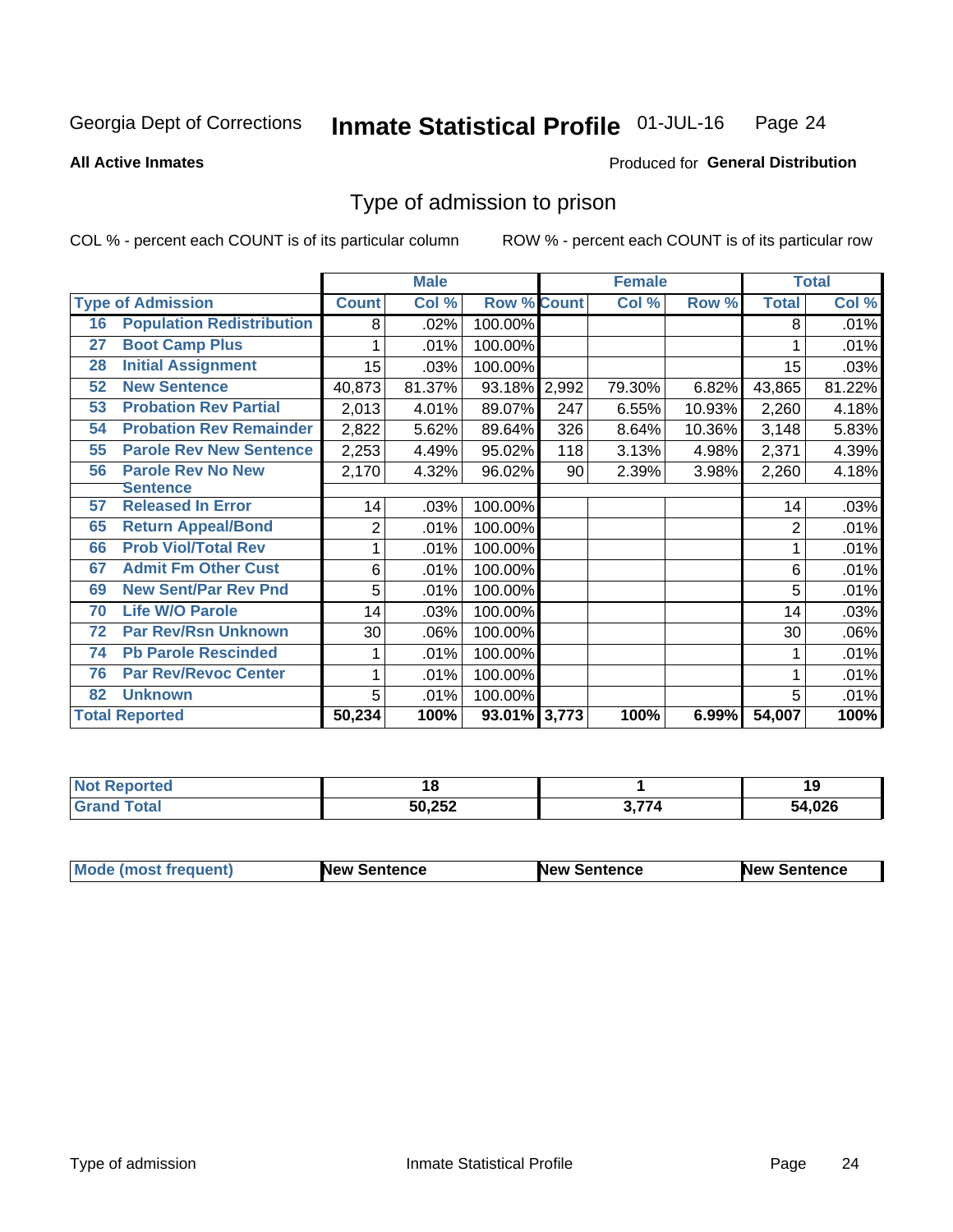#### Inmate Statistical Profile 01-JUL-16 Page 25

**All Active Inmates** 

### Produced for General Distribution

# Current / last supervision level

COL % - percent each COUNT is of its particular column

|                        |              | <b>Male</b> |                    |       | <b>Female</b> |           |        | <b>Total</b> |
|------------------------|--------------|-------------|--------------------|-------|---------------|-----------|--------|--------------|
| <b>Security Status</b> | <b>Count</b> | Col %       | <b>Row % Count</b> |       | Col %         | Row %     | Total  | Col %        |
| 3 Minimum              | 3.449        | $6.87\%$    | 69.34%             | 1,525 | 40.42%        | $30.66\%$ | 4.974  | 9.21%        |
| 4 Medium               | 37.666       | 74.97%      | 94.90%             | 2,026 | 53.70%        | $5.10\%$  | 39,692 | 73.49%       |
| 5 Close                | 9.125        | 18.16%      | $97.62\%$          | 222   | 5.88%         | 2.38%     | 9.347  | 17.31%       |
| <b>Total Reported</b>  | 50,240       | 100%        | $93.01\%$ 3,773    |       | 100%          | $6.99\%$  | 54,013 | 100%         |

| <b>Still being diagnosed</b> |        |       |        |
|------------------------------|--------|-------|--------|
| <b>Not Reported</b>          |        |       |        |
| <b>Grand Total</b>           | 50,252 | 3.774 | 54,026 |

| M | . | -- |
|---|---|----|
|   |   |    |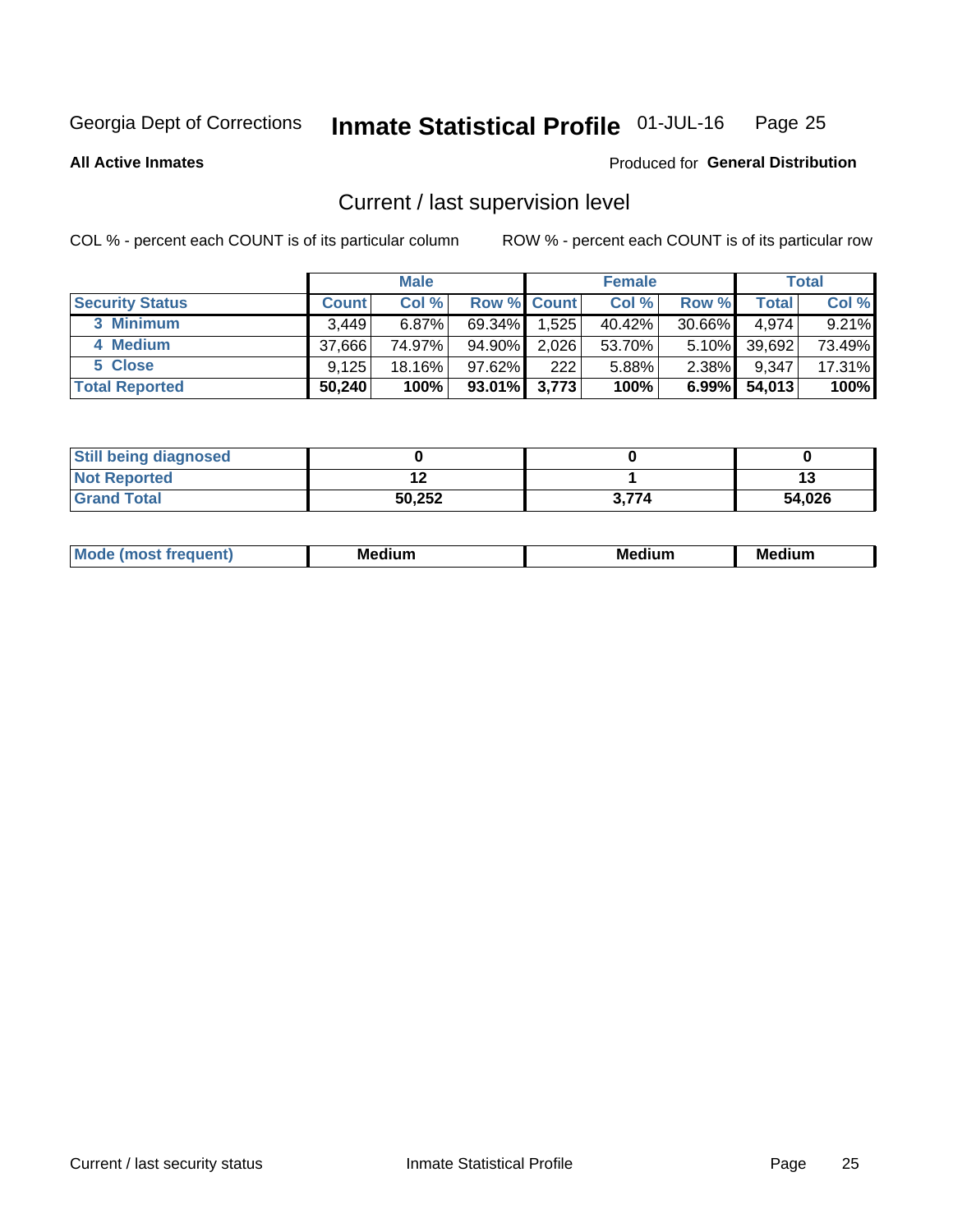#### Inmate Statistical Profile 01-JUL-16 Page 26

**All Active Inmates** 

## Produced for General Distribution

# Current / last type of institution

COL % - percent each COUNT is of its particular column

|                            |                | <b>Male</b> |             |       | <b>Female</b> |        |              | <b>Total</b> |
|----------------------------|----------------|-------------|-------------|-------|---------------|--------|--------------|--------------|
| <b>Type of Institution</b> | <b>Count</b>   | Col %       | Row % Count |       | Col %         | Row %  | <b>Total</b> | Col %        |
| <b>County Ci</b>           | 5,021          | 10.04%      | 99.98%      |       | $.03\%$       | .02%   | 5,022        | 9.34%        |
| <b>State Prison</b>        | 34,845         | 69.66%      | 90.77%      | 3,542 | 93.85%        | 9.23%  | 38,387       | 71.36%       |
| <b>Transitional Center</b> | 2,117          | 4.23%       | 90.24%      | 229   | $6.07\%$      | 9.76%  | 2,346        | 4.36%        |
| <b>Private Prison</b>      | 8,023          | 16.04%      | 100.00%     |       |               |        | 8,023        | 14.91%       |
| <b>County Jail</b>         | 11             | $.02\%$     | 91.67%      |       | .03%          | 8.33%  | 12           | .02%         |
| <b>Rsat - Center</b>       |                | $.01\%$     | 100.00%     |       |               |        |              | .01%         |
| <b>State Hospital</b>      | 3 <sup>1</sup> | $.01\%$     | 75.00%      |       | .03%          | 25.00% | 4            | .01%         |
| <b>Total Reported</b>      | 50,021         | 100%        | 92.98%      | 3,774 | 100%          | 7.02%  | 53,795       | 100%         |

| Reported<br>NO<br> |                         |       |                        |
|--------------------|-------------------------|-------|------------------------|
| <b>Tota</b>        | 50,021<br>$\sim$ $\sim$ | \ 774 | 53,795<br>$\mathbf{L}$ |

| <b>Mode (most frequent)</b> | State Prison | <b>State Prison</b> | <b>State Prisonl</b> |
|-----------------------------|--------------|---------------------|----------------------|
|                             |              |                     |                      |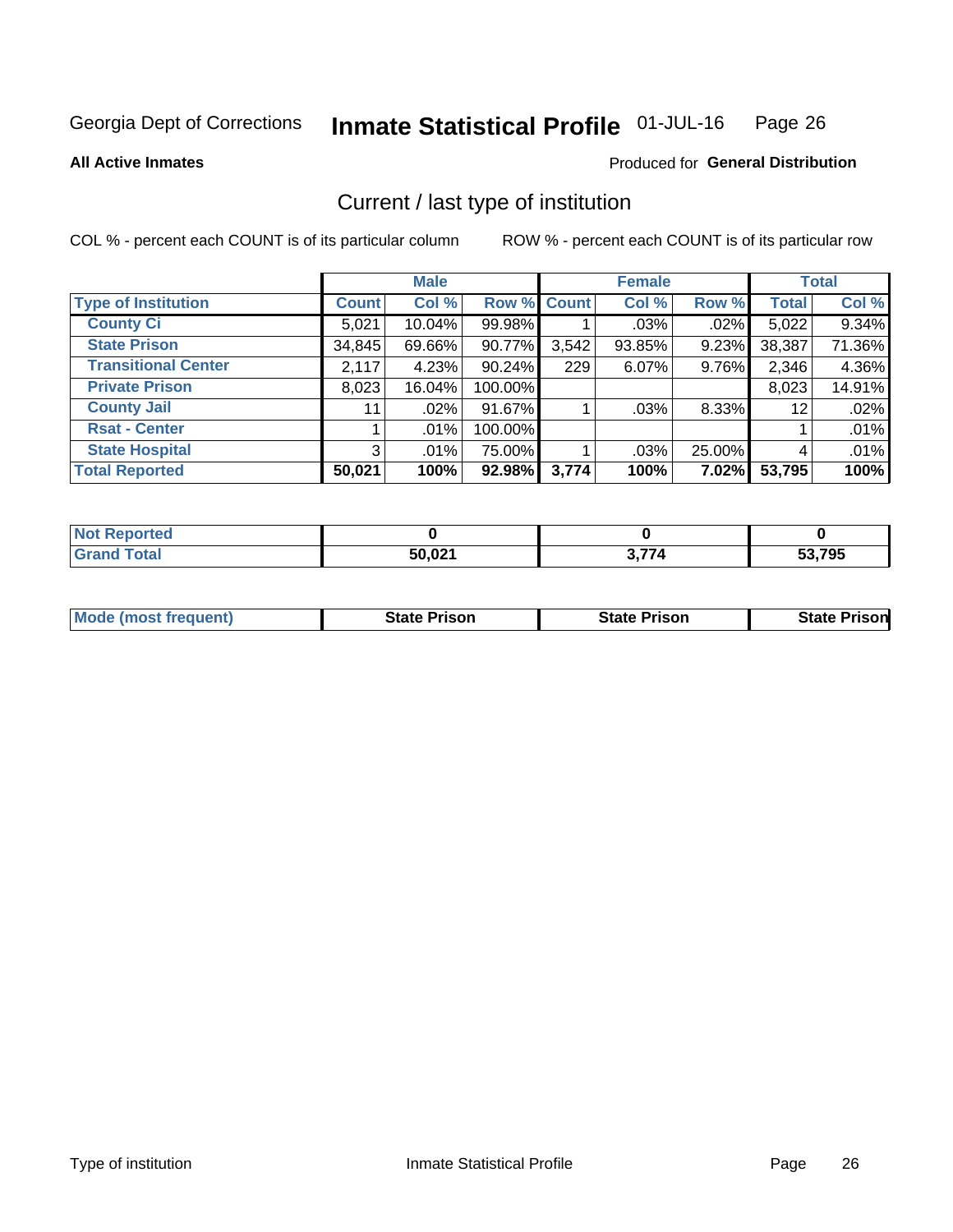#### Inmate Statistical Profile 01-JUL-16 Page 27

**All Active Inmates** 

### Produced for General Distribution

# Institution type - transitional centers

COL % - percent each COUNT is of its particular column

|                                          |              | <b>Male</b> |         |              | <b>Female</b> |         |              | <b>Total</b> |
|------------------------------------------|--------------|-------------|---------|--------------|---------------|---------|--------------|--------------|
| <b>Institution Type - Trans. Centers</b> | <b>Count</b> | Col %       | Row %   | <b>Count</b> | Col %         | Row %   | <b>Total</b> | Col %        |
| <b>Albany Tc</b>                         | 156          | 6.75%       | 100.00% |              |               |         | 156          | 5.90%        |
| <b>Arrendale State Prison</b>            |              |             |         | 102          | 30.82%        | 100.00% | 102          | 3.86%        |
| <b>Atlanta Tc</b>                        | 274          | 11.85%      | 100.00% |              |               |         | 274          | 10.37%       |
| <b>Augusta Tc</b>                        | 229          | 9.90%       | 100.00% |              |               |         | 229          | 8.66%        |
| <b>Charles D. Hudson Tc</b>              | 154          | 6.66%       | 100.00% |              |               |         | 154          | 5.83%        |
| <b>Clayton Tc</b>                        | 380          | 16.44%      | 100.00% |              |               |         | 380          | 14.38%       |
| <b>Coastal Tc</b>                        | 261          | 11.29%      | 100.00% |              |               |         | 261          | 9.88%        |
| <b>Columbus Tc</b>                       | 139          | 6.01%       | 100.00% |              |               |         | 139          | 5.26%        |
| <b>Macon Tc</b>                          | 157          | 6.79%       | 100.00% |              |               |         | 157          | 5.94%        |
| <b>Macon Womens Tc</b>                   |              |             |         | 2            | .60%          | 100.00% | 2            | .08%         |
| <b>Metro Tc</b>                          |              |             |         | 227          | 68.58%        | 100.00% | 227          | 8.59%        |
| <b>Phillips State Prison</b>             | 195          | 8.43%       | 100.00% |              |               |         | 195          | 7.38%        |
| <b>Savannah Mens Tc</b>                  |              | .04%        | 100.00% |              |               |         |              | .04%         |
| <b>Smith Tc</b>                          | 207          | 8.95%       | 100.00% |              |               |         | 207          | 7.83%        |
| <b>Valdosta Tc</b>                       | 159          | 6.88%       | 100.00% |              |               |         | 159          | 6.02%        |
| <b>Total Reported</b>                    | 2,312        | 100%        | 87.48%  | 331          | 100%          | 12.52%  | 2,643        | 100%         |

| τeα |                      |             |       |
|-----|----------------------|-------------|-------|
| .   | <b>2212</b><br>4,014 | oo.<br>JJ I | 2,643 |

| Mode (most frequent) | <b>Clayton Tc</b> | <b>Metro Tc</b> | <b>Clayton Tc</b> |
|----------------------|-------------------|-----------------|-------------------|
|                      |                   |                 |                   |
|                      |                   |                 |                   |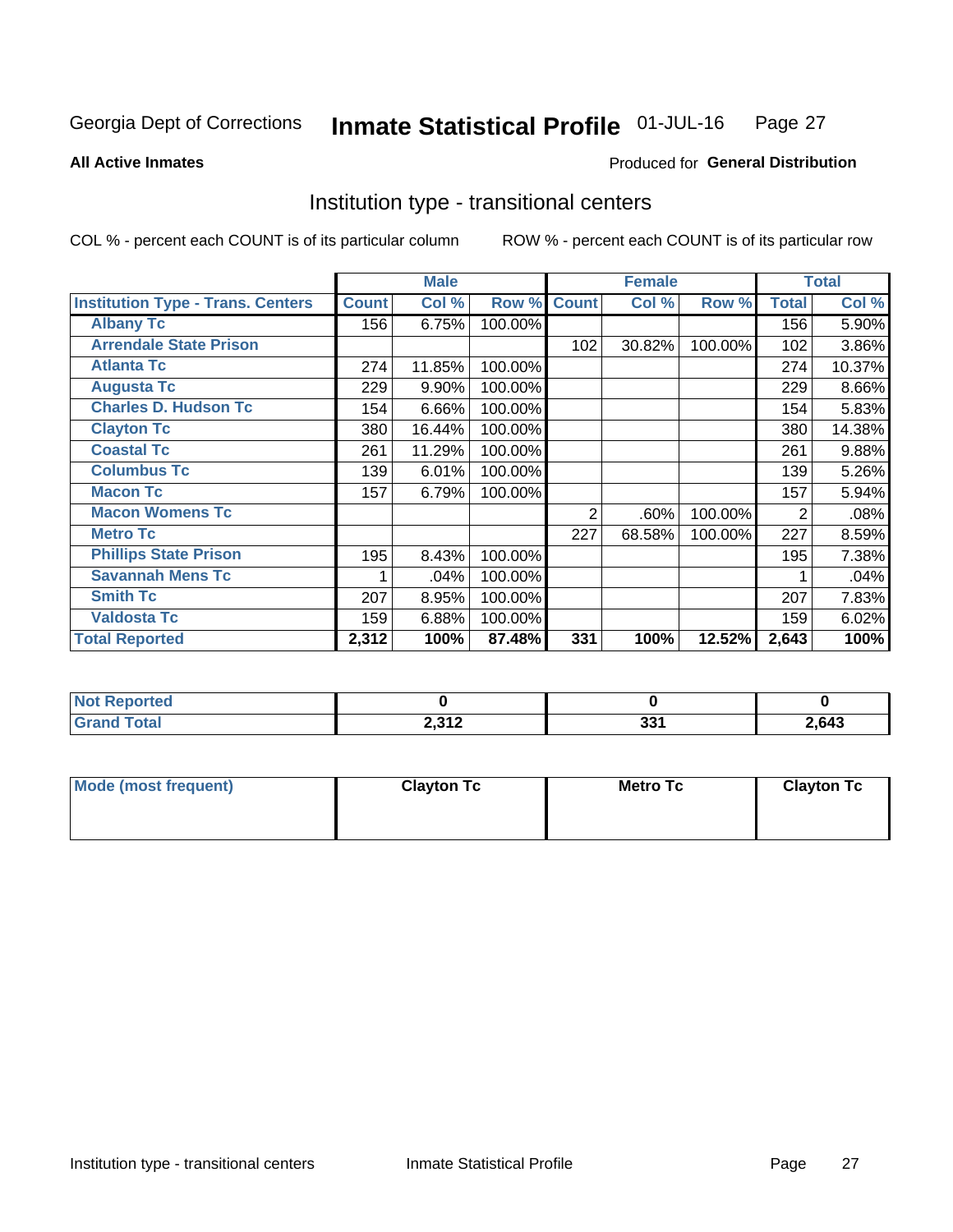#### Inmate Statistical Profile 01-JUL-16 Page 28

### **All Active Inmates**

### Produced for General Distribution

## Institution type - county prisons

COL % - percent each COUNT is of its particular column

|                                          |                | <b>Male</b> |         |              | <b>Female</b> |       |                | <b>Total</b> |
|------------------------------------------|----------------|-------------|---------|--------------|---------------|-------|----------------|--------------|
| <b>Institution Type - County Prisons</b> | <b>Count</b>   | Col %       | Row %   | <b>Count</b> | Col %         | Row % | <b>Total</b>   | Col %        |
| <b>Baldwin County Ci</b>                 | $\mathbf{1}$   | .02%        | 100.00% |              |               |       | $\mathbf{1}$   | .02%         |
| <b>Bulloch County Ci</b>                 | 152            | 3.03%       | 100.00% |              |               |       | 152            | 3.03%        |
| <b>Carroll County Ci</b>                 | 239            | 4.76%       | 100.00% |              |               |       | 239            | 4.76%        |
| <b>Clarke County Ci</b>                  | 111            | 2.21%       | 100.00% |              |               |       | 111            | 2.21%        |
| <b>Clayton County Ci</b>                 | 230            | 4.58%       | 100.00% |              |               |       | 230            | 4.58%        |
| <b>Colquitt County Ci</b>                | 182            | 3.62%       | 100.00% |              |               |       | 182            | 3.62%        |
| <b>Coweta County Ci</b>                  | 225            | 4.48%       | 100.00% |              |               |       | 225            | 4.48%        |
| <b>Decatur County Ci</b>                 | 130            | 2.59%       | 100.00% |              |               |       | 130            | 2.59%        |
| <b>Dougherty County Ci</b>               | 1              | .02%        | 100.00% |              |               |       | 1              | .02%         |
| <b>Effingham County Ci</b>               | 187            | 3.72%       | 100.00% |              |               |       | 187            | 3.72%        |
| <b>Floyd County Ci</b>                   | 428            | 8.52%       | 100.00% |              |               |       | 428            | 8.52%        |
| <b>Fulton County Ci</b>                  | 9              | .18%        | 100.00% |              |               |       | 9              | .18%         |
| <b>Gilmer County Ci</b>                  | 3              | .06%        | 100.00% |              |               |       | 3              | .06%         |
| <b>Grady County Ci</b>                   | $\overline{2}$ | .04%        | 100.00% |              |               |       | $\overline{2}$ | .04%         |
| <b>Gwinnett County Ci</b>                | 149            | 2.97%       | 100.00% |              |               |       | 149            | 2.97%        |
| <b>Hall County Ci</b>                    | 174            | 3.47%       | 100.00% |              |               |       | 174            | 3.46%        |
| <b>Hancock County Ci</b>                 | 1              | .02%        | 100.00% |              |               |       | 1              | .02%         |
| <b>Harris County Ci</b>                  | 142            | 2.83%       | 100.00% |              |               |       | 142            | 2.83%        |
| <b>Hart County Ci</b>                    | 5              | .10%        | 100.00% |              |               |       | 5              | .10%         |
| <b>Jackson County Ci</b>                 | 148            | 2.95%       | 100.00% |              |               |       | 148            | 2.95%        |
| <b>Jefferson County Ci</b>               | 137            | 2.73%       | 100.00% |              |               |       | 137            | 2.73%        |
| <b>Meriwether County Ci</b>              | 3              | .06%        | 100.00% |              |               |       | 3              | .06%         |
| <b>Miller County Ci</b>                  | 1              | .02%        | 100.00% |              |               |       | $\mathbf{1}$   | .02%         |
| <b>Mitchell County Ci</b>                | 132            | 2.63%       | 100.00% |              |               |       | 132            | 2.63%        |
| <b>Morgan County Ci</b>                  | 1              | .02%        | 100.00% |              |               |       | 1              | .02%         |
| <b>Muscogee County Ci</b>                | 528            | 10.52%      | 100.00% |              |               |       | 528            | 10.51%       |
| <b>Richmond County Ci</b>                | 232            | 4.62%       | 100.00% |              |               |       | 232            | 4.62%        |
| <b>Screven County Ci</b>                 | 144            | 2.87%       | 100.00% |              |               |       | 144            | 2.87%        |
| <b>Spalding County Ci</b>                | 377            | 7.51%       | 100.00% |              |               |       | 377            | 7.51%        |
| <b>Stewart County Ci</b>                 | $\overline{2}$ | .04%        | 100.00% |              |               |       | $\overline{2}$ | .04%         |
| <b>Sumter County Ci</b>                  | 353            | 7.03%       | 100.00% |              |               |       | 353            | 7.03%        |
| <b>Terrell County Ci</b>                 | 131            | 2.61%       | 100.00% |              |               |       | 131            | 2.61%        |
| <b>Thomas County Ci</b>                  | 179            | 3.57%       | 100.00% |              |               |       | 179            | 3.56%        |
| <b>Tift County Ci</b>                    | $\overline{2}$ | .04%        | 100.00% |              |               |       | $\overline{2}$ | .04%         |
| <b>Troup County Ci</b>                   | 271            | 5.40%       | 100.00% |              |               |       | 271            | 5.40%        |
| <b>Upson County Ci</b>                   | 1              | .02%        | 100.00% |              |               |       | 1              | .02%         |
| <b>Walker County Ci</b>                  | 3              | .06%        | 100.00% |              |               |       | 3              | .06%         |
| <b>Walton County Ci</b>                  | 3              | .06%        | 100.00% |              |               |       | 3 <sup>1</sup> | .06%         |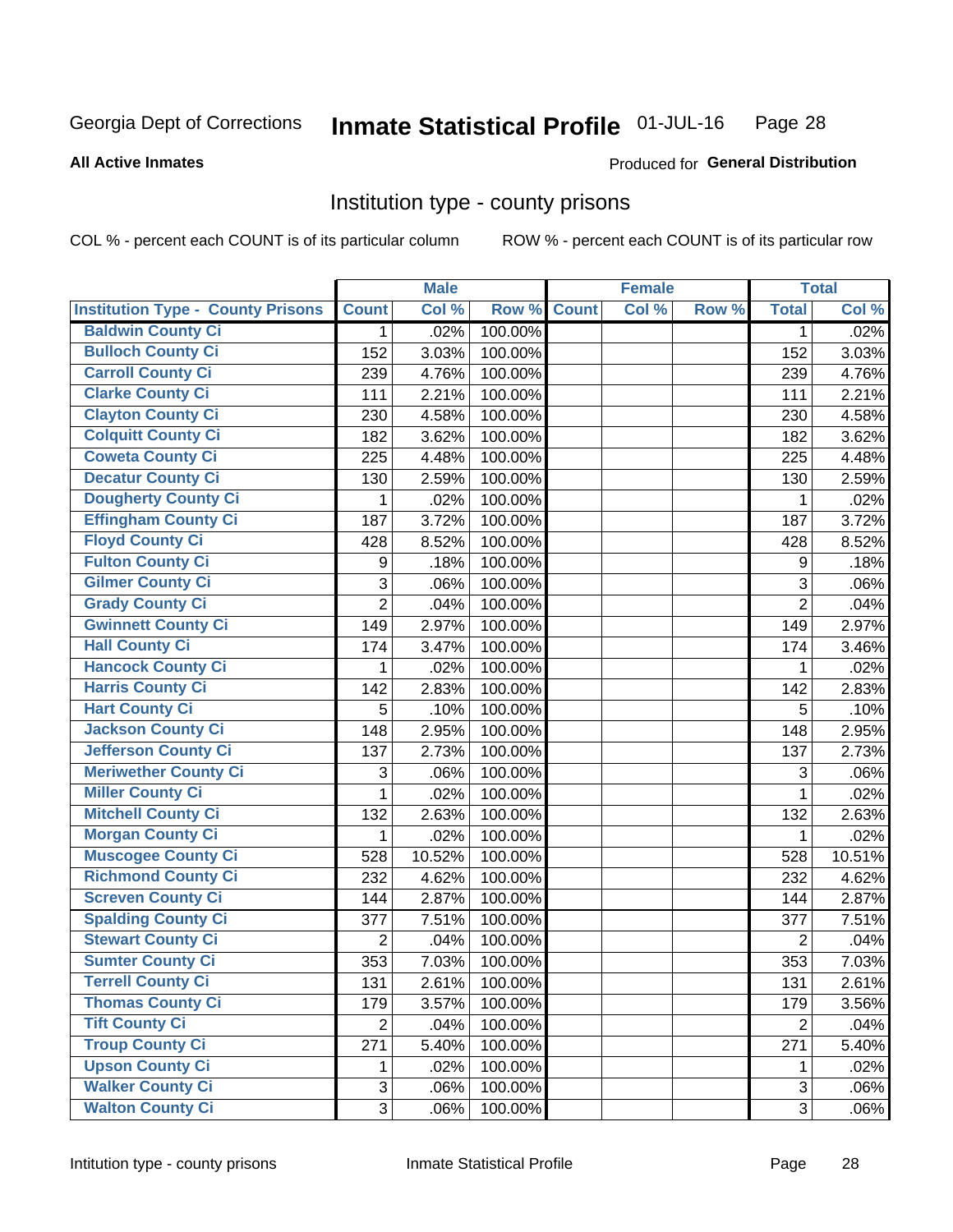#### Inmate Statistical Profile 01-JUL-16 Page 29

**All Active Inmates** 

## Produced for General Distribution

# Institution type - county prisons

COL % - percent each COUNT is of its particular column

|                                          |              | <b>Male</b> |                    | <b>Female</b> |         |         | <b>Total</b> |
|------------------------------------------|--------------|-------------|--------------------|---------------|---------|---------|--------------|
| <b>Institution Type - County Prisons</b> | <b>Count</b> | Col%        | <b>Row % Count</b> | Col%          | Row %   | Total i | Col %        |
| <b>Wilkes County Ci</b>                  |              | .02%        | $100.00\%$         |               |         |         | $.02\%$      |
| <b>Womens Ci</b>                         |              |             |                    | 100.00%       | 100.00% |         | $.02\%$      |
| <b>Worth County Ci</b>                   |              | $.02\%$     | 100.00%            |               |         |         | $.02\%$      |
| <b>Total Reported</b>                    | 5,021        | $100\%$     | 99.98%             | 100%          | $.02\%$ | 5,022   | 100%         |

| lcu                                |             |              |
|------------------------------------|-------------|--------------|
| $\sim$ $\sim$ $\sim$ $\sim$ $\sim$ | E 004<br>., | רמה:<br>12 L |

| Mode (most frequent) | <b>Muscogee County Ci</b> | <b>Womens Cil Muscogee County</b> |
|----------------------|---------------------------|-----------------------------------|
|                      |                           |                                   |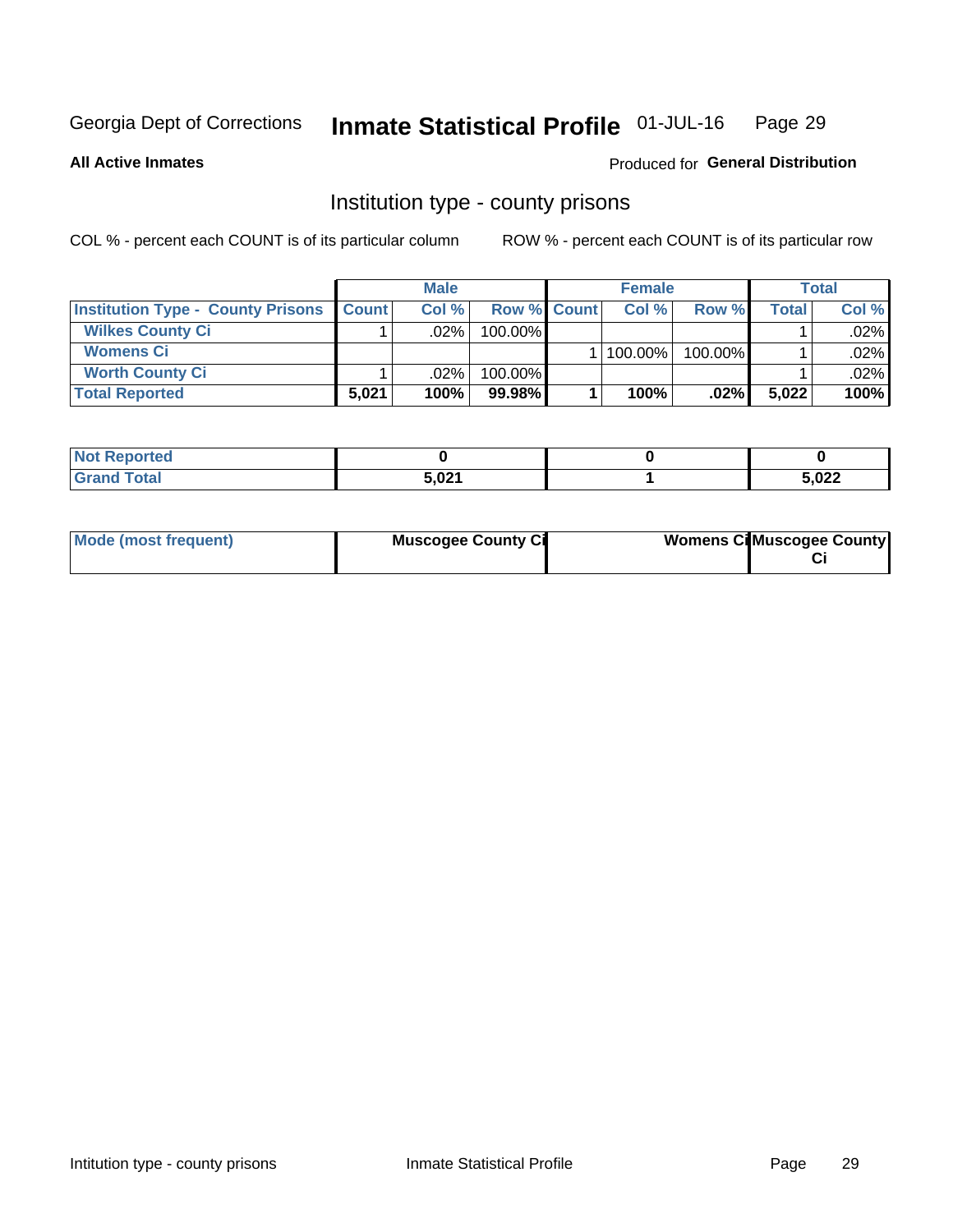#### Inmate Statistical Profile 01-JUL-16 Page 30

### **All Active Inmates**

# Produced for General Distribution

# Institution type - state prisons

COL % - percent each COUNT is of its particular column

|                                         |                | <b>Male</b> |         |              | <b>Female</b> |         | <b>Total</b> |       |
|-----------------------------------------|----------------|-------------|---------|--------------|---------------|---------|--------------|-------|
| <b>Institution Type - State Prisons</b> | <b>Count</b>   | Col %       | Row %   | <b>Count</b> | Col %         | Row %   | <b>Total</b> | Col % |
| <b>Arrendale State Prison</b>           |                |             |         | 1,535        | 43.34%        | 100.00% | 1,535        | 4.00% |
| <b>Augusta State Med. Prison</b>        | 1,246          | 3.58%       | 100.00% |              |               |         | 1,246        | 3.25% |
| <b>Autry State Prison</b>               | 1,690          | 4.85%       | 100.00% |              |               |         | 1,690        | 4.40% |
| <b>Baldwin State Prison</b>             | 963            | 2.76%       | 100.00% |              |               |         | 963          | 2.51% |
| <b>Burruss Correctional Training</b>    | 709            | 2.03%       | 100.00% |              |               |         | 709          | 1.85% |
| <b>Ctr</b>                              |                |             |         |              |               |         |              |       |
| <b>Calhoun State Prison</b>             | 1,624          | 4.66%       | 100.00% |              |               |         | 1,624        | 4.23% |
| <b>Central State Prison</b>             | 1,114          | 3.20%       | 100.00% |              |               |         | 1,114        | 2.90% |
| <b>Chatham State Prison</b>             | 6              | .02%        | 100.00% |              |               |         | 6            | .02%  |
| <b>Coastal State Prison</b>             | 1,213          | 3.48%       | 100.00% |              |               |         | 1,213        | 3.16% |
| <b>Dodge State Prison</b>               | 1,227          | 3.52%       | 100.00% |              |               |         | 1,227        | 3.20% |
| <b>Dooly State Prison</b>               | 1,694          | 4.86%       | 100.00% |              |               |         | 1,694        | 4.41% |
| <b>Emanuel - Swainsboro</b>             |                |             |         | 402          | 11.35%        | 100.00% | 402          | 1.05% |
| <b>Ga Diag Class Prison</b>             | 3,057          | 8.77%       | 99.97%  | 1            | .03%          | .03%    | 3,058        | 7.97% |
| <b>Ga State Prison</b>                  | 1,498          | 4.30%       | 100.00% |              |               |         | 1,498        | 3.90% |
| <b>Hancock State Prison</b>             | 1,172          | 3.36%       | 100.00% |              |               |         | 1,172        | 3.05% |
| <b>Hays State Prison</b>                | 1,076          | 3.09%       | 100.00% |              |               |         | 1,076        | 2.80% |
| <b>Helms Facility</b>                   | 21             | .06%        | 65.63%  | 11           | .31%          | 34.38%  | 32           | .08%  |
| <b>Johnson State Prison</b>             | 1,568          | 4.50%       | 100.00% |              |               |         | 1,568        | 4.08% |
| <b>Lee State Prison</b>                 | 731            | 2.10%       | 100.00% |              |               |         | 731          | 1.90% |
| Long                                    | 206            | .59%        | 100.00% |              |               |         | 206          | .54%  |
| <b>Lowndes Unit</b>                     | 5              | .01%        | 100.00% |              |               |         | 5            | .01%  |
| <b>Macon State Prison</b>               | 1,719          | 4.93%       | 100.00% |              |               |         | 1,719        | 4.48% |
| <b>Metro State Prison (W)</b>           |                |             |         | 1            | .03%          | 100.00% | 1            | .01%  |
| <b>Montgomery State Prison</b>          | 408            | 1.17%       | 100.00% |              |               |         | 408          | 1.06% |
| <b>Phillips State Prison</b>            | 1,023          | 2.94%       | 100.00% |              |               |         | 1,023        | 2.66% |
| <b>Pulaski State Prison</b>             |                |             |         | 1,147        | 32.38%        | 100.00% | 1,147        | 2.99% |
| <b>Putnam State Prison</b>              | 2              | .01%        | 100.00% |              |               |         | 2            | .01%  |
| <b>Rivers State Prison</b>              | 1              | .01%        | 100.00% |              |               |         | 1            | .01%  |
| <b>Rogers State Prison</b>              | 1,401          | 4.02%       | 100.00% |              |               |         | 1,401        | 3.65% |
| <b>Rutledge State Prison</b>            | 619            | 1.78%       | 100.00% |              |               |         | 619          | 1.61% |
| <b>Smith State Prison</b>               | 1,512          | 4.34%       | 100.00% |              |               |         | 1,512        | 3.94% |
| <b>Telfair State Prison</b>             | 1,292          | 3.71%       | 100.00% |              |               |         | 1,292        | 3.37% |
| <b>Valdosta State Prison</b>            | 1,014          | 2.91%       | 100.00% |              |               |         | 1,014        | 2.64% |
| <b>Walker State Prison</b>              | 409            | 1.17%       | 100.00% |              |               |         | 409          | 1.07% |
| <b>Ware State Prison</b>                | 1,538          | 4.41%       | 100.00% |              |               |         | 1,538        | 4.01% |
| <b>Washington State Prison</b>          | 1,287          | 3.69%       | 100.00% |              |               |         | 1,287        | 3.35% |
| <b>Wayne State Prison</b>               | $\overline{2}$ | .01%        | 100.00% |              |               |         | 2            | .01%  |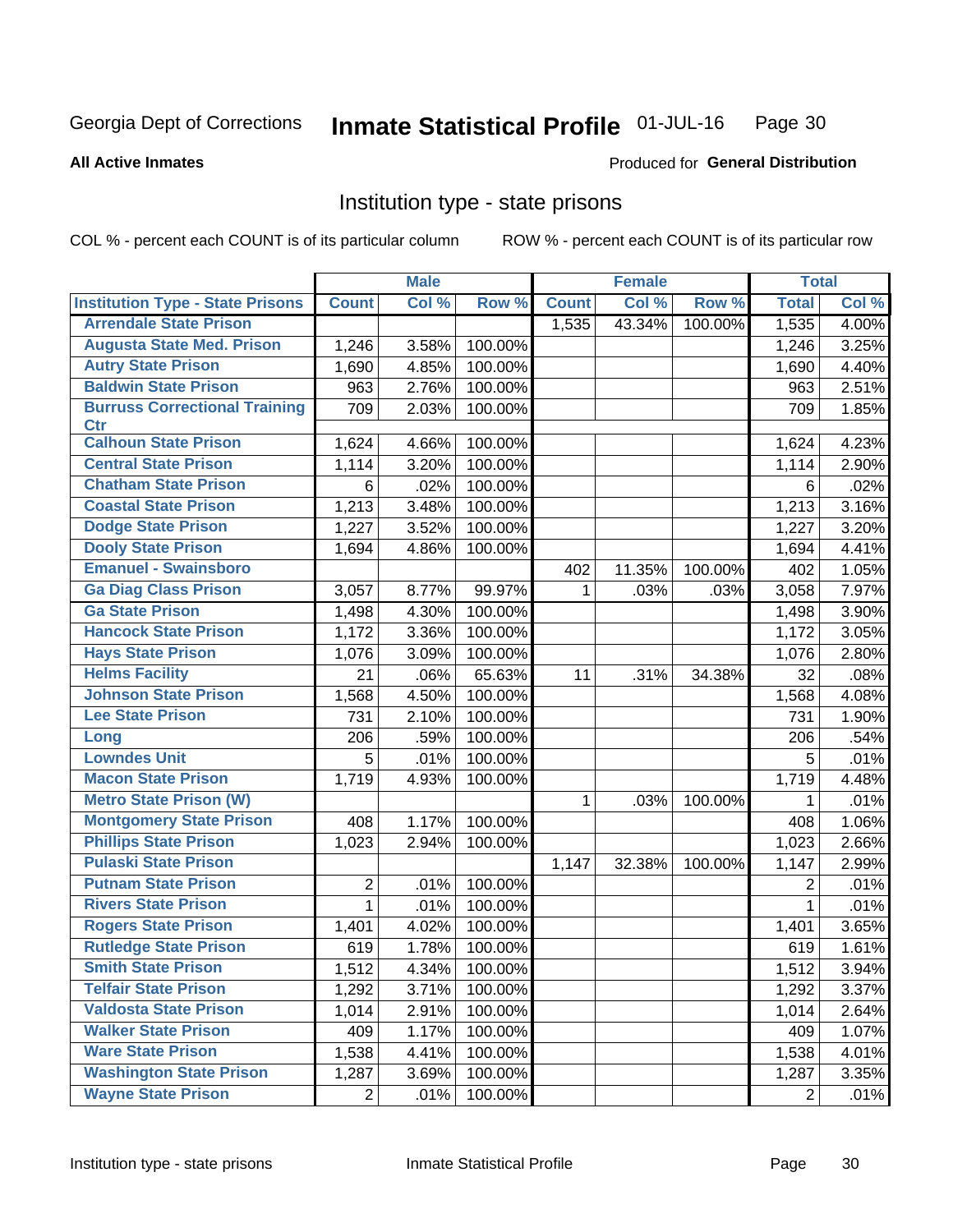#### Inmate Statistical Profile 01-JUL-16 Page 31

### **All Active Inmates**

## Produced for General Distribution

# Institution type - state prisons

COL % - percent each COUNT is of its particular column

|                                         |                             | <b>Male</b> |                               | <b>Female</b> |        |                                | <b>Total</b> |       |
|-----------------------------------------|-----------------------------|-------------|-------------------------------|---------------|--------|--------------------------------|--------------|-------|
| <b>Institution Type - State Prisons</b> | <b>Count</b>                | Col %       | Row %                         | <b>Count</b>  | Col %  | Row %                          | <b>Total</b> | Col % |
| <b>Whitworth Facility</b>               |                             |             |                               | 445           | 12.56% | 100.00%                        | 445          | 1.16% |
| <b>Wilcox State Prison</b>              | 1,798                       | 5.16%       | 100.00%                       |               |        |                                | 1,798        | 4.68% |
| <b>Total Reported</b>                   | 34,845                      | 100%        | 90.77%                        | 3,542         | 100%   | 9.23%                          | 38,387       | 100%  |
|                                         |                             |             |                               |               |        |                                |              |       |
| <b>Not Reported</b>                     |                             |             |                               |               | 0      |                                | 0            |       |
| <b>Grand Total</b>                      |                             | 34,845      |                               |               | 3,542  |                                | 38,387       |       |
| <b>Mode (most frequent)</b>             | <b>Ga Diag Class Prison</b> |             | <b>Arrendale State Prison</b> |               |        | <b>Ga Diag Class</b><br>Prison |              |       |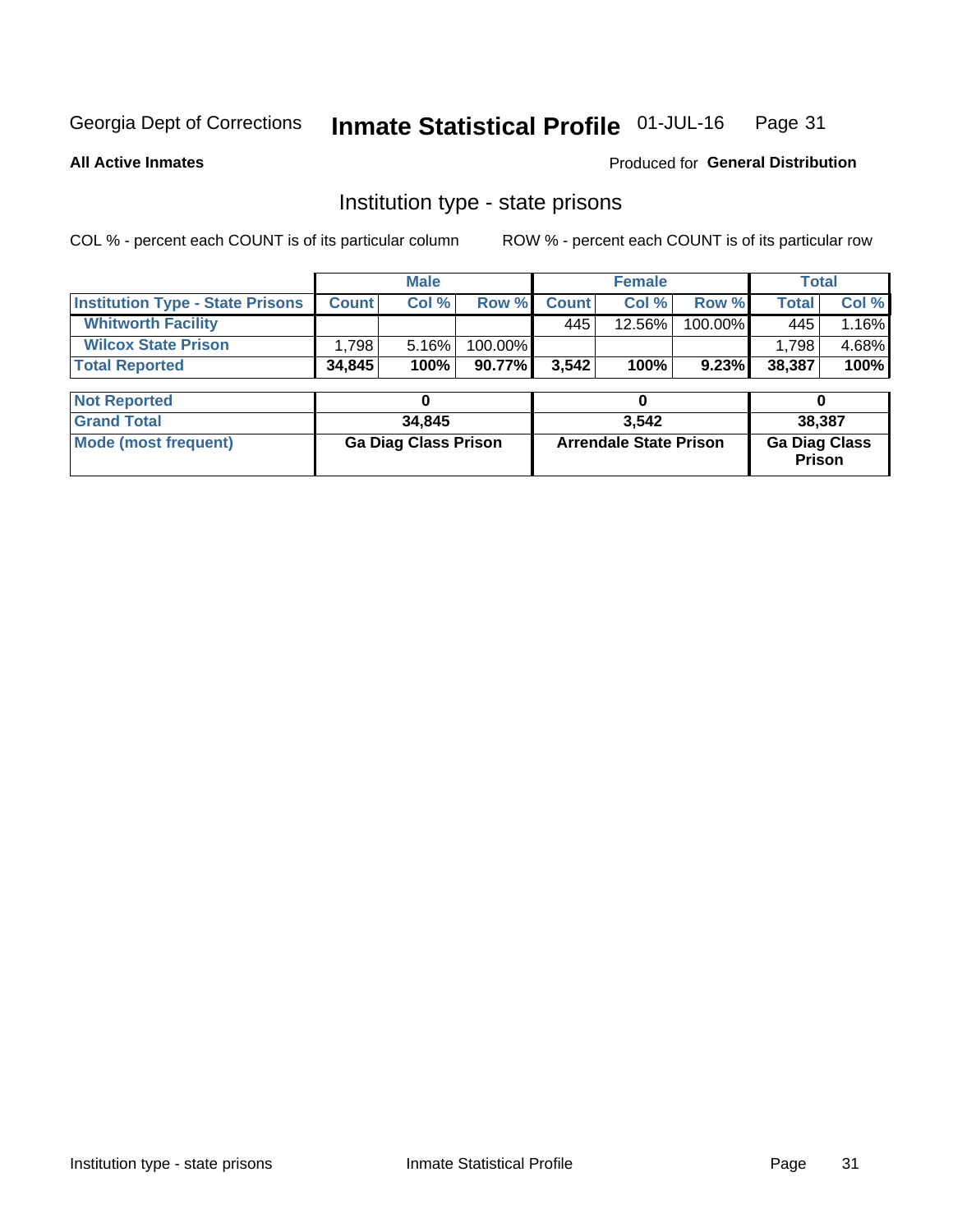#### Inmate Statistical Profile 01-JUL-16 Page 32

**All Active Inmates** 

### Produced for General Distribution

# Institution type - private prisons

COL % - percent each COUNT is of its particular column

|                                           |              | <b>Male</b> |                    | <b>Female</b> |       |                    | <b>Total</b> |
|-------------------------------------------|--------------|-------------|--------------------|---------------|-------|--------------------|--------------|
| <b>Institution Type - Private Prisons</b> | <b>Count</b> | Col %       | <b>Row % Count</b> | Col %         | Row % | Total <sub>1</sub> | Col %        |
| <b>Coffee Corr Facility</b>               | 2.649        | $33.02\%$   | 100.00%            |               |       | 2,649              | 33.02%       |
| <b>Jenkins Corr Facility</b>              | 1,153        | 14.37%      | $100.00\%$         |               |       | 1,153              | 14.37%       |
| <b>Riverbend Corr Facility</b>            | 1.497        | 18.66%      | 100.00%            |               |       | 1,497              | 18.66%       |
| <b>Wheeler Corr Facility</b>              | 2,724        | 33.95%      | 100.00%            |               |       | 2,724              | 33.95%       |
| <b>Total Reported</b>                     | 8,023        | 100%        | 100%               |               | %     | 8,023              | 100%         |

| <b>Not Reported</b> |       |       |
|---------------------|-------|-------|
| <b>Total</b>        | 8,023 | 8,023 |

| <b>Mode (most frequent)</b> | <b>Wheeler Corr Facility</b> | <b>Null</b> | <b>Wheeler Corr</b><br><b>Facility</b> |
|-----------------------------|------------------------------|-------------|----------------------------------------|
|-----------------------------|------------------------------|-------------|----------------------------------------|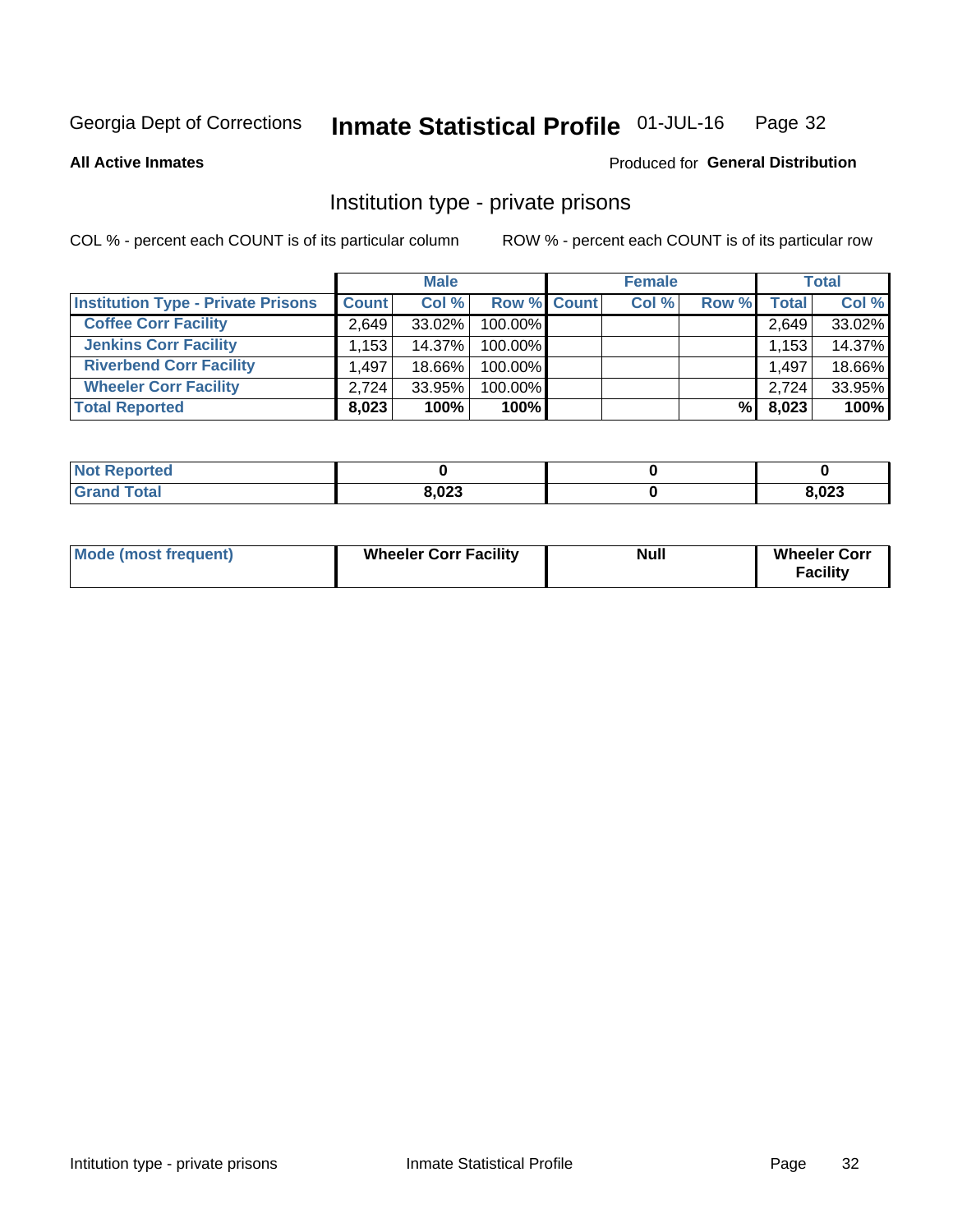#### Inmate Statistical Profile 01-JUL-16 Page 33

**All Active Inmates** 

### Produced for General Distribution

# Institution type - inmate boot camp

COL % - percent each COUNT is of its particular column

|                                      |              | <b>Male</b> |               |              | <b>Female</b> |             | <b>Total</b> |
|--------------------------------------|--------------|-------------|---------------|--------------|---------------|-------------|--------------|
| <b>Institution Type - Boot Camps</b> | <b>Count</b> | Col %       | <b>Row %I</b> | <b>Count</b> | Col %         | Row % Total | Col %        |
| <b>Total Rported</b>                 |              |             |               |              |               |             |              |

| <b>Not Reported</b>            |  |  |
|--------------------------------|--|--|
| <b>Total</b><br>C <sub>r</sub> |  |  |

| <b>AhoM</b><br>st frequent)<br>TIMOS | <b>Null</b> | <b>Null</b> | <b>Null</b> |
|--------------------------------------|-------------|-------------|-------------|
|                                      |             |             |             |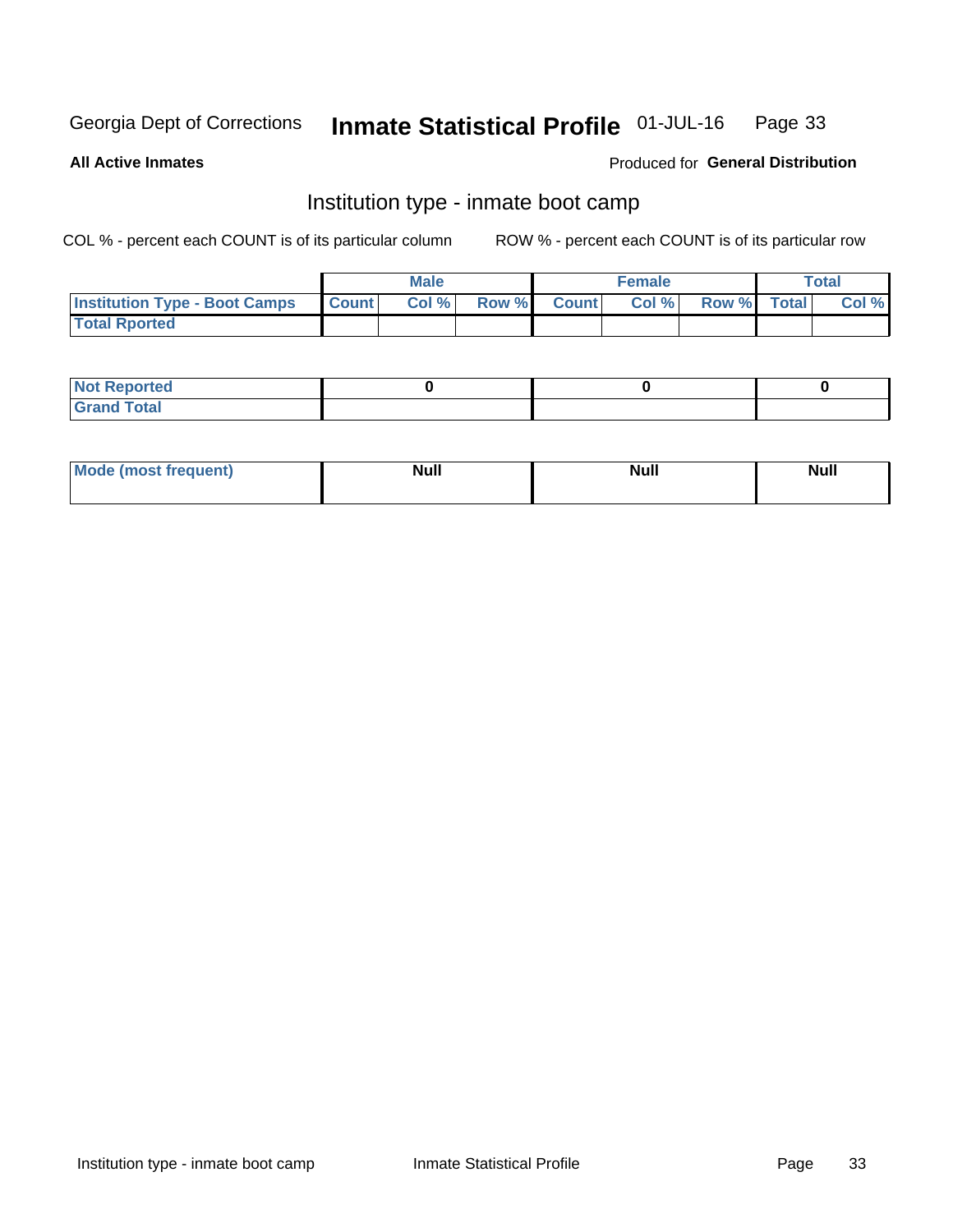#### Inmate Statistical Profile 01-JUL-16 Page 34

**All Active Inmates** 

### Produced for General Distribution

# Number of disciplinary reports

COL % - percent each COUNT is of its particular column

|                                       |              | <b>Male</b> |                    |       | <b>Female</b> |       |              | <b>Total</b> |
|---------------------------------------|--------------|-------------|--------------------|-------|---------------|-------|--------------|--------------|
| <b>Number of Disciplinary Reports</b> | <b>Count</b> | Col %       | <b>Row % Count</b> |       | Col %         | Row % | <b>Total</b> | Col %        |
|                                       | 20,444       | 40.68%      | $90.01\%$          | 2,270 | 60.15%        | 9.99% | 22,714       | 42.04%       |
|                                       | 6,458        | 12.85%      | 92.92%             | 492   | 13.04%        | 7.08% | 6,950        | 12.86%       |
|                                       | 4,034        | 8.03%       | 95.07%             | 209   | 5.54%         | 4.93% | 4,243        | 7.85%        |
| 3                                     | 2.964        | 5.90%       | 95.49%             | 140   | 3.71%         | 4.51% | 3,104        | 5.75%        |
|                                       | 2,133        | 4.24%       | 94.84%             | 116   | 3.07%         | 5.16% | 2,249        | 4.16%        |
| 5                                     | 1,791        | 3.56%       | 95.42%             | 86    | 2.28%         | 4.58% | 1,877        | 3.47%        |
| <b>More Than 5</b>                    | 12,428       | 24.73%      | 96.42%             | 461   | 12.22%        | 3.58% | 12,889       | 23.86%       |
| <b>Total Reported</b>                 | 50,252       | 100%        | 93.01%             | 3,774 | 100.0%        | 6.99% | 54,026       | 100%         |

| orted<br><b>NOT</b> |        |    |             |
|---------------------|--------|----|-------------|
| <b>Total</b>        | 50,252 | —— | 4,026<br>54 |

| Mean (average)       | 5.48 | 2.83 | 5.29 |
|----------------------|------|------|------|
| Median (middle)      |      |      |      |
| Mode (most frequent) |      |      |      |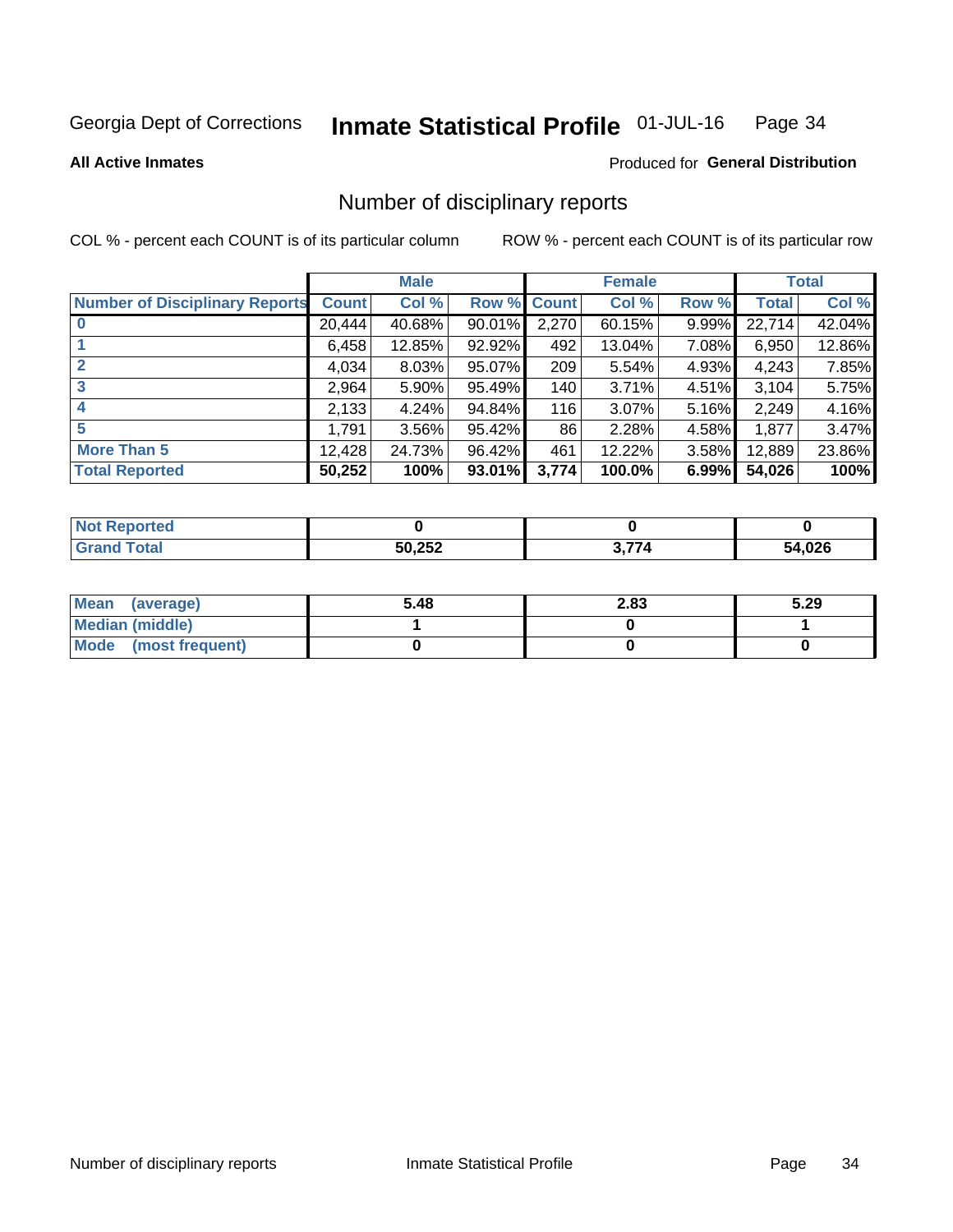#### Inmate Statistical Profile 01-JUL-16 Page 35

**All Active Inmates** 

### **Produced for General Distribution**

# Number of transfers

COL % - percent each COUNT is of its particular column

|                            |              | <b>Male</b> |                    |       | <b>Female</b> |          |              | <b>Total</b> |
|----------------------------|--------------|-------------|--------------------|-------|---------------|----------|--------------|--------------|
| <b>Number of Transfers</b> | <b>Count</b> | Col %       | <b>Row % Count</b> |       | Col %         | Row %    | <b>Total</b> | Col %        |
|                            | 3,689        | $7.34\%$    | 80.56%             | 890   | 23.58%        | 19.44%   | 4,579        | 8.48%        |
|                            | 15,442       | 30.73%      | $91.08\%$          | 1,513 | 40.09%        | 8.92%    | 16,955       | 31.38%       |
| $\mathbf{2}$               | 8,571        | 17.06%      | 92.94%             | 651   | 17.25%        | 7.06%    | 9,222        | 17.07%       |
| 3                          | 5,058        | 10.07%      | $95.06\%$          | 263   | 6.97%         | $4.94\%$ | 5,321        | 9.85%        |
|                            | 3,315        | 6.60%       | 95.56%             | 154   | 4.08%         | 4.44%    | 3,469        | 6.42%        |
| 5                          | 2,445        | 4.87%       | 96.11%             | 99    | 2.62%         | 3.89%    | 2,544        | 4.71%        |
| <b>More Than 5</b>         | 11,732       | 23.35%      | 98.29%             | 204   | 5.41%         | 1.71%    | 11,936       | 22.09%       |
| <b>Total Reported</b>      | 50,252       | 100%        | 93.01%             | 3,774 | 100%          | 6.99%    | 54,026       | 100%         |

| <b>Not Reported</b> |        |            |        |
|---------------------|--------|------------|--------|
| ™otal               | 50,252 | <u>тт.</u> | 54,026 |

| Mean (average)         | . റ≁ | - 70<br>. <i>.</i> | 4.04 |
|------------------------|------|--------------------|------|
| <b>Median (middle)</b> |      |                    |      |
| Mode (most frequent)   |      |                    |      |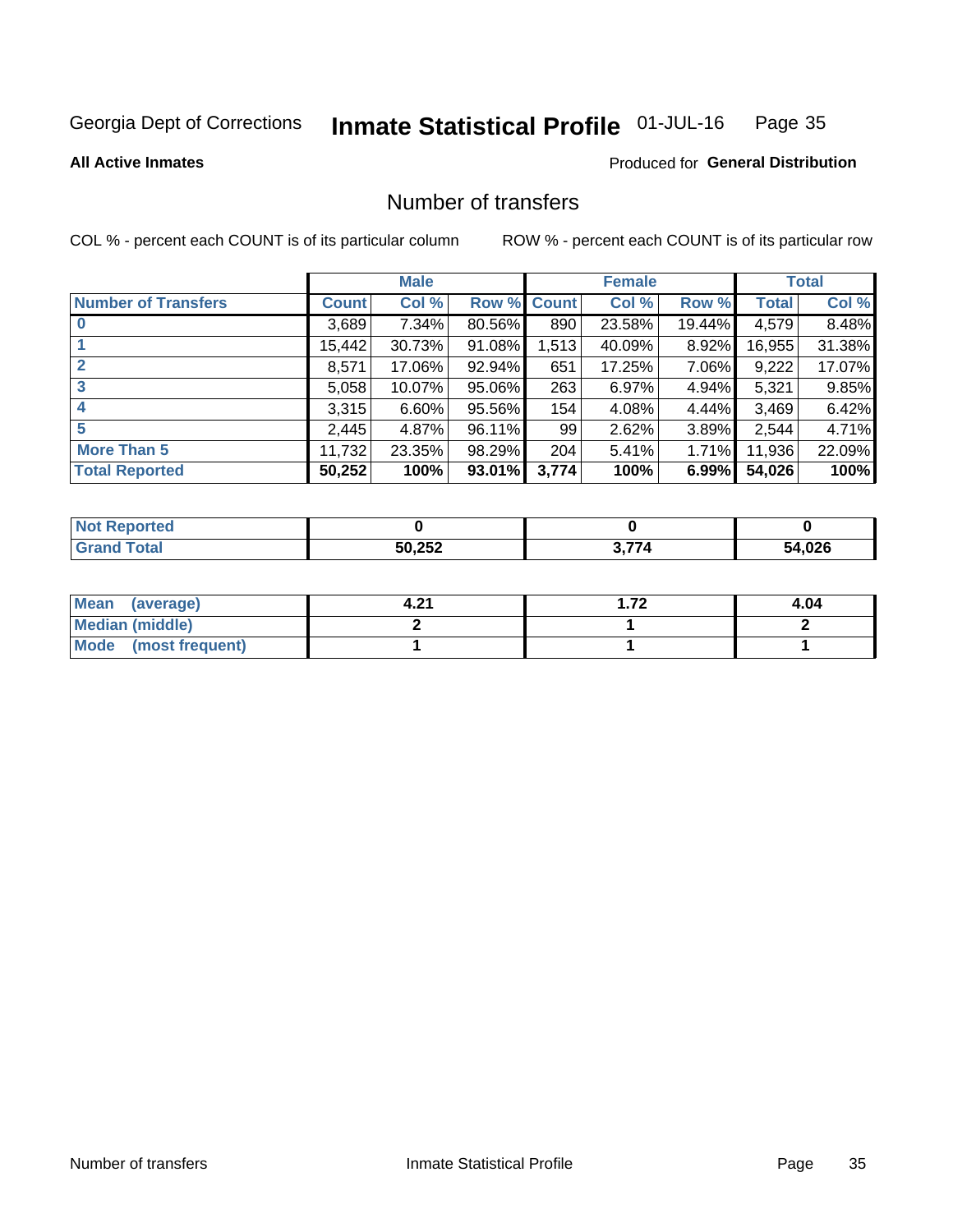#### Inmate Statistical Profile 01-JUL-16 Page 36

### **All Active Inmates**

**Produced for General Distribution** 

# Number of escapes

COL % - percent each COUNT is of its particular column

|                          |              | <b>Male</b> |             |       | <b>Female</b> |       |        | <b>Total</b> |
|--------------------------|--------------|-------------|-------------|-------|---------------|-------|--------|--------------|
| <b>Number of Escapes</b> | <b>Count</b> | Col %       | Row % Count |       | Col %         | Row % | Total  | Col %        |
|                          | 49,710       | 98.92%      | 92.96%      | 3,766 | 99.79%        | 7.04% | 53,476 | 98.98%       |
|                          | 506          | 1.01%       | 98.44%      | 8     | 0.21%         | 1.56% | 514    | 0.95%        |
|                          | 31           | 0.06%       | 100.00%     |       |               |       | 31     | 0.06%        |
|                          |              | 0.01%       | 100.00%     |       |               |       |        | 0.01%        |
|                          |              | 0.01%       | 100.00%     |       |               |       |        | 0.01%        |
| <b>Total Reported</b>    | 50,252       | 100%        | $93.01\%$   | 3,774 | 100%          | 6.99% | 54,026 | 100.0%       |

| . .<br>prted |                 |      |      |
|--------------|-----------------|------|------|
| <b>Total</b> | 50.252<br>ےں ے, | $-7$ | ,026 |

| Mean (average)       |  | .0 <sup>1</sup> |
|----------------------|--|-----------------|
| Median (middle)      |  |                 |
| Mode (most frequent) |  |                 |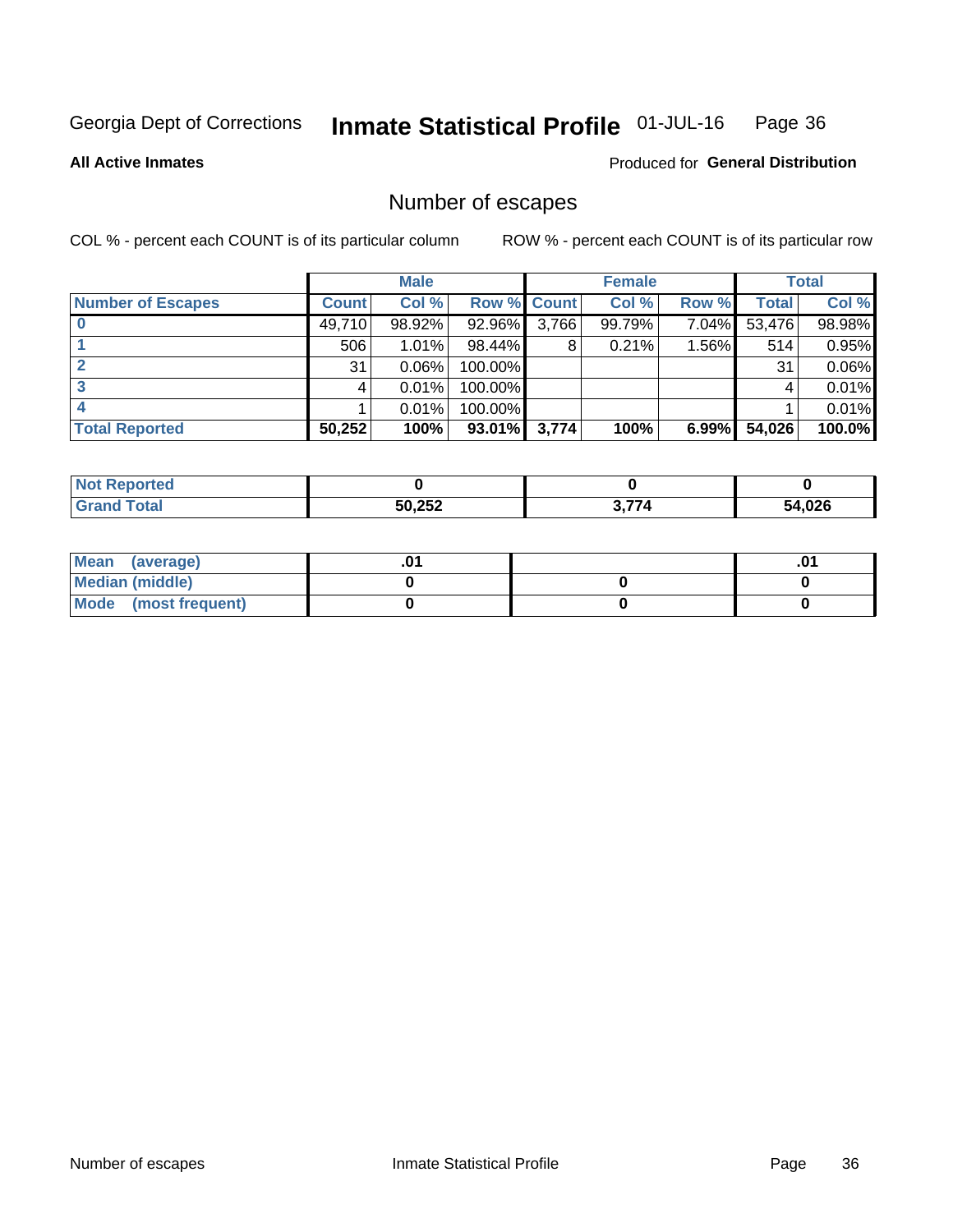#### Inmate Statistical Profile 01-JUL-16 Page 37

**All Active Inmates** 

### Produced for General Distribution

# Split sentences - Probation to follow

COL % - percent each COUNT is of its particular column

|                            |              | <b>Male</b> |                    |     | <b>Female</b> |       |              | <b>Total</b> |
|----------------------------|--------------|-------------|--------------------|-----|---------------|-------|--------------|--------------|
| <b>Probation to follow</b> | <b>Count</b> | Col%        | <b>Row % Count</b> |     | Col %         | Row % | Total        | Col %        |
| <b>Yes</b>                 | 36.849       | 73.33%      | 92.64% 2.926       |     | 77.53%        |       | 7.36% 39,775 | 73.62%       |
| <b>No</b>                  | 13.403       | 26.67%      | 94.05%             | 848 | 22.47%        |       | 5.95% 14,251 | 26.38%       |
| <b>Total Reported</b>      | 50,252       | 100%        | $93.01\%$ 3,774    |     | 100%          |       | 6.99% 54,026 | 100%         |

| ________ | $F^{\prime}$ $F^{\prime}$<br>ືີ<br>___ | $\sim$ $\sim$ $\sim$<br>,, | $\sqrt{2}$<br>,v∠v |
|----------|----------------------------------------|----------------------------|--------------------|
|          |                                        |                            |                    |

| $Moo$<br>requent<br>′es<br>Yes<br><b>YAC</b><br>. |
|---------------------------------------------------|
|---------------------------------------------------|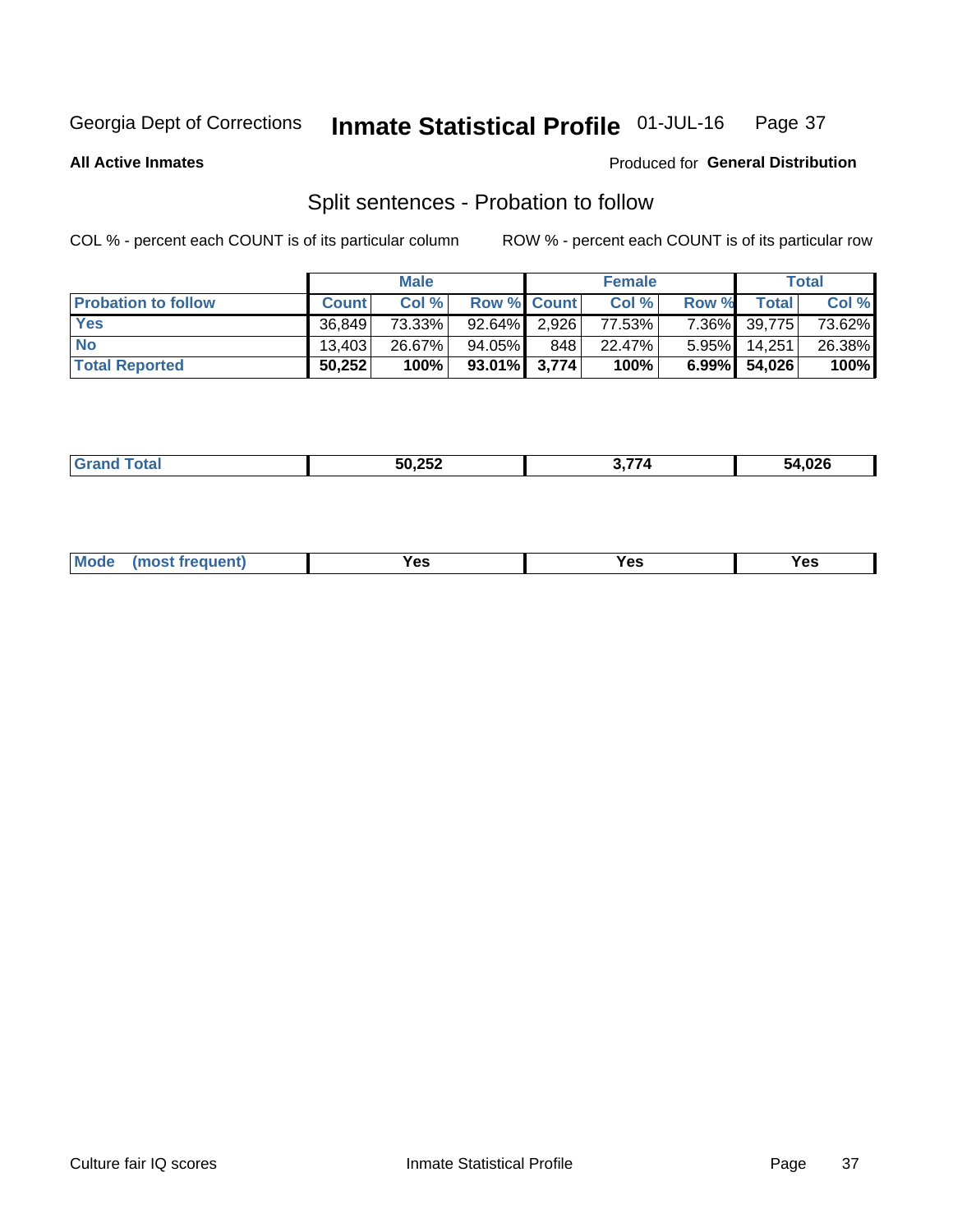#### Inmate Statistical Profile 01-JUL-16 Page 38

**All Active Inmates** 

### Produced for General Distribution

# Probable future release type of still active inmates

COL % - percent each COUNT is of its particular column

|                                         |              | <b>Male</b> |                    |                  | <b>Female</b> |       | <b>Total</b> |        |
|-----------------------------------------|--------------|-------------|--------------------|------------------|---------------|-------|--------------|--------|
| <b>Probable Future Release Type</b>     | <b>Count</b> | Col%        | <b>Row % Count</b> |                  | Col %         | Row % | <b>Total</b> | Col %  |
| <b>Paroled with probation to follow</b> | 19,611       | 40.37%      | 91.59% 1.800       |                  | 48.89%        | 8.41% | 21,411       | 40.97% |
| Paroled w/o probation to follow         | 6,383        | 13.14%      | 92.76%             | 498              | 13.53%        | 7.24% | 6,881        | 13.17% |
| <b>Maxout with probation to follow</b>  | 14,786       | 30.44%      | 93.46% 1.034       |                  | 28.08%        | 6.54% | 15,820       | 30.27% |
| <b>Maxout w/o probation to follow</b>   | 2,860        | 5.89%       | 94.70%             | 160              | 4.35%         | 5.30% | 3,020        | 5.78%  |
| Life, LWOP or death sentence            | 4,938        | 10.17%      | 96.29%             | 190 <sub>l</sub> | 5.16%         | 3.71% | 5,128        | 9.81%  |
| <b>Total Reported</b>                   | 48,578       | 100%        | $92.95\%$ 3,682    |                  | 100%          | 7.05% | 52,260       | 100%   |

| eleased |               |       |        |
|---------|---------------|-------|--------|
| otal    | <b>AR 578</b> | 3,682 | 52,260 |

| Mode (most frequent) | <b>PAR with PROB follow</b> | <b>PAR with PROB follow</b> | <b>PAR with PROB</b><br>follow |
|----------------------|-----------------------------|-----------------------------|--------------------------------|
|                      |                             |                             |                                |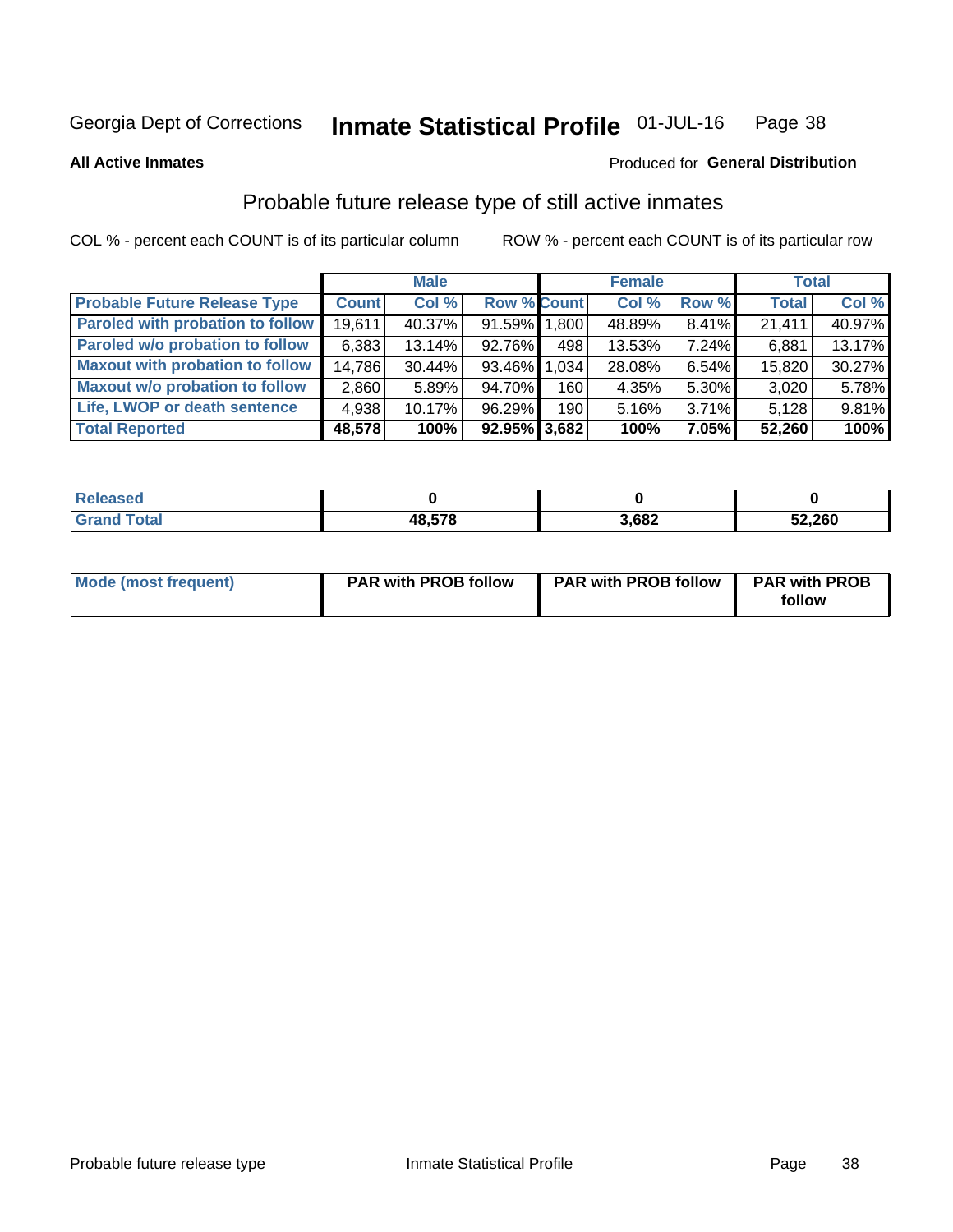### **All Active Inmates**

### Produced for General Distribution

# Time served in current (or last) institution

COL % - percent each COUNT is of its particular column

|                            |              | <b>Male</b> |        |              | <b>Female</b> |        |              | <b>Total</b> |
|----------------------------|--------------|-------------|--------|--------------|---------------|--------|--------------|--------------|
| <b>Time In Institution</b> | <b>Count</b> | Col %       | Row %  | <b>Count</b> | Col %         | Row %  | <b>Total</b> | Col $%$      |
| 0 to 3 months              | 11,976       | 23.83%      | 92.31% | 998          | 26.44%        | 7.69%  | 12,974       | 24.01%       |
| <b>3.01 to 6 months</b>    | 7,727        | 15.38%      | 91.85% | 686          | 18.18%        | 8.15%  | 8,413        | 15.57%       |
| 6.01 to 9 months           | 5,622        | 11.19%      | 93.28% | 405          | 10.73%        | 6.72%  | 6,027        | 11.16%       |
| 9.01 to 12 months          | 4,026        | 8.01%       | 93.00% | 303          | 8.03%         | 7.00%  | 4,329        | 8.01%        |
| <b>12.01 to 18 months</b>  | 5,759        | 11.46%      | 94.19% | 355          | 9.41%         | 5.81%  | 6,114        | 11.32%       |
| <b>18.01 to 24 months</b>  | 4,130        | 8.22%       | 95.14% | 211          | 5.59%         | 4.86%  | 4,341        | 8.04%        |
| 2.01 to 3 years            | 3,975        | 7.91%       | 94.51% | 231          | 6.12%         | 5.49%  | 4,206        | 7.79%        |
| $3.01$ to 4 years          | 2,385        | 4.75%       | 93.13% | 176          | 4.66%         | 6.87%  | 2,561        | 4.74%        |
| 4.01 to 5 years            | 1,595        | 3.17%       | 95.28% | 79           | 2.09%         | 4.72%  | 1,674        | 3.10%        |
| 5.01 to 6 years            | 940          | 1.87%       | 85.45% | 160          | 4.24%         | 14.55% | 1,100        | 2.04%        |
| $6.01$ to 7 years          | 551          | 1.10%       | 92.92% | 42           | 1.11%         | 7.08%  | 593          | 1.10%        |
| $7.01$ to 8 years          | 442          | 0.88%       | 91.89% | 39           | 1.03%         | 8.11%  | 481          | 0.89%        |
| $8.01$ to 9 years          | 211          | 0.42%       | 92.95% | 16           | 0.42%         | 7.05%  | 227          | 0.42%        |
| 9.01 to 10 years           | 133          | 0.26%       | 93.66% | 9            | 0.24%         | 6.34%  | 142          | 0.26%        |
| Over 10 years              | 780          | 1.55%       | 92.42% | 64           | 1.70%         | 7.58%  | 844          | 1.56%        |
| <b>Total Reported</b>      | 50,252       | 100%        | 93.01% | 3,774        | 100%          | 6.99%  | 54,026       | 100.0%       |

| <b>Renorted</b><br><b>Not</b> |        |                         |
|-------------------------------|--------|-------------------------|
| rotal.                        | 50,252 | $^{\bullet}$ .026<br>54 |

| <b>Mean</b><br>(average) | 22 months | 18 months | 22 months |
|--------------------------|-----------|-----------|-----------|
| Median (middle)          | 9 months  | 7 months  | 9 months  |
| Mode (most frequent)     | 0 months  | months    | l months  |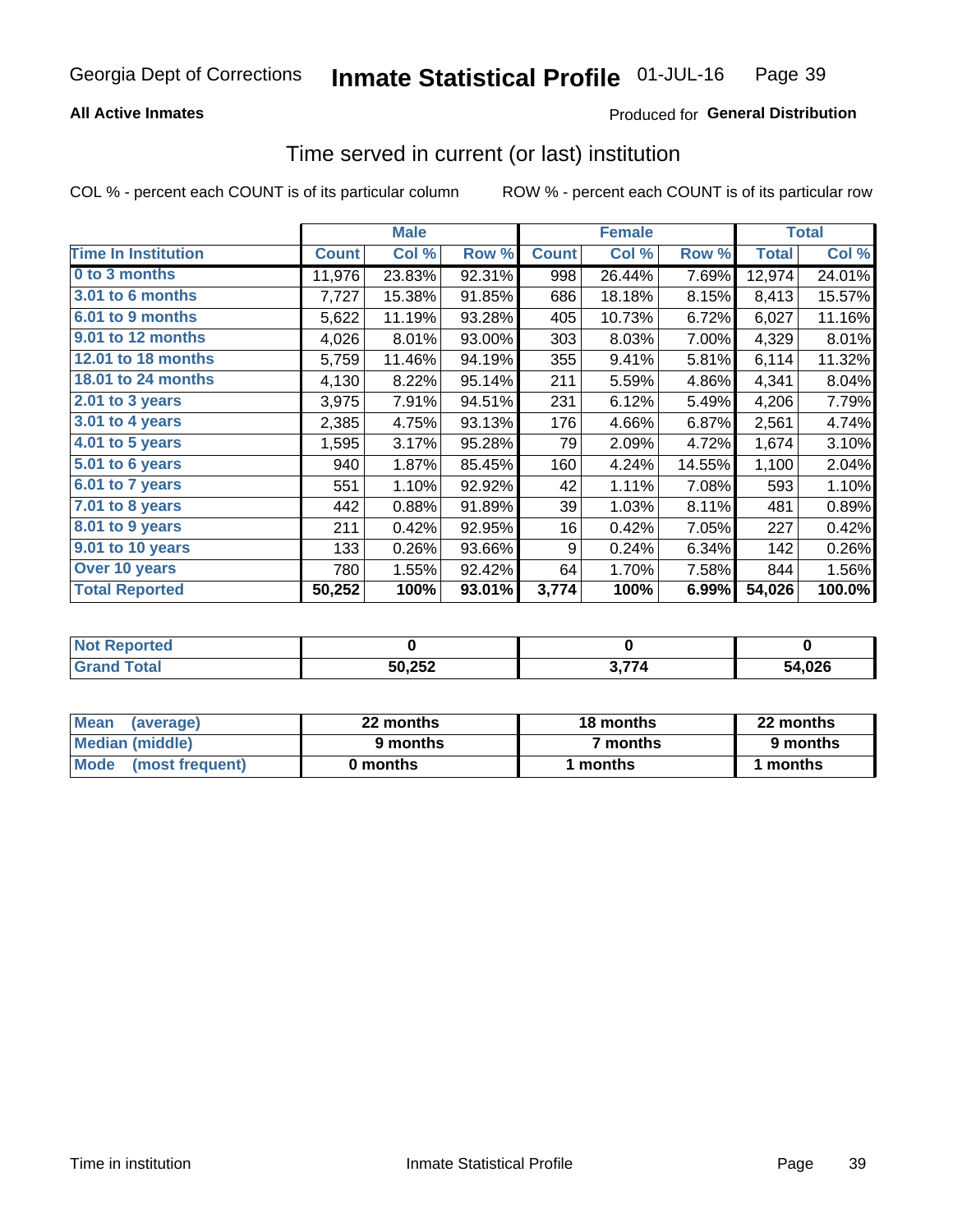**All Active Inmates** 

### Produced for General Distribution

## Highest grade level attained

COL % - percent each COUNT is of its particular column

|                              |                 | <b>Male</b> |         |                         | <b>Female</b> |        |                 | <b>Total</b> |
|------------------------------|-----------------|-------------|---------|-------------------------|---------------|--------|-----------------|--------------|
| <b>Grade Level</b>           | <b>Count</b>    | Col %       | Row %   | <b>Count</b>            | Col%          | Row %  | <b>Total</b>    | Col %        |
| No school at all             | $\overline{16}$ | 0.04%       | 100.00% |                         |               |        | $\overline{16}$ | 0.04%        |
| <b>Grade 1</b>               | 18              | 0.04%       | 100.00% |                         |               |        | 18              | 0.04%        |
| <b>Grade 2</b>               | 39              | 0.10%       | 90.70%  | $\overline{\mathbf{4}}$ | 0.15%         | 9.30%  | 43              | 0.10%        |
| Grade 3                      | 85              | 0.21%       | 98.84%  | $\mathbf{1}$            | 0.04%         | 1.16%  | 86              | 0.20%        |
| Grade 4                      | 96              | 0.24%       | 96.00%  | 4                       | 0.15%         | 4.00%  | 100             | 0.23%        |
| Grade 5                      | 110             | 0.27%       | 96.49%  | 4                       | 0.15%         | 3.51%  | 114             | 0.27%        |
| Grade 6                      | 410             | 1.02%       | 95.35%  | 20                      | 0.73%         | 4.65%  | 430             | 1.00%        |
| <b>Grade 7</b>               | 754             | 1.88%       | 95.44%  | 36                      | 1.31%         | 4.56%  | 790             | 1.84%        |
| Grade 8                      | 2,749           | 6.86%       | 94.05%  | 174                     | 6.31%         | 5.95%  | 2,923           | 6.82%        |
| Grade 9                      | 5,197           | 12.97%      | 95.45%  | 248                     | 8.99%         | 4.55%  | 5,445           | 12.71%       |
| Grade 10                     | 7,167           | 17.88%      | 95.71%  | 321                     | 11.64%        | 4.29%  | 7,488           | 17.48%       |
| Grade 11                     | 7,036           | 17.56%      | 94.71%  | 393                     | 14.25%        | 5.29%  | 7,429           | 17.34%       |
| <b>Grade 12 or GED</b>       | 12,492          | 31.17%      | 92.73%  | 980                     | 35.53%        | 7.27%  | 13,472          | 31.45%       |
| <b>Some tech school</b>      | 303             | 0.76%       | 82.56%  | 64                      | 2.32%         | 17.44% | 367             | 0.86%        |
| <b>Completed tech school</b> | 313             | 0.78%       | 84.14%  | 59                      | 2.14%         | 15.86% | 372             | 0.87%        |
| College, 1 year              | 1,061           | 2.65%       | 88.56%  | 137                     | 4.97%         | 11.44% | 1,198           | 2.80%        |
| College, 2 year              | 1,323           | 3.30%       | 88.55%  | 171                     | 6.20%         | 11.45% | 1,494           | 3.49%        |
| College, 3 year              | 331             | 0.83%       | 87.57%  | 47                      | 1.70%         | 12.43% | 378             | 0.88%        |
| <b>Bachelor's degree</b>     | 452             | 1.13%       | 85.61%  | 76                      | 2.76%         | 14.39% | 528             | 1.23%        |
| <b>Master's degree</b>       | 79              | 0.20%       | 84.95%  | 14                      | 0.51%         | 15.05% | 93              | 0.22%        |
| Ph.D. degree                 | 15              | 0.04%       | 93.75%  | 1                       | 0.04%         | 6.25%  | 16              | 0.04%        |
| Law degree                   | 15              | 0.04%       | 78.95%  | 4                       | 0.15%         | 21.05% | 19              | 0.04%        |
| <b>Some medical school</b>   | 1               | 0.01%       | 100.00% |                         |               |        | 1               | 0.01%        |
| <b>Medical degree</b>        | 10              | 0.02%       | 100.00% |                         |               |        | 10              | 0.02%        |
|                              | 1               | 0.01%       | 100.00% |                         |               |        | 1               | 0.01%        |
| <b>Total Reported</b>        | 40,073          | 100%        | 93.56%  | 2,758                   | 100.0%        | 6.44%  | 42,831          | 100%         |

| 170<br>- 1    | .016 | 195  |
|---------------|------|------|
| 50,252<br>∠ن∠ | 77.  | .026 |

| <b>Mean</b><br>(average) | 10.78           | 11.40           | 10.82           |
|--------------------------|-----------------|-----------------|-----------------|
| Median (middle)          | Grade 11        | Grade 12 or GED | Grade 11        |
| Mode<br>(most frequent)  | Grade 12 or GED | Grade 12 or GED | Grade 12 or GED |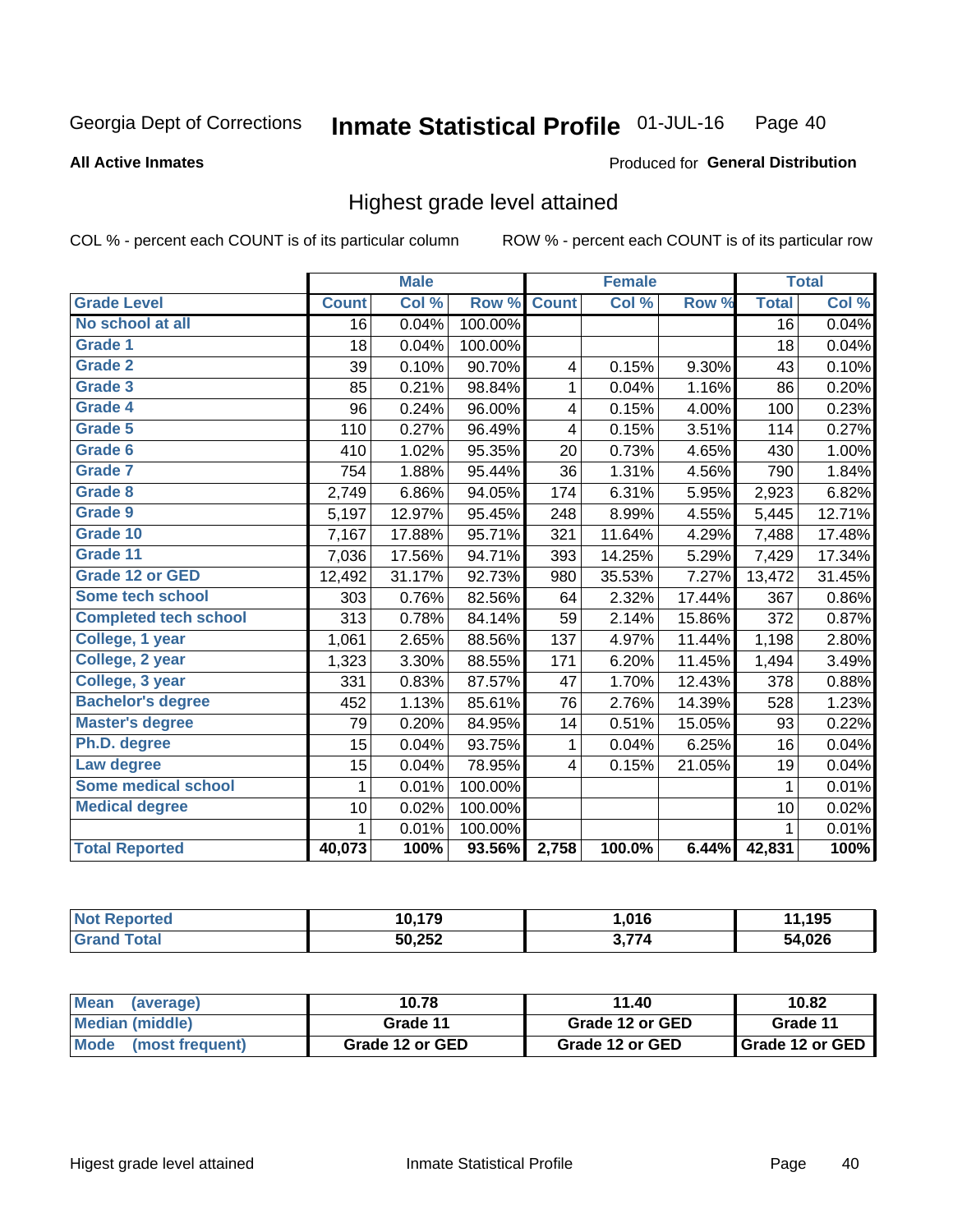#### Inmate Statistical Profile 01-JUL-16 Page 41

**All Active Inmates** 

### **Produced for General Distribution**

## Culture fair IQ scores

COL % - percent each COUNT is of its particular column

|                       |                 | <b>Male</b> |             |       | <b>Female</b> |        |                 | <b>Total</b> |
|-----------------------|-----------------|-------------|-------------|-------|---------------|--------|-----------------|--------------|
| <b>IQ Scores</b>      | <b>Count</b>    | Col %       | Row % Count |       | Col %         | Row %  | <b>Total</b>    | Col %        |
| $60 - 69$             | 959             | 2.18%       | 93.84%      | 63    | 1.99%         | 6.16%  | 1,022           | 2.17%        |
| $70 - 79$             | 2,928           | 6.65%       | 93.07%      | 218   | 6.90%         | 6.93%  | 3,146           | 6.67%        |
| $80 - 89$             | 6,504           | 14.78%      | 89.87%      | 733   | 23.21%        | 10.13% | 7,237           | 15.35%       |
| $90 - 99$             | 12,234          | 27.80%      | 91.27%      | 1,170 | 37.05%        | 8.73%  | 13,404          | 28.42%       |
| $100 - 109$           | 12,307          | 27.97%      | $95.82\%$   | 537   | 17.00%        | 4.18%  | 12,844          | 27.24%       |
| $110 - 119$           | 7,530           | 17.11%      | $97.15\%$   | 221   | $7.00\%$      | 2.85%  | 7,751           | 16.44%       |
| $120 - 129$           | 1,472           | 3.35%       | 91.66%      | 134   | 4.24%         | 8.34%  | 1,606           | 3.41%        |
| $130 - 139$           | 59 <sub>l</sub> | 0.13%       | 50.86%      | 57    | 1.80%         | 49.14% | 116             | 0.25%        |
| 140 & Up              | 8               | 0.02%       | 24.24%      | 25    | 0.79%         | 75.76% | 33 <sup>1</sup> | 0.07%        |
| <b>Total Reported</b> | 44,001          | 100%        | 93.30%      | 3,158 | 100%          | 6.70%  | 47,159          | 100.0%       |

| <b>Not Reported</b>  | 5,397  | 494   | 5,891  |
|----------------------|--------|-------|--------|
| Not Valid (under 60) | 854    | 122   | 976    |
| <b>Grand Total</b>   | 50,252 | 3,774 | 54,026 |

| <b>Mean</b><br>(average)       | 98  | 96 | 98 |
|--------------------------------|-----|----|----|
| Median (middle)                | 99  | 96 | 99 |
| <b>Mode</b><br>(most frequent) | 103 | 96 | 99 |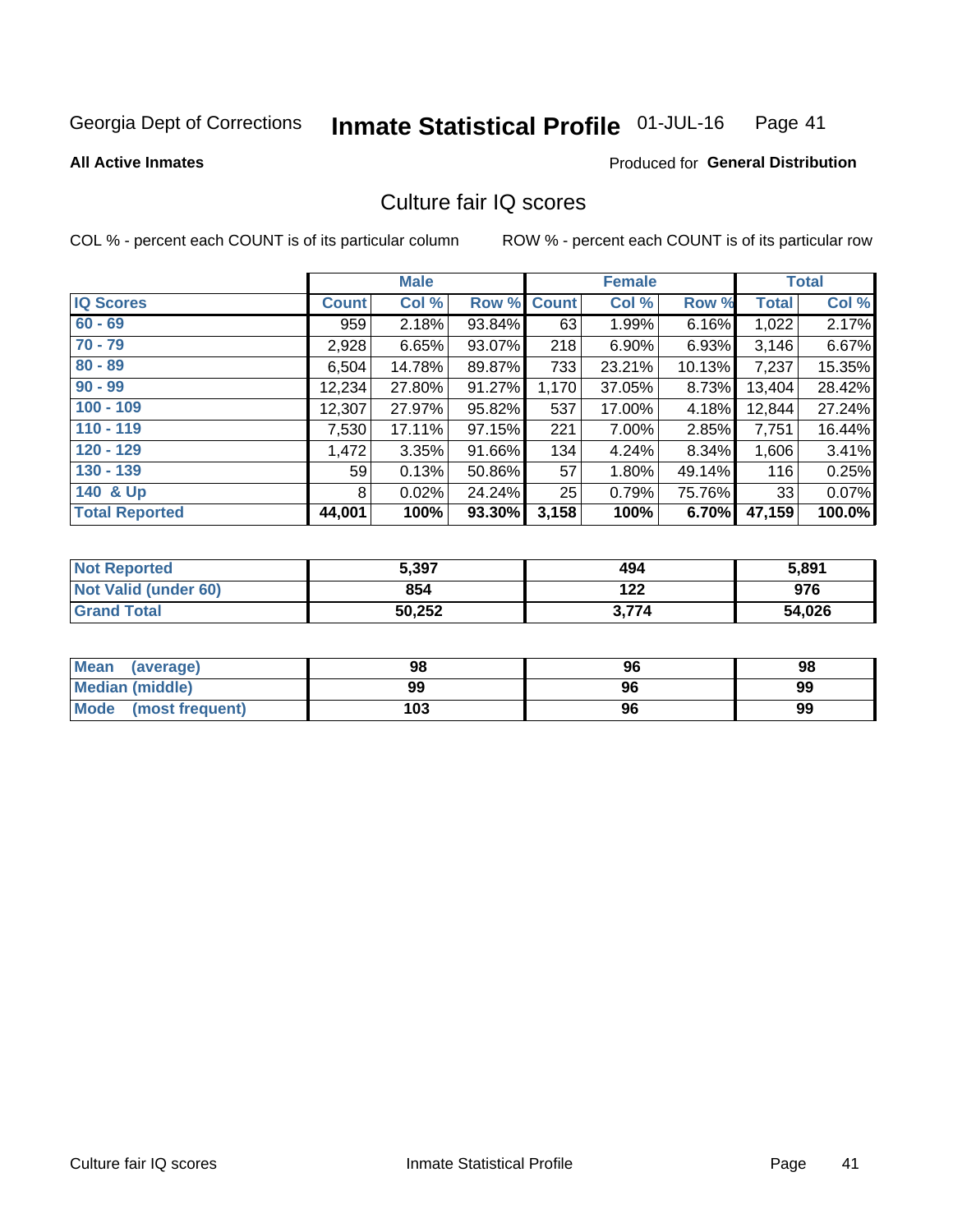#### Inmate Statistical Profile 01-JUL-16 Page 42

**All Active Inmates** 

### Produced for General Distribution

## Wide Range Achievement Test (WRAT) reading score

COL % - percent each COUNT is of its particular column

|                           |              | <b>Male</b> |        |              | <b>Female</b> |        |              | <b>Total</b> |
|---------------------------|--------------|-------------|--------|--------------|---------------|--------|--------------|--------------|
| <b>WRAT Reading Score</b> | <b>Count</b> | Col %       | Row %  | <b>Count</b> | Col %         | Row %  | <b>Total</b> | Col %        |
| 0.1 to 0.9                | 937          | 2.07%       | 99.47% | 5            | 0.15%         | 0.53%  | 942          | 1.94%        |
| 1.0 to 1.9                | 860          | 1.90%       | 98.74% | 11           | 0.34%         | 1.26%  | 871          | 1.79%        |
| 2.0 to 2.9                | 1,595        | 3.52%       | 97.26% | 45           | 1.37%         | 2.74%  | 1,640        | 3.37%        |
| 3.0 to 3.9                | 3,642        | 8.03%       | 97.02% | 112          | 3.41%         | 2.98%  | 3,754        | 7.72%        |
| 4.0 to 4.9                | 4,190        | 9.24%       | 94.99% | 221          | 6.73%         | 5.01%  | 4,411        | 9.07%        |
| 5.0 to 5.9                | 3,681        | 8.11%       | 94.75% | 204          | 6.21%         | 5.25%  | 3,885        | 7.99%        |
| 6.0 to 6.9                | 4,216        | 9.29%       | 93.94% | 272          | 8.29%         | 6.06%  | 4,488        | 9.22%        |
| 7.0 to 7.9                | 1,640        | 3.61%       | 93.39% | 116          | 3.53%         | 6.61%  | 1,756        | 3.61%        |
| 8.0 to 8.9                | 3,302        | 7.28%       | 92.78% | 257          | 7.83%         | 7.22%  | 3,559        | 7.32%        |
| 9.0 to 9.9                | 2,077        | 4.58%       | 93.85% | 136          | 4.14%         | 6.15%  | 2,213        | 4.55%        |
| 10.0 to 10.9              | 2,793        | 6.16%       | 91.27% | 267          | 8.13%         | 8.73%  | 3,060        | 6.29%        |
| 11.0 to 11.9              | 4,221        | 9.30%       | 89.81% | 479          | 14.59%        | 10.19% | 4,700        | 9.66%        |
| 12.0 to 12.9              | 11,472       | 25.29%      | 91.51% | 1,065        | 32.44%        | 8.49%  | 12,537       | 25.77%       |
| 13                        | 744          | 1.64%       | 88.89% | 93           | 2.83%         | 11.11% | 837          | 1.72%        |
| <b>Total Reported</b>     | 45,370       | 100%        | 93.25% | 3,283        | 100%          | 6.75%  | 48,653       | 100.0%       |

| onceo       | 4,882  | 49' | ^ ~~<br>J.J I J |
|-------------|--------|-----|-----------------|
| <b>otal</b> | 50,252 | 77/ | 54,026          |

| <b>Mean</b><br>(average) | 8.33 | 9.68 | 8.42 |
|--------------------------|------|------|------|
| <b>Median (middle)</b>   | 8.5  | 10.8 | 8.9  |
| Mode (most frequent)     | 12.9 | 12.9 | 12.9 |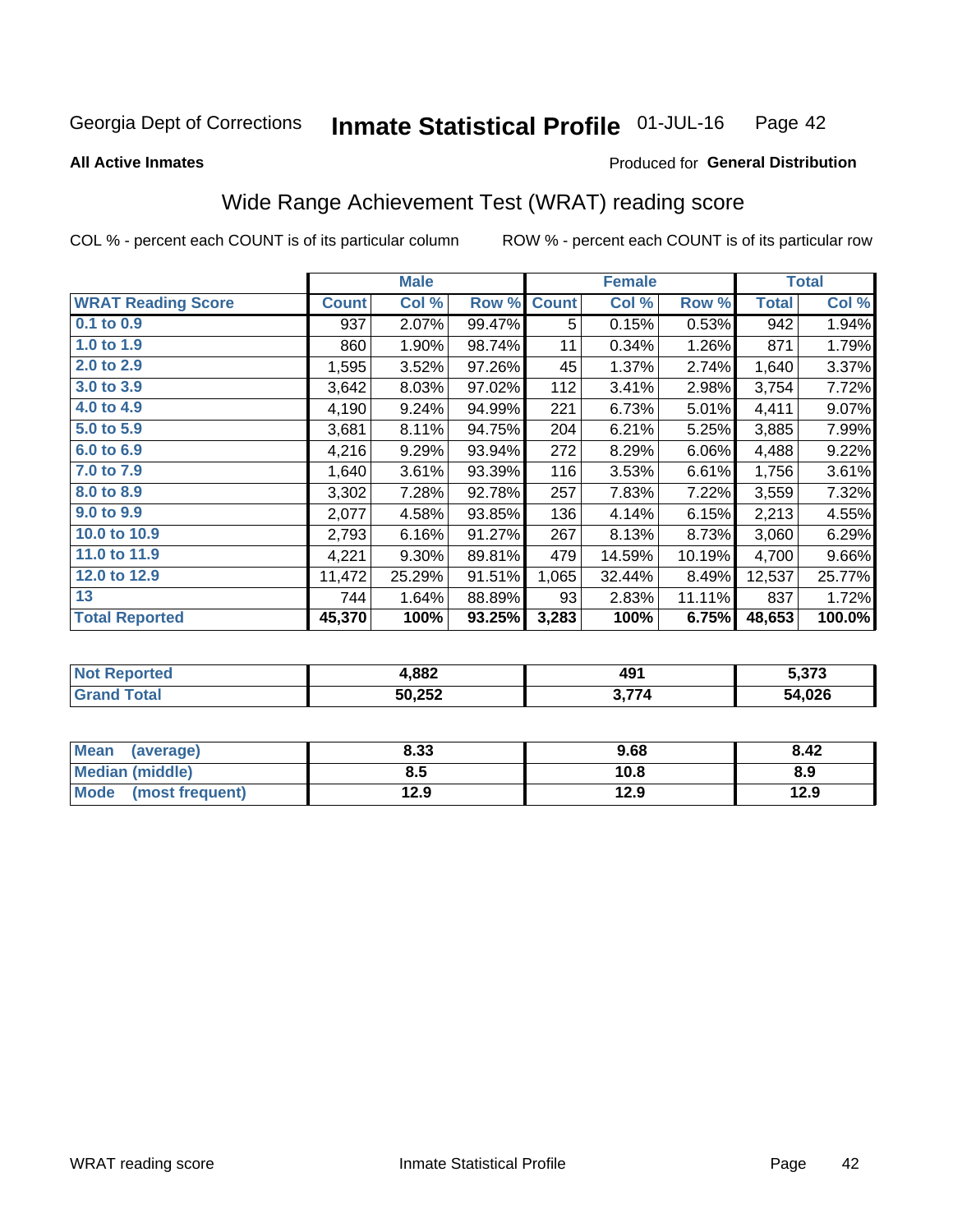#### Inmate Statistical Profile 01-JUL-16 Page 43

**All Active Inmates** 

#### Produced for General Distribution

## Wide Range Achievement Test (WRAT) math score

COL % - percent each COUNT is of its particular column

|                              |              | <b>Male</b> |        |                | <b>Female</b> |        |              | <b>Total</b> |
|------------------------------|--------------|-------------|--------|----------------|---------------|--------|--------------|--------------|
| <b>WRAT Mathematic Score</b> | <b>Count</b> | Col %       | Row %  | <b>Count</b>   | Col %         | Row %  | <b>Total</b> | Col %        |
| 0.1 to 0.9                   | 85           | 0.19%       | 97.70% | $\overline{2}$ | 0.06%         | 2.30%  | 87           | 0.18%        |
| 1.0 to 1.9                   | 304          | 0.67%       | 97.44% | 8              | 0.24%         | 2.56%  | 312          | 0.64%        |
| 2.0 to 2.9                   | 911          | 2.01%       | 96.91% | 29             | 0.88%         | 3.09%  | 940          | 1.93%        |
| 3.0 to 3.9                   | 2,185        | 4.82%       | 96.34% | 83             | 2.53%         | 3.66%  | 2,268        | 4.66%        |
| 4.0 to 4.9                   | 5,477        | 12.07%      | 95.07% | 284            | 8.65%         | 4.93%  | 5,761        | 11.84%       |
| 5.0 to 5.9                   | 7,104        | 15.66%      | 94.57% | 408            | 12.43%        | 5.43%  | 7,512        | 15.44%       |
| 6.0 to 6.9                   | 9,407        | 20.73%      | 93.95% | 606            | 18.46%        | 6.05%  | 10,013       | 20.58%       |
| 7.0 to 7.9                   | 3,828        | 8.44%       | 93.78% | 254            | 7.74%         | 6.22%  | 4,082        | 8.39%        |
| 8.0 to 8.9                   | 4,831        | 10.65%      | 91.97% | 422            | 12.86%        | 8.03%  | 5,253        | 10.80%       |
| 9.0 to 9.9                   | 2,613        | 5.76%       | 91.88% | 231            | 7.04%         | 8.12%  | 2,844        | 5.84%        |
| 10.0 to 10.9                 | 548          | 1.21%       | 97.16% | 16             | 0.49%         | 2.84%  | 564          | 1.16%        |
| 11.0 to 11.9                 | 1,857        | 4.09%       | 91.30% | 177            | 5.39%         | 8.70%  | 2,034        | 4.18%        |
| 12.0 to 12.9                 | 6,133        | 13.52%      | 89.19% | 743            | 22.64%        | 10.81% | 6,876        | 14.13%       |
| 13                           | 93           | 0.20%       | 83.04% | 19             | 0.58%         | 16.96% | 112          | 0.23%        |
| <b>Total Reported</b>        | 45,376       | 100%        | 93.25% | 3,282          | 100%          | 6.75%  | 48,658       | 100%         |

| <b>NOT</b><br>≺eported | .876   | 492         | 5,368  |
|------------------------|--------|-------------|--------|
| <b>cotal</b>           | 50,252 | <b>2 77</b> | 54,026 |

| <b>Mean</b><br>(average) | 7.39 | 8.34 | 7.46 |
|--------------------------|------|------|------|
| Median (middle)          | 6.9  | ۰.,  | 6.9  |
| Mode<br>(most frequent)  | 12.9 | 12.9 | 12.9 |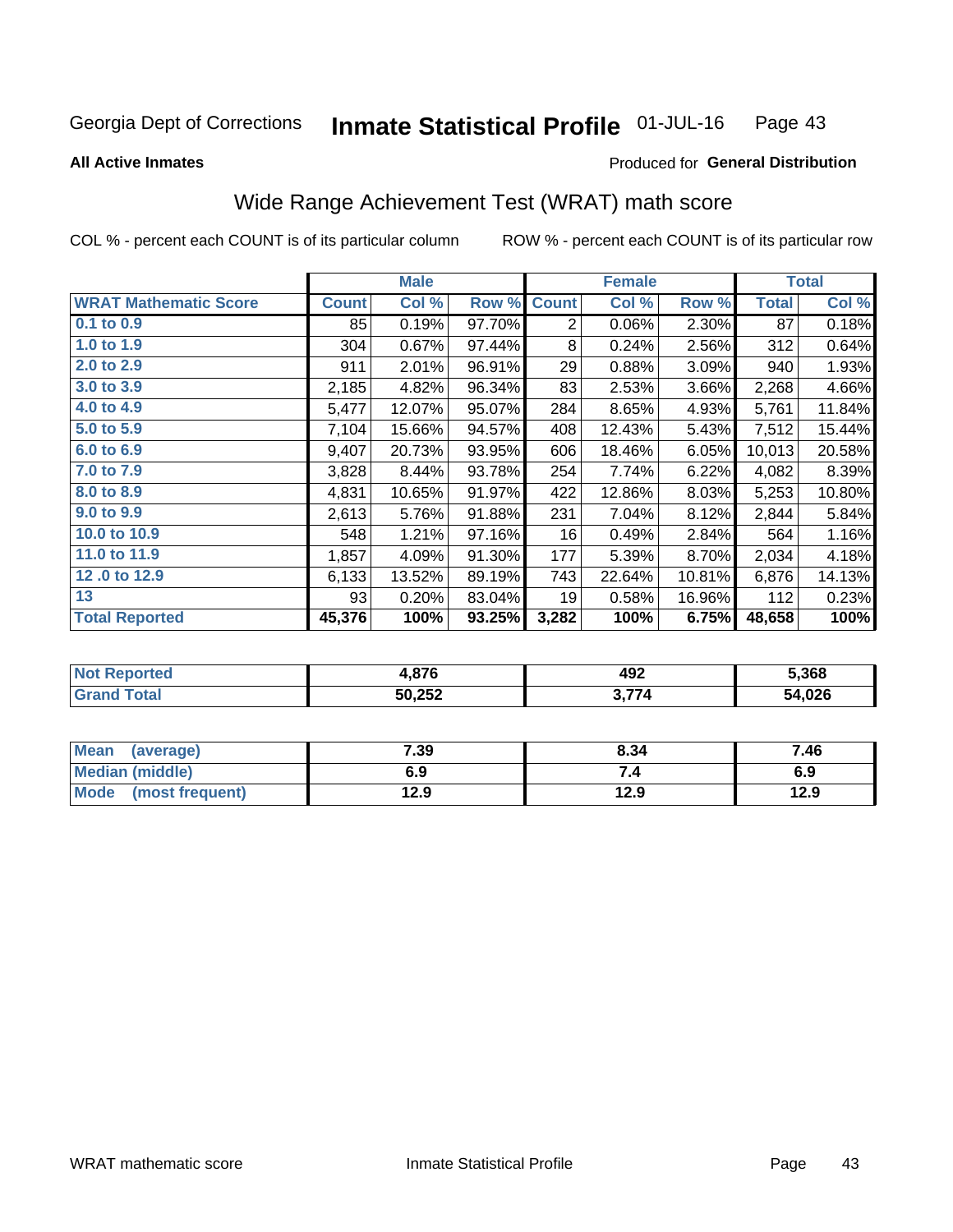#### **Inmate Statistical Profile 01-JUL-16** Page 44

#### **All Active Inmates**

### Produced for General Distribution

## Wide Range Achievement Test (WRAT) spelling score

COL % - percent each COUNT is of its particular column

|                            |              | <b>Male</b> |        |              | <b>Female</b> |        |              | <b>Total</b> |
|----------------------------|--------------|-------------|--------|--------------|---------------|--------|--------------|--------------|
| <b>WRAT Spelling Score</b> | <b>Count</b> | Col %       | Row %  | <b>Count</b> | Col %         | Row %  | <b>Total</b> | Col %        |
| $0.1$ to $0.9$             | 971          | 2.14%       | 99.69% | 3            | 0.09%         | 0.31%  | 974          | 2.00%        |
| 1.0 to 1.9                 | 1,202        | 2.65%       | 99.17% | 10           | 0.30%         | 0.83%  | 1,212        | 2.49%        |
| 2.0 to 2.9                 | 2,164        | 4.77%       | 98.10% | 42           | 1.28%         | 1.90%  | 2,206        | 4.53%        |
| 3.0 to 3.9                 | 3,264        | 7.19%       | 97.78% | 74           | 2.25%         | 2.22%  | 3,338        | 6.86%        |
| 4.0 to 4.9                 | 3,108        | 6.85%       | 96.79% | 103          | 3.14%         | 3.21%  | 3,211        | 6.60%        |
| 5.0 to 5.9                 | 5,222        | 11.51%      | 96.61% | 183          | 5.57%         | 3.39%  | 5,405        | 11.11%       |
| 6.0 to 6.9                 | 4,348        | 9.58%       | 95.64% | 198          | 6.03%         | 4.36%  | 4,546        | 9.34%        |
| 7.0 to 7.9                 | 3,955        | 8.71%       | 94.05% | 250          | 7.61%         | 5.95%  | 4,205        | 8.64%        |
| 8.0 to 8.9                 | 3,845        | 8.47%       | 93.87% | 251          | 7.64%         | 6.13%  | 4,096        | 8.42%        |
| 9.0 to 9.9                 | 2,289        | 5.04%       | 93.85% | 150          | 4.57%         | 6.15%  | 2,439        | 5.01%        |
| 10.0 to 10.9               | 2,166        | 4.77%       | 93.77% | 144          | 4.38%         | 6.23%  | 2,310        | 4.75%        |
| 11.0 to 11.9               | 3,314        | 7.30%       | 92.47% | 270          | 8.22%         | 7.53%  | 3,584        | 7.36%        |
| 12.0 to 12.9               | 9,184        | 20.23%      | 85.53% | 1,554        | 47.32%        | 14.47% | 10,738       | 22.06%       |
| 13                         | 355          | 0.78%       | 87.22% | 52           | 1.58%         | 12.78% | 407          | 0.84%        |
| <b>Total Reported</b>      | 45,387       | 100%        | 93.25% | 3,284        | 100%          | 6.75%  | 48,671       | 100.0%       |

| NO | 4,865  | 490   | 5,355  |
|----|--------|-------|--------|
|    | 50,252 | つ フフィ | 54,026 |

| Mean<br>(average)       | 7.84 | 10.26 | 8.00 |
|-------------------------|------|-------|------|
| Median (middle)         | .    | 11.6  | .    |
| Mode<br>(most frequent) | 12.9 | 12.9  | 12.9 |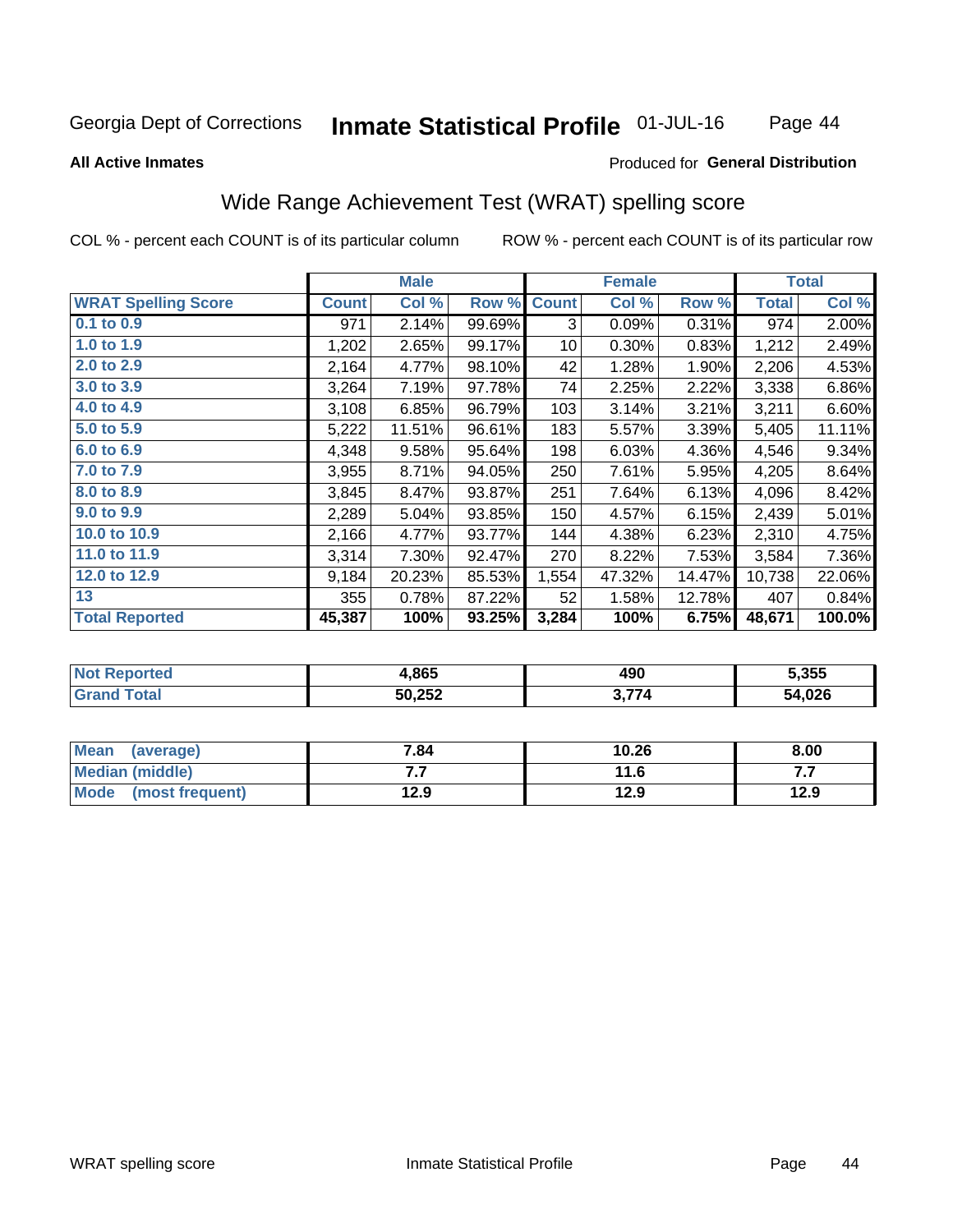#### Inmate Statistical Profile 01-JUL-16 Page 45

**All Active Inmates** 

### **Produced for General Distribution**

## Current / last mental health treatment level

COL % - percent each COUNT is of its particular column

|                                    |              | <b>Male</b> |         |              | <b>Female</b> |        |              | <b>Total</b> |
|------------------------------------|--------------|-------------|---------|--------------|---------------|--------|--------------|--------------|
| <b>Mental Health Treatment Lev</b> | <b>Count</b> | Col %       | Row %   | <b>Count</b> | Col %         | Row %  | <b>Total</b> | Col %        |
| 1 No problem at current time       | 8,495        | 53.27%      | 92.80%  | 659          | 24.57%        | 7.20%  | 9,154        | 49.14%       |
| 2 Receiving outpatient             | 5,644        | 35.39%      | 74.23%  | 1,959        | 73.04%        | 25.77% | 7,603        | 40.81%       |
| <b>Treatment</b>                   |              |             |         |              |               |        |              |              |
| 3 Inpatient, moderate              | 1,480        | 9.28%       | 96.61%  | 52           | 1.94%         | 3.39%  | 1,532        | 8.22%        |
| <b>Treatment</b>                   |              |             |         |              |               |        |              |              |
| 4 Inpatient, intensive             | 313          | 1.96%       | 96.31%  | 12           | 0.45%         | 3.69%  | 325          | 1.74%        |
| Treatment                          |              |             |         |              |               |        |              |              |
| <b>5 Undergoing crisis</b>         | 14           | 0.09%       | 100.00% |              |               |        | 14           | 0.08%        |
| <b>stabilization</b>               |              |             |         |              |               |        |              |              |
| <b>6 Hospital for criminally</b>   |              | 0.01%       | 100.00% |              |               |        |              | 0.01%        |
| <b>Tinsane</b>                     |              |             |         |              |               |        |              |              |
| <b>Total Evaluated</b>             | 15,947       | 100%        | 85.60%  | 2,682        | 100%          | 14.40% | 18,629       | 100%         |

| <b>Never had MH evaluation</b> | 34,305 | ,092                 | 35,397 |
|--------------------------------|--------|----------------------|--------|
| $\mathsf{Total}$               | 50,252 | —— <i>—</i><br>3.774 | 54,026 |

| Median (middle) | No problem at current time | <b>Receiving outpatient</b><br>treatment | <b>Receiving</b><br>outpatient<br>treatment |
|-----------------|----------------------------|------------------------------------------|---------------------------------------------|
| <b>Mode</b>     | No problem at current time | <b>Receiving outpatient</b>              | No problem at                               |
| (most frequent) |                            | treatment                                | current time                                |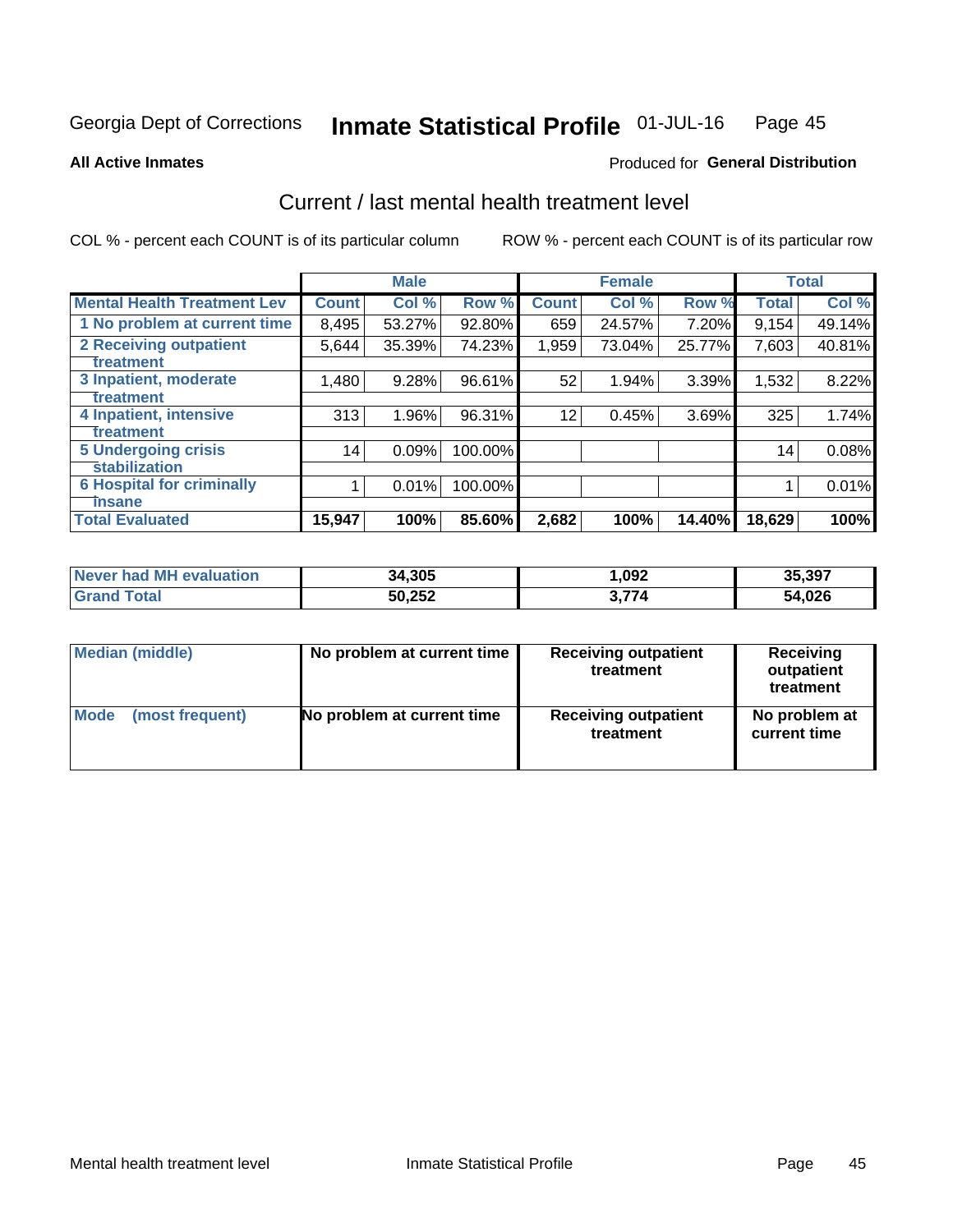### **All Active Inmates**

### Produced for General Distribution

## PULHESDWIT medical scale - 'P' overall condition ('P'hysical)

COL % - percent each COUNT is of its particular column

|                                  |              | <b>Male</b> |         |              | <b>Female</b> |         |              | <b>Total</b> |
|----------------------------------|--------------|-------------|---------|--------------|---------------|---------|--------------|--------------|
| 'P' Overall Condition            | <b>Count</b> | Col %       | Row %   | <b>Count</b> | Col %         | Row %   | <b>Total</b> | Col %        |
| 1 No medical illness             | 34,410       | 74.62%      | 94.00%  | 2,197        | 62.70%        | 6.00%   | 36,607       | 73.78%       |
| 2 Well-controlled chronic        | 10,842       | 23.51%      | 90.27%  | 1,168        | 33.33%        | 9.73%   | 12,010       | 24.20%       |
| <b>illness</b>                   |              |             |         |              |               |         |              |              |
| 3 Poorly-controlled chronic      | 787          | 1.71%       | 90.77%  | 80           | 2.28%         | 9.23%   | 867          | 1.75%        |
| <b>illness</b>                   |              |             |         |              |               |         |              |              |
| 4 Significant problems requiring | 69           | 0.15%       | 75.82%  | 22           | 0.63%         | 24.18%  | 91           | 0.18%        |
| special housing                  |              |             |         |              |               |         |              |              |
| 5 Terminal illness, < 6 months   | 6            | 0.01%       | 100.00% |              |               |         | 6            | 0.01%        |
| to live                          |              |             |         |              |               |         |              |              |
| 6 Inmate is pregnant             |              |             |         | 37           | 1.06%         | 100.00% | 37           | 0.07%        |
| <b>Total Reported</b>            | 46,114       | 100%        | 92.94%  | 3,504        | 100%          | 7.06%   | 49,618       | 100%         |

| 'N<br>m | .138   | 270 | ,408       |
|---------|--------|-----|------------|
|         | 50,252 | __  | <b>noc</b> |

| Mode | (most frequent) | 1 No medical illness | 1 No medical illness | 1 No medical<br>illness |
|------|-----------------|----------------------|----------------------|-------------------------|
|------|-----------------|----------------------|----------------------|-------------------------|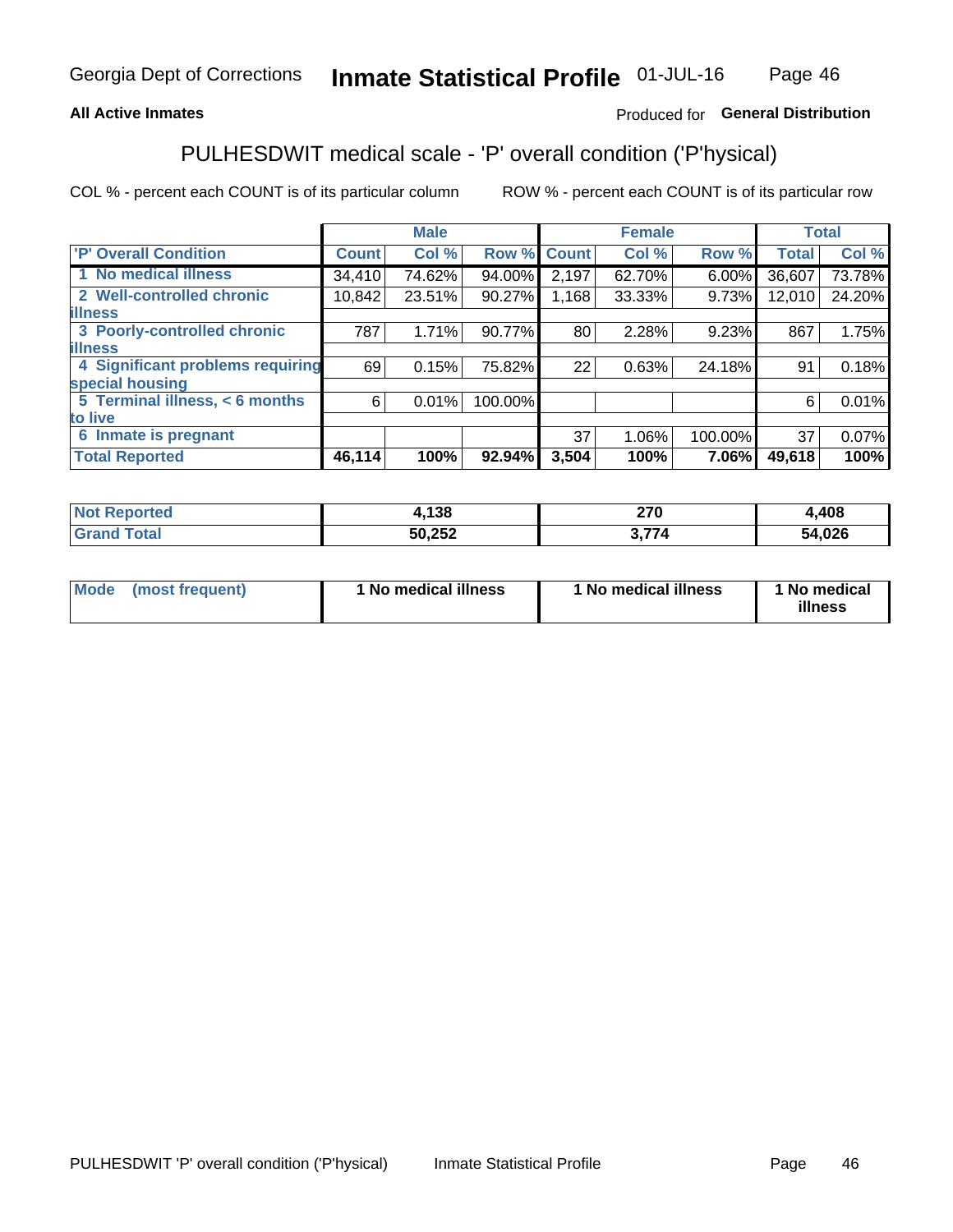### **All Active Inmates**

### Produced for General Distribution

# PULHESDWIT medical scale - 'U' upper body

COL % - percent each COUNT is of its particular column

|                                                  |              | <b>Male</b> |        |              | <b>Female</b> |        |              | <b>Total</b> |
|--------------------------------------------------|--------------|-------------|--------|--------------|---------------|--------|--------------|--------------|
| <b>'U' Upper Body</b>                            | <b>Count</b> | Col %       | Row %  | <b>Count</b> | Col %         | Row %  | <b>Total</b> | Col %        |
| 1 Upper bones, joints,<br>muscles all OK         | 44,057       | 95.71%      | 93.05% | 3,290        | 93.89%        | 6.95%  | 47,347       | 95.58%       |
| 2 One or both arms minimally<br>limited          | 1,698        | 3.69%       | 90.71% | 174          | 4.97%         | 9.29%  | 1,872        | 3.78%        |
| 3 One or both arms<br><b>moderately limited</b>  | 239          | 0.52%       | 88.52% | 31           | 0.88%         | 11.48% | 270          | 0.55%        |
| 4 One arm disabled,<br>paralyzed, or amputated   | 36           | 0.08%       | 81.82% | 8            | 0.23%         | 18.18% | 44           | 0.09%        |
| 5 Both arms disabled,<br>paralyzed, or amputated | 3            | 0.01%       | 75.00% |              | 0.03%         | 25.00% | 4            | 0.01%        |
| <b>Total Reported</b>                            | 46,033       | 100%        | 92.93% | 3,504        | 100%          | 7.07%  | 49,537       | 100.0%       |

| <b>Not Reported</b>          | 4,219  | 270   | ,489   |
|------------------------------|--------|-------|--------|
| <b>Total</b><br><b>Grand</b> | 50,252 | 3,774 | 54,026 |

|  | Mode (most frequent) | 1 Upper bones, joints,<br>muscles all OK | 1 Upper bones, joints,<br>muscles all OK | 1 Upper bones,<br>ljoints, muscles all<br>ΟK |
|--|----------------------|------------------------------------------|------------------------------------------|----------------------------------------------|
|--|----------------------|------------------------------------------|------------------------------------------|----------------------------------------------|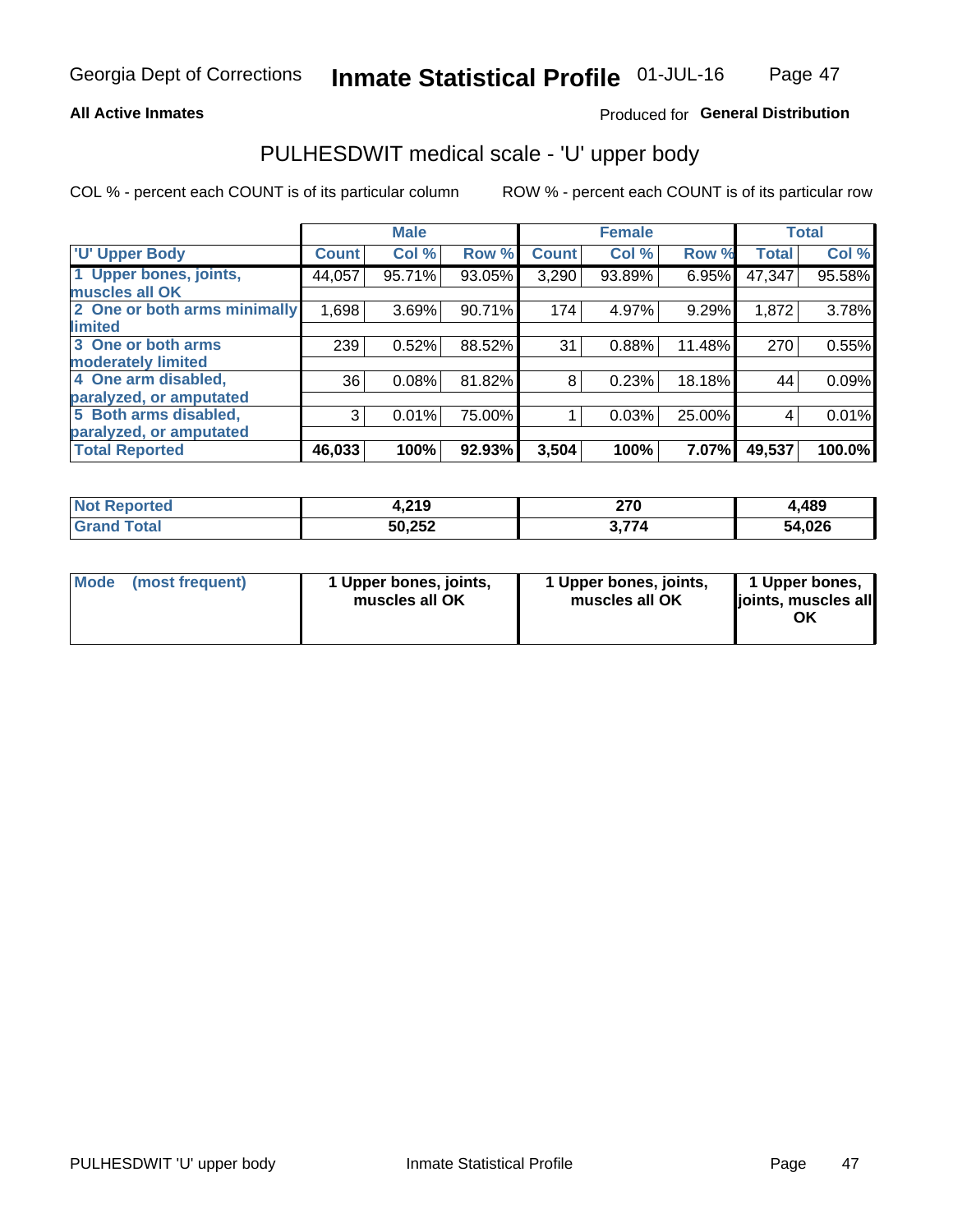### **All Active Inmates**

### Produced for General Distribution

## PULHESDWIT medical scale - 'L' lower body

COL % - percent each COUNT is of its particular column

|                                |              | <b>Male</b> |         |              | <b>Female</b> |       |              | <b>Total</b> |
|--------------------------------|--------------|-------------|---------|--------------|---------------|-------|--------------|--------------|
| 'L' Lower Body                 | <b>Count</b> | Col %       | Row %   | <b>Count</b> | Col %         | Row % | <b>Total</b> | Col %        |
| 1 Lower bones, joints,         | 41,390       | 89.93%      | 92.86%  | 3,181        | 90.83%        | 7.14% | 44,571       | 90.00%       |
| muscles all OK                 |              |             |         |              |               |       |              |              |
| 2 One or both legs minimally   | 3,933        | 8.55%       | 93.53%  | 272          | 7.77%         | 6.47% | 4,205        | 8.49%        |
| limited                        |              |             |         |              |               |       |              |              |
| 3 One or both legs             | 580          | 1.26%       | 93.55%  | 40           | 1.14%         | 6.45% | 620          | 1.25%        |
| moderately limited             |              |             |         |              |               |       |              |              |
| 4 One leg disabled, paralyzed, | 104          | 0.23%       | 92.04%  | 9            | 0.26%         | 7.96% | 113          | 0.23%        |
| or amputated                   |              |             |         |              |               |       |              |              |
| 5 Both legs disabled,          | 17           | 0.04%       | 100.00% |              |               |       | 17           | 0.03%        |
| paralyzed, or amputated        |              |             |         |              |               |       |              |              |
| <b>Total Reported</b>          | 46,024       | 100%        | 92.93%  | 3,502        | 100%          | 7.07% | 49,526       | 100%         |

| <b>Not Reported</b> | 4,228  | היה<br>21 Z | 4,500  |
|---------------------|--------|-------------|--------|
| Total<br>Grand      | 50,252 | 3,774       | 54,026 |

| Mode | (most frequent) | 1 Lower bones, joints,<br>muscles all OK | 1 Lower bones, joints,<br>muscles all OK | 1 Lower bones,<br>ljoints, muscles all<br>ΟK |
|------|-----------------|------------------------------------------|------------------------------------------|----------------------------------------------|
|------|-----------------|------------------------------------------|------------------------------------------|----------------------------------------------|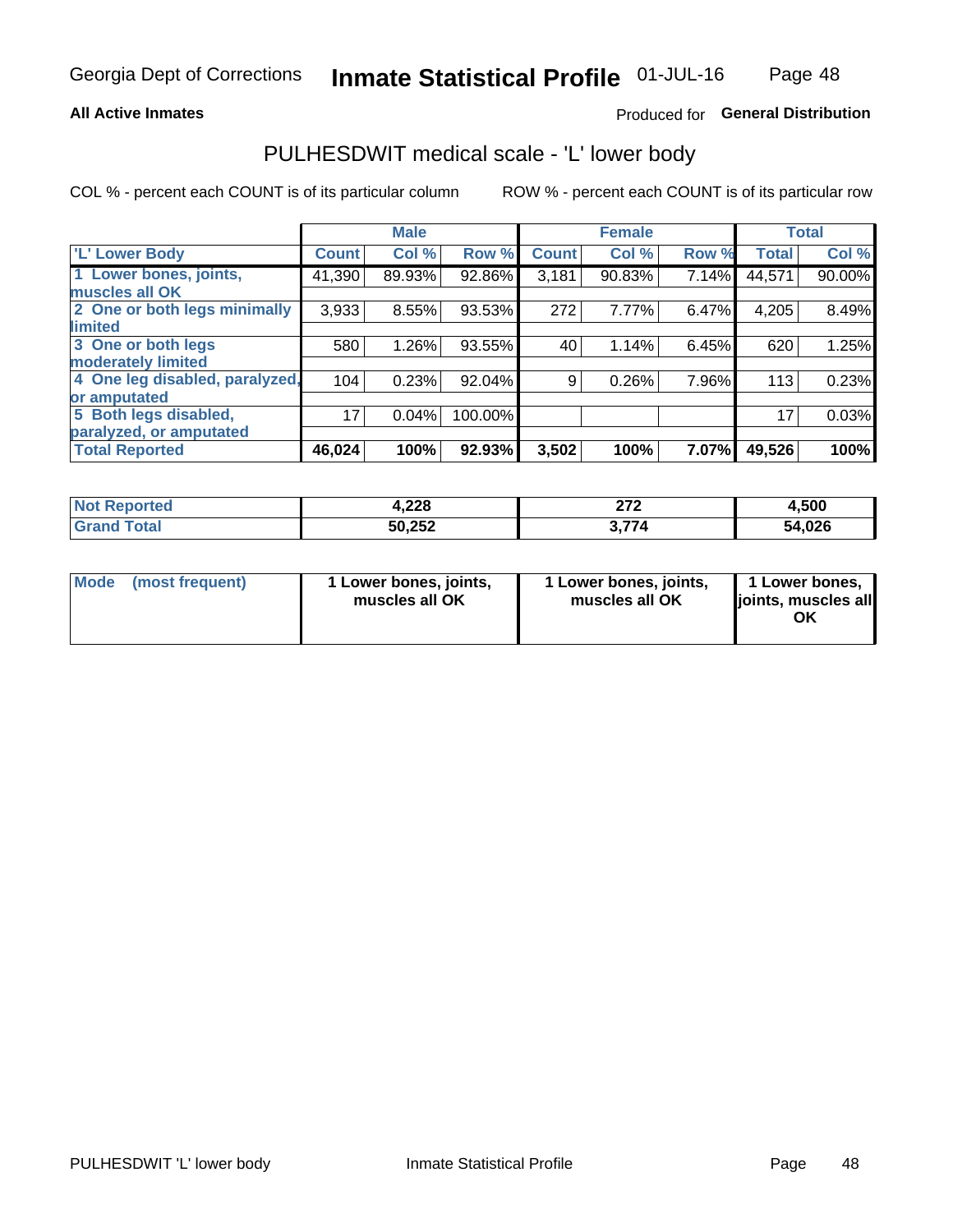### **All Active Inmates**

### Produced for General Distribution

## PULHESDWIT medical scale - 'H' hearing

COL % - percent each COUNT is of its particular column

|                                |                 | <b>Male</b> |             |       | <b>Female</b> |       | <b>Total</b> |          |
|--------------------------------|-----------------|-------------|-------------|-------|---------------|-------|--------------|----------|
| <b>'H' Hearing</b>             | <b>Count</b>    | Col %       | Row % Count |       | Col %         | Row % | <b>Total</b> | Col %    |
| 1 Normal hearing both ears     | 45,502          | 98.88%      | 92.91%      | 3,471 | 99.23%        | 7.09% | 48,973       | 98.91%   |
| 2 Some loss in one ear with    | 404             | 0.88%       | 94.39%      | 24    | 0.69%         | 5.61% | 428          | 0.86%    |
| other OK, or mild loss in both |                 |             |             |       |               |       |              |          |
| 3 Total loss in one ear with   | 77              | 0.17%       | 98.72%      |       | 0.03%         | 1.28% | 78           | 0.16%    |
| mild loss in other             |                 |             |             |       |               |       |              |          |
| 4 Severe loss in both ears     | 20 <sub>1</sub> | 0.04%       | 95.24%      |       | 0.03%         | 4.76% | 21           | $0.04\%$ |
| 5 Total loss in both ears,     | 13 <sub>1</sub> | 0.03%       | 92.86%      |       | 0.03%         | 7.14% | 14           | 0.03%    |
| requiring special housing      |                 |             |             |       |               |       |              |          |
| <b>Total Reported</b>          | 46,016          | 100%        | 92.94%      | 3,498 | 100%          | 7.06% | 49,514       | 100%     |

| <b>Not Reno</b> | nne.   | $\sim$ | 512     |
|-----------------|--------|--------|---------|
| <b>orted</b>    | 4.ZJO  | 21 V   | 1.J I Z |
| Total           | 50,252 | 771    | 54,026  |

| Mode (most frequent) | 1 Normal hearing both ears 11 Normal hearing both ears 1 Normal hearing | both ears |
|----------------------|-------------------------------------------------------------------------|-----------|
|                      |                                                                         |           |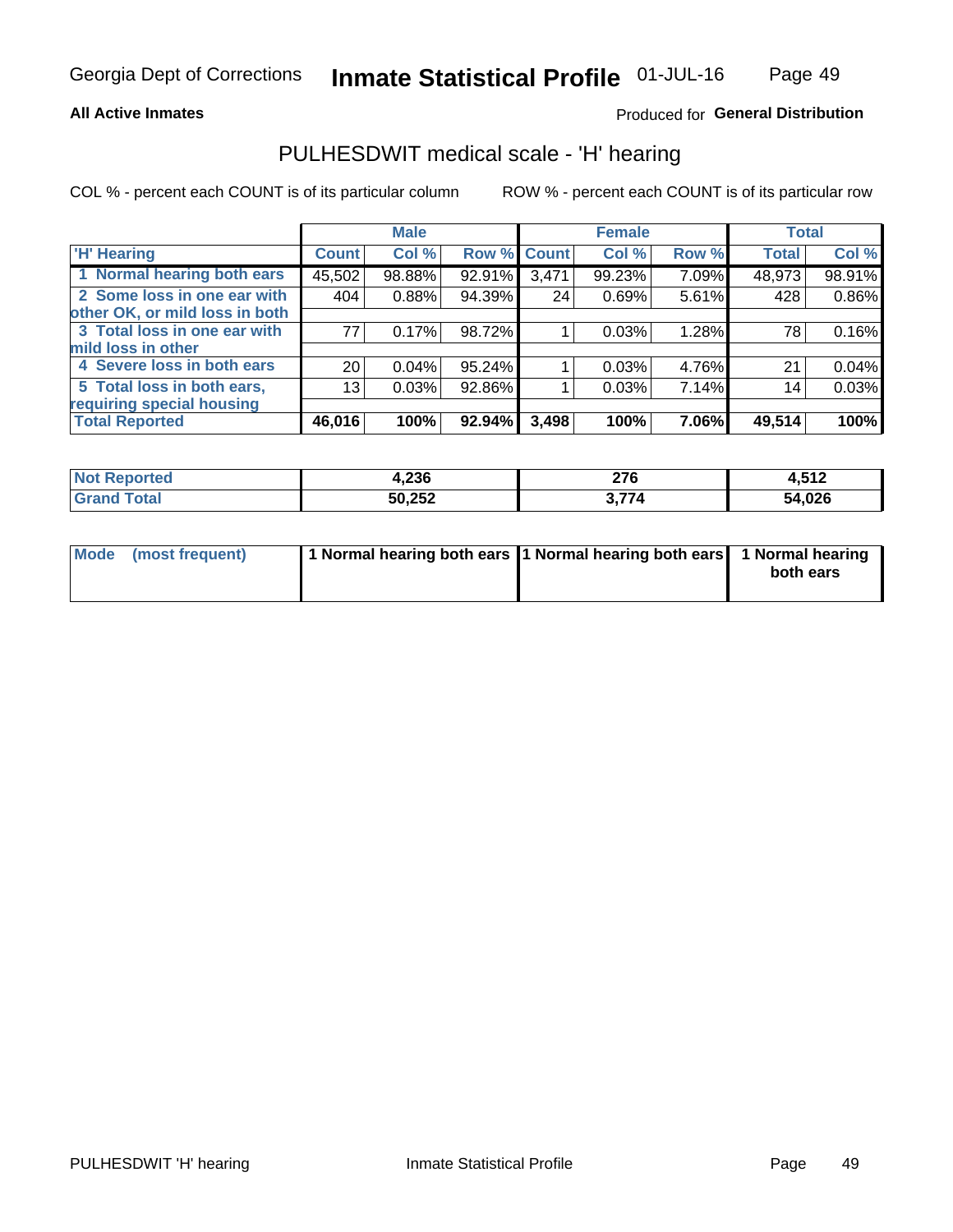### **All Active Inmates**

### Produced for General Distribution

## PULHESDWIT medical scale - 'E' vision

COL % - percent each COUNT is of its particular column

|                                 |              | <b>Male</b> |        |              | <b>Female</b> |        |              | <b>Total</b> |
|---------------------------------|--------------|-------------|--------|--------------|---------------|--------|--------------|--------------|
| <b>E' Vision</b>                | <b>Count</b> | Col %       | Row %  | <b>Count</b> | Col %         | Row %  | <b>Total</b> | Col %        |
| 1 Correctable to 20/40 in both  | 35,751       | 78.47%      | 95.31% | ا 758. ا     | 51.54%        | 4.69%  | 37,509       | 76.59%       |
| eyes                            |              |             |        |              |               |        |              |              |
| 2 Correctable to 20/70 in one   | 8,903        | 19.54%      | 86.06% | 1,442        | 42.27%        | 13.94% | 10,345       | 21.12%       |
| eye, may be blind in other      |              |             |        |              |               |        |              |              |
| 3 Correctable to 20/200 in one  | 747          | 1.64%       | 80.32% | 183          | 5.36%         | 19.68% | 930          | 1.90%        |
| eye, may be blind in other      |              |             |        |              |               |        |              |              |
| 4 One eye not correctable to    | 142          | 0.31%       | 85.03% | 25           | 0.73%         | 14.97% | 167          | 0.34%        |
| 20/200, other may be blind      |              |             |        |              |               |        |              |              |
| 5 Blind in both eyes, requiring | 19           | 0.04%       | 86.36% | 3            | 0.09%         | 13.64% | 22           | 0.04%        |
| special housing                 |              |             |        |              |               |        |              |              |
| <b>Total Reported</b>           | 45,562       | 100%        | 93.03% | 3,411        | 100%          | 6.97%  | 48,973       | 100%         |

| <b>Not Reported</b> | 1.690  | 363         | 5,053  |
|---------------------|--------|-------------|--------|
| Гоtа                | 50,252 | , ,,,<br>74 | 54,026 |

| Mode (most frequent) | 1 Correctable to 20/40 in both<br>eves | 1 Correctable to 20/40 in   1 Correctable to  <br>both eves | 20/40 in both eyes |
|----------------------|----------------------------------------|-------------------------------------------------------------|--------------------|
|                      |                                        |                                                             |                    |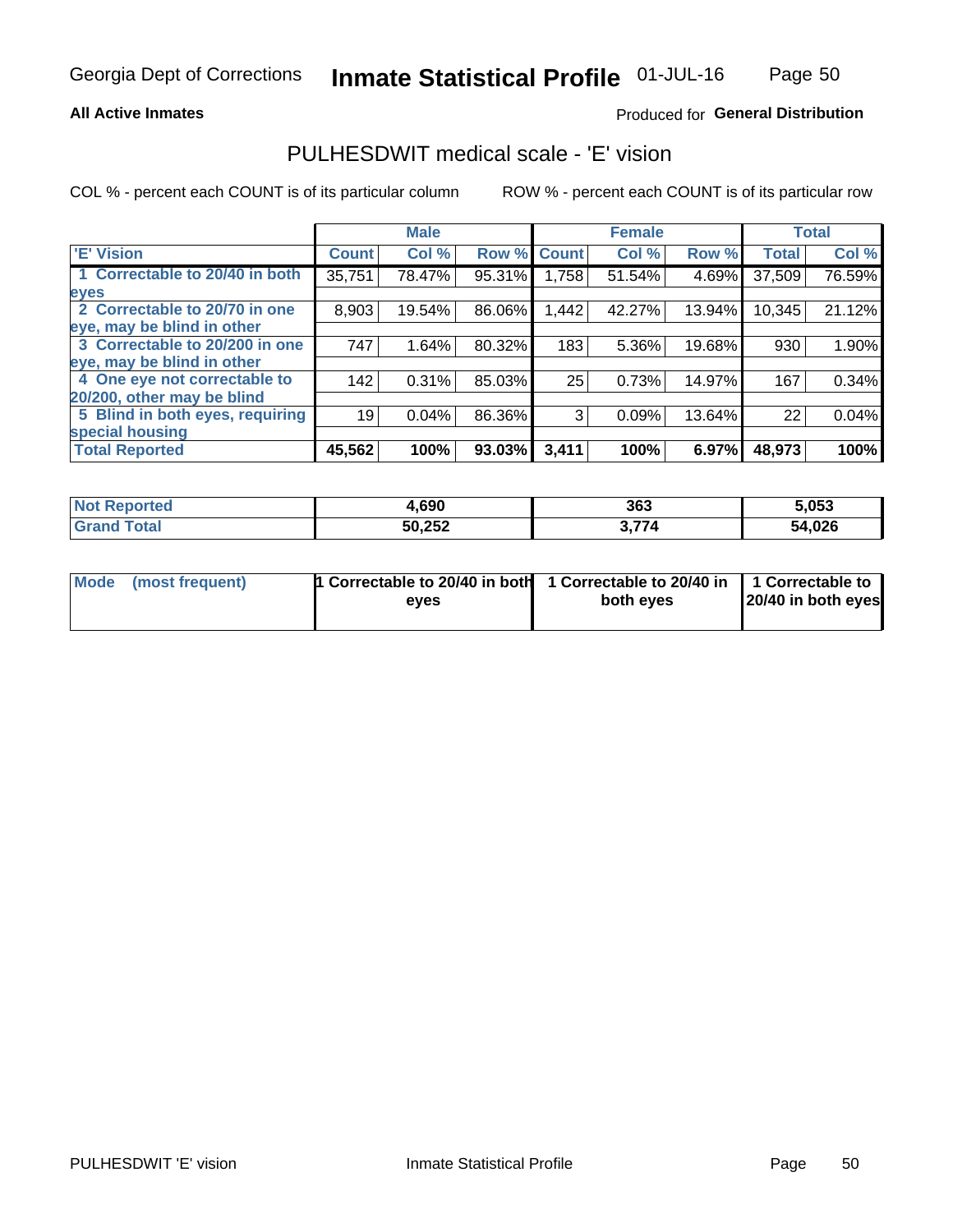### **All Active Inmates**

### Produced for General Distribution

## PULHESDWIT medical scale - 'S' pSychiatric

COL % - percent each COUNT is of its particular column

|                                        |              | <b>Male</b> |         |             | <b>Female</b> |        |              | <b>Total</b> |
|----------------------------------------|--------------|-------------|---------|-------------|---------------|--------|--------------|--------------|
| 'S' pSychiatric                        | <b>Count</b> | Col %       |         | Row % Count | Col %         | Row %  | <b>Total</b> | Col %        |
| 1 No impairment or disorders           | 39,850       | 87.76%      | 96.56%  | 1,419       | 44.78%        | 3.44%  | 41,269       | 84.96%       |
| 2 Stable, or in remission, or          | 4,375        | 9.64%       | 71.72%  | 1,725       | 54.43%        | 28.28% | 6,100        | 12.56%       |
| mild impairment or retardation         |              |             |         |             |               |        |              |              |
| 3 Requires moderate inpatient          | 988          | 2.18%       | 97.92%  | 21          | 0.66%         | 2.08%  | 1,009        | 2.08%        |
| treatment                              |              |             |         |             |               |        |              |              |
| 4 Requires intensive inpatient         | 186          | 0.41%       | 97.89%  |             | 0.13%         | 2.11%  | 190          | 0.39%        |
| treatment                              |              |             |         |             |               |        |              |              |
| <b>5 Requires Crisis Stabilization</b> |              | 0.02%       | 100.00% |             |               |        |              | 0.01%        |
| Unit (CSU) inpatient care              |              |             |         |             |               |        |              |              |
| <b>Total Reported</b>                  | 45,406       | 100%        | 93.48%  | 3,169       | 100%          | 6.52%  | 48,575       | 100%         |

| <b>Not Reported</b> | 4,846  | 605   | 5,451  |
|---------------------|--------|-------|--------|
| Grar<br>™otal       | 50,252 | 3,774 | 54,026 |

| Mode (most frequent) | <b>1 No impairment or disorders 2 Stable, or in remission, 1 No impairment or</b> |                       |           |
|----------------------|-----------------------------------------------------------------------------------|-----------------------|-----------|
|                      |                                                                                   | or mild impairment or | disorders |
|                      |                                                                                   | retardation           |           |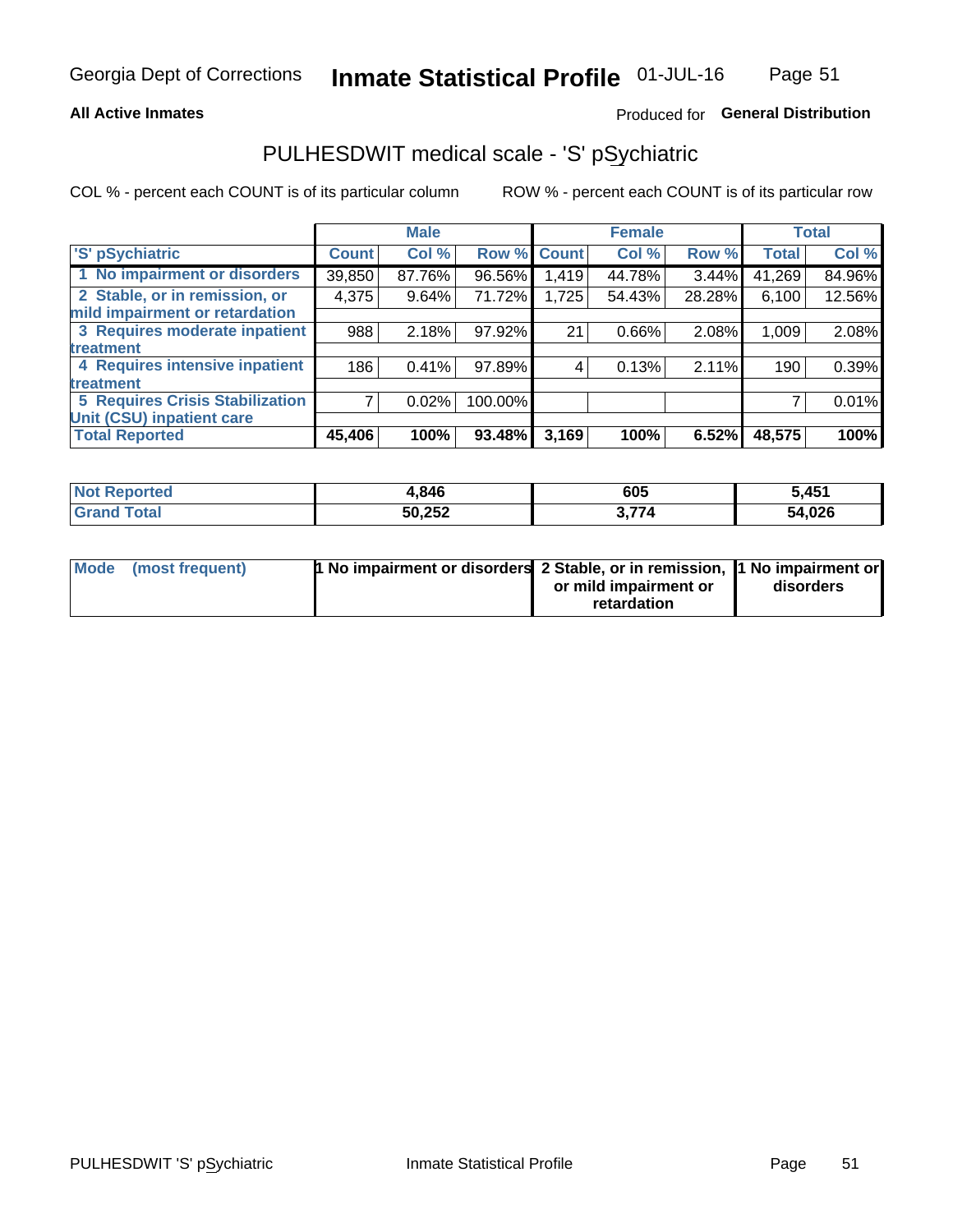### **All Active Inmates**

### Produced for General Distribution

## PULHESDWIT medical scale - 'D' dental

COL % - percent each COUNT is of its particular column

|                                 |              | <b>Male</b> |         |              | <b>Female</b> |       |              | <b>Total</b> |
|---------------------------------|--------------|-------------|---------|--------------|---------------|-------|--------------|--------------|
| <b>D'</b> Dental                | <b>Count</b> | Col %       | Row %   | <b>Count</b> | Col %         | Row % | <b>Total</b> | Col %        |
| 1 Minimal routine dental health | 25,972       | 59.85%      | 92.35%  | 2,151        | 65.36%        | 7.65% | 28,123       | 60.24%       |
| <b>needs</b>                    |              |             |         |              |               |       |              |              |
| 2 Moderate cavities and/or gum  | 14,380       | 33.14%      | 94.44%  | 847          | 25.74%        | 5.56% | 15,227       | 32.62%       |
| disease                         |              |             |         |              |               |       |              |              |
| 3 Extensive gum disease         | 2,988        | 6.89%       | 91.13%  | 291          | 8.84%         | 8.87% | 3,279        | 7.02%        |
| and/or widespread decay         |              |             |         |              |               |       |              |              |
| 4 Urgent need for dental        | 52           | 0.12%       | 96.30%  | 2            | 0.06%         | 3.70% | 54           | 0.12%        |
| <b>services</b>                 |              |             |         |              |               |       |              |              |
| 5 Life-threatening disease or   |              | 0.01%       | 100.00% |              |               |       |              | 0.01%        |
| extreme pain or infection       |              |             |         |              |               |       |              |              |
| <b>Total Reported</b>           | 43,393       | 100%        | 92.95%  | 3,291        | 100%          | 7.05% | 46,684       | 100.0%       |

| <b>Not Reported</b> | 6,859  | 483   | 7,342  |
|---------------------|--------|-------|--------|
| Total<br>Grand      | 50,252 | 3,774 | 54,026 |

| 1 Minimal routine dental<br>Mode<br>(most frequent)<br>health needs | 1 Minimal routine dental 1 Minimal routine<br>health needs | dental health<br>needs |
|---------------------------------------------------------------------|------------------------------------------------------------|------------------------|
|---------------------------------------------------------------------|------------------------------------------------------------|------------------------|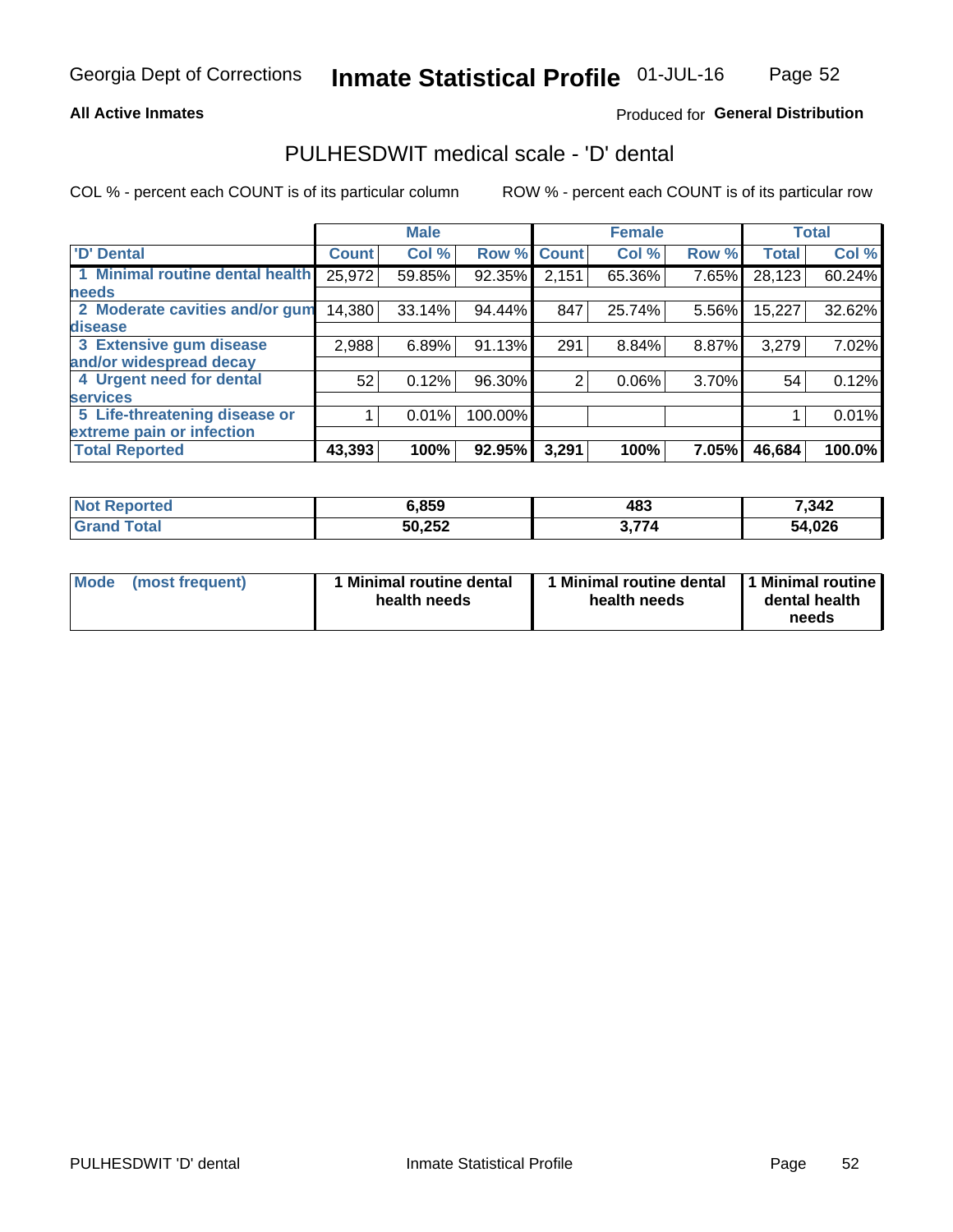### **All Active Inmates**

### Produced for General Distribution

## PULHESDWIT medical scale - 'W' work ability

COL % - percent each COUNT is of its particular column

|                                 |              | <b>Male</b> |        |             | <b>Female</b> |          |              | <b>Total</b> |
|---------------------------------|--------------|-------------|--------|-------------|---------------|----------|--------------|--------------|
| <b>W' work ability</b>          | <b>Count</b> | Col %       |        | Row % Count | Col %         | Row %    | <b>Total</b> | Col %        |
| 1 Unrestricted work or activity | 39,135       | 85.02%      | 93.27% | 2,826       | 80.65%        | $6.73\%$ | 41,961       | 84.71%       |
| 2 Minor restrictions on type of | 5,471        | 11.89%      | 91.14% | 532         | 15.18%        | 8.86%    | 6,003        | 12.12%       |
| <b>work</b>                     |              |             |        |             |               |          |              |              |
| 3 Moderate restrictions on type | 960          | 2.09%       | 93.57% | 66          | 1.88%         | 6.43%    | 1,026        | 2.07%        |
| lof work                        |              |             |        |             |               |          |              |              |
| 4 Major restrictions on type of | 332          | 0.72%       | 89.25% | 40          | 1.14%         | 10.75%   | 372          | 0.75%        |
| <b>work</b>                     |              |             |        |             |               |          |              |              |
| 5 Cannot work under any         | 131          | 0.28%       | 76.61% | 40          | 1.14%         | 23.39%   | 171          | 0.35%        |
| <b>circumstances</b>            |              |             |        |             |               |          |              |              |
| <b>Total Reported</b>           | 46,029       | 100%        | 92.93% | 3,504       | 100%          | 7.07%    | 49,533       | 100%         |

| <b>Not Reported</b> | 000<br>4.ZZJ | 270<br>21 V | 493,ا  |
|---------------------|--------------|-------------|--------|
| Total               | 50,252       | – 77 A      | 54,026 |

| Mode            | 1 Unrestricted work or | 1 Unrestricted work or | 1 Unrestricted   |
|-----------------|------------------------|------------------------|------------------|
| (most frequent) | activity               | activity               | work or activity |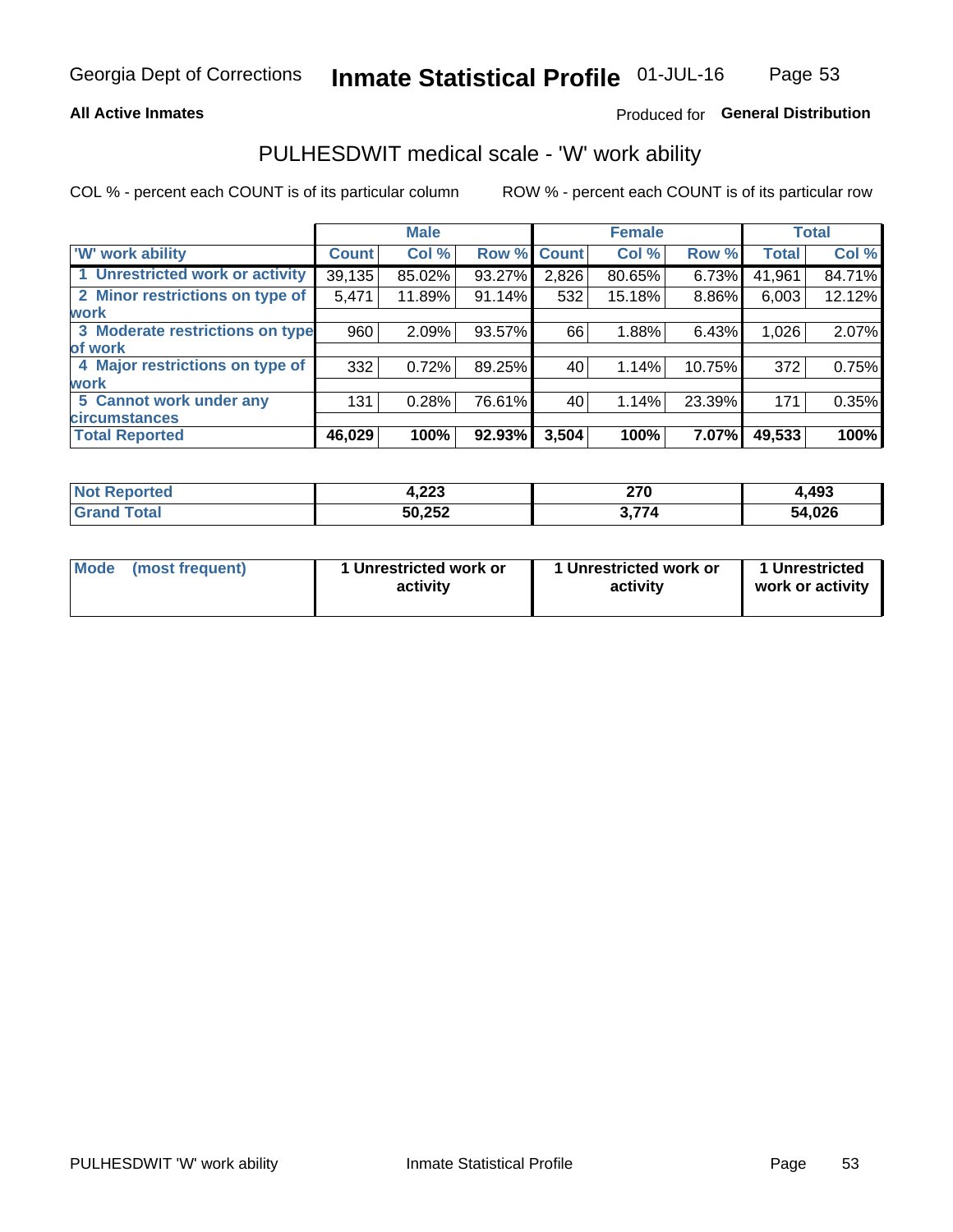### **All Active Inmates**

### Produced for General Distribution

## PULHESDWIT medical scale - 'I' impairment

COL % - percent each COUNT is of its particular column

|                                                       |                 | <b>Male</b> |        |             | <b>Female</b> |        |              | <b>Total</b> |
|-------------------------------------------------------|-----------------|-------------|--------|-------------|---------------|--------|--------------|--------------|
| <b>T' Impairment</b>                                  | <b>Count</b>    | Col %       |        | Row % Count | Col %         | Row %  | <b>Total</b> | Col %        |
| 1 No impairments or<br>disabilities                   | 45,696          | 99.30%      | 92.92% | 3,480       | 99.29%        | 7.08%  | 49,176       | 99.30%       |
| 2 Wheelchair-bound but<br>otherwise OK                | 216             | 0.47%       | 93.51% | 15          | 0.43%         | 6.49%  | 231          | 0.47%        |
| <b>3 Needs low-level Assisted</b><br>Living (level I) | 41              | 0.09%       | 87.23% | 6           | 0.17%         | 12.77% | 47           | 0.09%        |
| 4 Needs moderate Assisted<br>Living (level II)        | 12 <sup>2</sup> | 0.03%       | 92.31% |             | 0.03%         | 7.69%  | 13           | 0.03%        |
| <b>5 Needs maximal Assisted</b><br>Living (level III) | 54              | 0.12%       | 94.74% | 3           | 0.09%         | 5.26%  | 57           | 0.12%        |
| <b>Total Reported</b>                                 | 46,019          | 100%        | 92.92% | 3,505       | 100%          | 7.08%  | 49,524       | 100.0%       |

| <b>Not</b><br><b>Reported</b> | 4,233  | 269 | 4,502  |
|-------------------------------|--------|-----|--------|
| īota.                         | 50,252 |     | 54,026 |

| Mode | (most frequent) | 1 No impairments or<br>disabilities | 1 No impairments or<br>disabilities | 1 No impairments<br>or disabilities |
|------|-----------------|-------------------------------------|-------------------------------------|-------------------------------------|
|------|-----------------|-------------------------------------|-------------------------------------|-------------------------------------|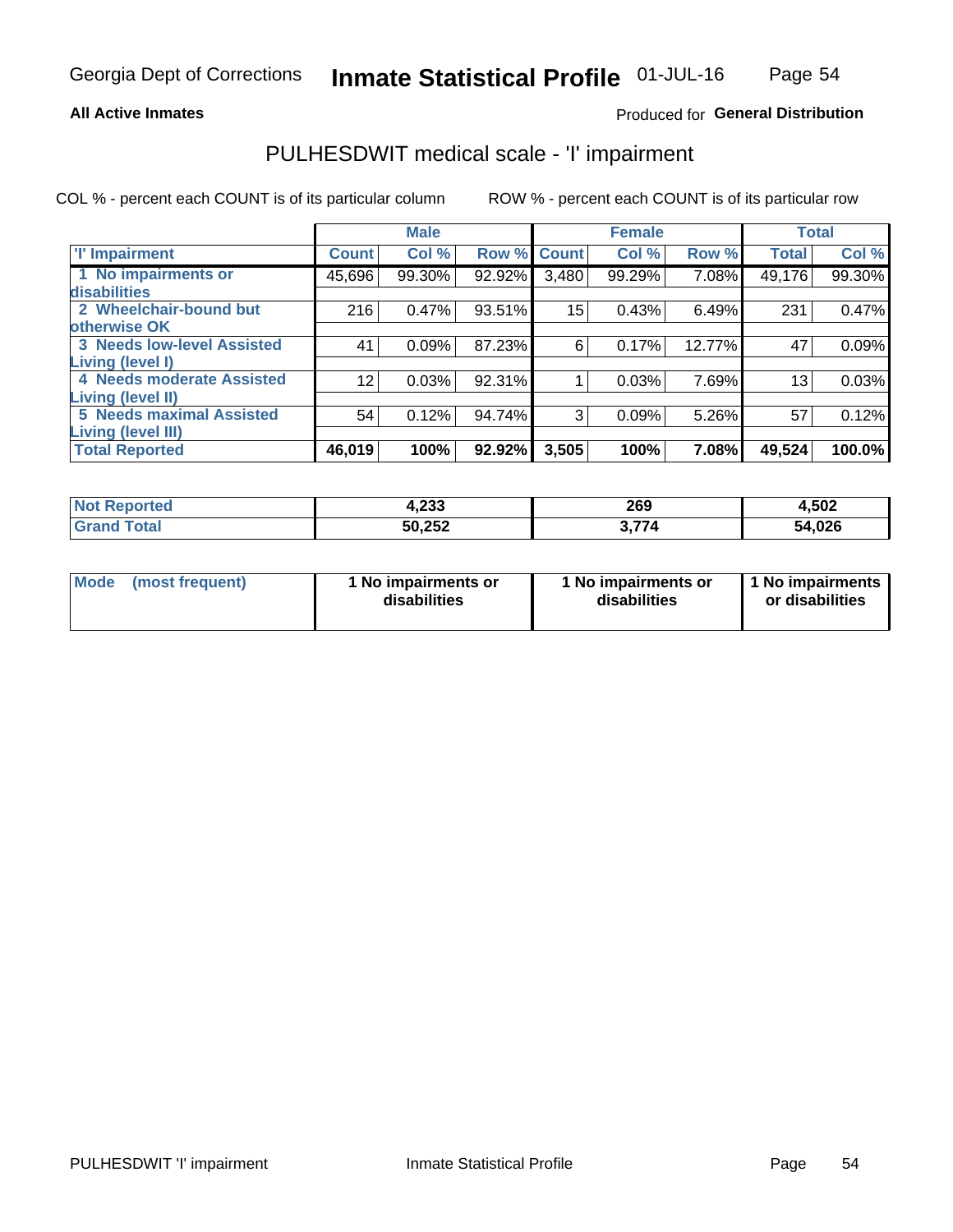### **All Active Inmates**

### Produced fo General Distribution

## PULHESDWIT medical scale - 'T' transportability

COL % - percent each COUNT is of its particular column

|                              |                    | <b>Male</b> |         |              | <b>Female</b> |        |              | <b>Total</b> |
|------------------------------|--------------------|-------------|---------|--------------|---------------|--------|--------------|--------------|
| <b>T' Transportability</b>   | Count <sup>!</sup> | Col %       | Row %   | <b>Count</b> | Col %         | Row %  | <b>Total</b> | Col %        |
| 1 Can be transported in any  | 45,813             | 99.52%      | 92.95%  | 3,475        | 99.60%        | 7.05%  | 49,288       | 99.53%       |
| ordinary approved vehicle    |                    |             |         |              |               |        |              |              |
| 2 Wheelchair-bound, not      | 45                 | 0.10%       | 93.75%  | 3            | 0.09%         | 6.25%  | 48           | 0.10%        |
| needing special vehicle      |                    |             |         |              |               |        |              |              |
| 3 Wheelchair-bound, requires | 9                  | 0.02%       | 100.00% |              |               |        | 9            | 0.02%        |
| special vehicle              |                    |             |         |              |               |        |              |              |
| 4 Needs specially-equipped   | 5                  | 0.01%       | 83.33%  |              | 0.03%         | 16.67% | 6            | 0.01%        |
| medical vehicle              |                    |             |         |              |               |        |              |              |
| <b>5 Requires ambulance</b>  | 161                | 0.35%       | 94.15%  | 10           | 0.29%         | 5.85%  | 171          | 0.35%        |
| transport                    |                    |             |         |              |               |        |              |              |
| <b>Total Reported</b>        | 46,033             | 100%        | 92.95%  | 3,489        | 100%          | 7.05%  | 49,522       | 100.0%       |

| <b>eported</b><br>NOT | .219،  | 285 | 4,504  |
|-----------------------|--------|-----|--------|
| <b>otal</b>           | 50,252 | 74  | 54,026 |

|  | Mode (most frequent) | 1 Can be transported in any 1 Can be transported in any<br>ordinary approved vehicle   ordinary approved vehicle   transported in any |  | 1 Can be<br>  ordinary approved  <br>vehicle |
|--|----------------------|---------------------------------------------------------------------------------------------------------------------------------------|--|----------------------------------------------|
|--|----------------------|---------------------------------------------------------------------------------------------------------------------------------------|--|----------------------------------------------|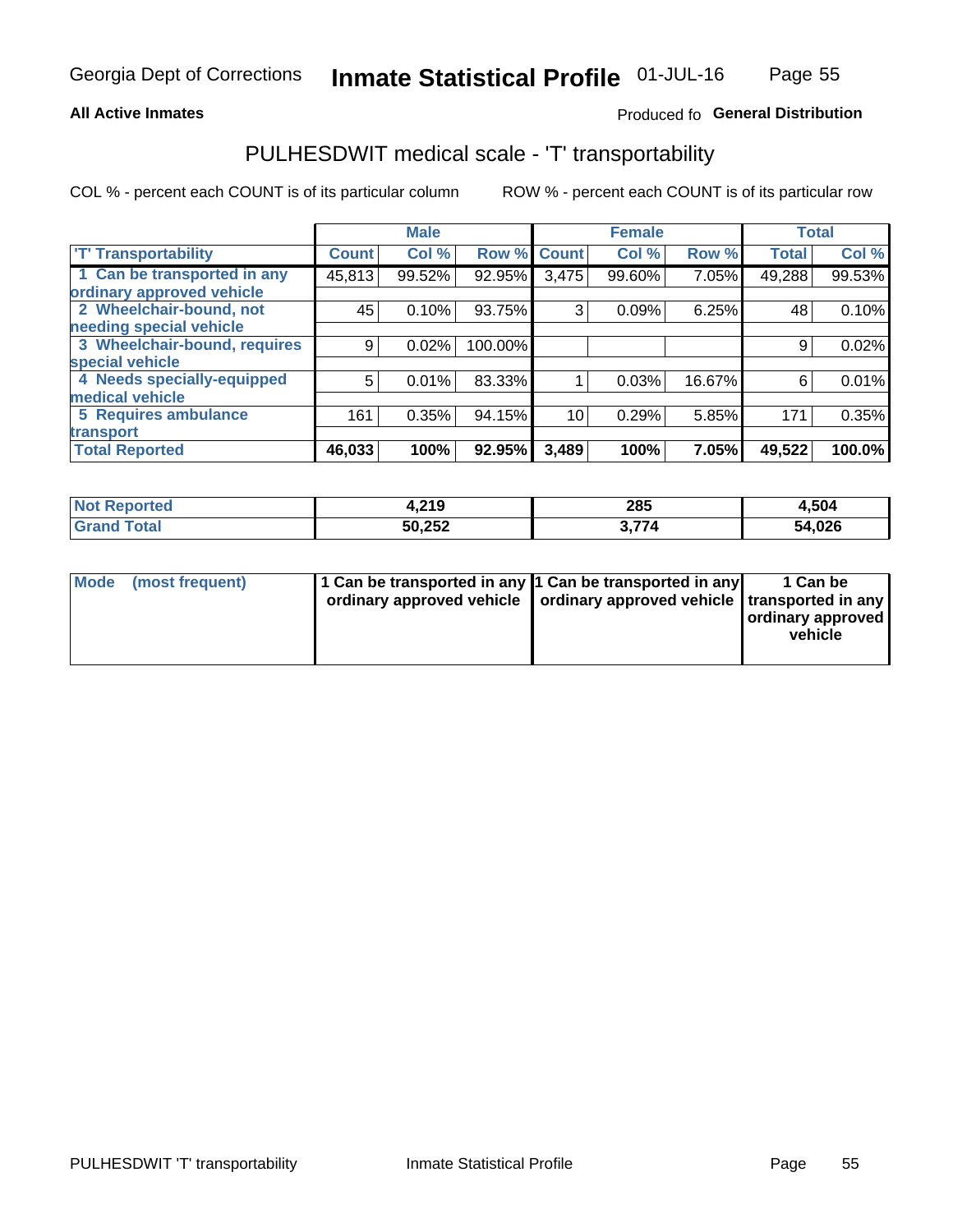#### Inmate Statistical Profile 01-JUL-16 Page 56

**All Active Inmates** 

### Produced for General Distribution

## Number of prior Georgia incarcerations

COL % - percent each COUNT is of its particular column

|                                       |              | <b>Male</b> |                    |       | <b>Female</b> |       |        | <b>Total</b> |
|---------------------------------------|--------------|-------------|--------------------|-------|---------------|-------|--------|--------------|
| <b>Num of Prior GA Incarcerations</b> | <b>Count</b> | Col %       | <b>Row % Count</b> |       | Col %         | Row % | Total  | Col %        |
| $\bf{0}$                              | 28,067       | 55.85%      | 91.22%             | 2,703 | 71.62%        | 8.78% | 30,770 | 56.95%       |
|                                       | 9,388        | 18.68%      | 94.45%             | 552   | 14.63%        | 5.55% | 9,940  | 18.40%       |
| $\mathbf{2}$                          | 5,280        | 10.51%      | 95.84%             | 229   | 6.07%         | 4.16% | 5,509  | 10.20%       |
| 3                                     | 3,140        | 6.25%       | 96.05%             | 129   | 3.42%         | 3.95% | 3,269  | 6.05%        |
| 4                                     | 1,753        | 3.49%       | 96.85%             | 57    | 1.51%         | 3.15% | 1,810  | 3.35%        |
| 5                                     | 1,091        | 2.17%       | 96.38%             | 41    | 1.09%         | 3.62% | 1,132  | 2.10%        |
| <b>More Than 5</b>                    | 1,533        | 3.05%       | 96.05%             | 63    | 1.67%         | 3.95% | 1,596  | 2.95%        |
| <b>Total Reported</b>                 | 50,252       | 100%        | 93.01%             | 3,774 | 100.0%        | 6.99% | 54,026 | 100%         |

| <b>Not</b><br>Reported  |        |            |        |
|-------------------------|--------|------------|--------|
| Total<br><b>'</b> Gran∟ | 50,252 | <b>77^</b> | 54,026 |

| Mean (average)         | 1.05 | .ou | 1.02 |
|------------------------|------|-----|------|
| <b>Median (middle)</b> |      |     |      |
| Mode (most frequent)   |      |     |      |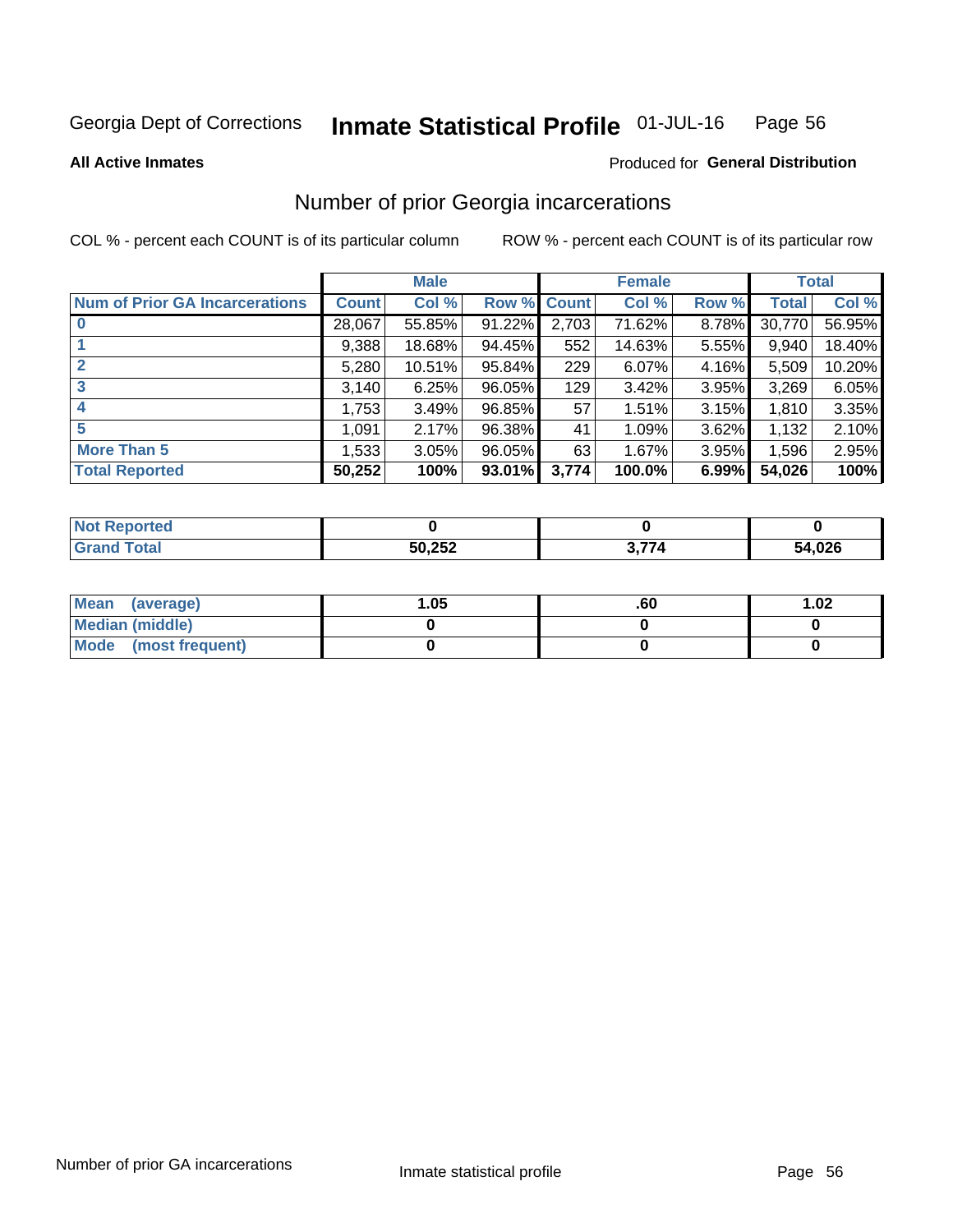#### Inmate Statistical Profile 01-JUL-16 Page 57

**All Active Inmates** 

### Produced for General Distribution

### Prison sentence in years

COL % - percent each COUNT is of its particular column

ROW % - percent each COUNT is of its particular row

|                                 |              | <b>Male</b> |         |                 | <b>Female</b> |        |              | <b>Total</b> |
|---------------------------------|--------------|-------------|---------|-----------------|---------------|--------|--------------|--------------|
| <b>Prison Sentence In Years</b> | <b>Count</b> | Col %       | Row %   | <b>Count</b>    | Col %         | Row %  | <b>Total</b> | Col %        |
| $0 - 1$                         | 447          | 0.89%       | 93.32%  | $\overline{32}$ | 0.85%         | 6.68%  | 479          | 0.89%        |
| $1.1 - 2$                       | 668          | 1.33%       | 91.51%  | 62              | 1.64%         | 8.49%  | 730          | 1.35%        |
| $2.1 - 3$                       | 971          | 1.93%       | 89.25%  | 117             | 3.10%         | 10.75% | 1,088        | 2.01%        |
| $3.1 - 4$                       | 868          | 1.73%       | 89.67%  | 100             | 2.65%         | 10.33% | 968          | 1.79%        |
| $4.1 - 5$                       | 1,925        | 3.83%       | 89.58%  | 224             | 5.94%         | 10.42% | 2,149        | 3.98%        |
| $5.1 - 6$                       | 1,133        | 2.25%       | 89.92%  | 127             | 3.37%         | 10.08% | 1,260        | 2.33%        |
| $6.1 - 7$                       | 1,099        | 2.19%       | 90.60%  | 114             | 3.02%         | 9.40%  | 1,213        | 2.25%        |
| $7.1 - 8$                       | 1,216        | 2.42%       | 91.84%  | 108             | 2.86%         | 8.16%  | 1,324        | 2.45%        |
| $8.1 - 9$                       | 1,257        | 2.50%       | 93.04%  | 94              | 2.49%         | 6.96%  | 1,351        | 2.50%        |
| $9.1 - 10$                      | 4,415        | 8.79%       | 89.86%  | 498             | 13.20%        | 10.14% | 4,913        | 9.09%        |
| $10.1 - 12$                     | 2,544        | 5.06%       | 91.25%  | 244             | 6.47%         | 8.75%  | 2,788        | 5.16%        |
| $12.1 - 15$                     | 5,246        | 10.44%      | 92.28%  | 439             | 11.63%        | 7.72%  | 5,685        | 10.52%       |
| $15.1 - 20$                     | 9,566        | 19.04%      | 93.65%  | 649             | 17.20%        | 6.35%  | 10,215       | 18.91%       |
| 20.1 - Over                     | 10,323       | 20.54%      | 94.93%  | 551             | 14.60%        | 5.07%  | 10,874       | 20.13%       |
| <b>Life</b>                     | 7,155        | 14.24%      | 95.10%  | 369             | 9.78%         | 4.90%  | 7,524        | 13.93%       |
| <b>Life Without Parole</b>      | 1,180        | 2.35%       | 96.41%  | 44              | 1.17%         | 3.59%  | 1,224        | 2.27%        |
| <b>Death</b>                    | 145          | 0.29%       | 100.00% |                 |               |        | 145          | 0.27%        |
| <b>Youthful Offenders</b>       | 94           | 0.19%       | 97.92%  | $\overline{2}$  | 0.05%         | 2.08%  | 96           | 0.18%        |
| <b>Total Reported</b>           | 50,252       | 100%        | 93.01%  | 3,774           | 100.0%        | 6.99%  | 54,026       | 100.0%       |

| Reported<br>⊤NOT K |        |               |        |
|--------------------|--------|---------------|--------|
|                    | 50,252 | $\rightarrow$ | 54,026 |

#### **Determinate (numeric) sentences only**

| <b>Mea</b><br>1100 | 14 70<br>.<br>---- | <br>ົ<br>ZV. IZ | - 74<br>Z1.74 |
|--------------------|--------------------|-----------------|---------------|
|                    |                    |                 |               |

All sentences (including determinate), with life, life without parole, and death sentences figured at 45 years

| $M_{\odot}$<br>-- --<br>170<br>31.82<br>______<br>$ -$ |  |  |  |
|--------------------------------------------------------|--|--|--|
|                                                        |  |  |  |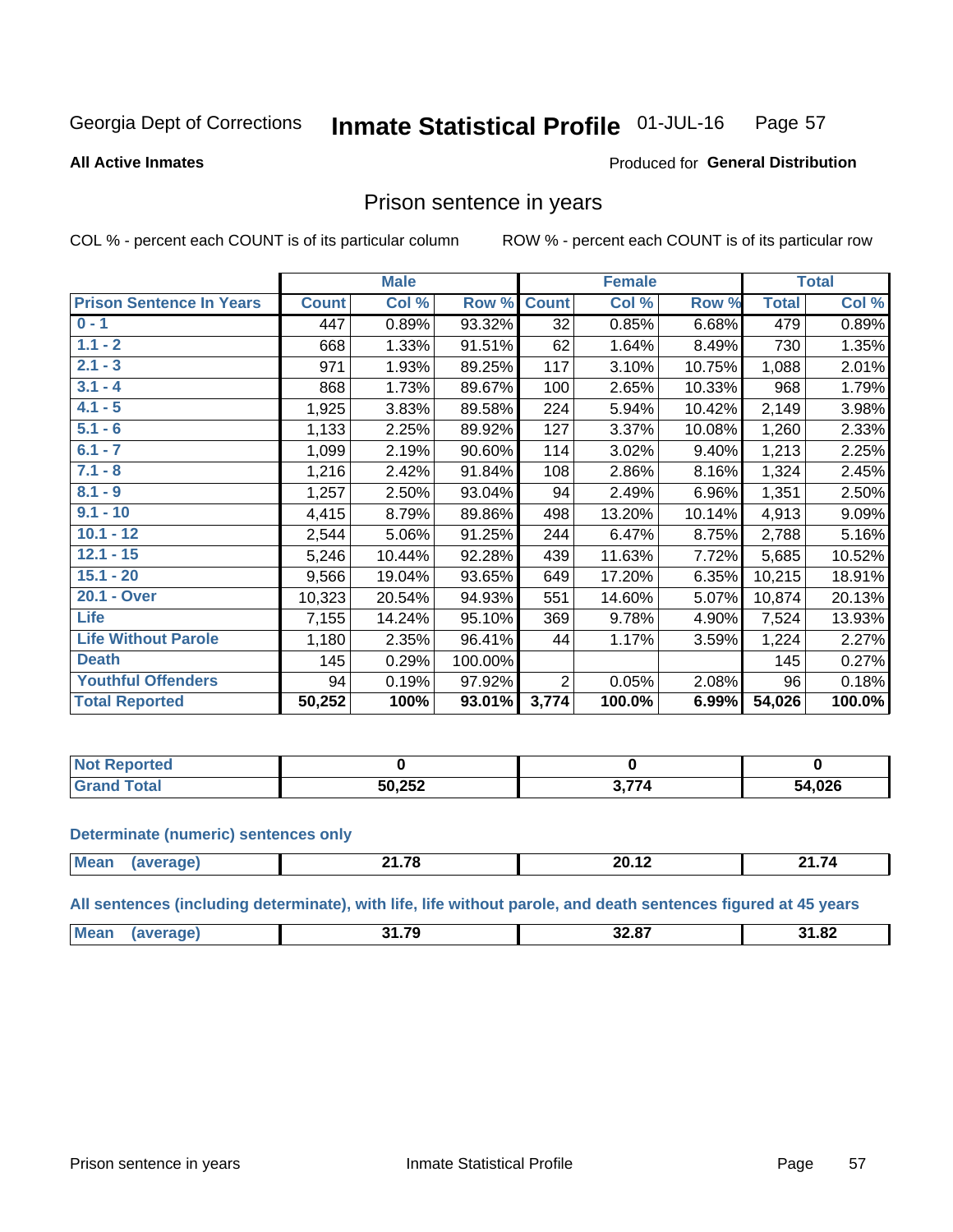#### Inmate Statistical Profile 01-JUL-16 Page 58

### **All Active Inmates**

### **Produced for General Distribution**

## Primary offense, broken out into felonies vs misdemeanors

COL % - percent each COUNT is of its particular column

|                                  |              | <b>Male</b> |                 | <b>Female</b> |          |        | Total  |
|----------------------------------|--------------|-------------|-----------------|---------------|----------|--------|--------|
| <b>Felonies and Misdemeanors</b> | <b>Count</b> | Col %       | Row % Count     | Col %         | Row %    | Total  | Col %  |
| <b>Felonies</b>                  | 50,028       | 99.81%      | 93.00% 3.763    | 99.95%        | 7.00%    | 53,791 | 99.82% |
| <b>Misdemeanors</b>              | 95           | .19%        | 97.94%          | .05%          | $2.06\%$ | 97     | 18%    |
| <b>Total Reported</b>            | 50,123       | 100%        | $93.01\%$ 3,765 | 100%          | 6.99%    | 53,888 | 100%   |

| <b>Not</b><br><b>Reported</b> | חה ו<br>16J |        | 38     |
|-------------------------------|-------------|--------|--------|
| <b>Grand</b><br>™otal         | 50,252      | 50,132 | 54,026 |

| Mo | ____ | 11 C.S<br>. | onies<br>. |
|----|------|-------------|------------|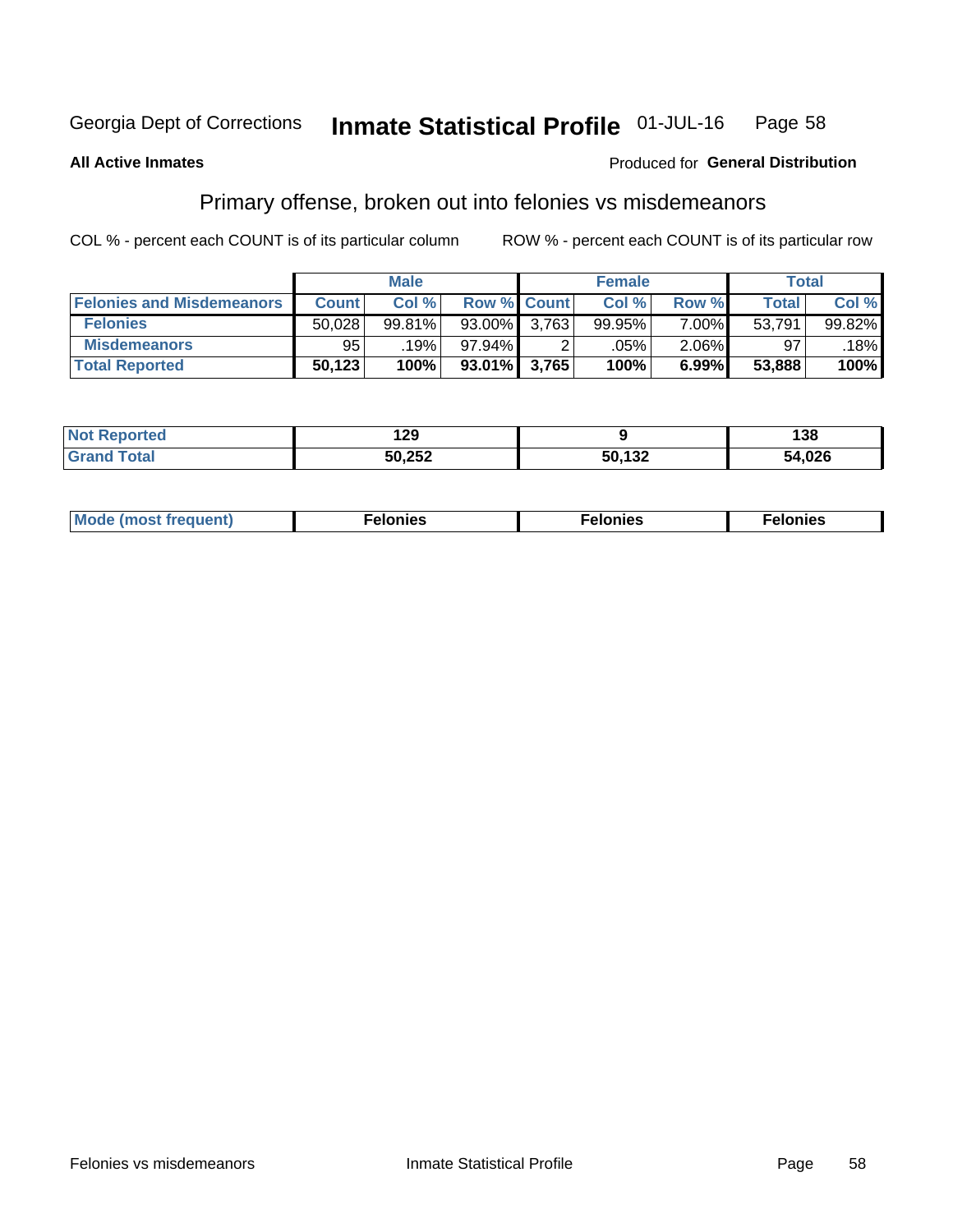#### Inmate Statistical Profile 01-JUL-16 Page 59

#### **All Active Inmates**

### **Produced for General Distribution**

## Primary offense, broken out into six broad crime categories

COL % - percent each COUNT is of its particular column

|              |                         |              | <b>Male</b> |           |             | <b>Female</b> |          |              | <b>Total</b> |
|--------------|-------------------------|--------------|-------------|-----------|-------------|---------------|----------|--------------|--------------|
|              | <b>Crime Categories</b> | <b>Count</b> | Col %       |           | Row % Count | Col %         | Row %    | <b>Total</b> | Col %        |
|              | <b>Violent</b>          | 25,684       | 51.19%      | 94.00%    | 1,639       | 43.44%        | $6.00\%$ | 27,323       | 50.65%       |
| $\mathbf{2}$ | <b>Sex Crime</b>        | 8,242        | 16.43%      | 98.40%    | 134         | 3.55%         | 1.60%    | 8,376        | 15.53%       |
| 3            | <b>Property</b>         | 8,357        | 16.66%      | 88.94%    | 1,039       | 27.54%        | 11.06%   | 9,396        | 17.42%       |
| 4            | <b>Drug</b>             | 5,544        | 11.05%      | 87.80%    | 770         | 20.41%        | 12.20%   | 6,314        | 11.70%       |
| 5            | <b>Habit/DUI</b>        | 113          | .23%        | 91.13%    | 11          | .29%          | 8.87%    | 124          | .23%         |
| 6            | <b>Other</b>            | 2,234        | 4.45%       | 92.54%    | 180         | 4.77%         | 7.46%    | 2,414        | 4.47%        |
|              | <b>Total Reported</b>   | 50,174       | 100%        | $93.01\%$ | 3,773       | 100%          | 6.99%    | 53,947       | 100%         |

| rted<br><b>NOT</b> |        |    | - -<br>- 3   |
|--------------------|--------|----|--------------|
| Eata               | 50,252 | -- | 54,026<br>54 |

| Mo<br>uent)<br>nos | .<br>/iolent | <br>Violent | - --<br><b>Tiolent</b> |
|--------------------|--------------|-------------|------------------------|
|                    |              |             |                        |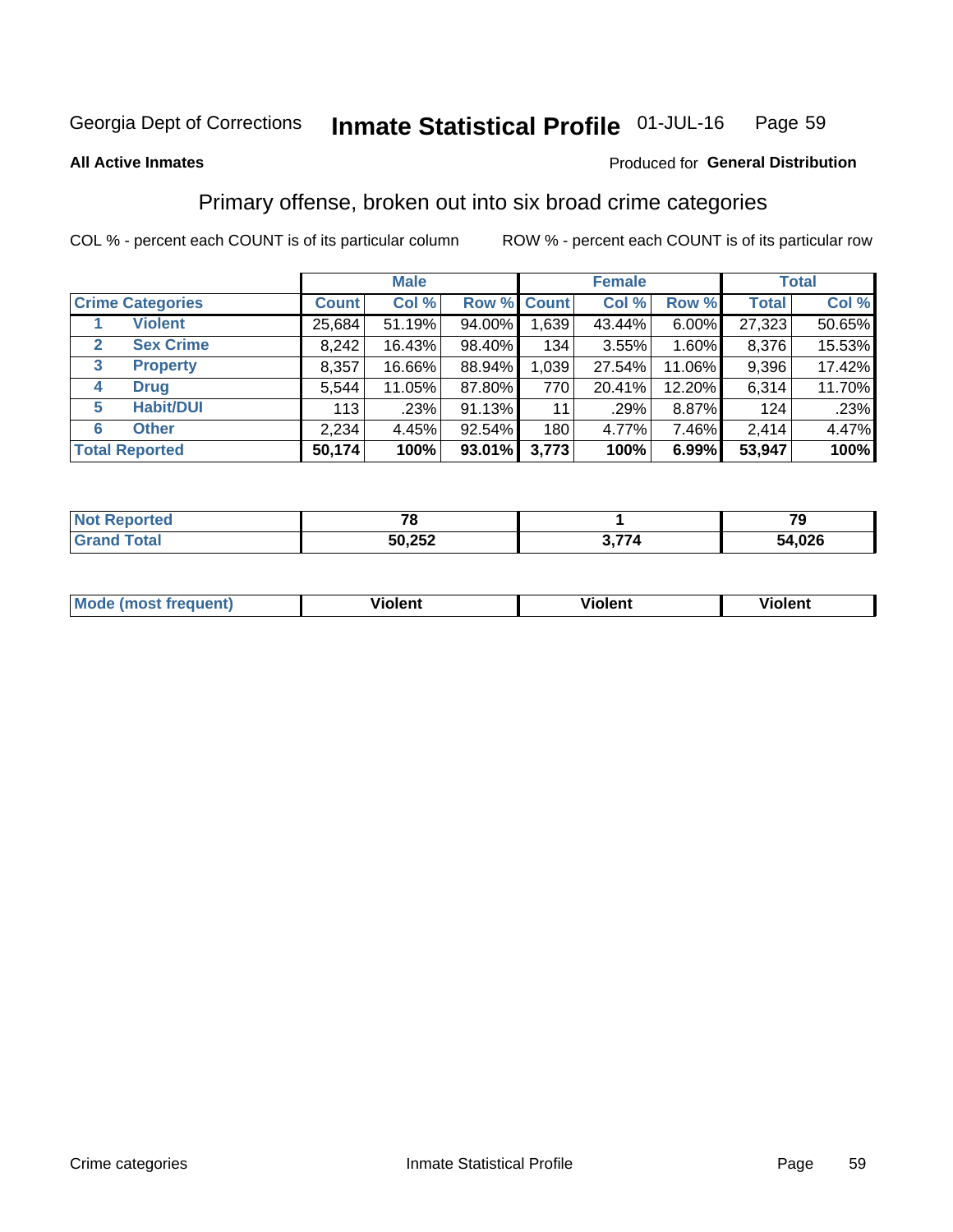#### Inmate Statistical Profile 01-JUL-16 Page 60

**All Active Inmates** 

### **Produced for General Distribution**

## Primary offense, detailed offense code

COL % - percent each COUNT is of its particular column

|                                            |                 | <b>Male</b> |         |                         | <b>Female</b> |        |                | <b>Total</b> |
|--------------------------------------------|-----------------|-------------|---------|-------------------------|---------------|--------|----------------|--------------|
| <b>Primary Offense</b>                     | <b>Count</b>    | Col %       | Row %   | <b>Count</b>            | Col %         | Row %  | <b>Total</b>   | Col %        |
| <b>Abuse Neglect Elder/Disab (2812)</b>    | $\overline{37}$ | .07%        | 64.91%  | 20                      | .53%          | 35.09% | 57             | .11%         |
| Agg Aslt W Intnt To Rape (2095)            | 61              | .12%        | 100.00% |                         |               |        | 61             | .11%         |
| <b>Agg Sex Battery Atmpt (2099)</b>        | 1               | .01%        | 100.00% |                         |               |        | 1              | .01%         |
| <b>Aggrav Assault (1302)</b>               | 4,968           | 9.90%       | 94.16%  | 308                     | 8.16%         | 5.84%  | 5,276          | 9.78%        |
| <b>Aggrav Assault Peace Ofcr</b>           | 287             | .57%        | 95.03%  | 15                      | .40%          | 4.97%  | 302            | .56%         |
| (1314)                                     |                 |             |         |                         |               |        |                |              |
| <b>Aggrav Battery (1305)</b>               | 1,221           | 2.43%       | 93.63%  | 83                      | 2.20%         | 6.37%  | 1,304          | 2.42%        |
| <b>Aggrav Battery Peace Ofcr</b><br>(1315) | 27              | .05%        | 100.00% |                         |               |        | 27             | .05%         |
| <b>Aggrav Ch Molest Atmpt (2096)</b>       | 1               | .01%        | 100.00% |                         |               |        | 1              | .01%         |
| <b>Aggrav Child Molestation (2021)</b>     | 1,252           | 2.50%       | 98.51%  | 19                      | .50%          | 1.49%  | 1,271          | 2.36%        |
| <b>Aggrav Cruelty To Animals</b>           | 12              | .02%        | 100.00% |                         |               |        | 12             | .02%         |
| (2972)                                     |                 |             |         |                         |               |        |                |              |
| <b>Aggrav Sexual Battery (2009)</b>        | 214             | .43%        | 99.53%  | $\mathbf{1}$            | .03%          | .47%   | 215            | .40%         |
| <b>Aggrav Sodomy (2003)</b>                | 208             | .41%        | 98.11%  | $\overline{\mathbf{4}}$ | .11%          | 1.89%  | 212            | .39%         |
| <b>Aggrav Stalking (1321)</b>              | 289             | .58%        | 96.98%  | 9                       | .24%          | 3.02%  | 298            | .55%         |
| <b>Aggravated Assault On 65+</b><br>(1304) | 5               | .01%        | 83.33%  | 1                       | .03%          | 16.67% | 6              | .01%         |
| <b>Alter Id (1506)</b>                     | 3               | .01%        | 100.00% |                         |               |        | 3              | .01%         |
| <b>Armed Robbery (1902)</b>                | 5,858           | 11.68%      | 96.54%  | 210                     | 5.57%         | 3.46%  | 6,068          | 11.25%       |
| Arson 1st Degree (1401)                    | 58              | .12%        | 86.57%  | 9                       | .24%          | 13.43% | 67             | .12%         |
| <b>Arson 2nd Degree (1402)</b>             | 9               | .02%        | 90.00%  | 1                       | .03%          | 10.00% | 10             | .02%         |
| <b>Arson 3rd Degree (1403)</b>             | $\overline{2}$  | .01%        | 66.67%  | 1                       | .03%          | 33.33% | 3              | .01%         |
| <b>Arson Misc (1400)</b>                   | 1               | .01%        | 100.00% |                         |               |        | $\mathbf{1}$   | .01%         |
| Ass W/ Int Transmit Hiv (1313)             | 1               | .01%        | 50.00%  | 1                       | .03%          | 50.00% | $\overline{2}$ | .01%         |
| <b>Atmpt Aggrav Assault (1303)</b>         | 5               | .01%        | 83.33%  | 1                       | .03%          | 16.67% | 6              | .01%         |
| <b>Atmpt Aggrav Sodomy (2093)</b>          | 3               | .01%        | 100.00% |                         |               |        | 3              | .01%         |
| <b>Atmpt Armed Robbery (1992)</b>          | 95              | .19%        | 96.94%  | 3                       | .08%          | 3.06%  | 98             | .18%         |
| <b>Atmpt Burglary (1690)</b>               | 26              | .05%        | 100.00% |                         |               |        | 26             | .05%         |
| <b>Atmpt Child Molestation (2094)</b>      | 30              | .06%        | 100.00% |                         |               |        | 30             | .06%         |
| <b>Atmpt Kidnap (1390)</b>                 | 4               | .01%        | 100.00% |                         |               |        | 4              | .01%         |
| <b>Atmpt Murder (1190)</b>                 | 90              | .18%        | 92.78%  | $\overline{7}$          | .19%          | 7.22%  | 97             | .18%         |
| Atmpt Rape (2091)                          | 43              | .09%        | 97.73%  | $\overline{1}$          | .03%          | 2.27%  | 44             | .08%         |
| <b>Atmpt Robbery (1991)</b>                | 48              | .10%        | 97.96%  | 1                       | .03%          | 2.04%  | 49             | .09%         |
| <b>Atmpt Sodomy (2092)</b>                 | 4               | .01%        | 100.00% |                         |               |        | 4              | .01%         |
| <b>Atmpt Theft By Taking (1812)</b>        | 4               | .01%        | 100.00% |                         |               |        | 4              | .01%         |
| <b>Atmpt Viol Substance Act (4090)</b>     | 18              | .04%        | 78.26%  | 5                       | .13%          | 21.74% | 23             | .04%         |
| <b>Att/Consprcy Commt C/S/Of</b><br>(4134) | 40              | .08%        | 81.63%  | 9                       | .24%          | 18.37% | 49             | .09%         |
| <b>Bad Checks (1704)</b>                   | 3               | .01%        | 100.00% |                         |               |        | $\mathfrak{S}$ | .01%         |
|                                            |                 |             |         |                         |               |        |                |              |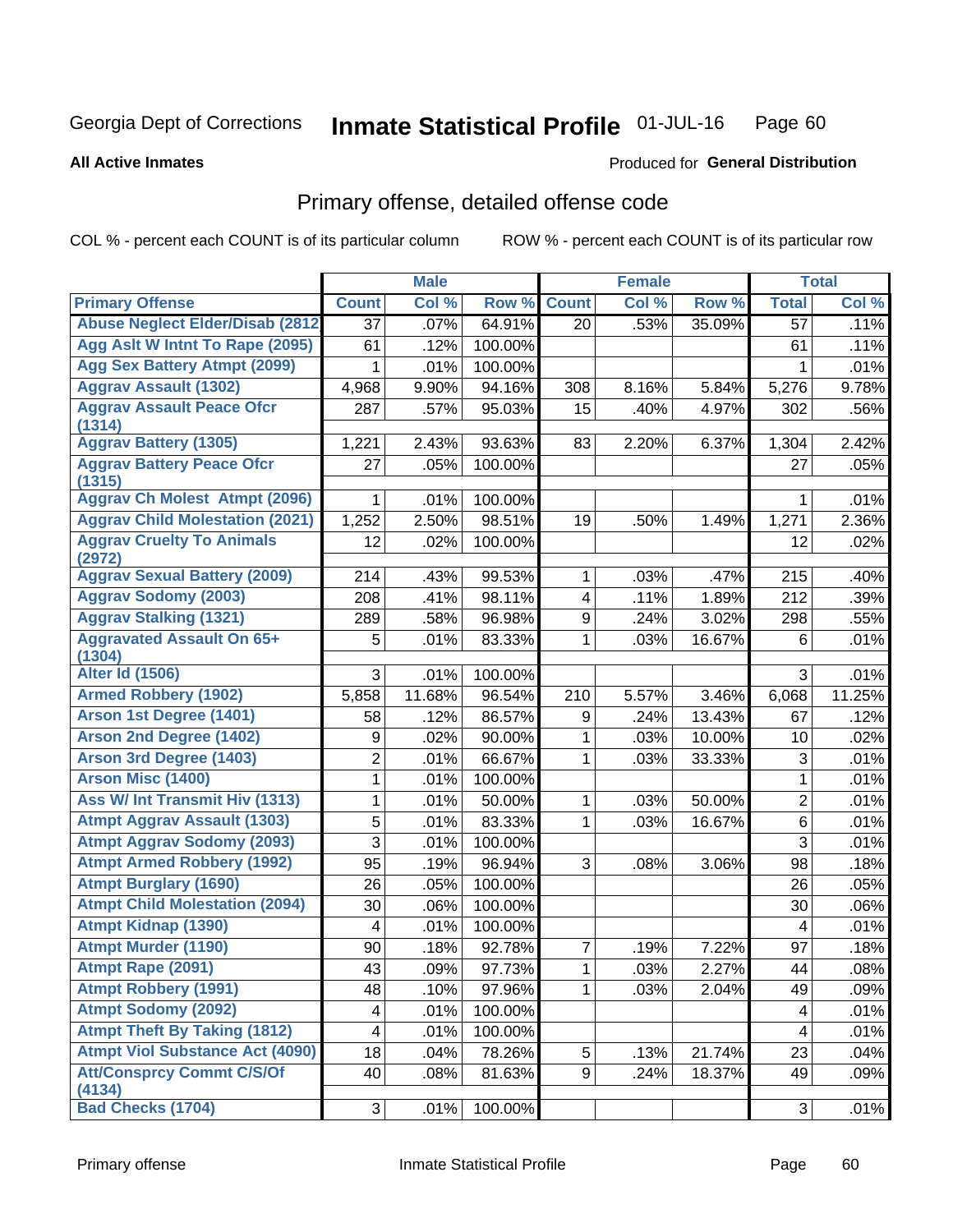#### Inmate Statistical Profile 01-JUL-16 Page 61

**All Active Inmates** 

### **Produced for General Distribution**

## Primary offense, detailed offense code

COL % - percent each COUNT is of its particular column

|                                            |                | <b>Male</b> |         |                         | <b>Female</b> |        |                | <b>Total</b> |
|--------------------------------------------|----------------|-------------|---------|-------------------------|---------------|--------|----------------|--------------|
| <b>Primary Offense</b>                     | <b>Count</b>   | Col %       | Row %   | <b>Count</b>            | Col %         | Row %  | <b>Total</b>   | Col %        |
| <b>Bail Jumping (2511)</b>                 | 5              | .01%        | 83.33%  | $\mathbf{1}$            | .03%          | 16.67% | 6              | .01%         |
| <b>Bigamy (2007)</b>                       | 1              | .01%        | 100.00% |                         |               |        | 1              | .01%         |
| <b>Bribery Govt Officer (2301)</b>         | 1              | .01%        | 50.00%  | 1                       | .03%          | 50.00% | $\overline{2}$ | .01%         |
| Burg 1st Aft 6/30/12 (1611)                | 1,597          | 3.18%       | 93.23%  | 116                     | 3.07%         | 6.77%  | 1,713          | 3.18%        |
| Burg 2nd Aft 6/30/12 (1612)                | 528            | 1.05%       | 94.96%  | 28                      | .74%          | 5.04%  | 556            | 1.03%        |
| <b>Burg Bef 7/1/12 (1601)</b>              | 3,235          | 6.45%       | 96.25%  | 126                     | 3.34%         | 3.75%  | 3,361          | 6.23%        |
| <b>Carry Concealed Weapon (2901)</b>       | 2              | .01%        | 100.00% |                         |               |        | 2              | .01%         |
| <b>Carry Weapon At School (2915)</b>       | $\overline{2}$ | .01%        | 66.67%  | 1                       | .03%          | 33.33% | 3              | .01%         |
| <b>Child Molestation (2019)</b>            | 2,586          | 5.15%       | 97.92%  | 55                      | 1.46%         | 2.08%  | 2,641          | 4.90%        |
| <b>Chop Shop Violation (5003)</b>          | 2              | .01%        | 100.00% |                         |               |        | 2              | .01%         |
| <b>Cnspire Traffic Cntrl Sub (4130)</b>    | 11             | .02%        | 91.67%  | 1                       | .03%          | 8.33%  | 12             | .02%         |
| <b>Computer Pornography (1760)</b>         | 64             | .13%        | 100.00% |                         |               |        | 64             | .12%         |
| <b>Computer Theft (1761)</b>               | 7              | .01%        | 50.00%  | 7                       | .19%          | 50.00% | 14             | .03%         |
| <b>Conceal Death Of Another (1125)</b>     | 18             | .04%        | 66.67%  | 9                       | .24%          | 33.33% | 27             | .05%         |
| <b>Conspiracy (9901)</b>                   | 35             | .07%        | 81.40%  | 8                       | .21%          | 18.60% | 43             | .08%         |
| <b>Convsn Paymnts Real Propy</b><br>(1811) | 1              | .01%        | 100.00% |                         |               |        | $\mathbf{1}$   | .01%         |
| <b>Convynce Handle Contrabnd</b><br>(5174) | 1              | .01%        | 100.00% |                         |               |        | 1              | .01%         |
| Crmnl Damage 1st Degree (1501)             | 29             | .06%        | 90.63%  | 3                       | .08%          | 9.38%  | 32             | .06%         |
| <b>Crmnl Damage 2nd Degree</b><br>(1502)   | 70             | .14%        | 90.91%  | $\overline{7}$          | .19%          | 9.09%  | 77             | .14%         |
| <b>Crmnl Interfere Govt Prop (2613)</b>    | 15             | .03%        | 83.33%  | 3                       | .08%          | 16.67% | 18             | .03%         |
| <b>Crmnl Solicitation (9910)</b>           | 1              | .01%        | 50.00%  | 1                       | .03%          | 50.00% | $\mathbf 2$    | .01%         |
| <b>Crmnl Trespassing (9912)</b>            | $\mathbf{1}$   | .01%        | 100.00% |                         |               |        | $\mathbf{1}$   | .01%         |
| <b>Cruelty To Children (2801)</b>          | 295            | .59%        | 75.84%  | 94                      | 2.49%         | 24.16% | 389            | .72%         |
| <b>Cruelty To Elder Person (2811)</b>      | 17             | .03%        | 60.71%  | 11                      | .29%          | 39.29% | 28             | .05%         |
| <b>Damage Destroy Secr Prop</b><br>(1504)  | $\overline{2}$ | .01%        | 66.67%  | 1                       | .03%          | 33.33% | 3              | .01%         |
| <b>Distributing Obscene Mat (2101)</b>     | 1              | .01%        | 100.00% |                         |               |        | 1              | .01%         |
| Dogfighting (2718)                         | 1              | .01%        | 100.00% |                         |               |        | 1              | .01%         |
| <b>Drvng Habtl Violator (5004)</b>         | 8              | .02%        | 100.00% |                         |               |        | 8              | .01%         |
| Eavesdrop & Surveillance (3001)            | 1              | .01%        | 100.00% |                         |               |        | $\overline{1}$ | .01%         |
| <b>Entering Vehicle (1880)</b>             | 110            | .22%        | 96.49%  | 4                       | .11%          | 3.51%  | 114            | .21%         |
| <b>Entice Child Attempted (2090)</b>       | 8              | .02%        | 100.00% |                         |               |        | 8              | .01%         |
| <b>Enticing Child-Indec Purp (2020)</b>    | 75             | .15%        | 94.94%  | 4                       | .11%          | 5.06%  | 79             | .15%         |
| <b>Escape (2501)</b>                       | 22             | .04%        | 84.62%  | $\overline{\mathbf{4}}$ | .11%          | 15.38% | 26             | .05%         |
| <b>False Certificates (2311)</b>           | 1              | .01%        | 100.00% |                         |               |        | 1              | .01%         |
| <b>False Imprisonment (1308)</b>           | 186            | .37%        | 97.38%  | 5 <sup>1</sup>          | .13%          | 2.62%  | 191            | .35%         |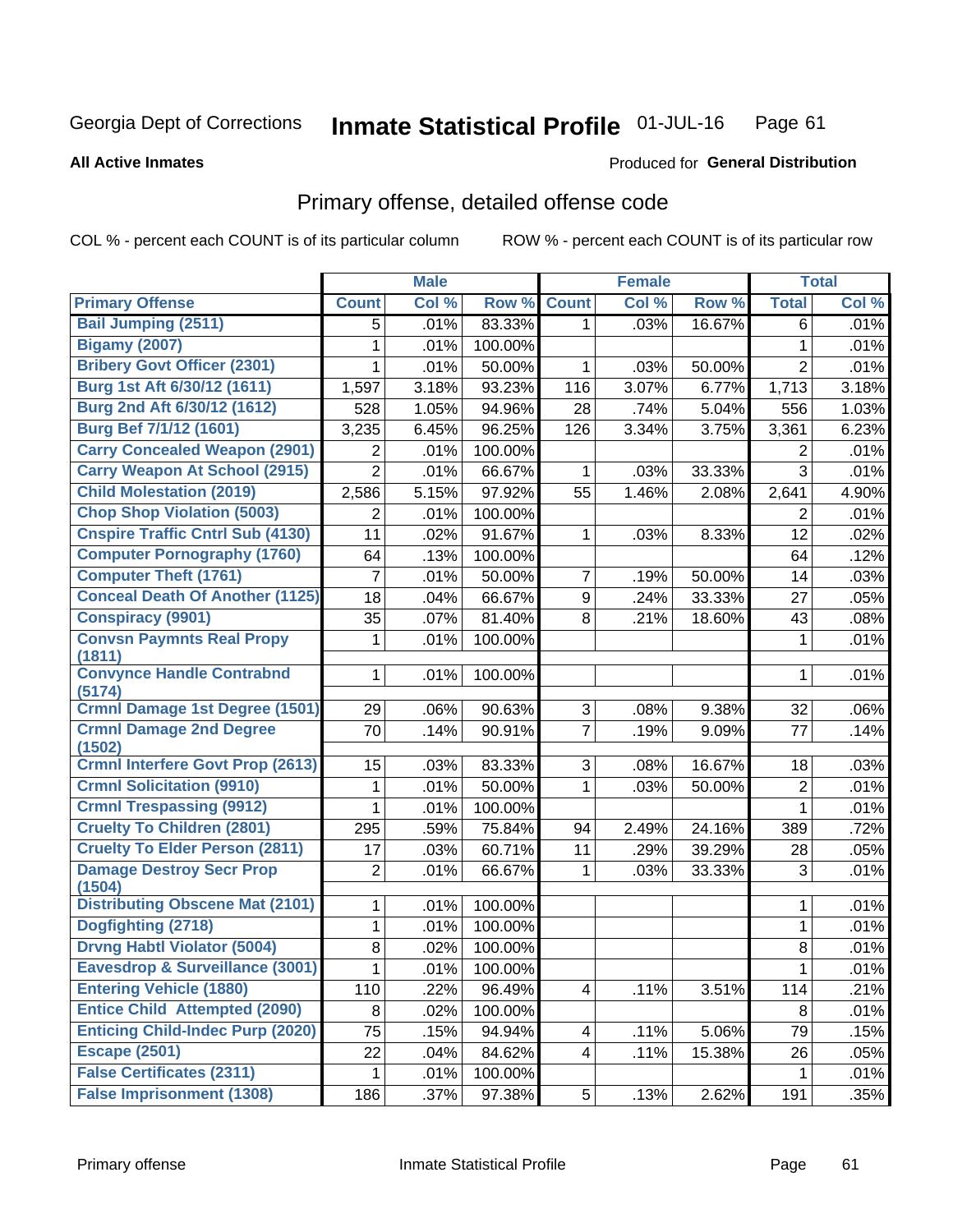#### **Inmate Statistical Profile 01-JUL-16** Page 62

**All Active Inmates** 

### **Produced for General Distribution**

## Primary offense, detailed offense code

COL % - percent each COUNT is of its particular column

|                                            |                | <b>Male</b> |         |                | <b>Female</b> |         |                | <b>Total</b> |
|--------------------------------------------|----------------|-------------|---------|----------------|---------------|---------|----------------|--------------|
| <b>Primary Offense</b>                     | <b>Count</b>   | Col %       | Row %   | <b>Count</b>   | Col %         | Row %   | <b>Total</b>   | Col %        |
| <b>False Statements Govt (2408)</b>        | 20             | .04%        | 68.97%  | 9              | .24%          | 31.03%  | 29             | .05%         |
| <b>False Swearing (2402)</b>               | 2              | .01%        | 100.00% |                |               |         | 2              | .01%         |
| <b>False Swearng Writtn Stmt</b>           | 3              | .01%        | 75.00%  | 1              | .03%          | 25.00%  | 4              | .01%         |
| (2205)                                     |                |             |         |                |               |         |                |              |
| <b>Family Violence Battery (1301)</b>      | 155            | .31%        | 98.73%  | $\overline{2}$ | .05%          | 1.27%   | 157            | .29%         |
| Feticide (1121)                            | 1              | .01%        | 100.00% |                |               |         | 1              | .01%         |
| <b>Feticide By Vehicle (1118)</b>          | 3              | .01%        | 100.00% |                |               |         | 3              | .01%         |
| <b>Financial Identity Fraud (1756)</b>     | 55             | .11%        | 58.51%  | 39             | 1.03%         | 41.49%  | 94             | .17%         |
| <b>Fleeing/Eluding Police (2316)</b>       | 352            | .70%        | 95.91%  | 15             | .40%          | 4.09%   | 367            | .68%         |
| Forg 1st Aft 6/30/12 (1711)                | 91             | .18%        | 67.91%  | 43             | 1.14%         | 32.09%  | 134            | .25%         |
| Forg 1st Bef 7/1/12 (1701)                 | 352            | .70%        | 70.40%  | 148            | 3.92%         | 29.60%  | 500            | .93%         |
| Forg 2nd Aft 6/30/12 (1712)                | 26             | .05%        | 81.25%  | 6              | .16%          | 18.75%  | 32             | .06%         |
| Forg 2nd Bef 7/1/12 (1702)                 | 12             | .02%        | 100.00% |                |               |         | 12             | .02%         |
| Forg 3rd Aft 6/30/12 (1713)                | 27             | .05%        | 58.70%  | 19             | .50%          | 41.30%  | 46             | .09%         |
| Forg 4th Aft 6/30/12 (1714)                | 7              | .01%        | 43.75%  | 9              | .24%          | 56.25%  | 16             | .03%         |
| <b>Forgery Credit Card (1752)</b>          | $\overline{2}$ | .01%        | 100.00% |                |               |         | $\overline{2}$ | .01%         |
| <b>Fraudulent Access Compute</b>           | 4              | .01%        | 80.00%  | 1              | .03%          | 20.00%  | 5              | .01%         |
| (1796)                                     |                |             |         |                |               |         |                |              |
| <b>Fraudulent Checks (1750)</b>            | $\overline{2}$ | .01%        | 66.67%  | 1              | .03%          | 33.33%  | 3              | .01%         |
| <b>Fraudulent Credit Card (1753)</b>       | 48             | .10%        | 66.67%  | 24             | .64%          | 33.33%  | 72             | .13%         |
| <b>Gang Participation (9914)</b>           | 29             | .06%        | 100.00% |                |               |         | 29             | .05%         |
| <b>Guard Line W/Weapon/Drugs</b><br>(2963) | 14             | .03%        | 73.68%  | 5              | .13%          | 26.32%  | 19             | .04%         |
| <b>Habit Traf Viol/Impaired (5005)</b>     | 11             | .02%        | 100.00% |                |               |         | 11             | .02%         |
| <b>Habit Traf Viol/Other (5006)</b>        | 11             | .02%        | 100.00% |                |               |         | 11             | .02%         |
| <b>Hijacking Motor Vehicle (1911)</b>      | 34             | .07%        | 97.14%  | 1              | .03%          | 2.86%   | 35             | .06%         |
| <b>Hindering Appreh Or Pun (2503)</b>      | 5              | .01%        | 100.00% |                |               |         | $\overline{5}$ | .01%         |
| Hit-Run W/Injury/Fatality (5007)           | 26             | .05%        | 78.79%  | $\overline{7}$ | .19%          | 21.21%  | 33             | .06%         |
| <b>Homicide By Vessel (1124)</b>           | 46             | .09%        | 86.79%  | $\overline{7}$ | .19%          | 13.21%  | 53             | .10%         |
| <b>Illegal Attm To Obt Drugs (4011)</b>    |                |             |         | 1              | .03%          | 100.00% | 1              | .01%         |
| <b>Impersonating Officer (2405)</b>        | 3              | .01%        | 75.00%  | 1              | .03%          | 25.00%  | 4              | .01%         |
| <b>Impersonation (2404)</b>                | $\overline{2}$ | .01%        | 100.00% |                |               |         | $\overline{2}$ | .01%         |
| <b>Incest (2006)</b>                       | 200            | .40%        | 99.01%  | $\overline{2}$ | .05%          | .99%    | 202            | .37%         |
| <b>Incest Atmpt (2098)</b>                 | 1.             | .01%        | 100.00% |                |               |         |                | .01%         |
| <b>Inciting To Insurrection (2203)</b>     | $\overline{c}$ | .01%        | 66.67%  | 1              | .03%          | 33.33%  | 3              | .01%         |
| <b>Influencing Witness (2313)</b>          | 7              | .01%        | 70.00%  | 3              | .08%          | 30.00%  | 10             | .02%         |
| <b>Injury By Vehicle (1318)</b>            | 82             | .16%        | 82.83%  | 17             | .45%          | 17.17%  | 99             | .18%         |
| <b>Insurrection (2202)</b>                 | 4              | .01%        | 100.00% |                |               |         | 4              | .01%         |
| <b>Interfere Electronic Dvce (2614)</b>    | 1              | .01%        | 100.00% |                |               |         | 1              | .01%         |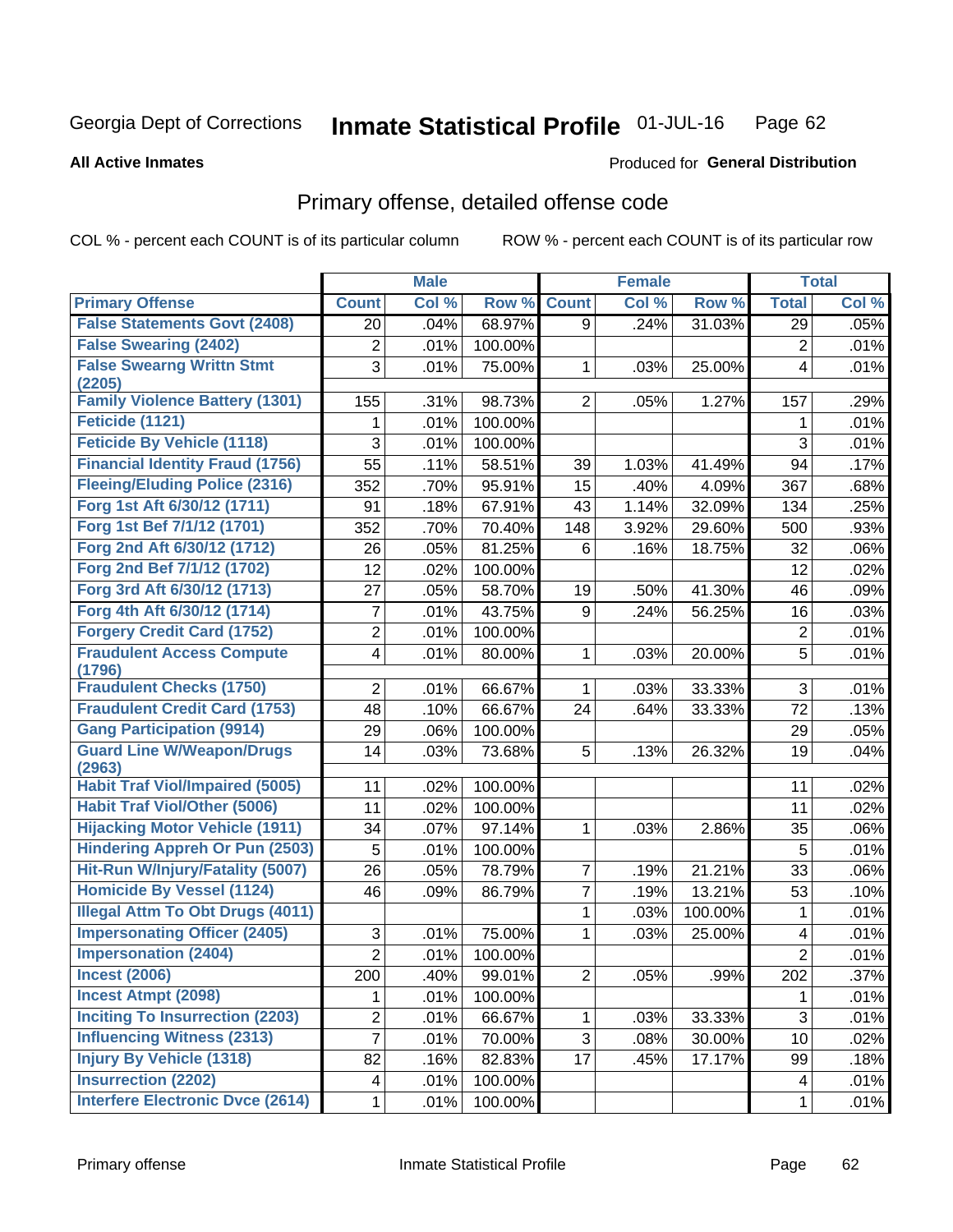#### Inmate Statistical Profile 01-JUL-16 Page 63

#### **All Active Inmates**

### Produced for General Distribution

## Primary offense, detailed offense code

COL % - percent each COUNT is of its particular column

|                                            |              | <b>Male</b> |         |                | <b>Female</b> |         |                | <b>Total</b> |
|--------------------------------------------|--------------|-------------|---------|----------------|---------------|---------|----------------|--------------|
| <b>Primary Offense</b>                     | <b>Count</b> | Col %       | Row %   | <b>Count</b>   | Col %         | Row %   | <b>Total</b>   | Col %        |
| <b>Interference With Custody (1312)</b>    | 10           | .02%        | 90.91%  | $\mathbf{1}$   | .03%          | 9.09%   | 11             | .02%         |
| <b>Involuntary Manslaughter (1103)</b>     | 159          | .32%        | 85.03%  | 28             | .74%          | 14.97%  | 187            | .35%         |
| Kidnapping (1311)                          | 1,494        | 2.98%       | 97.46%  | 39             | 1.03%         | 2.54%   | 1,533          | 2.84%        |
| <b>Livestock Theft (1817)</b>              | 4            | .01%        | 100.00% |                |               |         | 4              | .01%         |
| <b>Lottery Violation (2730)</b>            | 1            | .01%        | 100.00% |                |               |         | 1              | .01%         |
| <b>Malicious Conf Sane Pers (1310)</b>     |              |             |         | 1              | .03%          | 100.00% | $\mathbf{1}$   | .01%         |
| Manf Methamph 200-399 Gm<br>(4144)         | 12           | .02%        | 100.00% |                |               |         | 12             | .02%         |
| <b>Manf Methamph 28-199 Gm</b><br>(4143)   | 15           | .03%        | 75.00%  | 5              | .13%          | 25.00%  | 20             | .04%         |
| Manf Methamph 400+ Gm (4145)               | 1            | .01%        | 100.00% |                |               |         | 1              | .01%         |
| <b>Manf Methamph Unspec Amt</b><br>(4147)  | 145          | .29%        | 92.95%  | 11             | .29%          | 7.05%   | 156            | .29%         |
| <b>Manufact Meth Near Child (2803)</b>     | 15           | .03%        | 83.33%  | 3              | .08%          | 16.67%  | 18             | .03%         |
| <b>Misc Assault/Battery (1300)</b>         | 9            | .02%        | 100.00% |                |               |         | 9              | .02%         |
| <b>Misc Correctionl Inst Off (6200)</b>    | 5            | .01%        | 71.43%  | $\overline{2}$ | .05%          | 28.57%  | $\overline{7}$ | .01%         |
| <b>Misc Drugs Trafficking (4100)</b>       | 7            | .01%        | 100.00% |                |               |         | $\overline{7}$ | .01%         |
| <b>Misc Forgery (1700)</b>                 | 6            | .01%        | 85.71%  | $\mathbf 1$    | .03%          | 14.29%  | $\overline{7}$ | .01%         |
| <b>Misc Fraud (1799)</b>                   | 8            | .02%        | 44.44%  | 10             | .27%          | 55.56%  | 18             | .03%         |
| <b>Misc Homicide Offense (1100)</b>        | 9            | .02%        | 90.00%  | 1              | .03%          | 10.00%  | 10             | .02%         |
| <b>Misc Invasion Of Privacy (3000)</b>     | 9            | .02%        | 100.00% |                |               |         | 9              | .02%         |
| <b>Misc Sexual Offense (2000)</b>          | 19           | .04%        | 82.61%  | 4              | .11%          | 17.39%  | 23             | .04%         |
| <b>Misc Weapon/Explosive Off</b>           | 3            | .01%        | 100.00% |                |               |         | 3              | .01%         |
| (2900)                                     |              |             |         |                |               |         |                |              |
| <b>Murder (1101)</b>                       | 5,804        | 11.57%      | 93.78%  | 385            | 10.20%        | 6.22%   | 6,189          | 11.47%       |
| <b>Murder Conspire To Commit</b><br>(1191) | 9            | .02%        | 100.00% |                |               |         | 9              | .02%         |
| Mutiny In Penal Inst (2507)                | 9            | .02%        | 100.00% |                |               |         | 9              | .02%         |
| <b>Obstr Of Law Enf Officer (2314)</b>     | 396          | .79%        | 92.09%  | 34             | .90%          | 7.91%   | 430            | .80%         |
| <b>Pandering By Compulsion (2017)</b>      | 3            | .01%        | 100.00% |                |               |         | 3              | .01%         |
| Peeping Tom (3002)                         | 20           | .04%        | 100.00% |                |               |         | 20             | .04%         |
| Perjury (2401)                             | 3            | .01%        | 60.00%  | $\overline{c}$ | .05%          | 40.00%  | 5              | .01%         |
| Pimping A Minor Under 18 (2016)            | 11           | .02%        | 84.62%  | $\overline{2}$ | .05%          | 15.38%  | 13             | .02%         |
| <b>Poss Contraband Articles (5171)</b>     | 4            | .01%        | 100.00% |                |               |         | 4              | .01%         |
| <b>Poss Dep Stim Cntrf Drugs</b><br>(4007) | 83           | .17%        | 71.55%  | 33             | .87%          | 28.45%  | 116            | .22%         |
| Poss Drug Related Matrl (4016)             | 23           | .05%        | 79.31%  | 6              | .16%          | 20.69%  | 29             | .05%         |
| Poss Ephedrine (4030)                      | 4            | .01%        | 80.00%  | 1              | .03%          | 20.00%  | 5              | .01%         |
| Poss Firearm 1st Offender (2913)           | 92           | .18%        | 94.85%  | 5              | .13%          | 5.15%   | 97             | .18%         |
| <b>Poss Firearm Convct Felon</b>           | 978          | 1.95%       | 95.88%  | 42             | 1.11%         | 4.12%   | 1,020          | 1.89%        |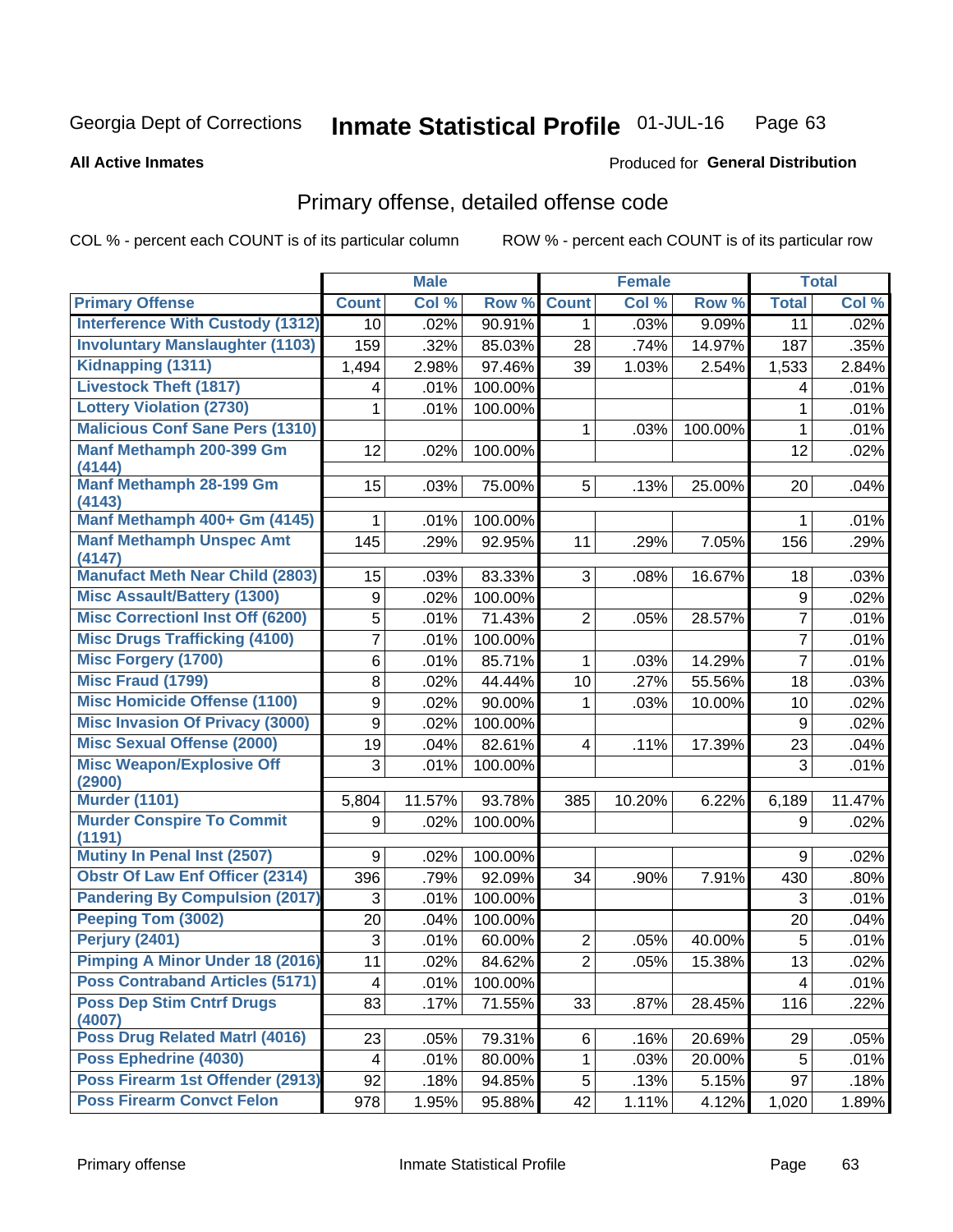#### Inmate Statistical Profile 01-JUL-16 Page 64

#### **All Active Inmates**

### **Produced for General Distribution**

## Primary offense, detailed offense code

COL % - percent each COUNT is of its particular column

|                                            |                | <b>Male</b> |         |                | <b>Female</b> |        |                | <b>Total</b> |
|--------------------------------------------|----------------|-------------|---------|----------------|---------------|--------|----------------|--------------|
| <b>Primary Offense</b>                     | <b>Count</b>   | Col %       | Row %   | <b>Count</b>   | Col %         | Row %  | <b>Total</b>   | Col %        |
| (2914)                                     |                |             |         |                |               |        |                |              |
| <b>Poss Knife During Crime (2911)</b>      | 1.             | .01%        | 50.00%  | 1              | .03%          | 50.00% | $\overline{2}$ | .01%         |
| Poss Mda/Extsy (4033)                      | 3              | .01%        | 75.00%  | 1              | .03%          | 25.00% | 4              | .01%         |
| Poss Methamphetamine (4031)                | 429            | .86%        | 74.35%  | 148            | 3.92%         | 25.65% | 577            | 1.07%        |
| <b>Poss Narcotics Opiates (4006)</b>       | 75             | .15%        | 78.13%  | 21             | .56%          | 21.88% | 96             | .18%         |
| <b>Poss Of Certain Weapons (2912)</b>      | 24             | .05%        | 96.00%  | 1              | .03%          | 4.00%  | 25             | .05%         |
| Poss Of Cocaine (4022)                     | 472            | .94%        | 89.56%  | 55             | 1.46%         | 10.44% | 527            | .98%         |
| <b>Poss Of Firearm Dur Crime</b><br>(2910) | 640            | 1.28%       | 95.10%  | 33             | .87%          | 4.90%  | 673            | 1.25%        |
| <b>Poss Of Lsd (4008)</b>                  | 1              | .01%        | 100.00% |                |               |        | 1              | .01%         |
| Poss Of Marijuana (4009)                   | 68             | .14%        | 93.15%  | 5              | .13%          | 6.85%  | 73             | .14%         |
| Poss Tools Commit Crime (1602)             | 34             | .07%        | 100.00% |                |               |        | 34             | .06%         |
| Poss W Int Dis Other Drug (4053)           | 114            | .23%        | 85.71%  | 19             | .50%          | 14.29% | 133            | .25%         |
| <b>Poss W Int Dist Cocaine (4050)</b>      | 368            | .73%        | 95.83%  | 16             | .42%          | 4.17%  | 384            | .71%         |
| Poss W Int Dist Marijuana (4051)           | 657            | 1.31%       | 94.81%  | 36             | .95%          | 5.19%  | 693            | 1.28%        |
| Poss W Int Dist Meth (4052)                | 391            | .78%        | 79.80%  | 99             | 2.62%         | 20.20% | 490            | .91%         |
| <b>Poss Wpn Drugs By Prisnr</b><br>(2965)  | 56             | .11%        | 91.80%  | 5              | .13%          | 8.20%  | 61             | .11%         |
| <b>Prov Sex Mater To Minors (2110)</b>     | 1              | .01%        | 100.00% |                |               |        | 1              | .01%         |
| <b>Racketeering (3404)</b>                 | 78             | .16%        | 69.64%  | 34             | .90%          | 30.36% | 112            | .21%         |
| <b>Rape (2001)</b>                         | 1,773          | 3.53%       | 99.49%  | 9              | .24%          | .51%   | 1,782          | 3.30%        |
| <b>Reck Cond Infected Person</b><br>(1317) | 6              | .01%        | 75.00%  | $\overline{2}$ | .05%          | 25.00% | 8              | .01%         |
| <b>Reckless Abandonment (1120)</b>         | 1              | .01%        | 100.00% |                |               |        | 1              | .01%         |
| <b>Recv Gds Srvs Fraud Obtnd</b><br>(1755) | $\mathbf{1}$   | .01%        | 100.00% |                |               |        | 1              | .01%         |
| <b>Robbery (1901)</b>                      | 1,406          | 2.80%       | 92.74%  | 110            | 2.92%         | 7.26%  | 1,516          | 2.81%        |
| <b>Robbery By Force (1903)</b>             | 236            | .47%        | 94.40%  | 14             | .37%          | 5.60%  | 250            | .46%         |
| <b>Robbery By Intimidation (1904)</b>      | 257            | .51%        | 91.79%  | 23             | .61%          | 8.21%  | 280            | .52%         |
| <b>Robbery By Sudden Snatch</b><br>(1905)  | 138            | .28%        | 93.24%  | 10             | .27%          | 6.76%  | 148            | .27%         |
| <b>S/D Cocaine (4021)</b>                  | 530            | 1.06%       | 94.98%  | 28             | .74%          | 5.02%  | 558            | 1.03%        |
| S/D Cont Sub Public (4017)                 | 48             | .10%        | 97.96%  | 1              | .03%          | 2.04%  | 49             | .09%         |
| S/D Cont Sub School (4018)                 | 33             | .07%        | 97.06%  | $\mathbf{1}$   | .03%          | 2.94%  | 34             | .06%         |
| S/D Dep Stim Cntrf Drugs (4002)            | 51             | .10%        | 77.27%  | 15             | .40%          | 22.73% | 66             | .12%         |
| <b>S/D Narcotics Opiates (4001)</b>        | 11             | .02%        | 73.33%  | 4              | .11%          | 26.67% | 15             | .03%         |
| S/D Of Marijuana (4004)                    | 270            | .54%        | 95.74%  | 12             | .32%          | 4.26%  | 282            | .52%         |
| Sale Mda/Extsy (4034)                      | $\overline{c}$ | .01%        | 100.00% |                |               |        | $\overline{c}$ | .01%         |
| Sale Methamphetamine (4032)                | 217            | .43%        | 78.91%  | 58             | 1.54%         | 21.09% | 275            | .51%         |
| <b>Sex Exploitation Child (2843)</b>       | 201            | .40%        | 99.01%  | $\overline{2}$ | .05%          | .99%   | 203            | .38%         |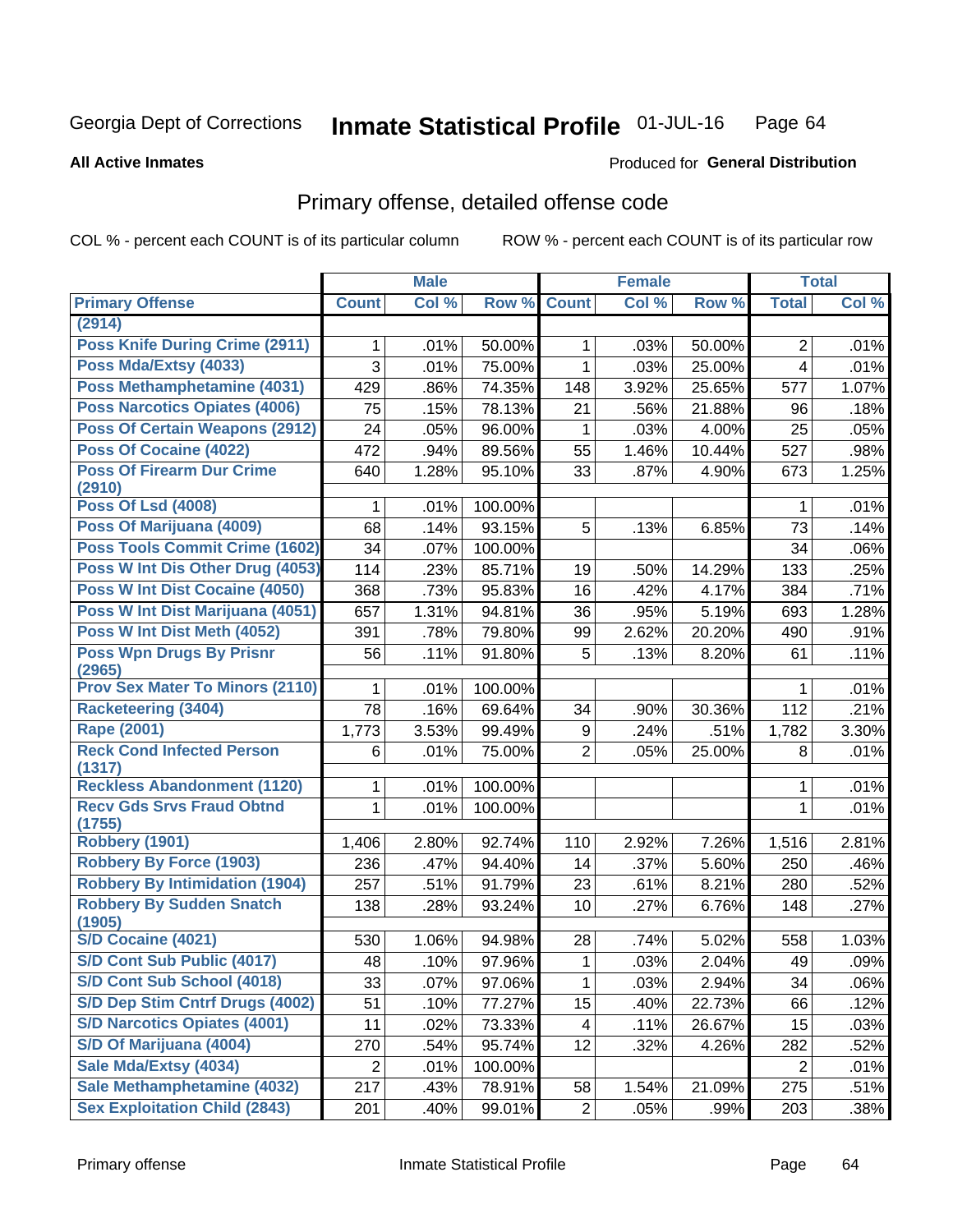#### Inmate Statistical Profile 01-JUL-16 Page 65

#### **All Active Inmates**

### Produced for General Distribution

## Primary offense, detailed offense code

COL % - percent each COUNT is of its particular column

|                                            |                | <b>Male</b> |         |                         | <b>Female</b> |         |                         | <b>Total</b> |
|--------------------------------------------|----------------|-------------|---------|-------------------------|---------------|---------|-------------------------|--------------|
| <b>Primary Offense</b>                     | <b>Count</b>   | Col %       | Row %   | <b>Count</b>            | Col %         | Row %   | <b>Total</b>            | Col %        |
| <b>Sex Offender Fail Registr (2026)</b>    | 471            | .94%        | 98.54%  | $\overline{7}$          | .19%          | 1.46%   | 478                     | .89%         |
| <b>Sex Offender Fail To Move (2028)</b>    | 2              | .01%        | 100.00% |                         |               |         | $\overline{2}$          | .01%         |
| Sexl/Asslt/Agn/Pers/Cstdy (2023)           | 15             | .03%        | 93.75%  | 1                       | .03%          | 6.25%   | 16                      | .03%         |
| <b>Sexual Aslt By Therapist (2024)</b>     |                |             |         | 1                       | .03%          | 100.00% | $\mathbf{1}$            | .01%         |
| <b>Sexual Battery (2011)</b>               | 188            | .37%        | 100.00% |                         |               |         | 188                     | .35%         |
| <b>Simple Battery (1316)</b>               | 15             | .03%        | 93.75%  | 1                       | .03%          | 6.25%   | 16                      | .03%         |
| <b>Sodomy (2002)</b>                       | 11             | .02%        | 91.67%  | 1                       | .03%          | 8.33%   | 12                      | .02%         |
| <b>Solicit Sodomy From Minor</b><br>(2025) | 5              | .01%        | 100.00% |                         |               |         | 5                       | .01%         |
| <b>Solicit/Accepting Bribe (2712)</b>      | 1              | .01%        | 100.00% |                         |               |         | 1                       | .01%         |
| <b>Stalking (1320)</b>                     | 7              | .01%        | 100.00% |                         |               |         | $\overline{7}$          | .01%         |
| <b>Statutory Rape (2018)</b>               | 767            | 1.53%       | 97.46%  | 20                      | .53%          | 2.54%   | 787                     | 1.46%        |
| <b>Tampering With Evidence (2315)</b>      | 7              | .01%        | 63.64%  | 4                       | .11%          | 36.36%  | 11                      | .02%         |
| <b>Terrorist Threats &amp; Acts (1307)</b> | 360            | .72%        | 96.00%  | 15                      | .40%          | 4.00%   | 375                     | .70%         |
| <b>Theft Bring Prop In State (1815)</b>    | 5              | .01%        | 83.33%  | $\mathbf{1}$            | .03%          | 16.67%  | 6                       | .01%         |
| <b>Theft By Conversion (1808)</b>          | 15             | .03%        | 60.00%  | 10                      | .27%          | 40.00%  | 25                      | .05%         |
| <b>Theft By Deception (1803)</b>           | 42             | .08%        | 85.71%  | $\overline{7}$          | .19%          | 14.29%  | 49                      | .09%         |
| <b>Theft By Extortion (1804)</b>           | $\overline{2}$ | .01%        | 100.00% |                         |               |         | $\overline{2}$          | .01%         |
| <b>Theft By Rec Stolen Prop (1806)</b>     | 578            | 1.15%       | 91.02%  | 57                      | 1.51%         | 8.98%   | 635                     | 1.18%        |
| <b>Theft By Shoplifting (1821)</b>         | 414            | .83%        | 70.17%  | 176                     | 4.66%         | 29.83%  | 590                     | 1.09%        |
| <b>Theft By Taking (1802)</b>              | 749            | 1.49%       | 84.25%  | 140                     | 3.71%         | 15.75%  | 889                     | 1.65%        |
| <b>Theft Credit Card (1751)</b>            | 15             | .03%        | 83.33%  | 3                       | .08%          | 16.67%  | 18                      | .03%         |
| <b>Theft Motorveh Or Part (1813)</b>       | 39             | .08%        | 90.70%  | $\overline{\mathbf{4}}$ | .11%          | 9.30%   | 43                      | .08%         |
| <b>Theft Of Lost Property (1805)</b>       | 3              | .01%        | 60.00%  | $\overline{2}$          | .05%          | 40.00%  | 5                       | .01%         |
| <b>Theft Of Services (1807)</b>            | 4              | .01%        | 100.00% |                         |               |         | 4                       | .01%         |
| <b>Theft Recv Prop Out State (1816)</b>    | $\overline{2}$ | .01%        | 100.00% |                         |               |         | 2                       | .01%         |
| <b>Traf Amphtmine 200-399 Gm</b>           | $\overline{2}$ | .01%        | 100.00% |                         |               |         | $\overline{2}$          | .01%         |
| (4127)<br><b>Traf Amphtmine 28-199 Gm</b>  | $\overline{2}$ |             |         | $\mathbf{1}$            |               | 33.33%  | 3                       | .01%         |
| (4126)                                     |                | .01%        | 66.67%  |                         | .03%          |         |                         |              |
| Traf Amphtmine 400+ Gm (4128)              | 6              | .01%        | 100.00% |                         |               |         | 6                       | .01%         |
| <b>Traf Cocaine 201-400 Gm (4102)</b>      | 117            | .23%        | 98.32%  | $\overline{2}$          | .05%          | 1.68%   | 119                     | .22%         |
| <b>Traf Cocaine 401+ Gm (4103)</b>         | 105            | .21%        | 94.59%  | 6                       | .16%          | 5.41%   | 111                     | .21%         |
| Traf Cocaine Less 200 Gm (4101)            | 301            | .60%        | 97.73%  | $\overline{7}$          | .19%          | 2.27%   | 308                     | .57%         |
| <b>Traf Marijna 10-2000 Lb (4121)</b>      | 69             | .14%        | 89.61%  | 8                       | .21%          | 10.39%  | 77                      | .14%         |
| <b>Traf Marijna 10001+ Lb (4123)</b>       | $\overline{c}$ | .01%        | 100.00% |                         |               |         | $\overline{\mathbf{c}}$ | .01%         |
| Traf Mda/Extsy 200-399gm                   | 3              | .01%        | 100.00% |                         |               |         | 3                       | .01%         |
| (4151)                                     |                |             |         |                         |               |         |                         |              |
| <b>Traf Mda/Extsy 28-199gm (4150)</b>      | 14             | .03%        | 93.33%  | 1                       | .03%          | 6.67%   | 15                      | .03%         |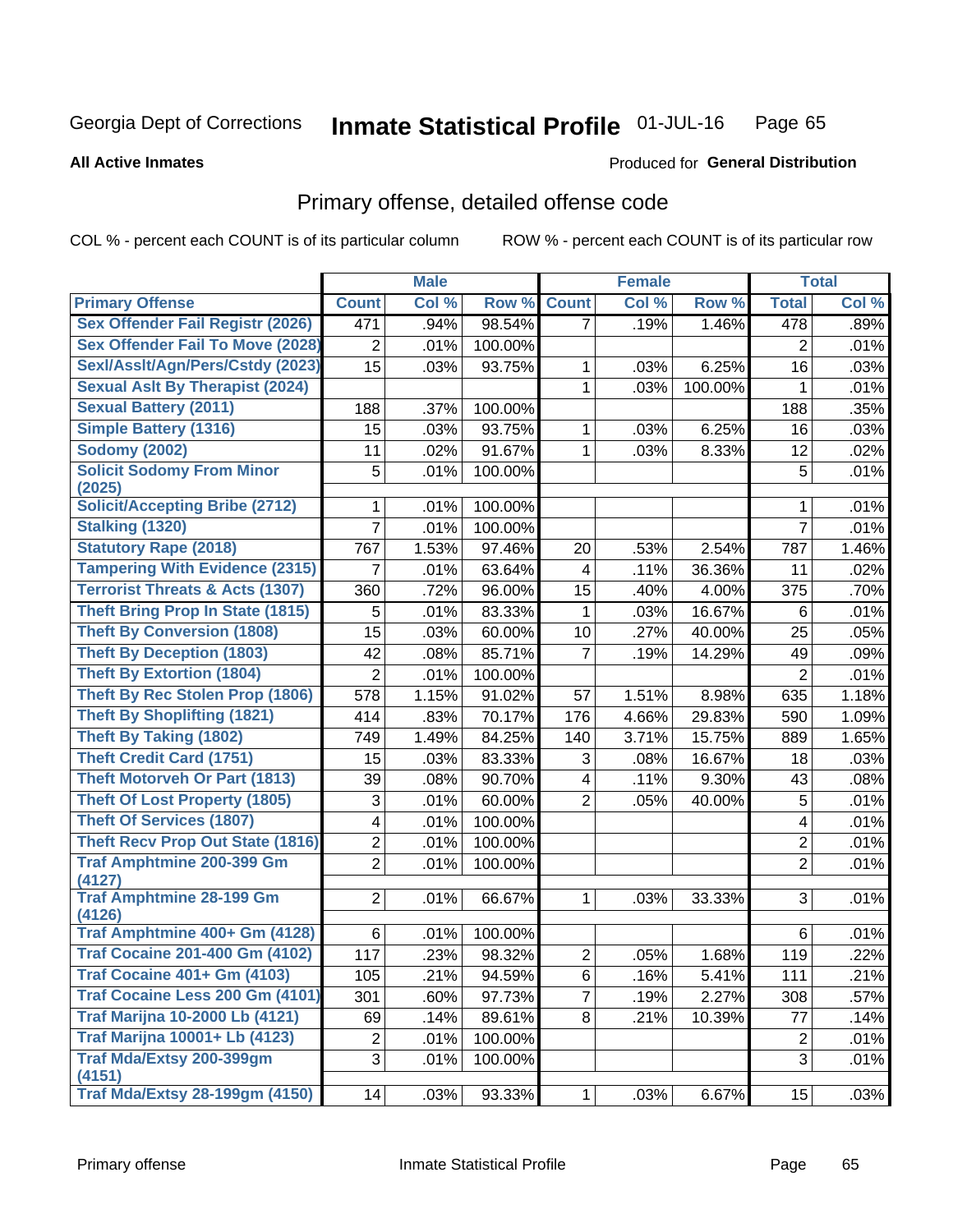#### Inmate Statistical Profile 01-JUL-16 Page 66

#### **All Active Inmates**

### Produced for General Distribution

## Primary offense, detailed offense code

COL % - percent each COUNT is of its particular column

|                                                                            |                         | <b>Male</b> |         |                | <b>Female</b> |        |                         | <b>Total</b> |
|----------------------------------------------------------------------------|-------------------------|-------------|---------|----------------|---------------|--------|-------------------------|--------------|
| <b>Primary Offense</b>                                                     | <b>Count</b>            | Col %       | Row %   | <b>Count</b>   | Col %         | Row %  | <b>Total</b>            | Col %        |
| Traf Mda/Extsy 400+Gm (4152)                                               | 1.                      | .01%        | 100.00% |                |               |        | 1                       | .01%         |
| Traf Methamph 200-399 Gm                                                   | 85                      | .17%        | 87.63%  | 12             | .32%          | 12.37% | 97                      | .18%         |
| (4141)                                                                     |                         |             |         |                |               |        |                         |              |
| <b>Traf Methamph 28-199 Gm</b><br>(4140)                                   | 263                     | .52%        | 80.67%  | 63             | 1.67%         | 19.33% | 326                     | .60%         |
| Traf Methamph 400+ Gm (4142)                                               | 56                      | .11%        | 88.89%  | 7              | .19%          | 11.11% | 63                      | .12%         |
| <b>Traf Methamph Unspec Amt</b>                                            | 87                      | .17%        | 79.09%  | 23             | .61%          | 20.91% | 110                     | .20%         |
| (4146)                                                                     |                         |             |         |                |               |        |                         |              |
| <b>Traf Methaqualone&lt; 400 Gm</b><br>(4124)                              | $\overline{2}$          | .01%        | 100.00% |                |               |        | $\overline{2}$          | .01%         |
| <b>Traf Narcotic 15-28 Gm (4112)</b>                                       | 23                      | .05%        | 95.83%  | 1              | .03%          | 4.17%  | 24                      | .04%         |
| Traf Narcotic 29+ Gm (4113)                                                | 20                      | .04%        | 95.24%  | $\mathbf{1}$   | .03%          | 4.76%  | 21                      | .04%         |
| Traf Narcotic Less 14 Gm (4111)                                            | 28                      | .06%        | 96.55%  | 1              | .03%          | 3.45%  | 29                      | .05%         |
| <b>Traffick Sexual Servitude (1331)</b>                                    | $\overline{\mathbf{4}}$ | .01%        | 100.00% |                |               |        | $\overline{\mathbf{4}}$ | .01%         |
| <b>Unauth Dist Recrd Devices</b><br>(9907)                                 | $\overline{2}$          | .01%        | 100.00% |                |               |        | $\overline{2}$          | .01%         |
| <b>Unknown Offense (9999)</b>                                              | 15                      | .03%        | 93.75%  | 1              | .03%          | 6.25%  | 16                      | .03%         |
| Uniwfl Mfg/Del/Dist N-C S (4014)                                           | 12                      | .02%        | 100.00% |                |               |        | 12                      | .02%         |
| <b>Use Comm Facity Vio C Sub</b>                                           | 12                      | .02%        | 100.00% |                |               |        | 12                      | .02%         |
| (4133)                                                                     |                         |             |         |                |               |        |                         |              |
| Vehicular Homicide (1123)                                                  | 271                     | .54%        | 83.13%  | 55             | 1.46%         | 16.87% | 326                     | .60%         |
| <b>Viol Dngrous Drgs Act (4013)</b>                                        | 202                     | .40%        | 83.13%  | 41             | 1.09%         | 16.87% | 243                     | .45%         |
| <b>Viol Ga Cntrl Sbst Act (4012)</b>                                       | 17                      | .03%        | 89.47%  | $\overline{2}$ | .05%          | 10.53% | 19                      | .04%         |
| <b>Viol Motor Vehicle Laws (5001)</b>                                      | 49                      | .10%        | 92.45%  | $\overline{4}$ | .11%          | 7.55%  | 53                      | .10%         |
| <b>Viol Oath Public Offcr (2302)</b>                                       | 3                       | .01%        | 100.00% |                |               |        | 3                       | .01%         |
| <b>Violatn Othr States Law (8001)</b>                                      | 36                      | .07%        | 80.00%  | 9              | .24%          | 20.00% | 45                      | .08%         |
| <b>Vol Manslaughter Of Fetus</b>                                           | $\overline{2}$          | .01%        | 100.00% |                |               |        | $\overline{2}$          | .01%         |
| (1119)                                                                     |                         |             |         |                |               |        |                         |              |
| <b>Voluntary Manslaughter (1102)</b>                                       | 1,081                   | 2.15%       | 88.82%  | 136            | 3.60%         | 11.18% | 1,217                   | 2.26%        |
| <b>Abandonment Of Dep Child (11)</b><br><b>Agg Assault With Knife (26)</b> | $\overline{\mathbf{4}}$ | .01%        | 100.00% |                |               |        | 4                       | .01%         |
| <b>Assault &amp; Battery (21)</b>                                          | 1                       | .01%        | 100.00% |                |               |        | $\mathbf{1}$            | .01%         |
|                                                                            | $\overline{7}$          | .01%        | 100.00% |                |               |        | $\overline{7}$          | .01%         |
| <b>Bad Checks (52)</b>                                                     | $\overline{2}$          | .01%        | 66.67%  | 1              | .03%          | 33.33% | $\sqrt{3}$              | .01%         |
| <b>Burglary (45)</b>                                                       | $\overline{4}$          | .01%        | 100.00% |                |               |        | $\overline{\mathbf{4}}$ | .01%         |
| <b>Cheating &amp; Swindling (51)</b>                                       | $\mathbf{1}$            | .01%        | 100.00% |                |               |        | 1                       | .01%         |
| <b>Cpwl &amp; Concealed Weapon (93)</b>                                    | 5                       | .01%        | 100.00% |                |               |        | 5                       | .01%         |
| <b>Crmnl Attempt (98)</b>                                                  | $\overline{2}$          | .01%        | 100.00% |                |               |        | $\overline{2}$          | .01%         |
| <b>Dui (72)</b>                                                            | 8                       | .02%        | 100.00% |                |               |        | 8                       | .01%         |
| Escape (92)                                                                | 3                       | .01%        | 100.00% |                |               |        | 3                       | .01%         |
| Forgery (55)                                                               | $\overline{4}$          | .01%        | 100.00% |                |               |        | $\overline{4}$          | .01%         |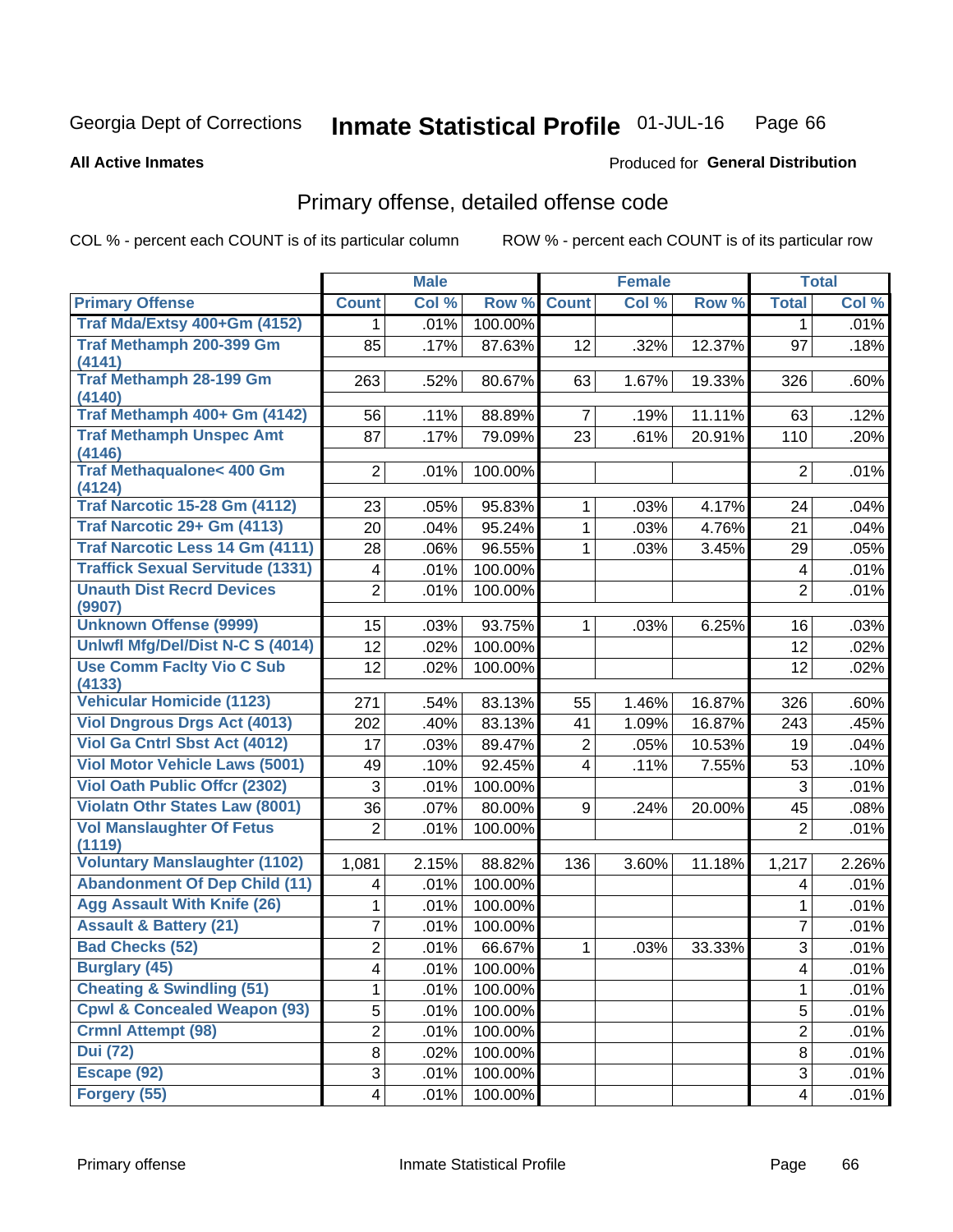#### Inmate Statistical Profile 01-JUL-16 Page 67

Produced for General Distribution

#### **All Active Inmates**

# Primary offense, detailed offense code

COL % - percent each COUNT is of its particular column

|                                        |                | <b>Male</b> |         |              | <b>Female</b> |         |                | <b>Total</b> |
|----------------------------------------|----------------|-------------|---------|--------------|---------------|---------|----------------|--------------|
| <b>Primary Offense</b>                 | <b>Count</b>   | Col %       | Row %   | <b>Count</b> | Col %         | Row %   | <b>Total</b>   | Col %        |
| <b>Loitering Or Prowling (109)</b>     |                | .01%        | 100.00% |              |               |         |                | .01%         |
| <b>Misc Misdemeanor (500)</b>          | 3              | .01%        | 100.00% |              |               |         | 3              | .01%         |
| <b>Obstr Of Law Enf Officer (73)</b>   |                | .01%        | 100.00% |              |               |         |                | .01%         |
| <b>Obtn/Attmpt Drugs Illegly (165)</b> |                | .01%        | 100.00% |              |               |         |                | .01%         |
| <b>Other Misdemeanor (99)</b>          | 11             | .02%        | 100.00% |              |               |         | 11             | .02%         |
| <b>Pointing Gun At Another (96)</b>    |                | .01%        | 100.00% |              |               |         |                | .01%         |
| <b>Poss Ntp Whiskey (64)</b>           |                | .01%        | 100.00% |              |               |         |                | .01%         |
| <b>Prostitution (81)</b>               |                |             |         |              | .03%          | 100.00% |                | .01%         |
| <b>Public Drunkenness (61)</b>         | $\overline{2}$ | .01%        | 100.00% |              |               |         | $\overline{2}$ | .01%         |
| <b>Public Indecency (83)</b>           | 3              | .01%        | 100.00% |              |               |         | 3              | .01%         |
| <b>Shoplifting (94)</b>                |                | .01%        | 100.00% |              |               |         |                | .01%         |
| <b>Simple Assault (24)</b>             |                | .01%        | 100.00% |              |               |         |                | .01%         |
| <b>Simple Battery (25)</b>             |                | .01%        | 100.00% |              |               |         |                | .01%         |
| <b>Theft By Taking (43)</b>            |                | .01%        | 100.00% |              |               |         |                | .01%         |
| <b>Theft By Taking - Larceny (41)</b>  | 21             | .04%        | 100.00% |              |               |         | 21             | .04%         |
| <b>Viol Motor Veh Law (71)</b>         | 3              | .01%        | 100.00% |              |               |         | 3              | .01%         |
| <b>Wife Beating (28)</b>               | 2              | .01%        | 100.00% |              |               |         | $\overline{2}$ | .01%         |
| <b>Total Rported</b>                   | 50,174         | 101%        | 93.01%  | 3,773        | 100%          | 6.99%   | 53,947         | 101%         |

| <b>Not</b><br>Reported | $\mathbf{z}$ |      | 70<br>79 |
|------------------------|--------------|------|----------|
| Total                  | 50,252       | י לל | 54,026   |

| Mode (most frequent) | 1902 Armed Robbery | 1101 Murder | 1101 Murder |
|----------------------|--------------------|-------------|-------------|
|----------------------|--------------------|-------------|-------------|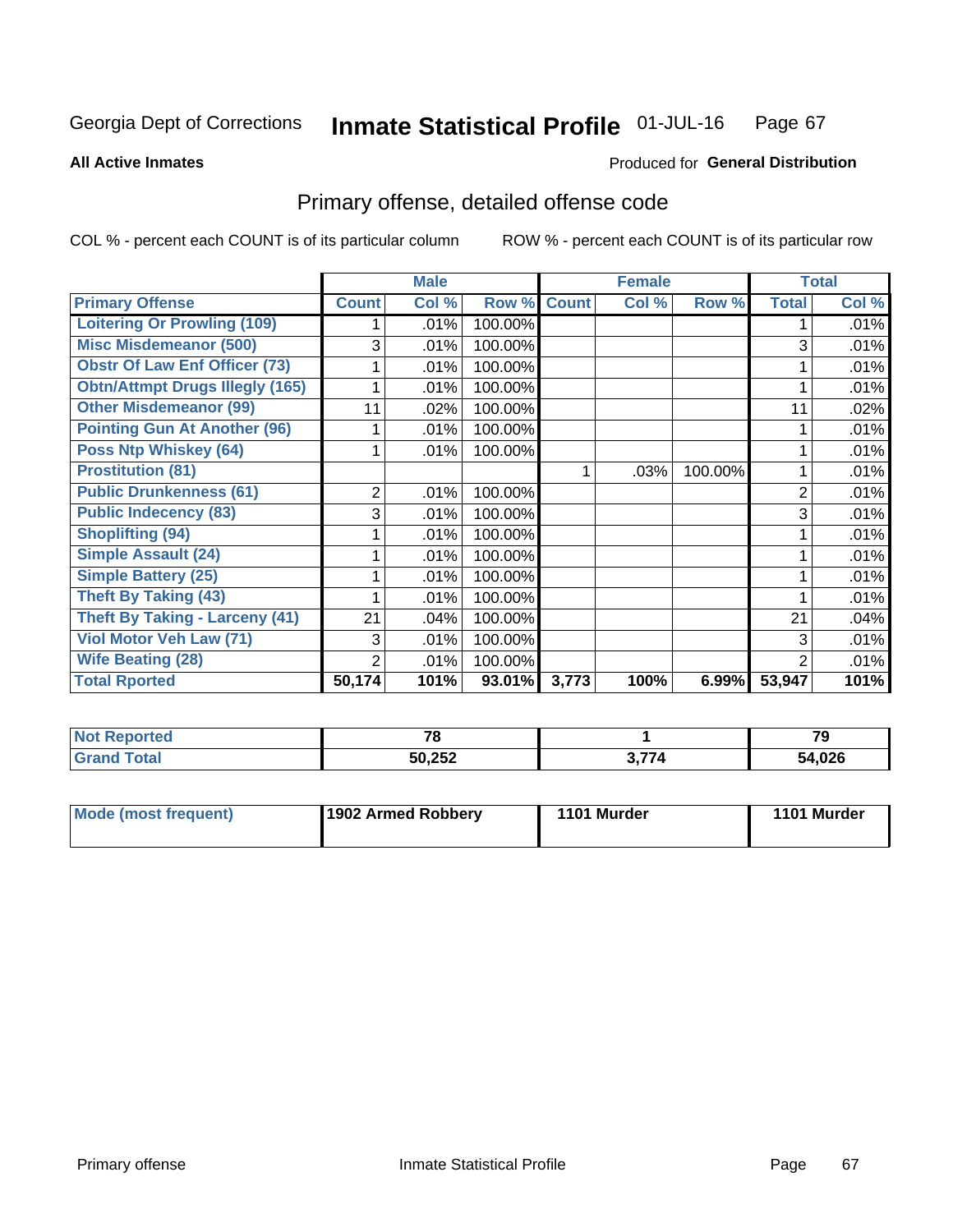#### Inmate Statistical Profile 01-JUL-16 Page 68

#### **All Active Inmates**

## Produced for General Distribution

## County of conviction of primary offense

COL % - percent each COUNT is of its particular column

|     |                             |              | <b>Male</b> |                  |                          | <b>Female</b> |        |                  | <b>Total</b> |
|-----|-----------------------------|--------------|-------------|------------------|--------------------------|---------------|--------|------------------|--------------|
|     | <b>County of Conviction</b> | <b>Count</b> | Col %       | Row <sub>%</sub> | <b>Count</b>             | Col %         | Row %  | <b>Total</b>     | Col %        |
| 000 | <b>Unknown</b>              | 185          | .37%        | 92.50%           | 15                       | .40%          | 7.50%  | $\overline{200}$ | .37%         |
| 001 | <b>Appling County</b>       | 95           | .19%        | 95.96%           | 4                        | .11%          | 4.04%  | 99               | .18%         |
| 002 | <b>Atkinson County</b>      | 44           | .09%        | 89.80%           | 5                        | .13%          | 10.20% | 49               | .09%         |
| 003 | <b>Bacon County</b>         | 74           | .15%        | 91.36%           | $\overline{7}$           | .19%          | 8.64%  | 81               | .15%         |
| 004 | <b>Baker County</b>         | 9            | .02%        | 90.00%           | 1                        | .03%          | 10.00% | 10               | .02%         |
| 005 | <b>Baldwin County</b>       | 282          | .56%        | 92.76%           | 22                       | .58%          | 7.24%  | 304              | .56%         |
| 006 | <b>Banks County</b>         | 54           | .11%        | 91.53%           | $\overline{5}$           | .13%          | 8.47%  | 59               | .11%         |
| 007 | <b>Barrow County</b>        | 258          | .51%        | 90.21%           | 28                       | .74%          | 9.79%  | 286              | .53%         |
| 008 | <b>Bartow County</b>        | 638          | 1.27%       | 88.98%           | 79                       | 2.09%         | 11.02% | 717              | 1.33%        |
| 009 | <b>Ben Hill County</b>      | 249          | .50%        | 91.88%           | 22                       | .58%          | 8.12%  | 271              | .50%         |
| 010 | <b>Berrien County</b>       | 92           | .18%        | 95.83%           | $\overline{\mathcal{A}}$ | .11%          | 4.17%  | 96               | .18%         |
| 011 | <b>Bibb County</b>          | 1,134        | 2.26%       | 94.26%           | 69                       | 1.83%         | 5.74%  | 1,203            | 2.23%        |
| 012 | <b>Bleckley County</b>      | 58           | .12%        | 93.55%           | 4                        | .11%          | 6.45%  | 62               | .11%         |
| 013 | <b>Brantley County</b>      | 54           | .11%        | 93.10%           | 4                        | .11%          | 6.90%  | 58               | .11%         |
| 014 | <b>Brooks County</b>        | 69           | .14%        | 97.18%           | $\overline{c}$           | .05%          | 2.82%  | 71               | .13%         |
| 015 | <b>Bryan County</b>         | 78           | .16%        | 97.50%           | $\overline{2}$           | .05%          | 2.50%  | 80               | .15%         |
| 016 | <b>Bulloch County</b>       | 548          | 1.09%       | 94.00%           | 35                       | .93%          | 6.00%  | 583              | 1.08%        |
| 017 | <b>Burke County</b>         | 207          | .41%        | 96.28%           | 8                        | .21%          | 3.72%  | 215              | .40%         |
| 018 | <b>Butts County</b>         | 105          | .21%        | 94.59%           | $\,6$                    | .16%          | 5.41%  | 111              | .21%         |
| 019 | <b>Calhoun County</b>       | 30           | .06%        | 96.77%           | 1                        | .03%          | 3.23%  | 31               | .06%         |
| 020 | <b>Camden County</b>        | 184          | .37%        | 95.34%           | $\mathsf g$              | .24%          | 4.66%  | 193              | .36%         |
| 021 | <b>Candler County</b>       | 111          | .22%        | 92.50%           | $\mathsf g$              | .24%          | 7.50%  | 120              | .22%         |
| 022 | <b>Carroll County</b>       | 543          | 1.08%       | 90.05%           | 60                       | 1.59%         | 9.95%  | 603              | 1.12%        |
| 023 | <b>Catoosa County</b>       | 355          | .71%        | 90.10%           | 39                       | 1.03%         | 9.90%  | 394              | .73%         |
| 024 | <b>Charlton County</b>      | 61           | .12%        | 93.85%           | $\overline{\mathcal{A}}$ | .11%          | 6.15%  | 65               | .12%         |
| 025 | <b>Chatham County</b>       | 1,993        | 3.97%       | 95.77%           | 88                       | 2.33%         | 4.23%  | 2,081            | 3.85%        |
| 026 | <b>Chattahoochee County</b> | 34           | .07%        | 94.44%           | $\overline{2}$           | .05%          | 5.56%  | 36               | .07%         |
| 027 | <b>Chattooga County</b>     | 252          | .50%        | 86.90%           | 38                       | 1.01%         | 13.10% | 290              | .54%         |
| 028 | <b>Cherokee County</b>      | 544          | 1.08%       | 89.33%           | 65                       | 1.72%         | 10.67% | 609              | 1.13%        |
| 029 | <b>Clarke County</b>        | 496          | .99%        | 93.94%           | 32                       | .85%          | 6.06%  | 528              | .98%         |
| 030 | <b>Clay County</b>          | 25           | .05%        | 86.21%           | $\overline{\mathbf{4}}$  | .11%          | 13.79% | 29               | .05%         |
| 031 | <b>Clayton County</b>       | 1,470        | 2.93%       | 93.87%           | 96                       | 2.54%         | 6.13%  | 1,566            | $2.90\%$     |
| 032 | <b>Clinch County</b>        | 38           | .08%        | 95.00%           | $\overline{2}$           | .05%          | 5.00%  | 40               | .07%         |
| 033 | <b>Cobb County</b>          | 2,530        | 5.03%       | 90.84%           | 255                      | 6.76%         | 9.16%  | 2,785            | 5.15%        |
| 034 | <b>Coffee County</b>        | 256          | .51%        | 93.09%           | 19                       | .50%          | 6.91%  | 275              | .51%         |
| 035 | <b>Colquitt County</b>      | 213          | .42%        | 95.52%           | 10                       | .26%          | 4.48%  | 223              | .41%         |
| 036 | <b>Columbia County</b>      | 401          | .80%        | 90.11%           | 44                       | 1.17%         | 9.89%  | 445              | .82%         |
| 037 | <b>Cook County</b>          | 130          | .26%        | 94.20%           | 8                        | .21%          | 5.80%  | 138              | .26%         |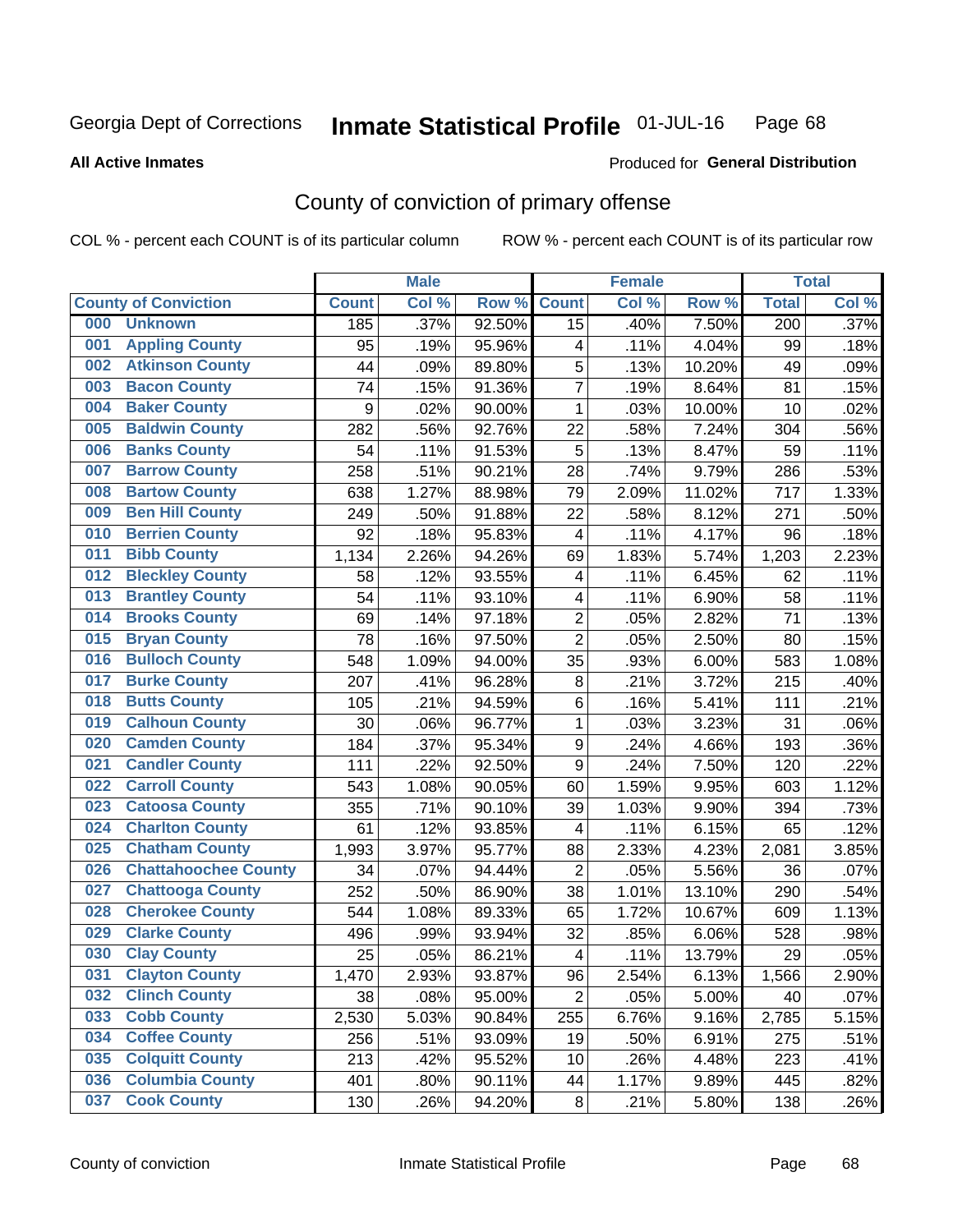#### Inmate Statistical Profile 01-JUL-16 Page 69

#### **All Active Inmates**

## Produced for General Distribution

## County of conviction of primary offense

COL % - percent each COUNT is of its particular column

|                                |              | <b>Male</b> |         |                  | <b>Female</b> |        |              | <b>Total</b> |
|--------------------------------|--------------|-------------|---------|------------------|---------------|--------|--------------|--------------|
| <b>County of Conviction</b>    | <b>Count</b> | Col %       | Row %   | <b>Count</b>     | Col %         | Row %  | <b>Total</b> | Col%         |
| <b>Coweta County</b><br>038    | 582          | 1.16%       | 93.57%  | 40               | 1.06%         | 6.43%  | 622          | 1.15%        |
| <b>Crawford County</b><br>039  | 21           | .04%        | 100.00% |                  |               |        | 21           | .04%         |
| <b>Crisp County</b><br>040     | 289          | .58%        | 94.14%  | 18               | .48%          | 5.86%  | 307          | .57%         |
| <b>Dade County</b><br>041      | 98           | .20%        | 96.08%  | 4                | .11%          | 3.92%  | 102          | .19%         |
| <b>Dawson County</b><br>042    | 111          | .22%        | 90.24%  | 12               | .32%          | 9.76%  | 123          | .23%         |
| 043<br><b>Decatur County</b>   | 247          | .49%        | 95.37%  | 12               | .32%          | 4.63%  | 259          | .48%         |
| <b>Dekalb County</b><br>044    | 3,109        | 6.19%       | 94.99%  | 164              | 4.35%         | 5.01%  | 3,273        | 6.06%        |
| <b>Dodge County</b><br>045     | 167          | .33%        | 92.78%  | 13               | .34%          | 7.22%  | 180          | .33%         |
| <b>Dooly County</b><br>046     | 101          | .20%        | 94.39%  | $\,6$            | .16%          | 5.61%  | 107          | .20%         |
| 047<br><b>Dougherty County</b> | 967          | 1.92%       | 94.71%  | 54               | 1.43%         | 5.29%  | 1,021        | 1.89%        |
| <b>Douglas County</b><br>048   | 1,107        | 2.20%       | 89.56%  | 129              | 3.42%         | 10.44% | 1,236        | 2.29%        |
| <b>Early County</b><br>049     | 94           | .19%        | 94.00%  | $6\phantom{1}6$  | .16%          | 6.00%  | 100          | .19%         |
| <b>Echols County</b><br>050    | 9            | .02%        | 100.00% |                  |               |        | 9            | .02%         |
| 051<br><b>Effingham County</b> | 220          | .44%        | 91.29%  | 21               | .56%          | 8.71%  | 241          | .45%         |
| 052<br><b>Elbert County</b>    | 132          | .26%        | 92.31%  | 11               | .29%          | 7.69%  | 143          | .26%         |
| <b>Emanuel County</b><br>053   | 173          | .34%        | 93.51%  | 12               | .32%          | 6.49%  | 185          | .34%         |
| <b>Evans County</b><br>054     | 88           | .18%        | 92.63%  | $\overline{7}$   | .19%          | 7.37%  | 95           | .18%         |
| <b>Fannin County</b><br>055    | 85           | .17%        | 85.00%  | 15               | .40%          | 15.00% | 100          | .19%         |
| <b>Fayette County</b><br>056   | 348          | .69%        | 89.69%  | 40               | 1.06%         | 10.31% | 388          | .72%         |
| <b>Floyd County</b><br>057     | 913          | 1.82%       | 89.25%  | 110              | 2.91%         | 10.75% | 1,023        | 1.89%        |
| <b>Forsyth County</b><br>058   | 393          | .78%        | 89.73%  | 45               | 1.19%         | 10.27% | 438          | .81%         |
| <b>Franklin County</b><br>059  | 153          | .30%        | 93.87%  | 10               | .26%          | 6.13%  | 163          | .30%         |
| <b>Fulton County</b><br>060    | 5,110        | 10.17%      | 96.14%  | 205              | 5.43%         | 3.86%  | 5,315        | 9.84%        |
| <b>Gilmer County</b><br>061    | 93           | .19%        | 93.00%  | 7                | .19%          | 7.00%  | 100          | .19%         |
| <b>Glascock County</b><br>062  | 6            | .01%        | 85.71%  | 1                | .03%          | 14.29% | 7            | .01%         |
| <b>Glynn County</b><br>063     | 544          | 1.08%       | 92.52%  | 44               | 1.17%         | 7.48%  | 588          | 1.09%        |
| <b>Gordon County</b><br>064    | 402          | .80%        | 87.20%  | 59               | 1.56%         | 12.80% | 461          | .85%         |
| <b>Grady County</b><br>065     | 157          | .31%        | 94.58%  | $\boldsymbol{9}$ | .24%          | 5.42%  | 166          | .31%         |
| <b>Greene County</b><br>066    | 116          | .23%        | 95.08%  | 6                | .16%          | 4.92%  | 122          | .23%         |
| <b>Gwinnett County</b><br>067  | 2,443        | 4.86%       | 92.64%  | 194              | 5.14%         | 7.36%  | 2,637        | 4.88%        |
| <b>Habersham County</b><br>068 | 99           | .20%        | 91.67%  | 9                | .24%          | 8.33%  | 108          | .20%         |
| 069<br><b>Hall County</b>      | 706          | 1.40%       | 91.57%  | 65               | 1.72%         | 8.43%  | 771          | 1.43%        |
| <b>Hancock County</b><br>070   | 32           | .06%        | 96.97%  | 1                | .03%          | 3.03%  | 33           | .06%         |
| <b>Haralson County</b><br>071  | 145          | .29%        | 94.16%  | 9                | .24%          | 5.84%  | 154          | .29%         |
| 072<br><b>Harris County</b>    | 114          | .23%        | 89.76%  | 13               | .34%          | 10.24% | 127          | .24%         |
| <b>Hart County</b><br>073      | 155          | .31%        | 95.09%  | 8                | .21%          | 4.91%  | 163          | .30%         |
| <b>Heard County</b><br>074     | 51           | .10%        | 91.07%  | 5                | .13%          | 8.93%  | 56           | .10%         |
| <b>Henry County</b><br>075     | 517          | 1.03%       | 90.07%  | 57               | 1.51%         | 9.93%  | 574          | 1.06%        |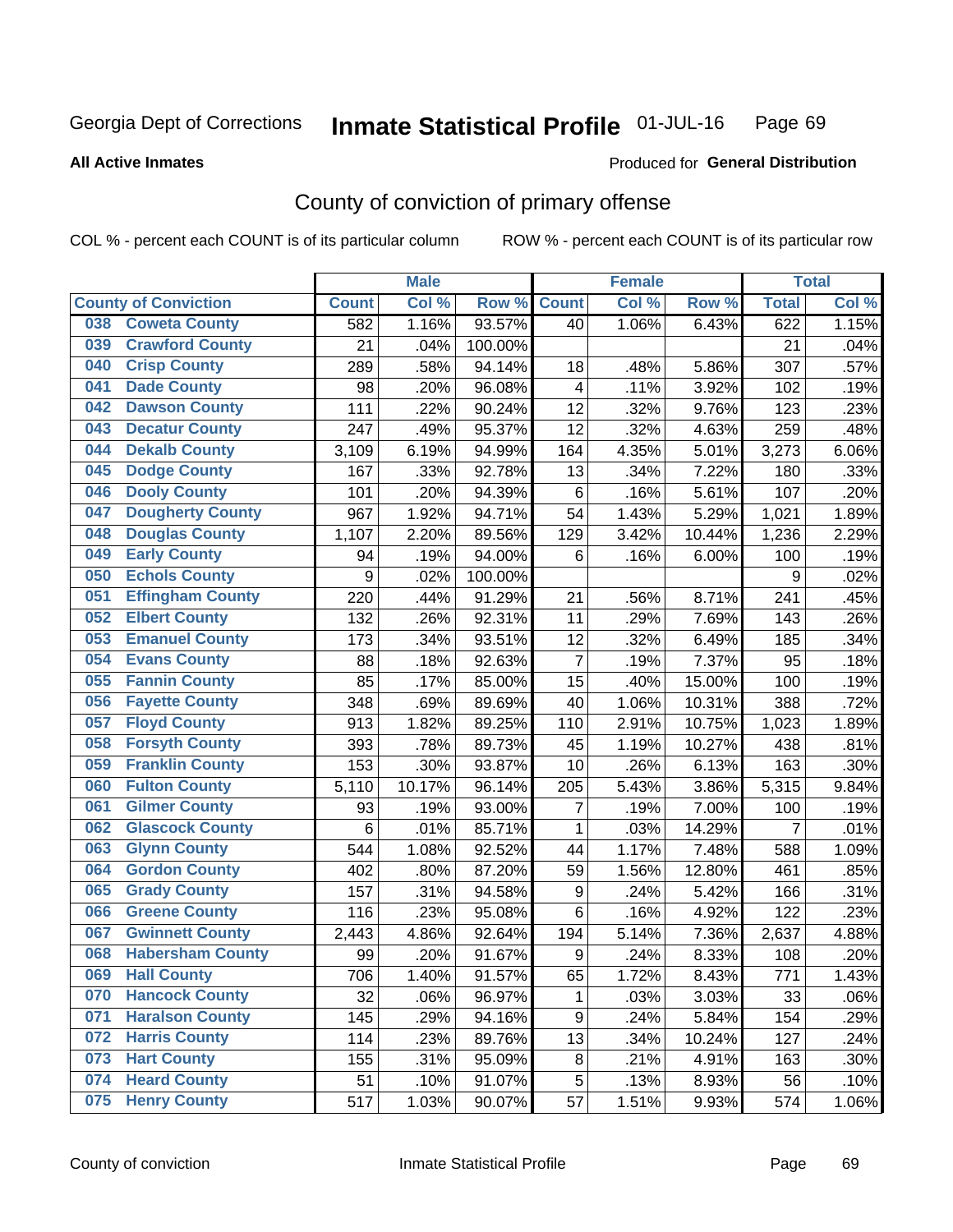#### Inmate Statistical Profile 01-JUL-16 Page 70

**All Active Inmates** 

#### Produced for General Distribution

## County of conviction of primary offense

COL % - percent each COUNT is of its particular column

|       |                             |              | <b>Male</b> |         |                           | <b>Female</b> |        |              | <b>Total</b> |
|-------|-----------------------------|--------------|-------------|---------|---------------------------|---------------|--------|--------------|--------------|
|       | <b>County of Conviction</b> | <b>Count</b> | Col %       | Row %   | <b>Count</b>              | Col%          | Row %  | <b>Total</b> | Col %        |
| 076   | <b>Houston County</b>       | 700          | 1.39%       | 93.46%  | 49                        | 1.30%         | 6.54%  | 749          | 1.39%        |
| 077   | <b>Irwin County</b>         | 78           | .16%        | 98.73%  | 1                         | .03%          | 1.27%  | 79           | .15%         |
| 078   | <b>Jackson County</b>       | 250          | .50%        | 92.94%  | 19                        | .50%          | 7.06%  | 269          | .50%         |
| 079   | <b>Jasper County</b>        | 59           | .12%        | 92.19%  | 5                         | .13%          | 7.81%  | 64           | .12%         |
| 080   | <b>Jeff Davis County</b>    | 92           | .18%        | 95.83%  | 4                         | .11%          | 4.17%  | 96           | .18%         |
| 081   | <b>Jefferson County</b>     | 155          | .31%        | 97.48%  | 4                         | .11%          | 2.52%  | 159          | .29%         |
| 082   | <b>Jenkins County</b>       | 95           | .19%        | 95.96%  | 4                         | .11%          | 4.04%  | 99           | .18%         |
| 083   | <b>Johnson County</b>       | 44           | .09%        | 97.78%  | $\mathbf 1$               | .03%          | 2.22%  | 45           | .08%         |
| 084   | <b>Jones County</b>         | 181          | .36%        | 91.41%  | 17                        | .45%          | 8.59%  | 198          | .37%         |
| 085   | <b>Lamar County</b>         | 73           | .15%        | 90.12%  | 8                         | .21%          | 9.88%  | 81           | .15%         |
| 086   | <b>Lanier County</b>        | 50           | .10%        | 100.00% |                           |               |        | 50           | .09%         |
| 087   | <b>Laurens County</b>       | 267          | .53%        | 93.68%  | 18                        | .48%          | 6.32%  | 285          | .53%         |
| 088   | <b>Lee County</b>           | 65           | .13%        | 90.28%  | $\overline{7}$            | .19%          | 9.72%  | 72           | .13%         |
| 089   | <b>Liberty County</b>       | 245          | .49%        | 93.51%  | 17                        | .45%          | 6.49%  | 262          | .48%         |
| 090   | <b>Lincoln County</b>       | 29           | .06%        | 100.00% |                           |               |        | 29           | .05%         |
| 091   | <b>Long County</b>          | 76           | .15%        | 92.68%  | 6                         | .16%          | 7.32%  | 82           | .15%         |
| 092   | <b>Lowndes County</b>       | 520          | 1.03%       | 95.94%  | 22                        | .58%          | 4.06%  | 542          | 1.00%        |
| 093   | <b>Lumpkin County</b>       | 88           | .18%        | 90.72%  | 9                         | .24%          | 9.28%  | 97           | .18%         |
| 094   | <b>Macon County</b>         | 66           | .13%        | 100.00% |                           |               |        | 66           | .12%         |
| 095   | <b>Madison County</b>       | 131          | .26%        | 90.34%  | 14                        | .37%          | 9.66%  | 145          | .27%         |
| 096   | <b>Marion County</b>        | 22           | .04%        | 91.67%  | $\boldsymbol{2}$          | .05%          | 8.33%  | 24           | .04%         |
| 097   | <b>Mcduffie County</b>      | 197          | .39%        | 95.63%  | 9                         | .24%          | 4.37%  | 206          | .38%         |
| 098   | <b>Mcintosh County</b>      | 55           | .11%        | 100.00% |                           |               |        | 55           | .10%         |
| 099   | <b>Meriwether County</b>    | 177          | .35%        | 89.85%  | 20                        | .53%          | 10.15% | 197          | .36%         |
| 100   | <b>Miller County</b>        | 32           | .06%        | 96.97%  | $\mathbf 1$               | .03%          | 3.03%  | 33           | .06%         |
| 101   | <b>Mitchell County</b>      | 155          | .31%        | 92.26%  | 13                        | .34%          | 7.74%  | 168          | .31%         |
| 102   | <b>Monroe County</b>        | 137          | .27%        | 88.96%  | 17                        | .45%          | 11.04% | 154          | .29%         |
| 103   | <b>Montgomery County</b>    | 26           | .05%        | 89.66%  | $\ensuremath{\mathsf{3}}$ | .08%          | 10.34% | 29           | .05%         |
| 104   | <b>Morgan County</b>        | 140          | .28%        | 90.91%  | 14                        | .37%          | 9.09%  | 154          | .29%         |
| 105   | <b>Murray County</b>        | 171          | .34%        | 92.93%  | 13                        | .34%          | 7.07%  | 184          | .34%         |
| 106   | <b>Muscogee County</b>      | 1,205        | 2.40%       | 94.51%  | 70                        | 1.85%         | 5.49%  | 1,275        | 2.36%        |
| 107   | <b>Newton County</b>        | 682          | 1.36%       | 91.54%  | 63                        | 1.67%         | 8.46%  | 745          | 1.38%        |
| 108   | <b>Oconee County</b>        | 58           | .12%        | 95.08%  | 3                         | .08%          | 4.92%  | 61           | .11%         |
| 109   | <b>Oglethorpe County</b>    | 64           | .13%        | 96.97%  | $\overline{2}$            | .05%          | 3.03%  | 66           | .12%         |
| 110   | <b>Paulding County</b>      | 241          | .48%        | 92.34%  | 20                        | .53%          | 7.66%  | 261          | .48%         |
| 111   | <b>Peach County</b>         | 94           | .19%        | 93.07%  | $\overline{7}$            | .19%          | 6.93%  | 101          | .19%         |
| 112   | <b>Pickens County</b>       | 92           | .18%        | 89.32%  | 11                        | .29%          | 10.68% | 103          | .19%         |
| $113$ | <b>Pierce County</b>        | 96           | .19%        | 96.97%  | 3                         | .08%          | 3.03%  | 99           | .18%         |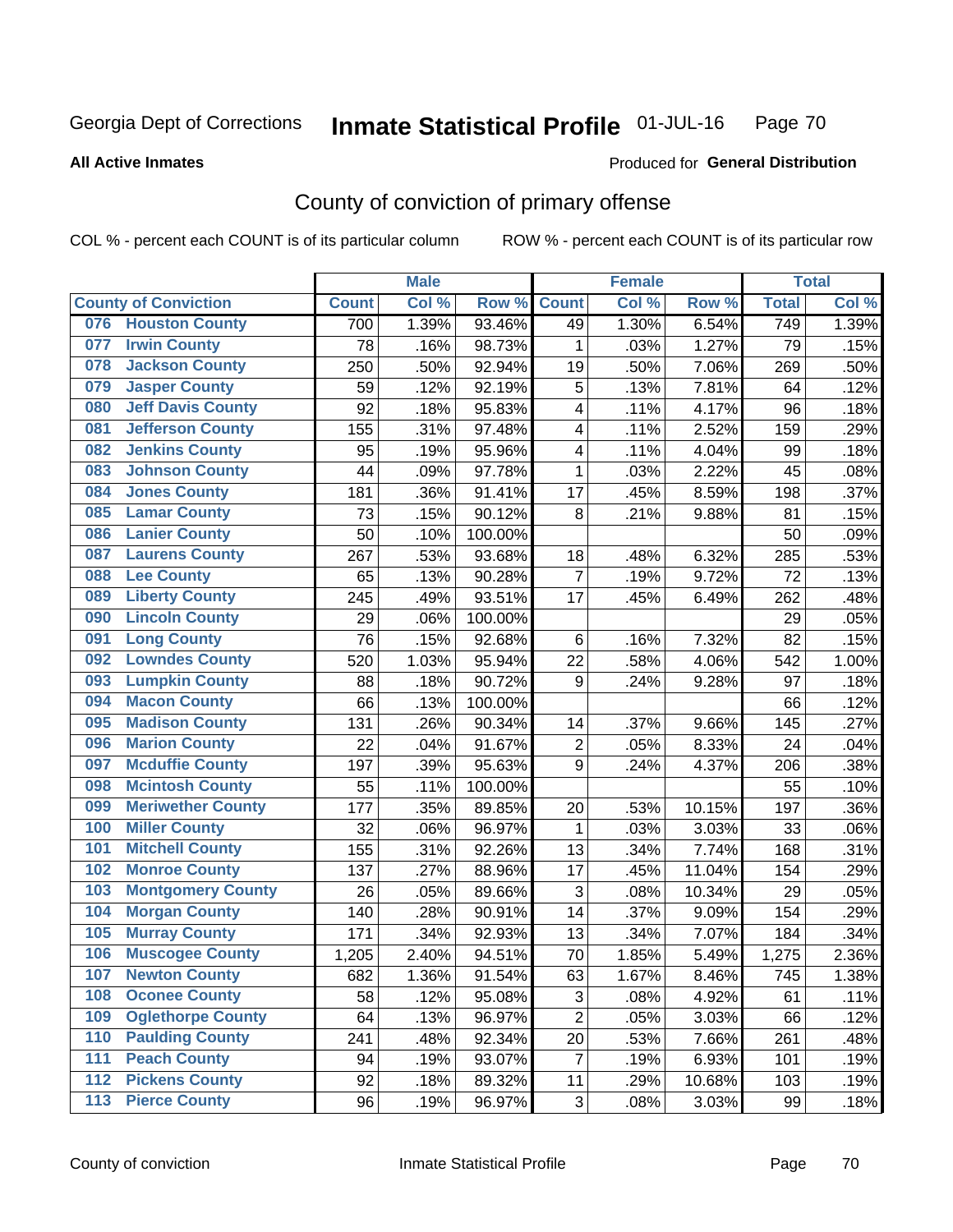#### Inmate Statistical Profile 01-JUL-16 Page 71

#### **All Active Inmates**

## Produced for General Distribution

## County of conviction of primary offense

COL % - percent each COUNT is of its particular column

|                                          |              | <b>Male</b> |         |                | <b>Female</b> |        |              | <b>Total</b> |
|------------------------------------------|--------------|-------------|---------|----------------|---------------|--------|--------------|--------------|
| <b>County of Conviction</b>              | <b>Count</b> | Col %       | Row %   | <b>Count</b>   | Col %         | Row %  | <b>Total</b> | Col %        |
| <b>Pike County</b><br>114                | 43           | .09%        | 89.58%  | $\overline{5}$ | .13%          | 10.42% | 48           | .09%         |
| <b>Polk County</b><br>115                | 169          | .34%        | 94.41%  | 10             | .26%          | 5.59%  | 179          | .33%         |
| <b>Pulaski County</b><br>116             | 44           | .09%        | 93.62%  | 3              | .08%          | 6.38%  | 47           | .09%         |
| 117<br><b>Putnam County</b>              | 156          | .31%        | 93.41%  | 11             | .29%          | 6.59%  | 167          | .31%         |
| <b>Quitman County</b><br>118             | 13           | .03%        | 100.00% |                |               |        | 13           | .02%         |
| <b>Rabun County</b><br>119               | 54           | .11%        | 87.10%  | 8              | .21%          | 12.90% | 62           | .11%         |
| <b>Randolph County</b><br>120            | 65           | .13%        | 95.59%  | 3              | .08%          | 4.41%  | 68           | .13%         |
| <b>Richmond County</b><br>121            | 1,997        | 3.97%       | 94.24%  | 122            | 3.23%         | 5.76%  | 2,119        | 3.92%        |
| <b>Rockdale County</b><br>122            | 467          | .93%        | 91.93%  | 41             | 1.09%         | 8.07%  | 508          | .94%         |
| <b>Schley County</b><br>123              | 15           | .03%        | 100.00% |                |               |        | 15           | .03%         |
| <b>Screven County</b><br>124             | 139          | .28%        | 95.86%  | 6              | .16%          | 4.14%  | 145          | .27%         |
| <b>Seminole County</b><br>125            | 79           | .16%        | 84.95%  | 14             | .37%          | 15.05% | 93           | .17%         |
| <b>Spalding County</b><br>126            | 527          | 1.05%       | 91.81%  | 47             | 1.25%         | 8.19%  | 574          | 1.06%        |
| <b>Stephens County</b><br>127            | 163          | .32%        | 92.61%  | 13             | .34%          | 7.39%  | 176          | .33%         |
| <b>Stewart County</b><br>128             | 37           | .07%        | 97.37%  | 1              | .03%          | 2.63%  | 38           | .07%         |
| <b>Sumter County</b><br>129              | 202          | .40%        | 94.84%  | 11             | .29%          | 5.16%  | 213          | .39%         |
| <b>Talbot County</b><br>130              | 42           | .08%        | 95.45%  | $\overline{2}$ | .05%          | 4.55%  | 44           | .08%         |
| 131<br><b>Taliaferro County</b>          | 15           | .03%        | 93.75%  | $\mathbf{1}$   | .03%          | 6.25%  | 16           | .03%         |
| <b>Tattnall County</b><br>132            | 173          | .34%        | 92.02%  | 15             | .40%          | 7.98%  | 188          | .35%         |
| <b>Taylor County</b><br>133              | 67           | .13%        | 95.71%  | 3              | .08%          | 4.29%  | 70           | .13%         |
| <b>Telfair County</b><br>134             | 99           | .20%        | 90.83%  | 10             | .26%          | 9.17%  | 109          | .20%         |
| <b>Terrell County</b><br>135             | 95           | .19%        | 95.00%  | 5              | .13%          | 5.00%  | 100          | .19%         |
| <b>Thomas County</b><br>136              | 239          | .48%        | 93.73%  | 16             | .42%          | 6.27%  | 255          | .47%         |
| <b>Tift County</b><br>137                | 357          | .71%        | 94.69%  | 20             | .53%          | 5.31%  | 377          | .70%         |
| <b>Toombs County</b><br>138              | 336          | .67%        | 92.82%  | 26             | .69%          | 7.18%  | 362          | .67%         |
| <b>Towns County</b><br>139               | 36           | .07%        | 72.00%  | 14             | .37%          | 28.00% | 50           | .09%         |
| <b>Treutlen County</b><br>140            | 79           | .16%        | 95.18%  | 4              | .11%          | 4.82%  | 83           | .15%         |
| <b>Troup County</b><br>141               | 576          | 1.15%       | 92.31%  | 48             | 1.27%         | 7.69%  | 624          | 1.15%        |
| <b>Turner County</b><br>142              | 67           | .13%        | 97.10%  | $\mathbf 2$    | .05%          | 2.90%  | 69           | .13%         |
| $\overline{143}$<br><b>Twiggs County</b> | 58           | .12%        | 95.08%  | $\sqrt{3}$     | .08%          | 4.92%  | 61           | .11%         |
| <b>Union County</b><br>144               | 71           | .14%        | 91.03%  | $\overline{7}$ | .19%          | 8.97%  | 78           | .14%         |
| 145<br><b>Upson County</b>               | 164          | .33%        | 92.66%  | 13             | .34%          | 7.34%  | 177          | .33%         |
| <b>Walker County</b><br>146              | 425          | .85%        | 88.73%  | 54             | 1.43%         | 11.27% | 479          | .89%         |
| <b>Walton County</b><br>147              | 526          | 1.05%       | 91.80%  | 47             | 1.25%         | 8.20%  | 573          | 1.06%        |
| <b>Ware County</b><br>148                | 340          | .68%        | 90.91%  | 34             | .90%          | 9.09%  | 374          | .69%         |
| <b>Warren County</b><br>149              | 38           | .08%        | 95.00%  | $\overline{2}$ | .05%          | 5.00%  | 40           | .07%         |
| <b>Washington County</b><br>150          | 190          | .38%        | 90.91%  | 19             | .50%          | 9.09%  | 209          | .39%         |
| <b>Wayne County</b><br>151               | 150          | .30%        | 92.59%  | 12             | .32%          | 7.41%  | 162          | .30%         |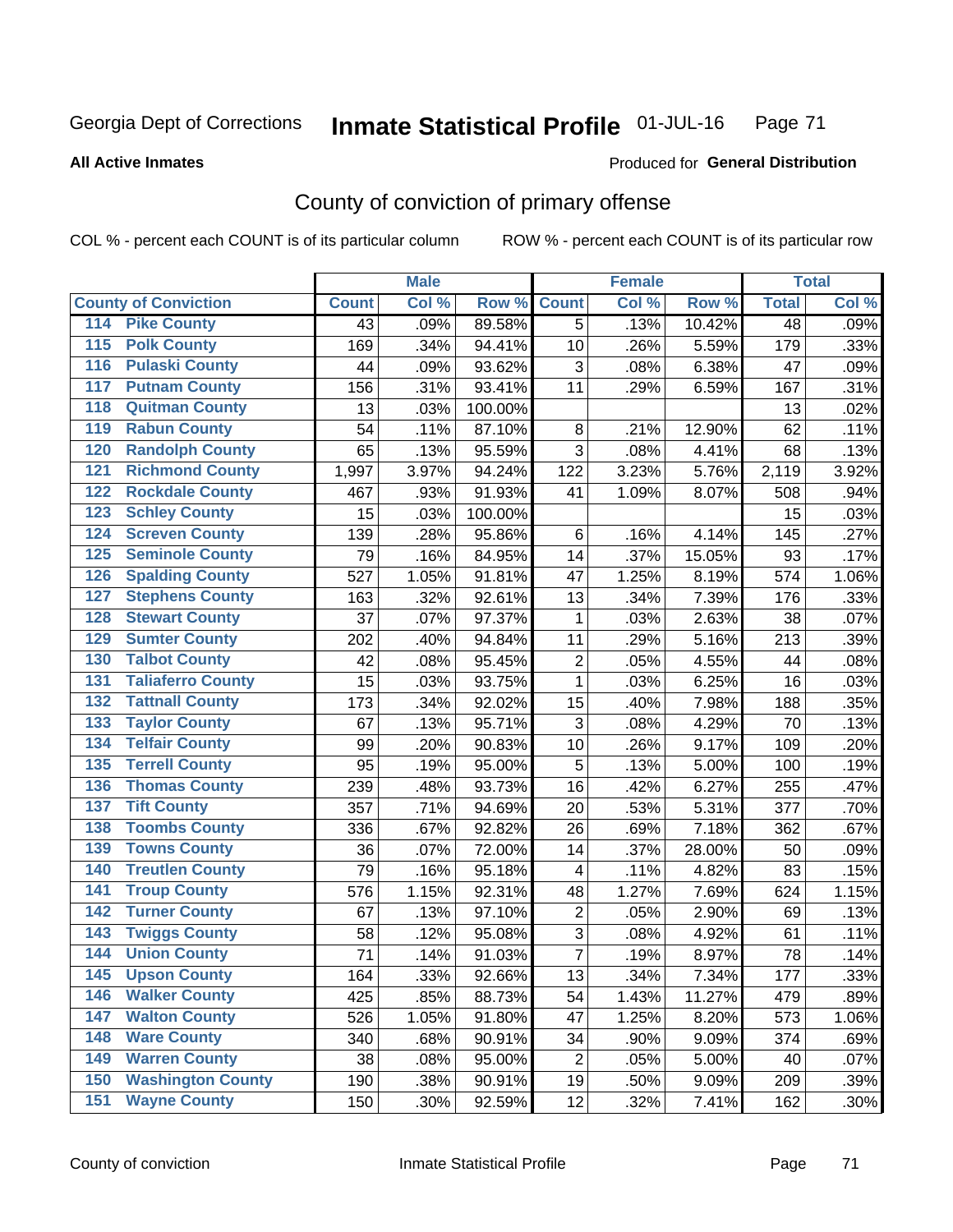#### Inmate Statistical Profile 01-JUL-16 Page 72

#### **All Active Inmates**

# Produced for General Distribution

## County of conviction of primary offense

COL % - percent each COUNT is of its particular column

|                                           |              | <b>Male</b> |           |             | <b>Female</b> |          |              | <b>Total</b> |
|-------------------------------------------|--------------|-------------|-----------|-------------|---------------|----------|--------------|--------------|
| <b>County of Conviction</b>               | <b>Count</b> | Col %       |           | Row % Count | Col %         | Row %    | <b>Total</b> | Col %        |
| <b>Webster County</b><br>152 <sub>1</sub> | 8            | .02%        | 100.00%   |             |               |          | 8            | .01%         |
| <b>Wheeler County</b><br>153              | 22           | $.04\%$     | 100.00%   |             |               |          | 22           | .04%         |
| <b>White County</b><br>154                | 108          | .21%        | 85.04%    | 19          | .50%          | 14.96%   | 127          | .24%         |
| <b>Whitfield County</b><br>155            | 612          | 1.22%       | 87.55%    | 87          | 2.31%         | 12.45%   | 699          | 1.29%        |
| <b>Wilcox County</b><br>156               | 36           | $.07\%$     | 97.30%    |             | $.03\%$       | 2.70%    | 37           | .07%         |
| <b>Wilkes County</b><br>157               | 72           | .14%        | 96.00%    | 3           | $.08\%$       | 4.00%    | 75           | .14%         |
| <b>Wilkinson County</b><br>158            | 52           | .10%        | 100.00%   |             |               |          | 52           | .10%         |
| <b>Worth County</b><br>159                | 124          | .25%        | 93.94%    | 8           | .21%          | 6.06%    | 132          | .24%         |
| <b>Troup County Ci</b><br>447             |              | $.01\%$     | 100.00%   |             |               |          |              | .01%         |
| <b>Total Rported</b>                      | 50,252       | 100%        | $93.01\%$ | 3,774       | 100%          | $6.99\%$ | 54,026       | 100%         |

| <b>Not Reported</b> |        |                           |        |
|---------------------|--------|---------------------------|--------|
| <b>Grand Total</b>  | 50,252 | . <del>.</del> .<br>3.774 | 54,026 |

|  | <b>Mode (most frequent)</b> | <b>Fulton County</b> | <b>Cobb County</b> | <b>Fulton County</b> |
|--|-----------------------------|----------------------|--------------------|----------------------|
|--|-----------------------------|----------------------|--------------------|----------------------|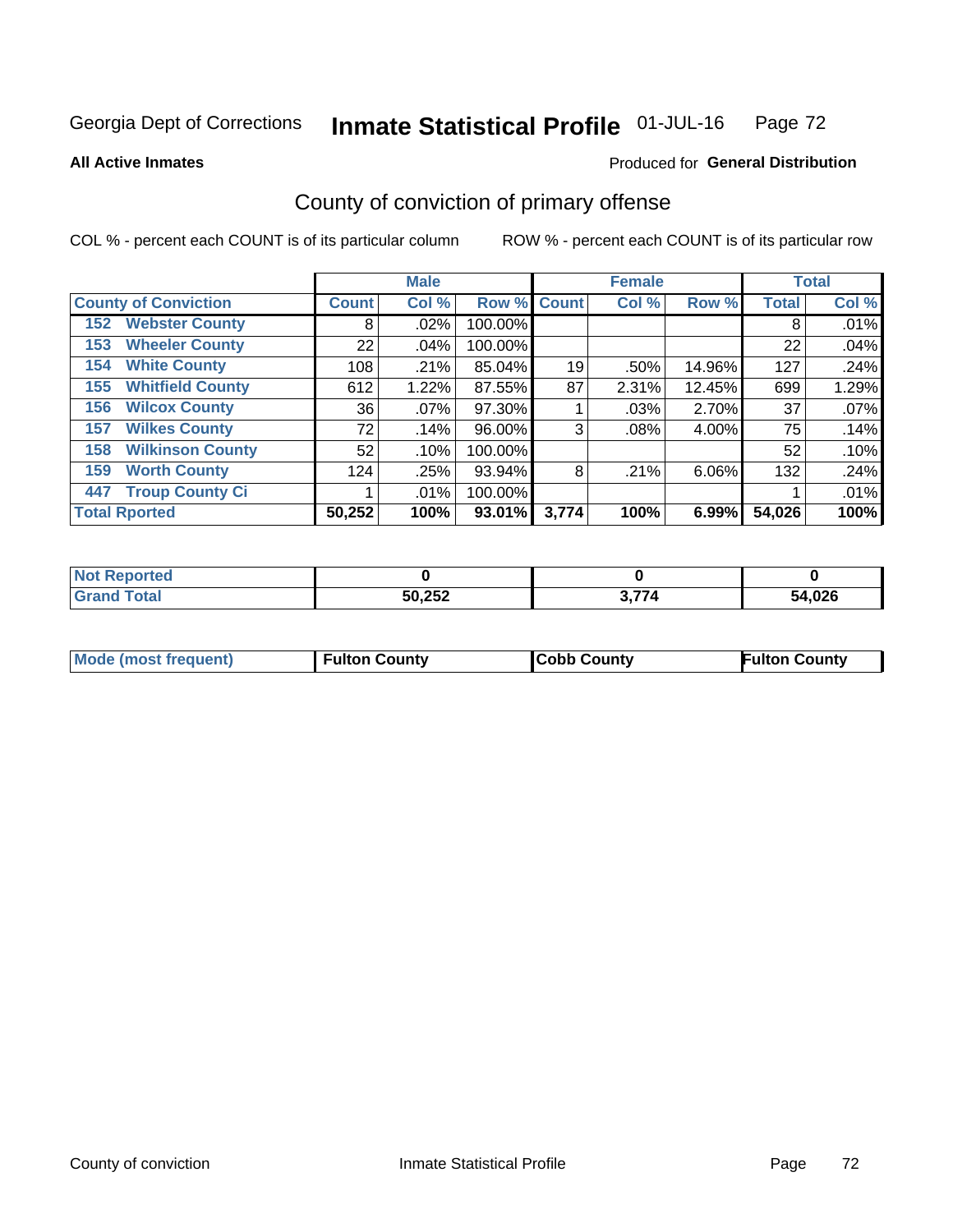## Georgia Dept of Corrections **All Active Inmates**

#### Inmate Statistical Profile 01-JUL-16 Page 73

Produced for General Distribution

# Circuit of conviction of primary offense

COL % - percent each COUNT is of its particular column ROW % - percent each COUNT is of its particular row

|                         |                                 |              | <b>Male</b> |        |              | <b>Female</b> |        |                  | <b>Total</b> |
|-------------------------|---------------------------------|--------------|-------------|--------|--------------|---------------|--------|------------------|--------------|
|                         | <b>Circuit of Conviction</b>    | <b>Count</b> | Col %       | Row %  | <b>Count</b> | Col %         | Row %  | <b>Total</b>     | Col %        |
| 1                       | <b>Alapaha Circuit</b>          | 354          | .71%        | 94.91% | 19           | .51%          | 5.09%  | $\overline{373}$ | .69%         |
| $\overline{2}$          | <b>Alcovy Circuit</b>           | 1,208        | 2.41%       | 91.65% | 110          | 2.93%         | 8.35%  | 1,318            | 2.45%        |
| $\overline{\mathbf{3}}$ | <b>Atlanta Circuit</b>          | 5,110        | 10.21%      | 96.14% | 205          | 5.45%         | 3.86%  | 5,315            | 9.87%        |
| 4                       | <b>Atlantic Circuit</b>         | 715          | 1.43%       | 93.83% | 47           | 1.25%         | 6.17%  | 762              | 1.42%        |
| $\overline{5}$          | <b>Augusta Circuit</b>          | 2,605        | 5.20%       | 93.74% | 174          | 4.63%         | 6.26%  | 2,779            | 5.16%        |
| $\overline{\bf{6}}$     | <b>Blue Ridge Circuit</b>       | 544          | 1.09%       | 89.33% | 65           | 1.73%         | 10.67% | 609              | 1.13%        |
| 7                       | <b>Brunswick Circuit</b>        | 1,065        | 2.13%       | 93.59% | 73           | 1.94%         | 6.41%  | 1,138            | 2.11%        |
| $\overline{\mathbf{8}}$ | <b>Chattahoochee Circuit</b>    | 1,484        | 2.96%       | 94.16% | 92           | 2.45%         | 5.84%  | 1,576            | 2.93%        |
| $\overline{9}$          | <b>Cherokee Circuit</b>         | 1,040        | 2.08%       | 88.29% | 138          | 3.67%         | 11.71% | 1,178            | 2.19%        |
| 10                      | <b>Clayton Circuit</b>          | 1,470        | 2.94%       | 93.87% | 96           | 2.55%         | 6.13%  | 1,566            | 2.91%        |
| $\overline{11}$         | <b>Cobb Circuit</b>             | 2,530        | 5.05%       | 90.84% | 255          | 6.78%         | 9.16%  | 2,785            | 5.17%        |
| $\overline{12}$         | <b>Conasauga Circuit</b>        | 783          | 1.56%       | 88.67% | 100          | 2.66%         | 11.33% | 883              | 1.64%        |
| 13                      | <b>Cordele Circuit</b>          | 675          | 1.35%       | 93.49% | 47           | 1.25%         | 6.51%  | 722              | 1.34%        |
| $\overline{14}$         | <b>Coweta Circuit</b>           | 1,929        | 3.85%       | 91.77% | 173          | 4.60%         | 8.23%  | 2,102            | 3.91%        |
| 15                      | <b>Dougherty Circuit</b>        | 967          | 1.93%       | 94.71% | 54           | 1.44%         | 5.29%  | 1,021            | 1.90%        |
| 16                      | <b>Dublin Circuit</b>           | 448          | .89%        | 94.51% | 26           | .69%          | 5.49%  | 474              | .88%         |
| 17                      | <b>Eastern Circuit</b>          | 1,993        | 3.98%       | 95.77% | 88           | 2.34%         | 4.23%  | 2,081            | 3.87%        |
| $\overline{18}$         | <b>Flint Circuit</b>            | 517          | 1.03%       | 90.07% | 57           | 1.52%         | 9.93%  | 574              | 1.07%        |
| 19                      | <b>Griffin Circuit</b>          | 1,082        | 2.16%       | 91.15% | 105          | 2.79%         | 8.85%  | 1,187            | 2.21%        |
| 20                      | <b>Gwinnett Circuit</b>         | 2,443        | 4.88%       | 92.64% | 194          | 5.16%         | 7.36%  | 2,637            | 4.90%        |
| $\overline{21}$         | <b>Houston Circuit</b>          | 700          | 1.40%       | 93.46% | 49           | 1.30%         | 6.54%  | 749              | 1.39%        |
| $\overline{22}$         | <b>Lookout Mountain Circuit</b> | 1,130        | 2.26%       | 89.33% | 135          | 3.59%         | 10.67% | 1,265            | 2.35%        |
| 23                      | <b>Macon Circuit</b>            | 1,249        | 2.49%       | 94.26% | 76           | 2.02%         | 5.74%  | 1,325            | 2.46%        |
| $\overline{24}$         | <b>Middle Circuit</b>           | 965          | 1.93%       | 93.24% | 70           | 1.86%         | 6.76%  | 1,035            | 1.92%        |
| $\overline{25}$         | <b>Mountain Circuit</b>         | 316          | .63%        | 91.33% | 30           | .80%          | 8.67%  | 346              | .64%         |
| 26                      | <b>Northeastern Circuit</b>     | 817          | 1.63%       | 91.39% | 77           | 2.05%         | 8.61%  | 894              | 1.66%        |
| $\overline{27}$         | <b>Northern Circuit</b>         | 635          | 1.27%       | 93.38% | 45           | 1.20%         | 6.62%  | 680              | 1.26%        |
| 28                      | <b>Ocmulgee Circuit</b>         | 1,018        | 2.03%       | 93.05% | 76           | 2.02%         | 6.95%  | 1,094            | 2.03%        |
| 29                      | <b>Oconee Circuit</b>           | 416          | .83%        | 92.65% | 33           | .88%          | 7.35%  | 449              | .83%         |
| 30                      | <b>Ogeechee Circuit</b>         | 1,002        | 2.00%       | 93.82% | 66           | 1.76%         | 6.18%  | 1,068            | 1.98%        |
| $\overline{31}$         | <b>Pataula Circuit</b>          | 403          | .80%        | 92.43% | 33           | .88%          | 7.57%  | 436              | .81%         |
| 32                      | <b>Piedmont Circuit</b>         | 562          | 1.12%       | 91.53% | 52           | 1.38%         | 8.47%  | 614              | 1.14%        |
| 33                      | <b>Rome Circuit</b>             | 913          | 1.82%       | 89.25% | 110          | 2.93%         | 10.75% | 1,023            | 1.90%        |
| 34                      | <b>South Georgia Circuit</b>    | 598          | 1.19%       | 94.32% | 36           | .96%          | 5.68%  | 634              | 1.18%        |
| 35                      | <b>Southern Circuit</b>         | 1,050        | 2.10%       | 95.45% | 50           | 1.33%         | 4.55%  | 1,100            | 2.04%        |
| 36                      | <b>Southwestern Circuit</b>     | 393          | .78%        | 95.39% | 19           | .51%          | 4.61%  | 412              | .77%         |
| 37                      | <b>Stone Mountain Circuit</b>   | 3,109        | 6.21%       | 94.99% | 164          | 4.36%         | 5.01%  | 3,273            | 6.08%        |
| 38                      | <b>Tallapoosa Circuit</b>       | 314          | .63%        | 94.29% | 19           | .51%          | 5.71%  | 333              | .62%         |
| 39                      | <b>Tifton Circuit</b>           | 626          | 1.25%       | 95.28% | 31           | .82%          | 4.72%  | 657              | 1.22%        |
| 40                      | <b>Toombs Circuit</b>           | 357          | .71%        | 95.71% | 16           | .43%          | 4.29%  | 373              | .69%         |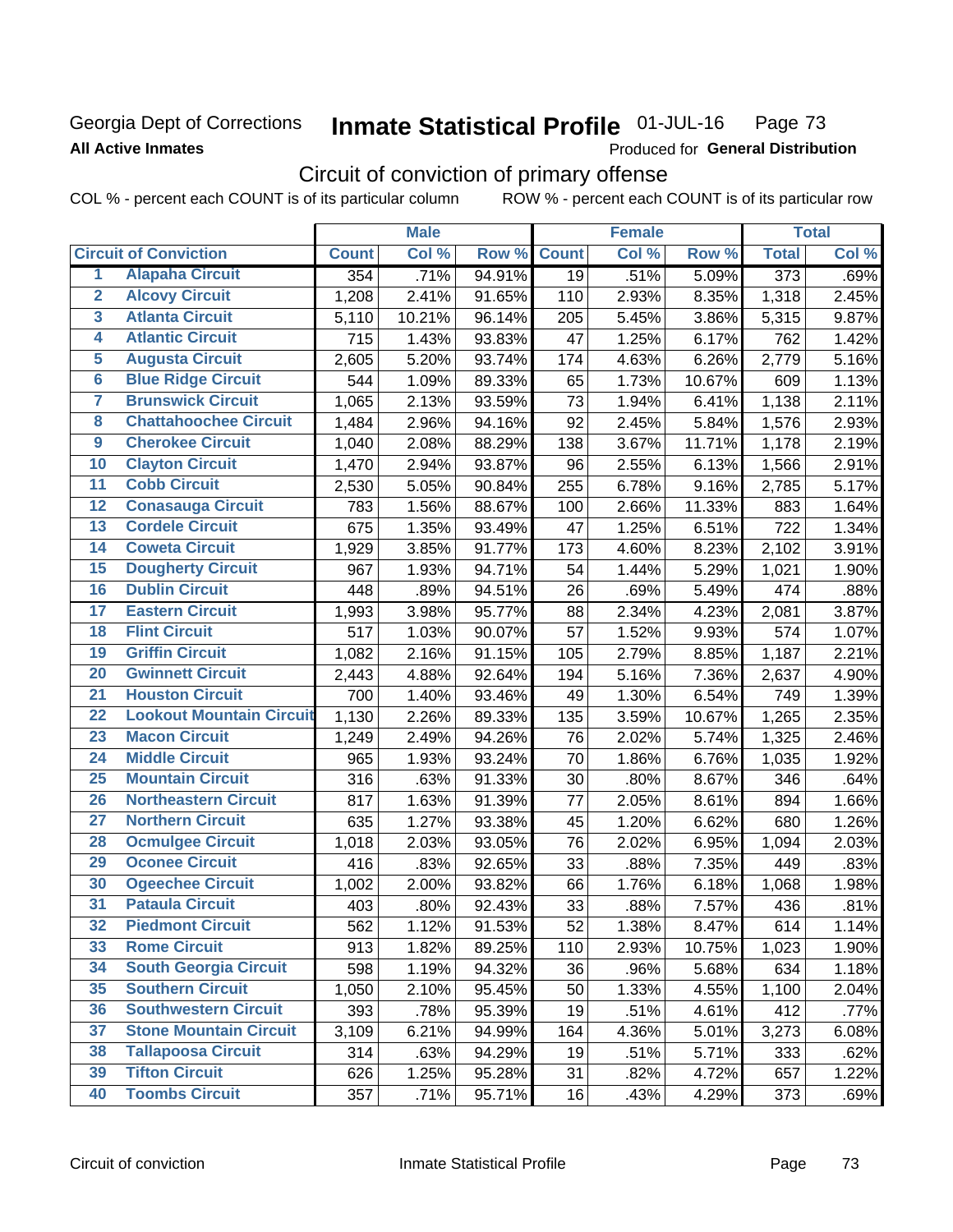## Georgia Dept of Corrections **All Active Inmates**

#### Inmate Statistical Profile 01-JUL-16 Page 74

Produced for General Distribution

# Circuit of conviction of primary offense

COL % - percent each COUNT is of its particular column ROW % - percent each COUNT is of its particular row

|    |                                  |              | <b>Male</b> |        |              | <b>Female</b> |        |              | <b>Total</b> |
|----|----------------------------------|--------------|-------------|--------|--------------|---------------|--------|--------------|--------------|
|    | <b>Circuit of Conviction</b>     | <b>Count</b> | Col %       | Row %  | <b>Count</b> | Col %         | Row %  | <b>Total</b> | Col %        |
| 41 | <b>Waycross Circuit</b>          | 881          | 1.76%       | 92.54% | 71           | 1.89%         | 7.46%  | 952          | 1.77%        |
| 42 | <b>Western Circuit</b>           | 554          | 1.11%       | 94.06% | 35           | .93%          | 5.94%  | 589          | 1.09%        |
| 43 | <b>Rockdale Circuit</b>          | 467          | .93%        | 91.93% | 41           | 1.09%         | 8.07%  | 508          | $.94\%$      |
| 44 | <b>Douglas Circuit</b>           | 1,107        | 2.21%       | 89.56% | 129          | 3.43%         | 10.44% | 1,236        | 2.30%        |
| 45 | <b>Appalachian Circuit</b>       | 270          | .54%        | 89.11% | 33           | .88%          | 10.89% | 303          | .56%         |
| 46 | <b>Enotah Circuit</b>            | 303          | .61%        | 86.08% | 49           | 1.30%         | 13.92% | 352          | .65%         |
| 47 | <b>Bell-Forsyth J.C.</b>         | 393          | .78%        | 89.73% | 45           | 1.20%         | 10.27% | 438          | .81%         |
| 48 | <b>Towaliga Judicial Circuit</b> | 315          | .63%        | 91.04% | 31           | .82%          | 8.96%  | 346          | .64%         |
| 49 | <b>Paulding Circuit</b>          | 241          | .48%        | 92.34% | 20           | .53%          | 7.66%  | 261          | .48%         |
|    | <b>Total Rported</b>             | 50,066       | 100%        | 93.02% | 3,759        | 100%          | 6.98%  | 53,825       | 100%         |
|    | <b>Not Reported</b>              |              | 186         |        |              | 15            |        |              | 201          |

| <b>Total</b><br>' Grand     | 50,252         | 3,774 | 54,026  |
|-----------------------------|----------------|-------|---------|
| <b>Mode (most frequent)</b> | <b>Atlanta</b> | Cobb  | Atlanta |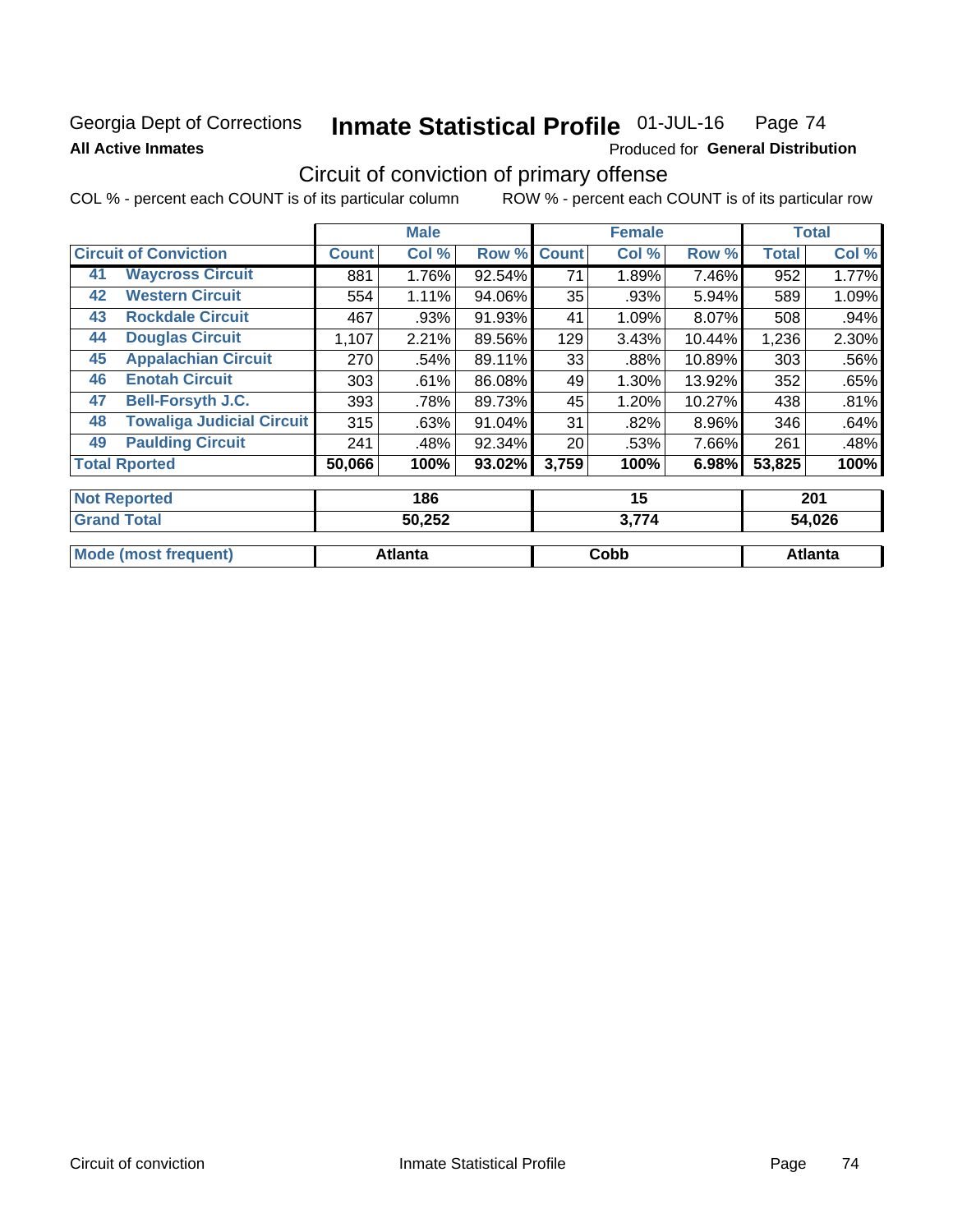## **All Active Inmates**

#### Produced for **General Distribution**

## Years served (jail + prison) in this incarceration

COL % - percent each COUNT is of its particular column ROW % - percent each COUNT is of its particular row

|                       |              | <b>Male</b> |         |                         | <b>Female</b> |                  |              | <b>Total</b> |
|-----------------------|--------------|-------------|---------|-------------------------|---------------|------------------|--------------|--------------|
| <b>Years Served</b>   | <b>Count</b> | Col %       | Row %   | <b>Count</b>            | Col %         | Row <sub>%</sub> | <b>Total</b> | Col %        |
| Less than one year    | 9,665        | 19.26%      | 90.62%  | 1,000                   | 26.53%        | 9.38%            | 10,665       | 19.77%       |
| 1 to 1.99 years       | 7,482        | 14.91%      | 91.48%  | 697                     | 18.49%        | 8.52%            | 8,179        | 15.16%       |
| 2 to 2.99 years       | 5,250        | 10.46%      | 91.53%  | 486                     | 12.89%        | 8.47%            | 5,736        | 10.63%       |
| 3 to 3.99 years       | 4,238        | 8.45%       | 91.73%  | 382                     | 10.13%        | 8.27%            | 4,620        | 8.56%        |
| 4 to 4.99 years       | 3,552        | 7.08%       | 92.94%  | 270                     | 7.16%         | 7.06%            | 3,822        | 7.08%        |
| 5 to 5.99 years       | 2,816        | 5.61%       | 93.77%  | 187                     | 4.96%         | 6.23%            | 3,003        | 5.57%        |
| 6 to 6.99 years       | 2,104        | 4.19%       | 94.31%  | 127                     | 3.37%         | 5.69%            | 2,231        | 4.14%        |
| 7 to 7.99 years       | 1,831        | 3.65%       | 94.82%  | 100                     | 2.65%         | 5.18%            | 1,931        | 3.58%        |
| 8 to 8.99 years       | 1,818        | 3.62%       | 95.79%  | 80                      | 2.12%         | 4.21%            | 1,898        | 3.52%        |
| 9 to 9.99 years       | 1,646        | 3.28%       | 95.09%  | 85                      | 2.25%         | 4.91%            | 1,731        | 3.21%        |
| 10 to 10.99 years     | 1,054        | 2.10%       | 95.73%  | 47                      | 1.25%         | 4.27%            | 1,101        | 2.04%        |
| 11 to 11.99 years     | 822          | 1.64%       | 95.58%  | 38                      | 1.01%         | 4.42%            | 860          | 1.59%        |
| 12 to 12.99 years     | 729          | 1.45%       | 95.05%  | 38                      | 1.01%         | 4.95%            | 767          | 1.42%        |
| 13 to 13.99 years     | 759          | 1.51%       | 95.83%  | 33                      | 0.88%         | 4.17%            | 792          | 1.47%        |
| 14 to 14.99 years     | 636          | 1.27%       | 96.22%  | 25                      | 0.66%         | 3.78%            | 661          | 1.23%        |
| 15 to 15.99 years     | 571          | 1.14%       | 97.44%  | 15                      | 0.40%         | 2.56%            | 586          | 1.09%        |
| 16 to 16.99 years     | 514          | 1.02%       | 94.66%  | 29                      | 0.77%         | 5.34%            | 543          | 1.01%        |
| 17 to 17.99 years     | 488          | 0.97%       | 95.69%  | 22                      | 0.58%         | 4.31%            | 510          | 0.95%        |
| 18 to 18.99 years     | 530          | 1.06%       | 97.07%  | 16                      | 0.42%         | 2.93%            | 546          | 1.01%        |
| 19 to 19.99 years     | 541          | 1.08%       | 97.30%  | 15                      | 0.40%         | 2.70%            | 556          | 1.03%        |
| 20 to 20.99 years     | 385          | 0.77%       | 97.22%  | 11                      | 0.29%         | 2.78%            | 396          | 0.73%        |
| 21 to 21.99 years     | 357          | 0.71%       | 97.28%  | 10                      | 0.27%         | 2.72%            | 367          | 0.68%        |
| 22 to 22.99 years     | 328          | 0.65%       | 95.63%  | 15                      | 0.40%         | 4.37%            | 343          | 0.64%        |
| 23 to 23.99 years     | 260          | 0.52%       | 97.74%  | 6                       | 0.16%         | 2.26%            | 266          | 0.49%        |
| 24 to 24.99 years     | 241          | 0.48%       | 96.02%  | 10                      | 0.27%         | 3.98%            | 251          | 0.47%        |
| 25 to 25.99 years     | 212          | 0.42%       | 97.70%  | 5                       | 0.13%         | 2.30%            | 217          | 0.40%        |
| 26 to 26.99 years     | 163          | 0.32%       | 97.02%  | 5                       | 0.13%         | 2.98%            | 168          | 0.31%        |
| 27 to 27.99 years     | 146          | 0.29%       | 99.32%  | $\mathbf{1}$            | 0.03%         | 0.68%            | 147          | 0.27%        |
| 28 to 28.99 years     | 134          | 0.27%       | 97.10%  | $\overline{\mathbf{4}}$ | 0.11%         | 2.90%            | 138          | 0.26%        |
| 29 to 29.99 years     | 98           | 0.20%       | 100.00% |                         |               |                  | 98           | 0.18%        |
| Thirty $+$ years      | 806          | 1.61%       | 98.65%  | 11                      | 0.29%         | 1.35%            | 817          | 1.51%        |
| <b>Total Reported</b> | 50,176       | 100%        | 93.01%  | 3,770                   | 100%          | 6.99%            | 53,946       | 100%         |

| <b>Not Reported</b>      | 76                 |                    | 80            |
|--------------------------|--------------------|--------------------|---------------|
| <b>Grand Total</b>       | 50,252             | 3.774              | 54,026        |
| <b>Mean</b><br>(average) | 6.42               | 4.02               | 6.25          |
| Median (middle)          | 3.61               | 2.32               | 3.47          |
| Mode<br>(most frequent)  | Less than one year | Less than one year | Less than one |

**year**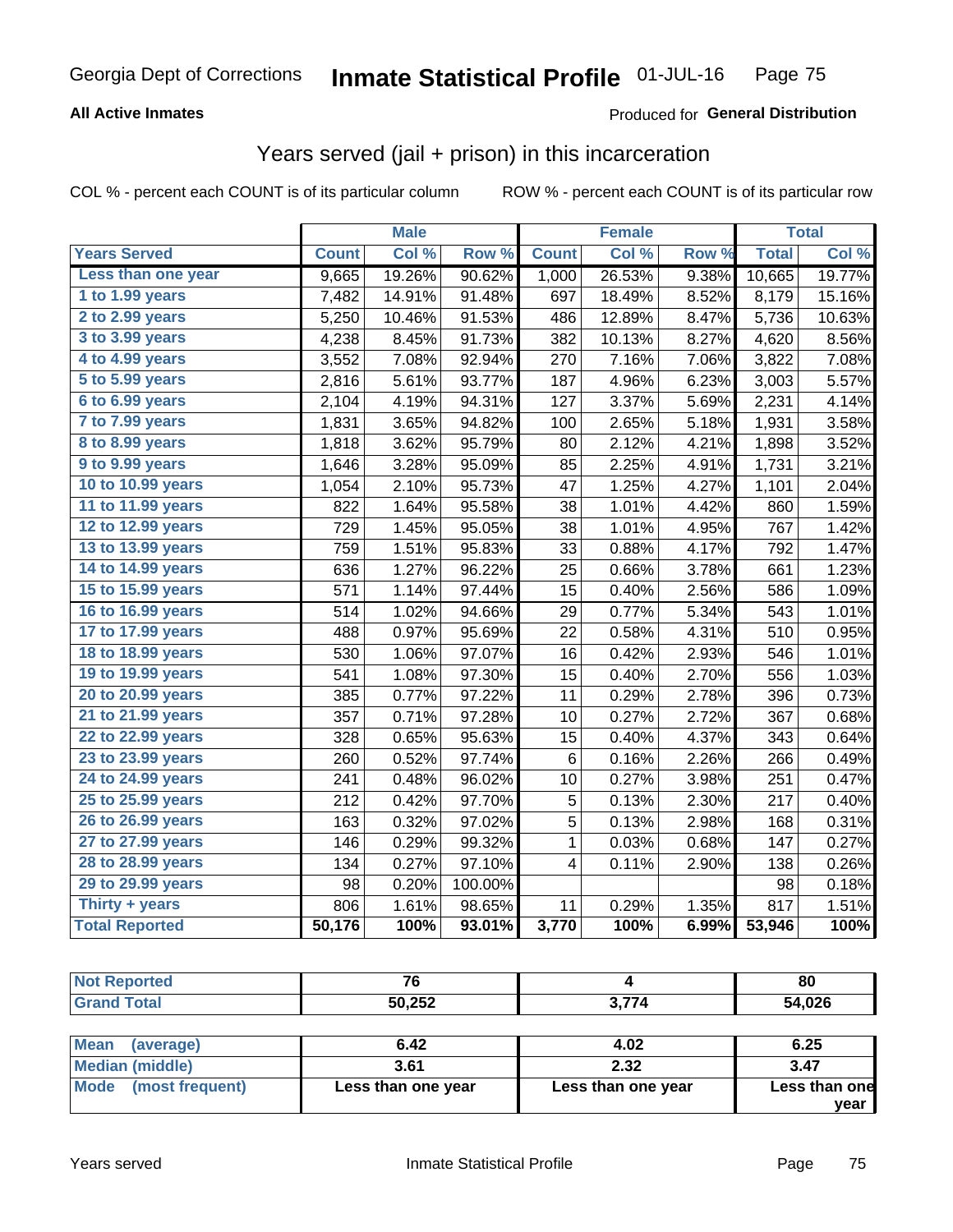### **All Active Inmates**

Produced for **General Distribution**

## Results of most recent HIV tests

|                         | <b>Male</b>  |          |           | <b>Female</b> |           |       | Total  |        |
|-------------------------|--------------|----------|-----------|---------------|-----------|-------|--------|--------|
| <b>HIV Test Results</b> | <b>Count</b> | Col%     | Row %I    | <b>Count</b>  | Col %     | Row % | Total  | Col %  |
| <b>Positive</b>         | 697          | $1.56\%$ | 92.07%    | 60            | 1.70%     | 7.93% | 757    | 1.57%  |
| <b>Negative</b>         | 43,904       | 98.43%   | 92.69%    | 3,461         | $98.30\%$ | 7.31% | 47,365 | 98.42% |
| Indeterminate           | າ            | 0.01%    | 100.00%   |               |           |       |        | 0.01%  |
| <b>Total Reported</b>   | 44,604       | 100%     | $92.68\%$ | 3,521         | 100%      | 7.32% | 48,125 | 100%   |

| <b>Not Reported</b> | 5,648  | 253   | 5,901  |
|---------------------|--------|-------|--------|
| Total               | 50,252 | : 774 | 54,026 |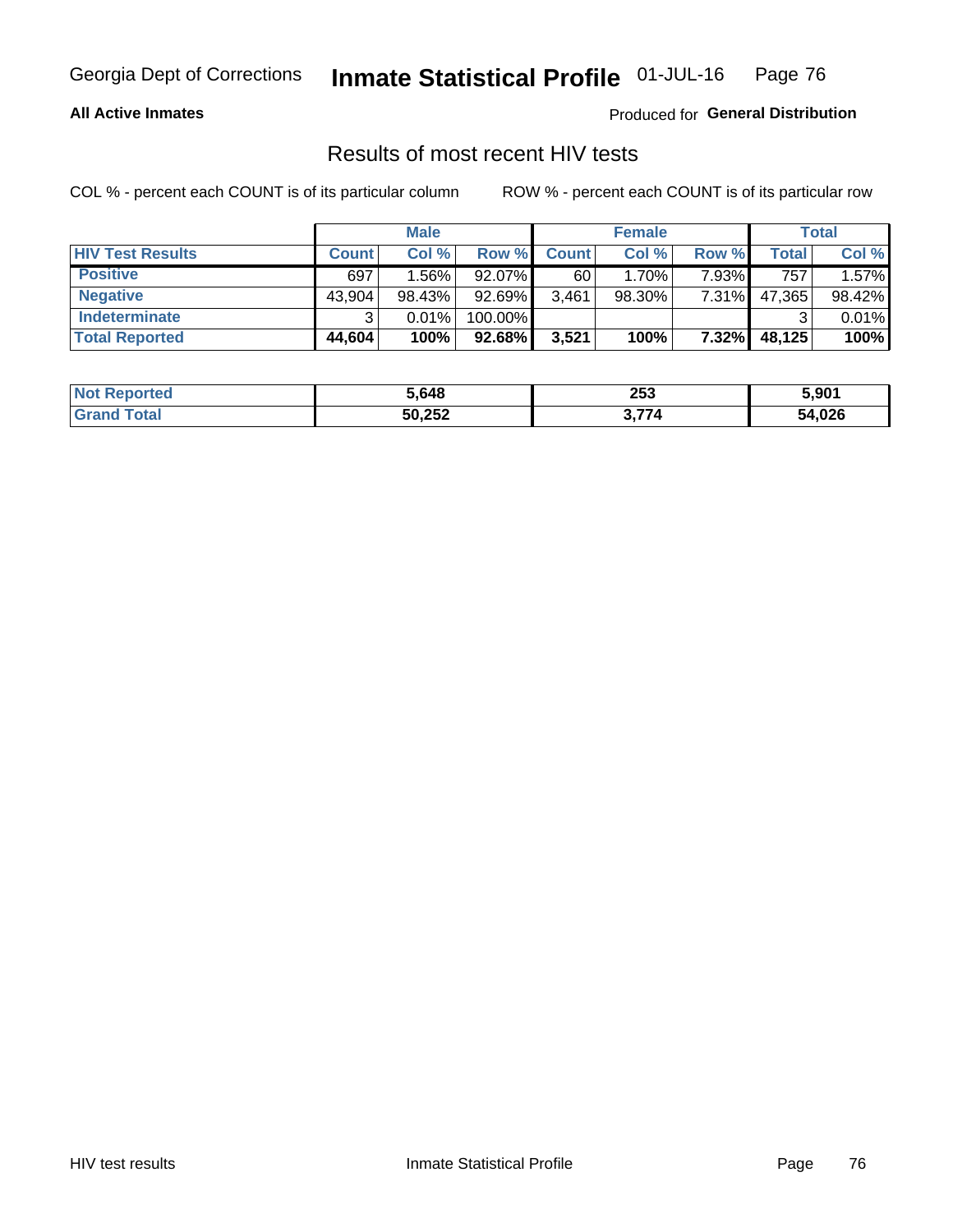### **All Active Inmates**

## Produced for **General Distribution**

## Results of most recent tuberculosis test

|                                  | <b>Male</b>  |          | <b>Female</b> |              |           | Total    |        |        |
|----------------------------------|--------------|----------|---------------|--------------|-----------|----------|--------|--------|
| <b>Tuberculosis Test Results</b> | <b>Count</b> | Col %    | Row %         | <b>Count</b> | Col %     | Row %    | Total  | Col %  |
| <b>Positive on current test</b>  | 7,233        | 15.56%   | $97.56\%$     | 181          | $5.07\%$  | $2.44\%$ | 7.414  | 14.81% |
| <b>Positive on previous test</b> | 8            | $0.02\%$ | 100.00%       |              |           |          |        | 0.02%  |
| <b>Negative</b>                  | 39.243       | 84.42%   | 92.05%        | 3,390        | $94.93\%$ | $7.95\%$ | 42,633 | 85.17% |
| <b>Total Reported</b>            | 46,484       | 100%     | 92.87%        | 3,571        | 100%      | 7.13%    | 50,055 | 100%   |

| <b>Not Reported</b> | 3,768  | 203   | 2.074<br><b>.</b> ა.ა. |
|---------------------|--------|-------|------------------------|
| Total               | 50,252 | 3.774 | 54,026                 |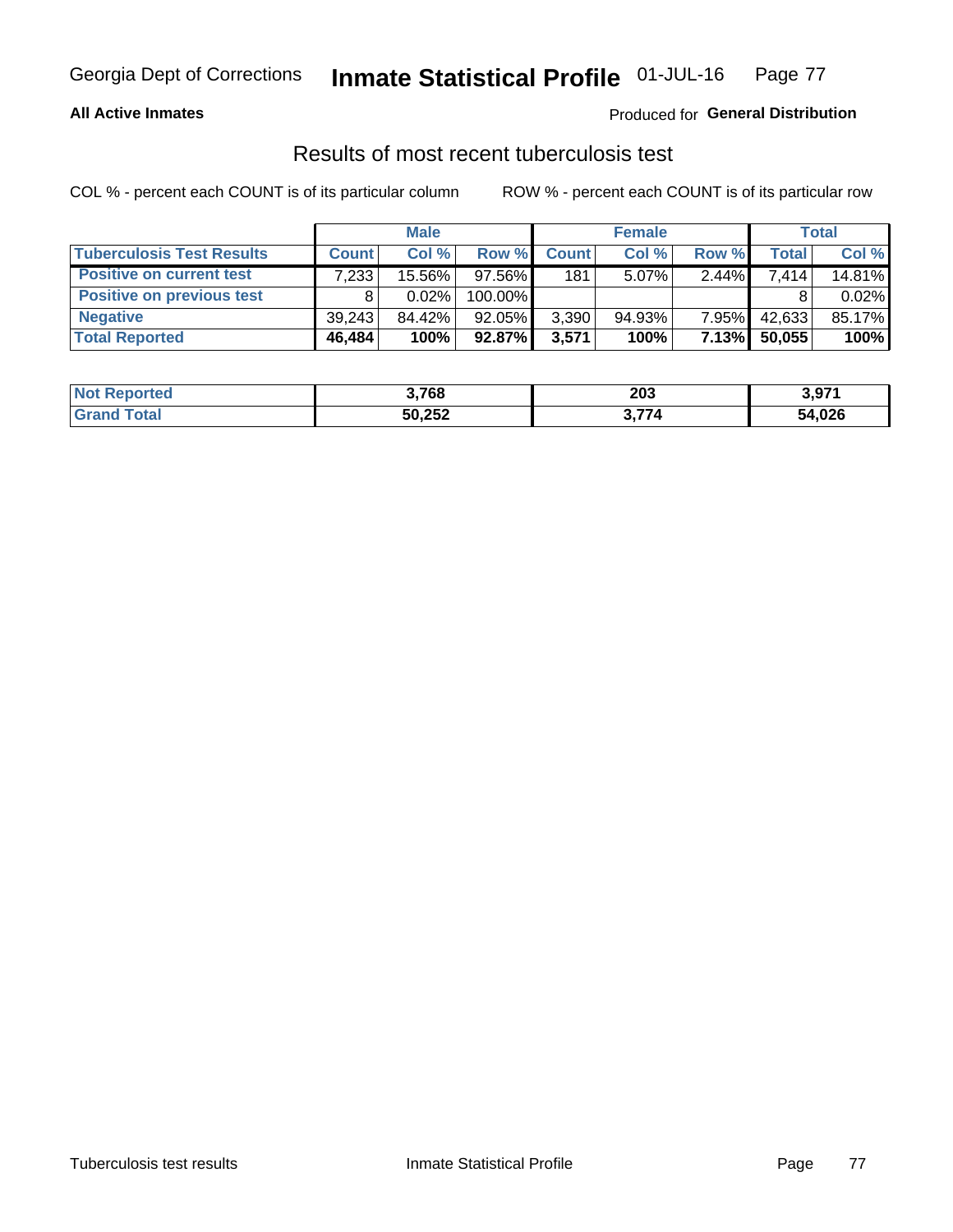### **All Active Inmates**

Produced for **General Distribution**

## Results of most recent syphilis test

|                                 | <b>Male</b>  |          |           | <b>Female</b> |           |          | Total   |        |
|---------------------------------|--------------|----------|-----------|---------------|-----------|----------|---------|--------|
| <b>Syphilis Test Results</b>    | <b>Count</b> | Col%     | Row %I    | <b>Count</b>  | Col %     | Row %    | Total I | Col %  |
| <b>Positive on current test</b> | 232          | $1.42\%$ | $94.31\%$ | 14            | 2.24%     | $5.69\%$ | 246     | 1.45%  |
| <b>Negative</b>                 | 16.156       | 98.58%   | 96.35%    | 612           | $97.76\%$ | $3.65\%$ | 16,768  | 98.55% |
| <b>Total Reported</b>           | 16,388       | 100%     | 96.32%    | 626           | 100%      | $3.68\%$ | 17,014  | 100%   |

| <b>Not Reported</b> | 33,864 | 3,148 | 37,012 |
|---------------------|--------|-------|--------|
| <b>Grand Total</b>  | 50,252 | 774   | 54,026 |